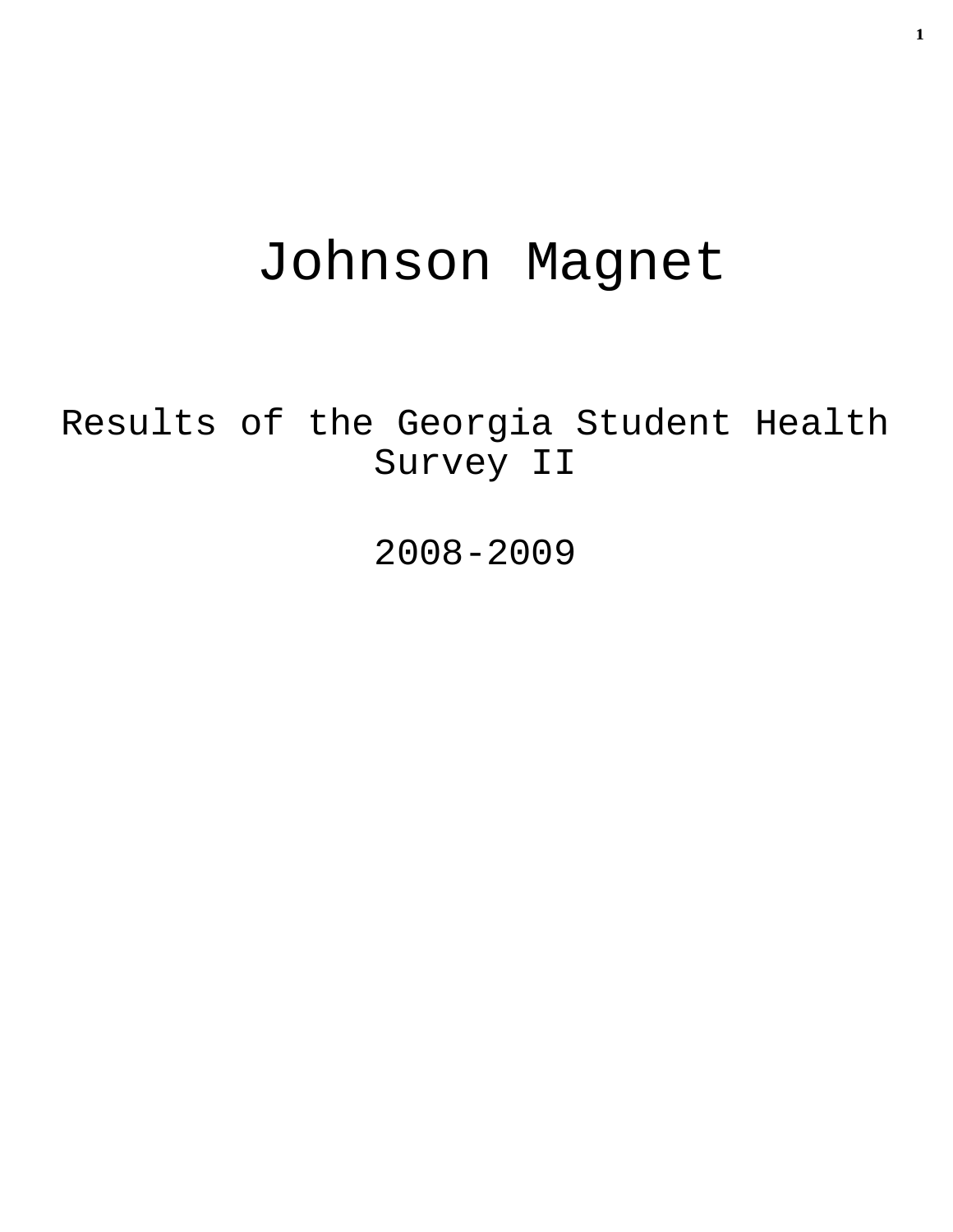# *Demographics* **2**

| Grade                    |    |  |  |  |
|--------------------------|----|--|--|--|
| <b>Grade   Frequency</b> |    |  |  |  |
| 10                       | 84 |  |  |  |
| 12<br>86                 |    |  |  |  |

| <b>Frequency</b> | <b>Table of Gender by Grade</b> |              |             |              |  |  |
|------------------|---------------------------------|--------------|-------------|--------------|--|--|
| <b>Col Pct</b>   |                                 | Grade(Grade) |             |              |  |  |
|                  | Gender(Gender)                  | 10           | 12          | <b>Total</b> |  |  |
|                  | <b>Female</b>                   | 49<br>58.33  | 57<br>66.28 | 106          |  |  |
|                  | <b>Male</b>                     | 35<br>41.67  | 29<br>33.72 | 64           |  |  |
|                  | <b>Total</b>                    | 84           | 86          | 170          |  |  |

| <b>Frequency</b><br>Col Pct |
|-----------------------------|
|                             |

| <b>Table of Ethnicity by Grade</b> |              |             |              |  |  |  |
|------------------------------------|--------------|-------------|--------------|--|--|--|
|                                    | Grade(Grade) |             |              |  |  |  |
| <b>Ethnicity</b> (Ethnicity)       | 10           | 12          | <b>Total</b> |  |  |  |
| <b>Black</b>                       | 40<br>47.62  | 60<br>69.77 | 100          |  |  |  |
| <b>Hispanic</b>                    | 4<br>4.76    | 0<br>0.00   | 4            |  |  |  |
| <b>White</b>                       | 21<br>25.00  | 14<br>16.28 | 35           |  |  |  |
| <b>Asian</b>                       | 7<br>8.33    | 3<br>3.49   | 10           |  |  |  |
| <b>Other</b>                       | 12<br>14.29  | 9<br>10.47  | 21           |  |  |  |
| <b>Total</b>                       | 84           | 86          | 170          |  |  |  |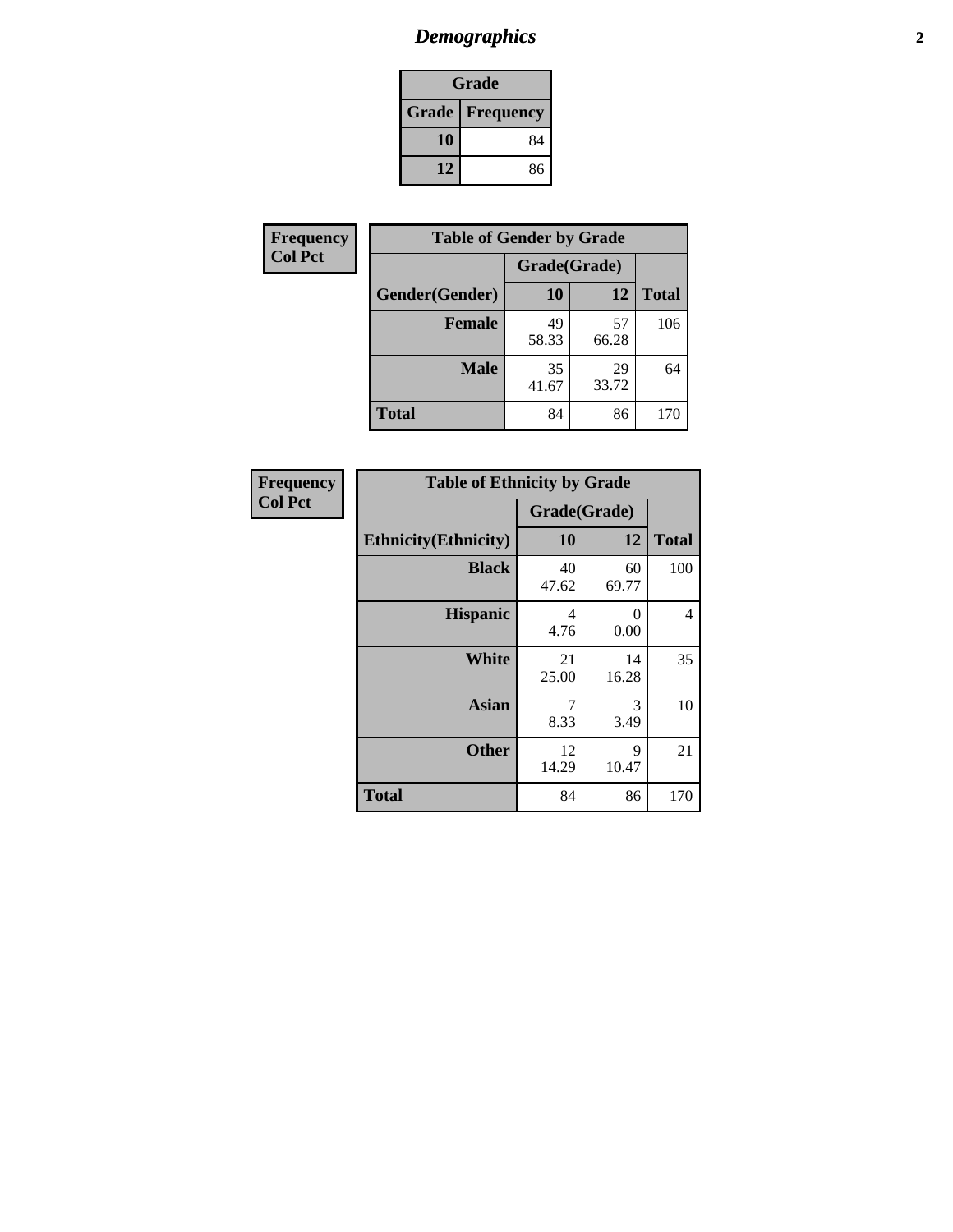### *Title IV, Part A, Schedule A* **3** *Goal 1: Ensure that all schools are drug-free Baseline Data: Year 2008-2009 Prevalence of Drug Use*

| Frequency<br><b>Col Pct</b> | <b>Table of AlcoholAlt by Grade</b> |              |             |              |  |  |
|-----------------------------|-------------------------------------|--------------|-------------|--------------|--|--|
|                             | AlcoholAlt(Alcohol                  | Grade(Grade) |             |              |  |  |
|                             | use, past 30 days)                  | 10           | 12          | <b>Total</b> |  |  |
|                             | Yes                                 | 10<br>11.90  | 11<br>12.79 | 21           |  |  |
|                             | N <sub>0</sub>                      | 74<br>88.10  | 75<br>87.21 | 149          |  |  |
|                             | <b>Total</b>                        | 84           | 86          | 170          |  |  |

| <b>Frequency</b> | <b>Table of TobaccoAny by Grade</b> |              |             |              |  |
|------------------|-------------------------------------|--------------|-------------|--------------|--|
| <b>Col Pct</b>   | TobaccoAny(Tobacco                  | Grade(Grade) |             |              |  |
|                  | use, past 30 days)                  | 10           | 12          | <b>Total</b> |  |
|                  | Yes                                 |              | 7           |              |  |
|                  |                                     | 1.19         | 8.14        |              |  |
|                  | N <sub>0</sub>                      | 83<br>98.81  | 79<br>91.86 | 162          |  |
|                  | Total                               | 84           | 86          | 170          |  |

| Frequency<br><b>Col Pct</b> | <b>Table of MarijuanaAlt by Grade</b> |              |             |              |  |
|-----------------------------|---------------------------------------|--------------|-------------|--------------|--|
|                             | MarijuanaAlt(Marijuana                | Grade(Grade) |             |              |  |
|                             | use, past 30 days)                    | 10           | 12          | <b>Total</b> |  |
|                             | Yes                                   | 1.19         | 8<br>9.30   | Q            |  |
|                             | N <sub>0</sub>                        | 83<br>98.81  | 78<br>90.70 | 161          |  |
|                             | <b>Total</b>                          | 84           | 86          | 170          |  |

| <b>Frequency</b> | <b>Table of OtherDrugAny by Grade</b>  |                        |             |              |  |  |
|------------------|----------------------------------------|------------------------|-------------|--------------|--|--|
| <b>Col Pct</b>   | <b>OtherDrugAny(Other</b><br>drug use, | Grade(Grade)           |             |              |  |  |
|                  | past 30 days)                          | 10                     | 12          | <b>Total</b> |  |  |
|                  | <b>Yes</b>                             | $\mathfrak{D}$<br>2.38 | 8<br>9.30   | 10           |  |  |
|                  | N <sub>0</sub>                         | 82<br>97.62            | 78<br>90.70 | 160          |  |  |
|                  | <b>Total</b>                           | 84                     | 86          | 170          |  |  |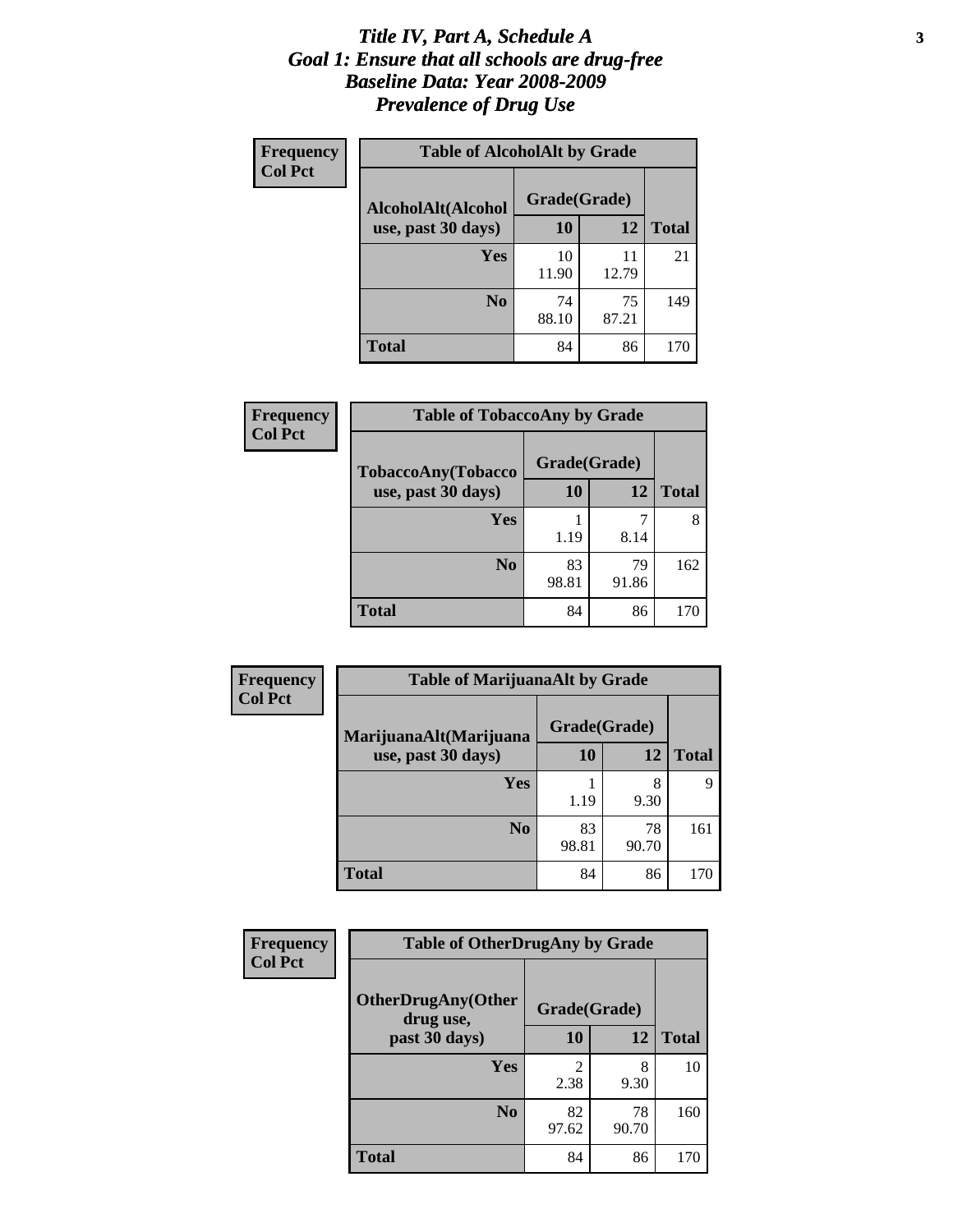### *Average Age of Onset of Use* **4** *Results for "Average Age of Onset of Use" questions exclude students who said they did not use that substance*

| <b>Variable</b>    | Label                                                              | <b>Mean</b> |
|--------------------|--------------------------------------------------------------------|-------------|
| Alcoholinit2       | I started using alcohol when I was                                 | 12.66       |
| Cigarettesinit2    | I started smoking tobacco when I was                               | 12.23       |
| Smokelessinit2     | I started chewing tobacco when I was                               | 16.00       |
| Marijuanainit2     | I started using marijuana when I was                               | 13.69       |
| Cocaineinit2       | I started using cocaine when I was                                 | 11.00       |
| Inhalantsinit2     | I started using inhalants when I was                               | 12.67       |
| Steroidsinit2      | I started using steroids when I was                                | 10.33       |
| Ecstasyinit2       | I started using ecstasy when I was                                 | 13.00       |
| Methinit2          | I started using methamphetamines when I was                        | 14.00       |
| Hallucinogensinit2 | I started using hallucinogens when I was                           | 13.67       |
| Prescriptioninit2  | I started using prescription drugs not prescribed to me when I was | 12.92       |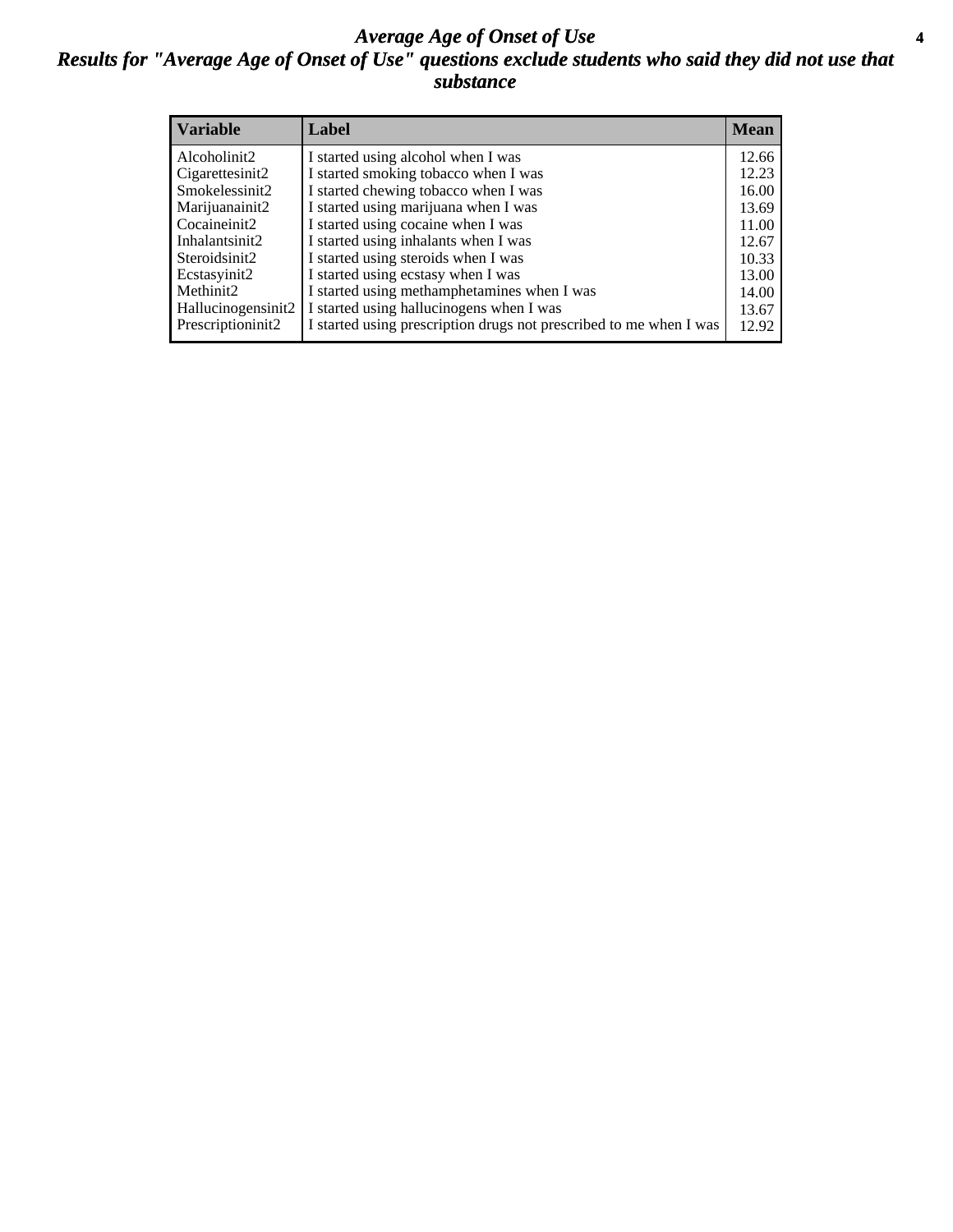# *Perception of Health Risk* **5**

| <b>Frequency</b> | <b>Table of Alcoholharmdich by Grade</b> |              |             |              |  |
|------------------|------------------------------------------|--------------|-------------|--------------|--|
| <b>Col Pct</b>   | Alcoholharmdich(I<br>think alcohol is    | Grade(Grade) |             |              |  |
|                  | harmful)                                 | 10           | 12          | <b>Total</b> |  |
|                  | <b>Yes</b>                               | 73<br>86.90  | 69<br>80.23 | 142          |  |
|                  | N <sub>0</sub>                           | 11<br>13.10  | 17<br>19.77 | 28           |  |
|                  | <b>Total</b>                             | 84           | 86          | 170          |  |

| Frequency      | <b>Table of Tobaccoharmdich by Grade</b> |              |             |              |  |
|----------------|------------------------------------------|--------------|-------------|--------------|--|
| <b>Col Pct</b> | Tobaccoharmdich(I<br>think tobacco is    | Grade(Grade) |             |              |  |
|                | harmful)                                 | 10           | 12          | <b>Total</b> |  |
|                | <b>Yes</b>                               | 84<br>100.00 | 81<br>94.19 | 165          |  |
|                | N <sub>0</sub>                           | 0.00         | 5<br>5.81   |              |  |
|                | <b>Total</b>                             | 84           | 86          | 170          |  |

| Frequency      | <b>Table of Marijuanaharmdich by Grade</b> |              |             |              |  |  |
|----------------|--------------------------------------------|--------------|-------------|--------------|--|--|
| <b>Col Pct</b> | Marijuanaharmdich(I<br>think marijuana is  | Grade(Grade) |             |              |  |  |
|                | harmful)                                   | <b>10</b>    | 12          | <b>Total</b> |  |  |
|                | Yes                                        | 75<br>89.29  | 67<br>77.91 | 142          |  |  |
|                | N <sub>0</sub>                             | Q<br>10.71   | 19<br>22.09 | 28           |  |  |
|                | <b>Total</b>                               | 84           | 86          | 170          |  |  |

| <b>Frequency</b> | <b>Table of Otherdrugharmdich by Grade</b>   |              |             |                |  |  |  |  |
|------------------|----------------------------------------------|--------------|-------------|----------------|--|--|--|--|
| <b>Col Pct</b>   | Otherdrugharmdich(I<br>think other drugs are | Grade(Grade) |             |                |  |  |  |  |
|                  | harmful)                                     | 10           | 12          | <b>Total</b>   |  |  |  |  |
|                  | Yes                                          | 84<br>100.00 | 84<br>97.67 | 168            |  |  |  |  |
|                  | N <sub>0</sub>                               | 0.00         | 2.33        | $\overline{2}$ |  |  |  |  |
|                  | <b>Total</b>                                 | 84           | 86          | 170            |  |  |  |  |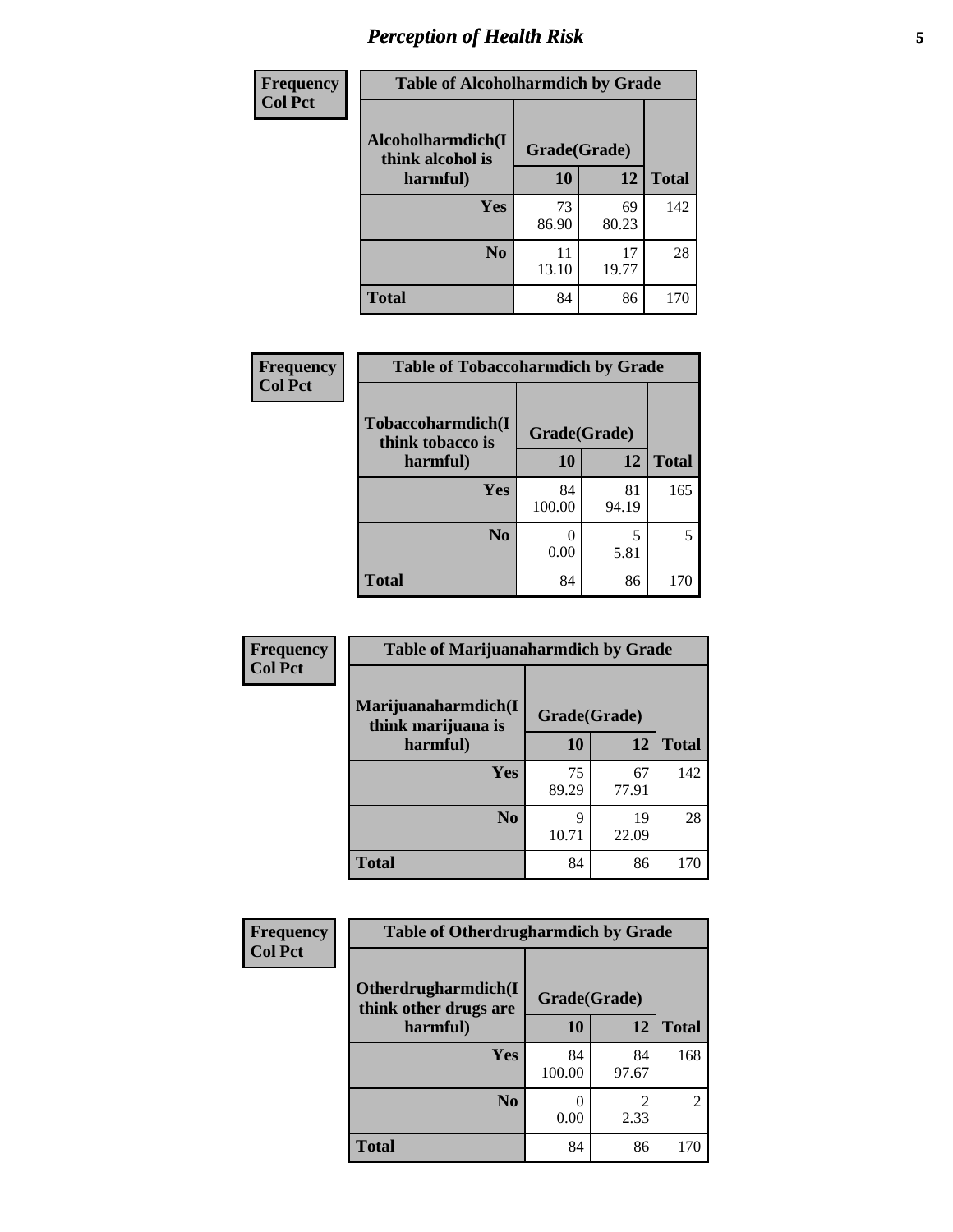# *Social Disapproval* **6**

| Frequency      | <b>Table of Alcoholpeerdich by Grade</b>                    |              |             |              |  |  |  |
|----------------|-------------------------------------------------------------|--------------|-------------|--------------|--|--|--|
| <b>Col Pct</b> | Alcoholpeerdich(My<br>friends would<br>disapprove if I used | Grade(Grade) |             |              |  |  |  |
|                | alcohol)                                                    | 10           | 12          | <b>Total</b> |  |  |  |
|                | <b>Yes</b>                                                  | 54<br>64.29  | 41<br>47.67 | 95           |  |  |  |
|                | N <sub>0</sub>                                              | 30<br>35.71  | 45<br>52.33 | 75           |  |  |  |
|                | <b>Total</b>                                                | 84           | 86          | 170          |  |  |  |

| <b>Frequency</b> |
|------------------|
| <b>Col Pct</b>   |

| <b>Table of Tobaccopeerdich by Grade</b>                    |              |             |              |  |  |  |
|-------------------------------------------------------------|--------------|-------------|--------------|--|--|--|
| Tobaccopeerdich(My<br>friends would<br>disapprove if I used | Grade(Grade) |             |              |  |  |  |
| tobacco)                                                    | 10           | 12          | <b>Total</b> |  |  |  |
| Yes                                                         | 69<br>82.14  | 59<br>68.60 | 128          |  |  |  |
| N <sub>0</sub>                                              | 15<br>17.86  | 27<br>31.40 | 42           |  |  |  |
| <b>Total</b>                                                | 84           | 86          | 170          |  |  |  |

| <b>Frequency</b> | <b>Table of Marijuanapeerdich by Grade</b>                    |              |             |              |  |  |  |  |
|------------------|---------------------------------------------------------------|--------------|-------------|--------------|--|--|--|--|
| <b>Col Pct</b>   | Marijuanapeerdich(My<br>friends would<br>disapprove if I used | Grade(Grade) |             |              |  |  |  |  |
|                  | marijuana)                                                    | 10           | 12          | <b>Total</b> |  |  |  |  |
|                  | <b>Yes</b>                                                    | 71<br>84.52  | 53<br>61.63 | 124          |  |  |  |  |
|                  | N <sub>0</sub>                                                | 13<br>15.48  | 33<br>38.37 | 46           |  |  |  |  |
|                  | <b>Total</b>                                                  | 84           | 86          | 170          |  |  |  |  |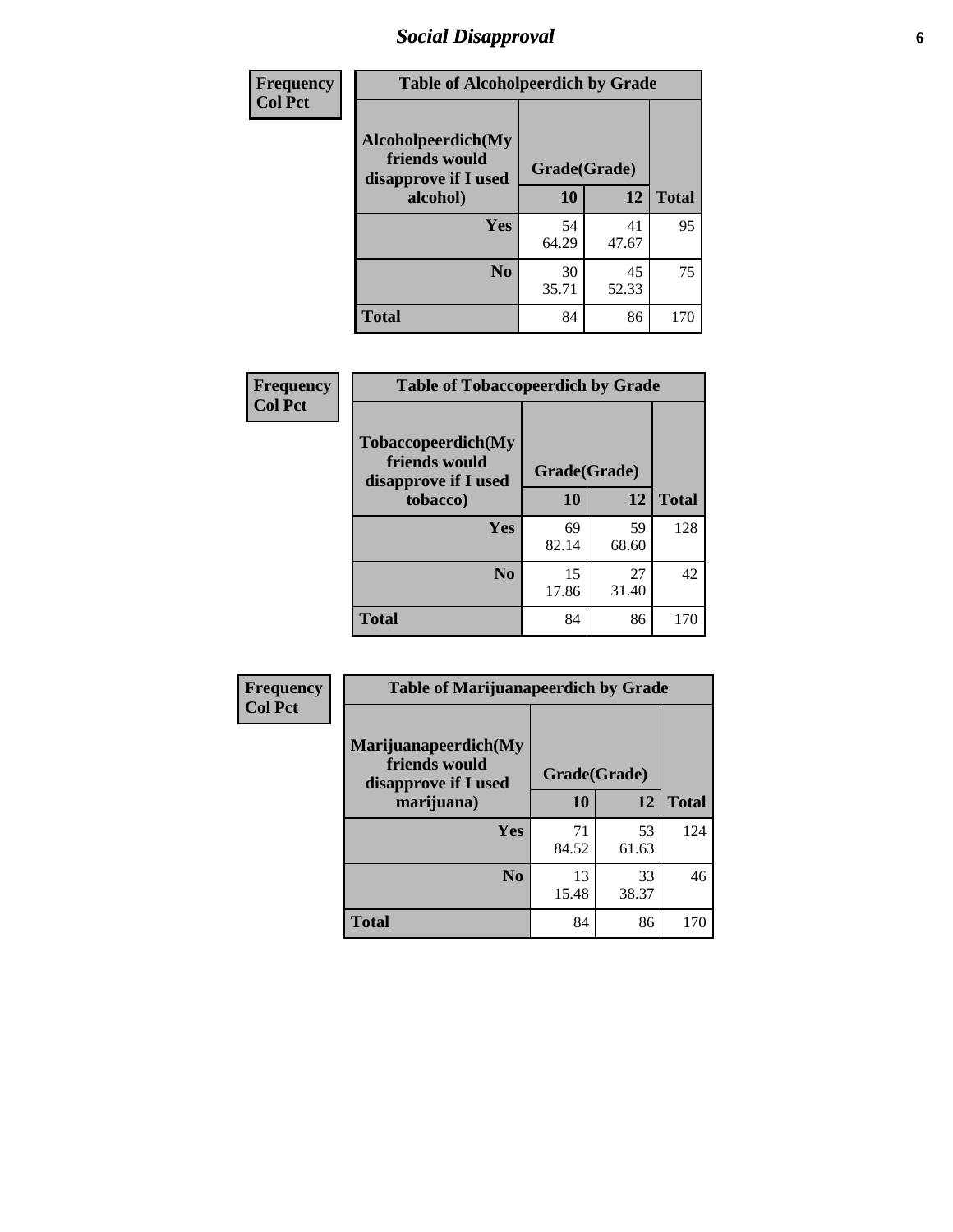# *Social Disapproval* **7**

| Frequency      | <b>Table of Otherdrugpeerdich by Grade</b>                    |              |             |              |  |  |  |  |
|----------------|---------------------------------------------------------------|--------------|-------------|--------------|--|--|--|--|
| <b>Col Pct</b> | Otherdrugpeerdich(My<br>friends would<br>disapprove if I used | Grade(Grade) |             |              |  |  |  |  |
|                | other drugs)                                                  | 10           | 12          | <b>Total</b> |  |  |  |  |
|                | Yes                                                           | 75<br>89.29  | 65<br>75.58 | 140          |  |  |  |  |
|                | N <sub>0</sub>                                                | 9<br>10.71   | 21<br>24.42 | 30           |  |  |  |  |
|                | <b>Total</b>                                                  | 84           | 86          | 170          |  |  |  |  |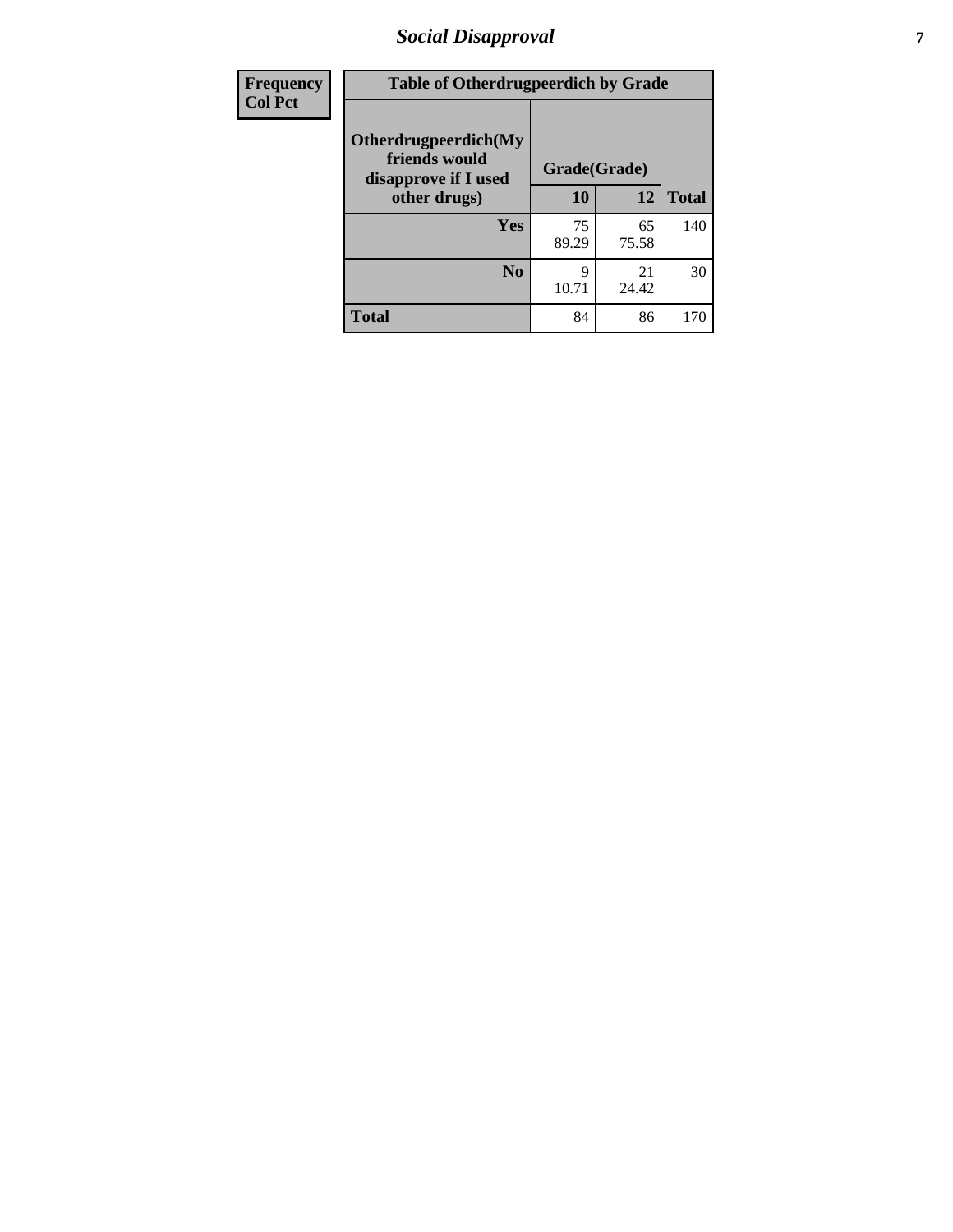### Title IV, Part A, Schedule A **8** *Goal 2: To help ensure that all schools are safe and disciplined Baseline Data: Year 2008-2009 Student Involvement in Gang Activity*

| Frequency      | <b>Table of Gangself by Grade</b>                                                                 |                    |             |              |  |  |
|----------------|---------------------------------------------------------------------------------------------------|--------------------|-------------|--------------|--|--|
| <b>Col Pct</b> | Gangself(I<br>have<br>participated<br>in illegal<br>gang<br>activities in<br>the past 30<br>days) | Grade(Grade)<br>10 | 12          | <b>Total</b> |  |  |
|                | Yes                                                                                               | 3<br>3.57          | 5<br>5.81   | 8            |  |  |
|                | N <sub>0</sub>                                                                                    | 81<br>96.43        | 81<br>94.19 | 162          |  |  |
|                | Total                                                                                             | 84                 | 86          | 170          |  |  |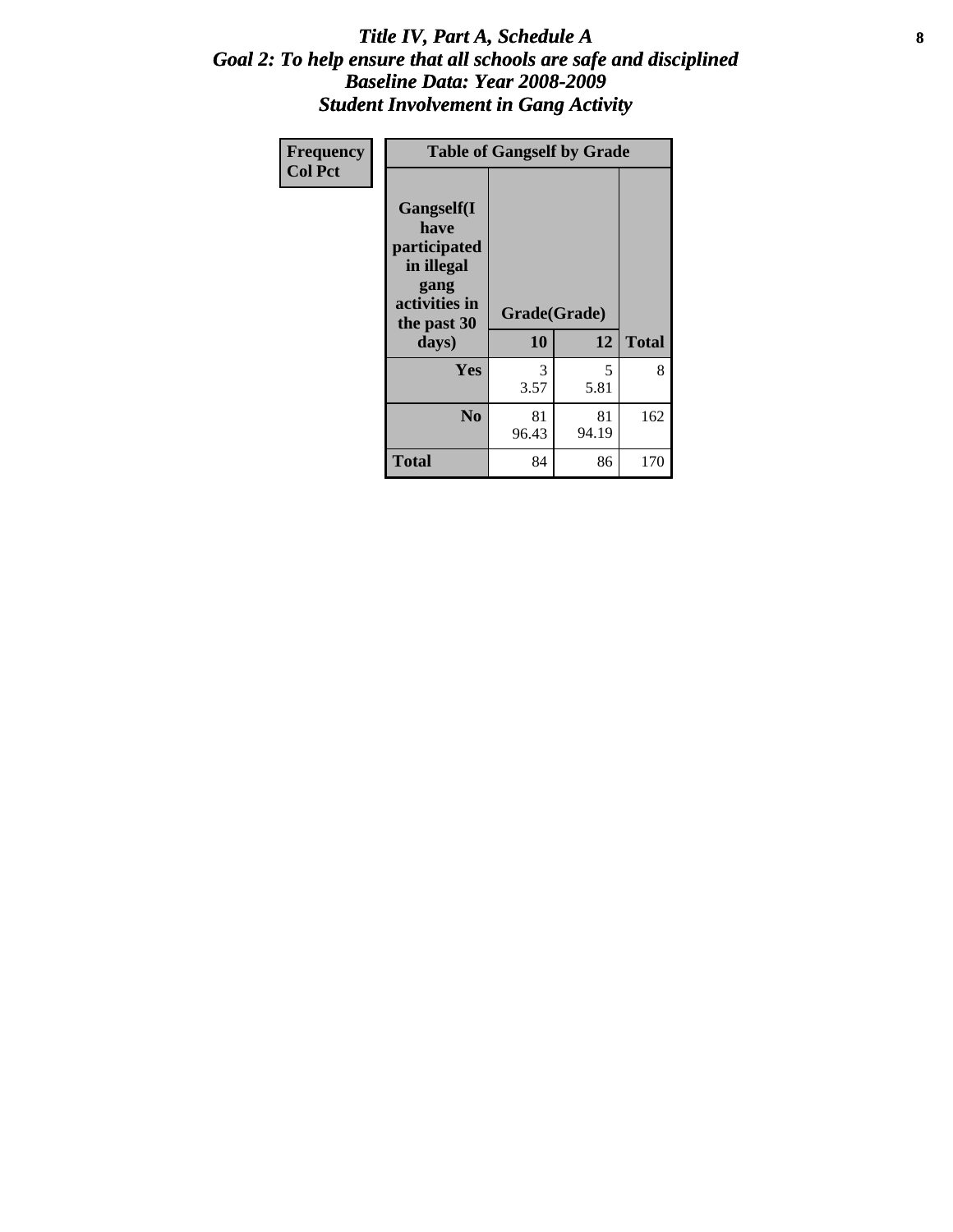# *Student Perception of School Safety* **9**

| <b>Frequency</b><br>Row Pct |
|-----------------------------|
|                             |

| <b>Table of Grade by Safeschool</b> |                                                        |                                                                                                   |             |             |      |  |  |  |
|-------------------------------------|--------------------------------------------------------|---------------------------------------------------------------------------------------------------|-------------|-------------|------|--|--|--|
|                                     | Safeschool (School is a place at which I feel<br>safe) |                                                                                                   |             |             |      |  |  |  |
| Grade(Grade)                        | <b>Strongly</b><br>Agree                               | Somewhat  <br>Somewhat<br><b>Strongly</b><br><b>Disagree</b><br>Disagree<br><b>Total</b><br>Agree |             |             |      |  |  |  |
| <b>10</b>                           | 19<br>22.62                                            | 59<br>70.24                                                                                       | 5<br>5.95   | 1.19        | 84   |  |  |  |
| 12                                  | 19<br>22.09                                            | 43<br>50.00                                                                                       | 12<br>13.95 | 12<br>13.95 | 86   |  |  |  |
| <b>Total</b>                        | 38                                                     | 102                                                                                               | 17          | 13          | 170. |  |  |  |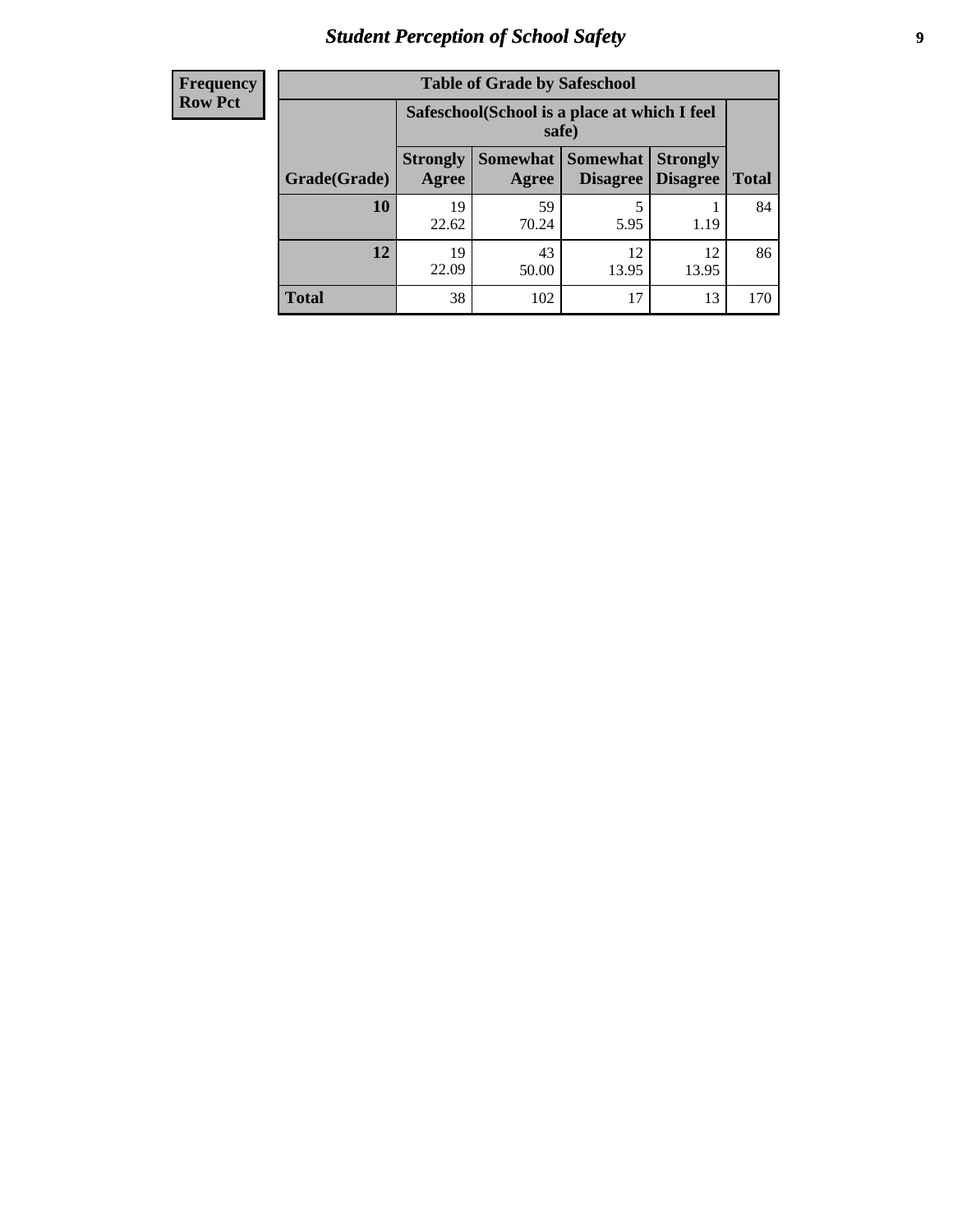### *Students Who Have Been Bullied* **10**

### **Frequency Row Pct**

| <b>Table of Grade by Bullied</b>                                                                                                                                                          |             |                                                                               |           |                  |      |                  |           |     |
|-------------------------------------------------------------------------------------------------------------------------------------------------------------------------------------------|-------------|-------------------------------------------------------------------------------|-----------|------------------|------|------------------|-----------|-----|
|                                                                                                                                                                                           |             | <b>Bullied</b> (I have been bullied by other<br>students in the past 30 days) |           |                  |      |                  |           |     |
| 20<br>10<br>All<br>3 <sub>to</sub><br>6 to<br>1 or<br>to<br>to<br>$\mathbf{0}$<br>19<br>29<br>30<br>9<br>5<br>Grade(Grade)<br>days<br>days<br>days<br>days<br>days<br><b>Days</b><br>days |             |                                                                               |           |                  |      | <b>Total</b>     |           |     |
| 10                                                                                                                                                                                        | 79<br>94.05 | $\overline{2}$<br>2.38                                                        | 1.19      | $\Omega$<br>0.00 | 1.19 | $\theta$<br>0.00 | 1.19      | 84  |
| 12                                                                                                                                                                                        | 70<br>81.40 | 4<br>4.65                                                                     | 3<br>3.49 | 1.16             | 2.33 | 3<br>3.49        | 3<br>3.49 | 86  |
| <b>Total</b>                                                                                                                                                                              | 149         | 6                                                                             | 4         |                  | 3    | 3                | 4         | 170 |

 $\blacksquare$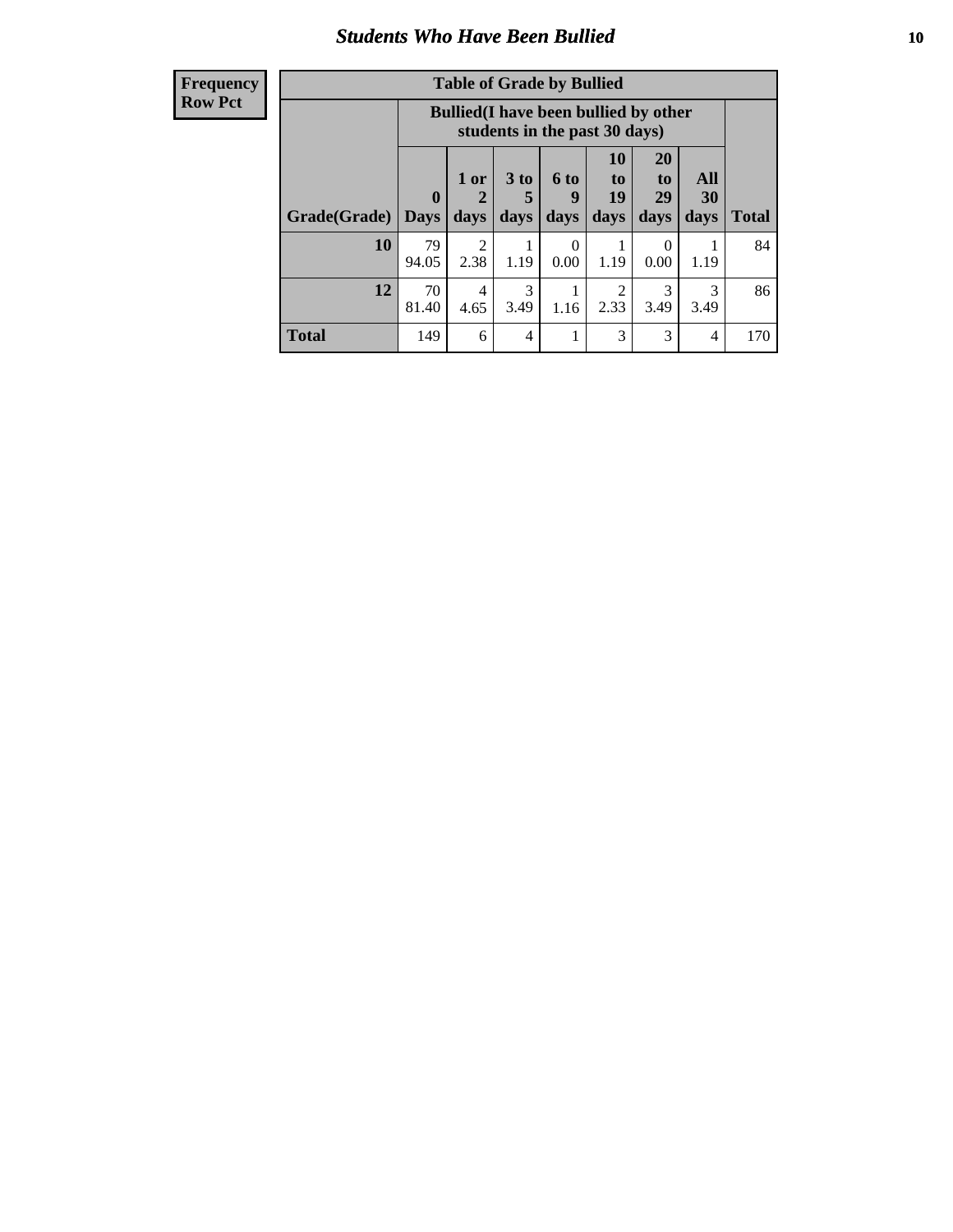### *School Climate* **11**

| Frequency      | <b>Table of SchoolClimate1 by Grade</b> |                        |             |              |  |  |
|----------------|-----------------------------------------|------------------------|-------------|--------------|--|--|
| <b>Col Pct</b> | SchoolClimate1(I<br>like school)        | Grade(Grade)<br>10     | 12          | <b>Total</b> |  |  |
|                | <b>Strongly Agree</b>                   | 21<br>25.00            | 19<br>22.09 | 40           |  |  |
|                | <b>Somewhat Agree</b>                   | 52<br>61.90            | 48<br>55.81 | 100          |  |  |
|                | <b>Somewhat Disagree</b>                | 9<br>10.71             | 10<br>11.63 | 19           |  |  |
|                | <b>Strongly Disagree</b>                | $\mathfrak{D}$<br>2.38 | 9<br>10.47  | 11           |  |  |
|                | <b>Total</b>                            | 84                     | 86          | 170          |  |  |

| Frequency      |  |
|----------------|--|
| <b>Col Pct</b> |  |

| <b>Table of SchoolClimate2 by Grade</b>           |                    |             |              |  |
|---------------------------------------------------|--------------------|-------------|--------------|--|
| SchoolClimate2(I<br>feel successful at<br>school) | Grade(Grade)<br>10 | 12          | <b>Total</b> |  |
| <b>Strongly Agree</b>                             | 16<br>19.05        | 28<br>32.56 | 44           |  |
| <b>Somewhat Agree</b>                             | 55<br>65.48        | 46<br>53.49 | 101          |  |
| <b>Somewhat Disagree</b>                          | 10<br>11.90        | 6<br>6.98   | 16           |  |
| <b>Strongly Disagree</b>                          | 3<br>3.57          | 6<br>6.98   | 9            |  |
| <b>Total</b>                                      | 84                 | 86          | 170          |  |

| Frequency      | <b>Table of SchoolClimate3 by Grade</b>                               |             |                    |              |
|----------------|-----------------------------------------------------------------------|-------------|--------------------|--------------|
| <b>Col Pct</b> | SchoolClimate3(My<br>school has high<br>standards for<br>achievement) | <b>10</b>   | Grade(Grade)<br>12 | <b>Total</b> |
|                | <b>Strongly Agree</b>                                                 | 71<br>84.52 | 63<br>73.26        | 134          |
|                | <b>Somewhat Agree</b>                                                 | 11<br>13.10 | 16<br>18.60        | 27           |
|                | <b>Somewhat Disagree</b>                                              | 1.19        | 5<br>5.81          | 6            |
|                | <b>Strongly Disagree</b>                                              | 1.19        | 2<br>2.33          | 3            |
|                | Total                                                                 | 84          | 86                 | 170          |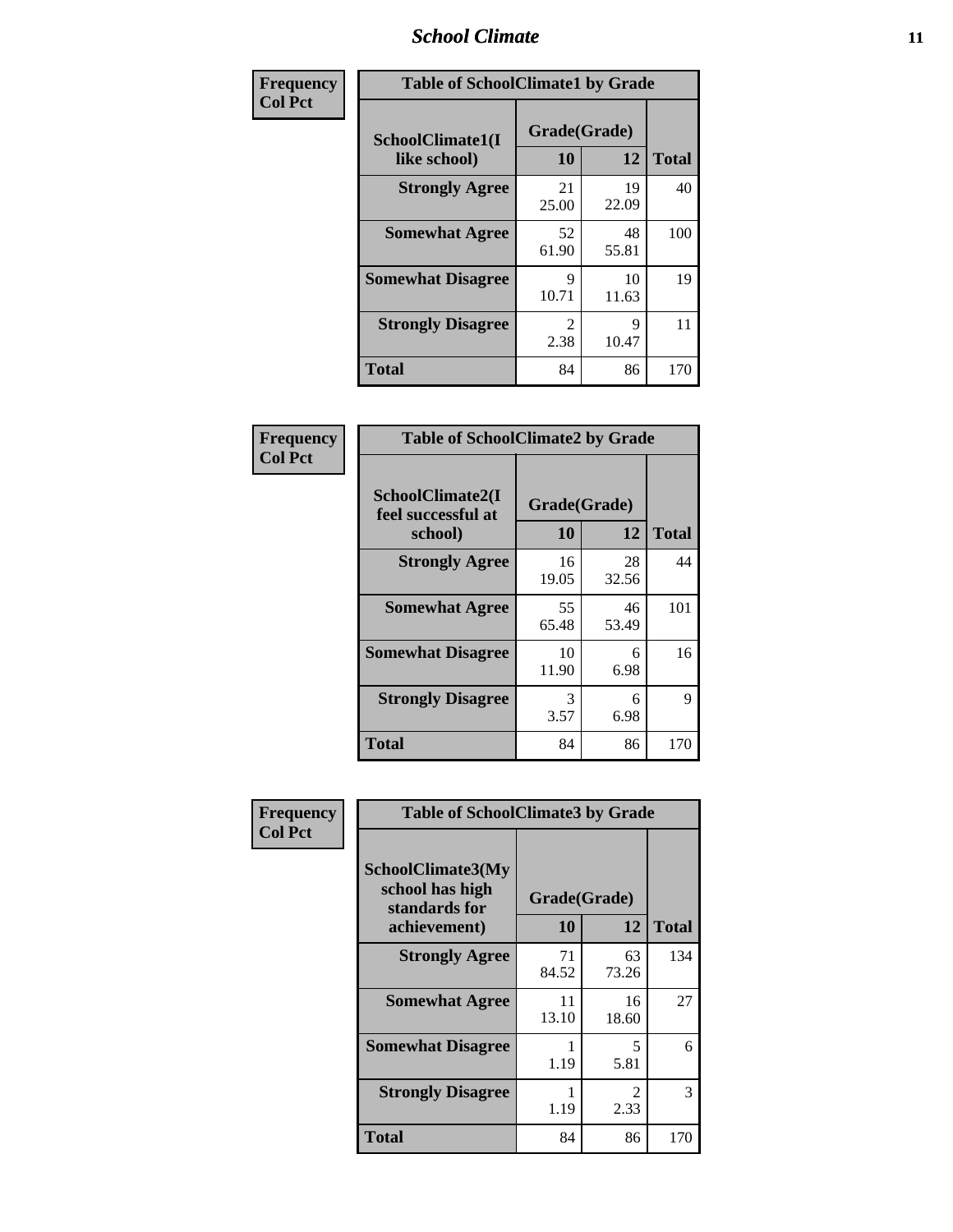### *School Climate* **12**

| Frequency      | <b>Table of SchoolClimate4 by Grade</b>                       |                    |             |              |
|----------------|---------------------------------------------------------------|--------------------|-------------|--------------|
| <b>Col Pct</b> | SchoolClimate4(My<br>school sets clear<br>rules for behavior) | Grade(Grade)<br>10 | 12          | <b>Total</b> |
|                | <b>Strongly Agree</b>                                         | 47<br>55.95        | 36<br>41.86 | 83           |
|                | <b>Somewhat Agree</b>                                         | 30<br>35.71        | 43<br>50.00 | 73           |
|                | <b>Somewhat Disagree</b>                                      | 6<br>7.14          | 4<br>4.65   | 10           |
|                | <b>Strongly Disagree</b>                                      | 1.19               | 3<br>3.49   | 4            |
|                | <b>Total</b>                                                  | 84                 | 86          | 170          |

| <b>Table of SchoolClimate5 by Grade</b>                              |                    |             |              |  |  |
|----------------------------------------------------------------------|--------------------|-------------|--------------|--|--|
| SchoolClimate5(I<br>know what to do in<br>an emergency at<br>school) | Grade(Grade)<br>10 | 12          | <b>Total</b> |  |  |
| <b>Strongly Agree</b>                                                | 37<br>44.05        | 23<br>26.74 | 60           |  |  |
| <b>Somewhat Agree</b>                                                | 34<br>40.48        | 40<br>46.51 | 74           |  |  |
| <b>Somewhat Disagree</b>                                             | 10<br>11.90        | 14<br>16.28 | 24           |  |  |
| <b>Strongly Disagree</b>                                             | 3<br>3.57          | 9<br>10.47  | 12           |  |  |
| <b>Total</b>                                                         | 84                 | 86          | 170          |  |  |

| Frequency      | <b>Table of SchoolClimate6 by Grade</b>                  |                    |             |              |
|----------------|----------------------------------------------------------|--------------------|-------------|--------------|
| <b>Col Pct</b> | <b>SchoolClimate6(Teachers</b><br>treat me with respect) | Grade(Grade)<br>10 | 12          | <b>Total</b> |
|                | <b>Strongly Agree</b>                                    | 23<br>27.38        | 21<br>24.42 | 44           |
|                | <b>Somewhat Agree</b>                                    | 41<br>48.81        | 45<br>52.33 | 86           |
|                | <b>Somewhat Disagree</b>                                 | 19<br>22.62        | 15<br>17.44 | 34           |
|                | <b>Strongly Disagree</b>                                 | 1.19               | 5<br>5.81   | 6            |
|                | <b>Total</b>                                             | 84                 | 86          | 170          |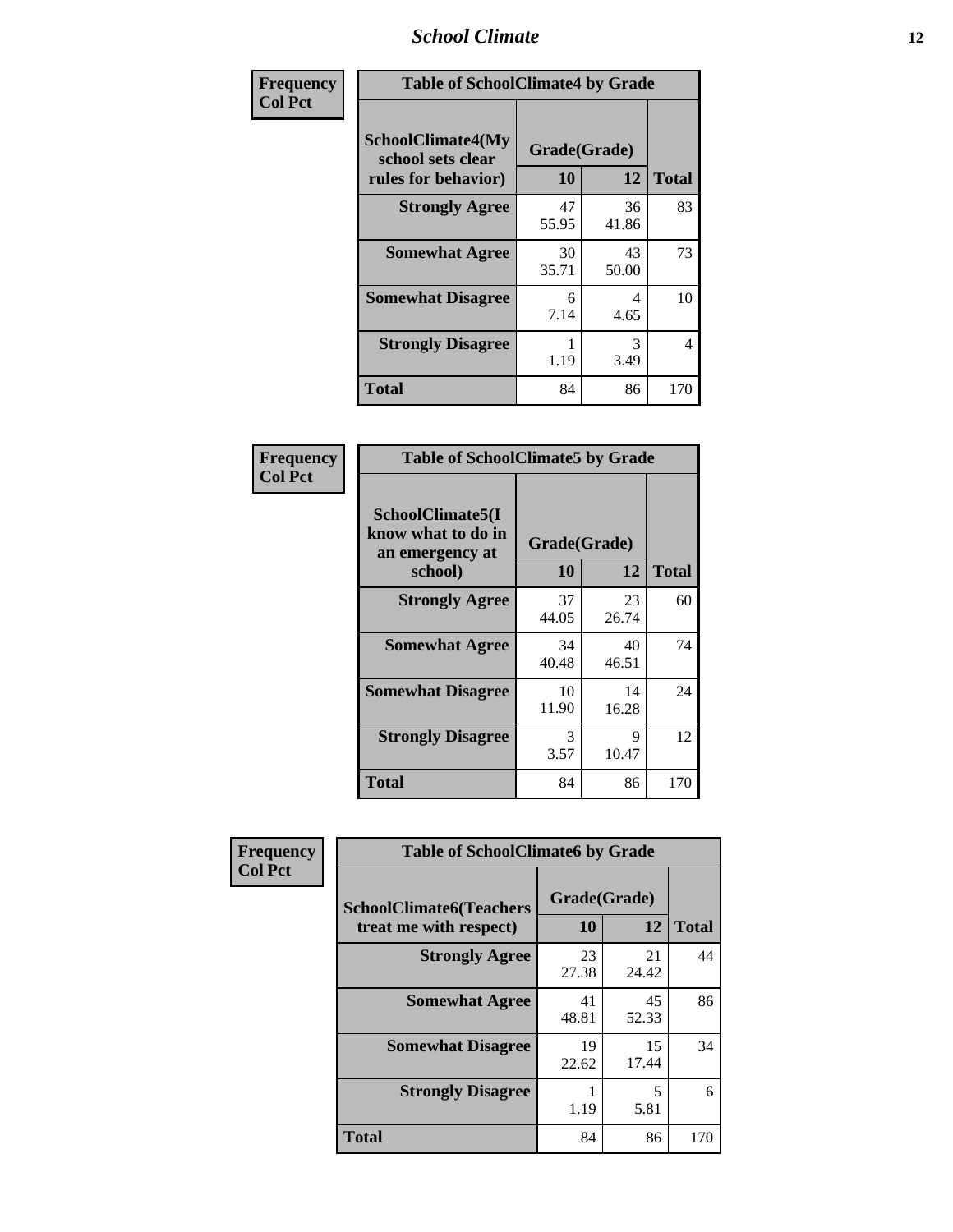### *School Climate* **13**

| Frequency      | <b>Table of SchoolClimate7 by Grade</b>                                       |                           |             |              |
|----------------|-------------------------------------------------------------------------------|---------------------------|-------------|--------------|
| <b>Col Pct</b> | <b>SchoolClimate7(Behaviors</b><br>in my class allow the<br>teacher to teach) | Grade(Grade)<br><b>10</b> | 12          | <b>Total</b> |
|                | <b>Strongly Agree</b>                                                         | 28<br>33.33               | 25<br>29.07 | 53           |
|                | <b>Somewhat Agree</b>                                                         | 48<br>57.14               | 47<br>54.65 | 95           |
|                | <b>Somewhat Disagree</b>                                                      | 6<br>7.14                 | 10<br>11.63 | 16           |
|                | <b>Strongly Disagree</b>                                                      | $\mathfrak{D}$<br>2.38    | 4<br>4.65   | 6            |
|                | <b>Total</b>                                                                  | 84                        | 86          | 170          |

| Frequency      | <b>Table of SchoolClimate8 by Grade</b>                                              |                    |             |              |
|----------------|--------------------------------------------------------------------------------------|--------------------|-------------|--------------|
| <b>Col Pct</b> | <b>SchoolClimate8(Students</b><br>are frequently<br>recognized for good<br>behavior) | Grade(Grade)<br>10 | 12          | <b>Total</b> |
|                | <b>Strongly Agree</b>                                                                | 8<br>9.52          | 8<br>9.30   | 16           |
|                | <b>Somewhat Agree</b>                                                                | 36<br>42.86        | 31<br>36.05 | 67           |
|                | <b>Somewhat Disagree</b>                                                             | 30<br>35.71        | 28<br>32.56 | 58           |
|                | <b>Strongly Disagree</b>                                                             | 10<br>11.90        | 19<br>22.09 | 29           |
|                | <b>Total</b>                                                                         | 84                 | 86          | 170          |

| Frequency      | <b>Table of SchoolClimate9 by Grade</b>                                                  |                    |                      |              |
|----------------|------------------------------------------------------------------------------------------|--------------------|----------------------|--------------|
| <b>Col Pct</b> | <b>SchoolClimate9(School</b><br>counselor would be<br>helpful if I needed<br>assistance) | Grade(Grade)<br>10 | 12                   | <b>Total</b> |
|                | <b>Strongly Agree</b>                                                                    | 35<br>41.67        | $\mathbf Q$<br>10.47 | 44           |
|                | <b>Somewhat Agree</b>                                                                    | 34<br>40.48        | 30<br>34.88          | 64           |
|                | <b>Somewhat Disagree</b>                                                                 | 11<br>13.10        | 23<br>26.74          | 34           |
|                | <b>Strongly Disagree</b>                                                                 | 4<br>4.76          | 24<br>27.91          | 28           |
|                | <b>Total</b>                                                                             | 84                 | 86                   | 170          |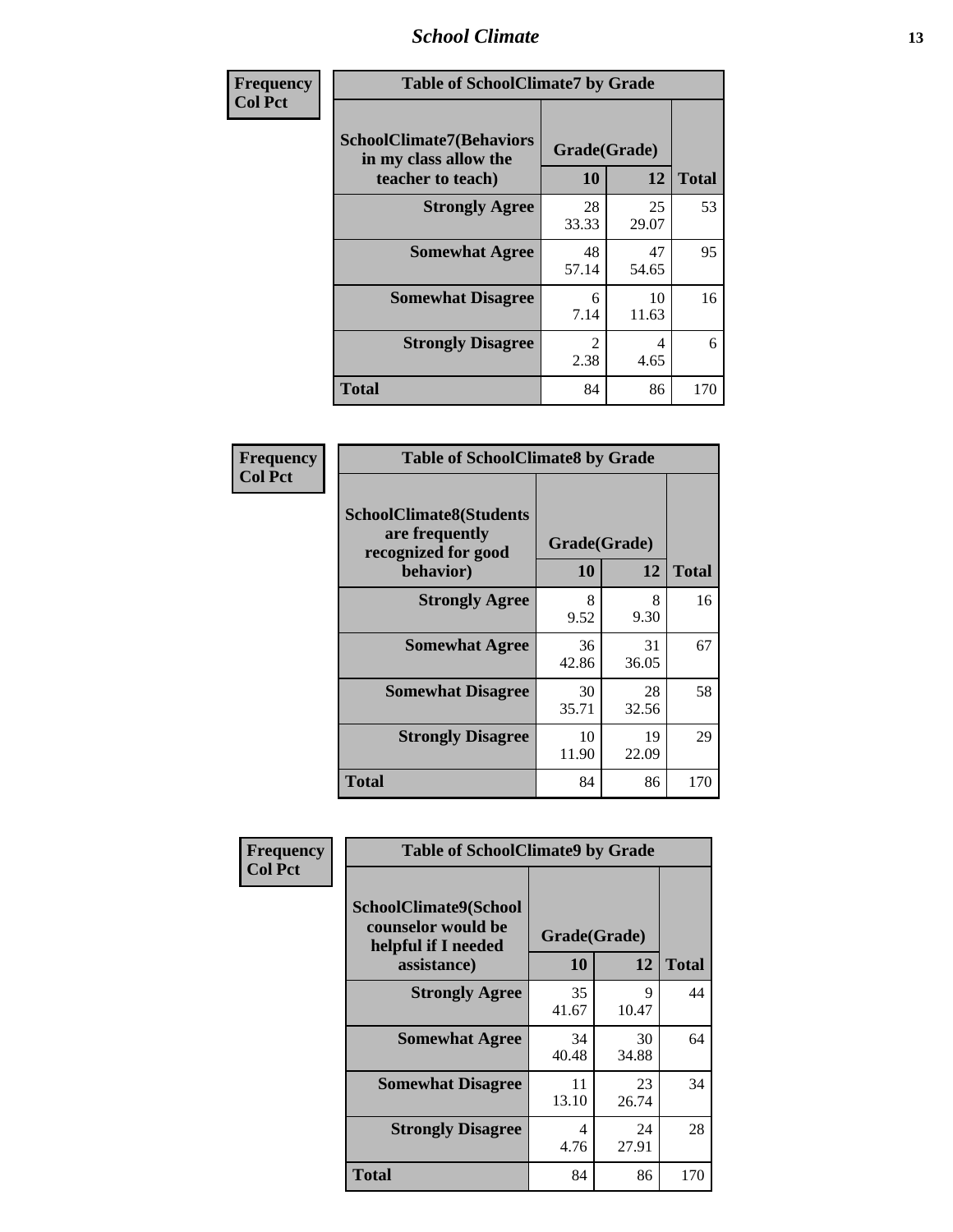### *Reasons for Dropping Out* **14**

| Frequency      | <b>Table of Dropoutreason by Grade</b>                                   |                    |             |              |
|----------------|--------------------------------------------------------------------------|--------------------|-------------|--------------|
| <b>Col Pct</b> | Dropoutreason(If<br>I dropped out the<br>reason would<br>most likely be) | Grade(Grade)<br>10 | 12          | <b>Total</b> |
|                | Won't Drop out                                                           | 46<br>54.76        | 49<br>56.98 | 95           |
|                | <b>Bored</b>                                                             | 22<br>26.19        | 11<br>12.79 | 33           |
|                | <b>Family Reasons</b>                                                    | 5<br>5.95          | 5<br>5.81   | 10           |
|                | <b>Being Bullied</b>                                                     | 0<br>0.00          | 3<br>3.49   | 3            |
|                | <b>Other</b>                                                             | 11<br>13.10        | 18<br>20.93 | 29           |
|                | <b>Total</b>                                                             | 84                 | 86          | 170          |

| Frequency      | <b>Table of Dropout by Grade</b>                                       |                    |             |              |  |
|----------------|------------------------------------------------------------------------|--------------------|-------------|--------------|--|
| <b>Col Pct</b> | Dropout(I<br>have<br>thought<br>about<br>dropping<br>out of<br>school) | Grade(Grade)<br>10 | 12          | <b>Total</b> |  |
|                | Yes                                                                    | 19<br>22.62        | 29<br>33.72 | 48           |  |
|                | N <sub>0</sub>                                                         | 65<br>77.38        | 57<br>66.28 | 122          |  |
|                | <b>Total</b>                                                           | 84                 | 86          | 170          |  |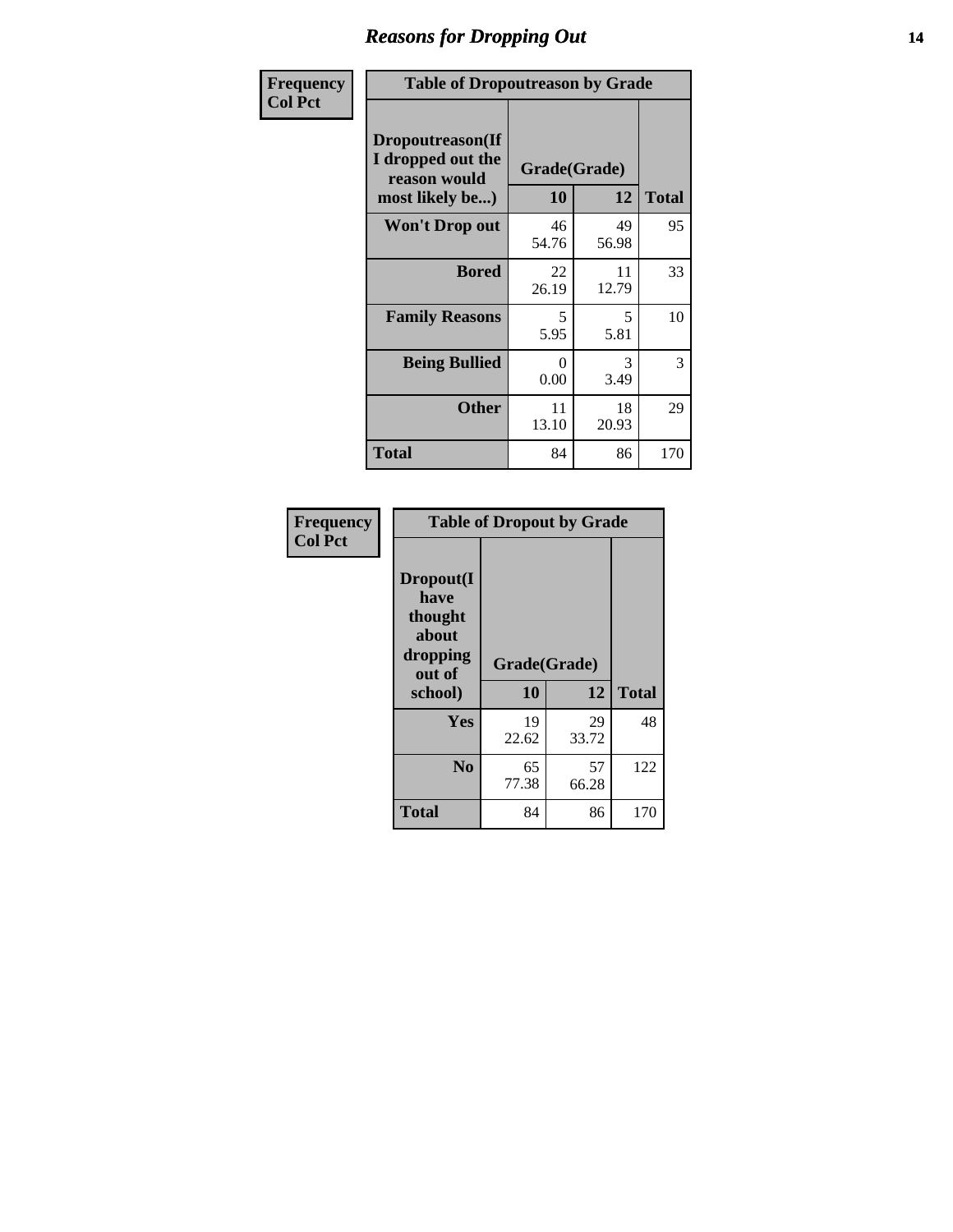*School Safety* **15**

| Frequency      | <b>Table of Gangself by Grade</b>                                                                 |                    |             |              |
|----------------|---------------------------------------------------------------------------------------------------|--------------------|-------------|--------------|
| <b>Col Pct</b> | Gangself(I<br>have<br>participated<br>in illegal<br>gang<br>activities in<br>the past 30<br>days) | Grade(Grade)<br>10 | 12          | <b>Total</b> |
|                | Yes                                                                                               | 3<br>3.57          | 5<br>5.81   | 8            |
|                | N <sub>0</sub>                                                                                    | 81<br>96.43        | 81<br>94.19 | 162          |
|                | <b>Total</b>                                                                                      | 84                 | 86          | 170          |

| Frequency<br><b>Col Pct</b> | <b>Table of Gangpeers by Grade</b>                                                                                             |                    |             |              |
|-----------------------------|--------------------------------------------------------------------------------------------------------------------------------|--------------------|-------------|--------------|
|                             | <b>Gangpeers</b> (I<br>have friends<br>who have<br>participated<br>in illegal<br>gang<br>activities in<br>the past 30<br>days) | Grade(Grade)<br>10 | 12          | <b>Total</b> |
|                             | <b>Yes</b>                                                                                                                     | 36<br>42.86        | 33<br>38.37 | 69           |
|                             | N <sub>0</sub>                                                                                                                 | 48<br>57.14        | 53<br>61.63 | 101          |
|                             | <b>Total</b>                                                                                                                   | 84                 | 86          | 170          |

| Frequency      |                                                                    | <b>Table of Pickedon by Grade</b> |             |              |  |  |  |  |  |  |  |
|----------------|--------------------------------------------------------------------|-----------------------------------|-------------|--------------|--|--|--|--|--|--|--|
| <b>Col Pct</b> | <b>Pickedon(I have</b><br>been picked on or<br>teased at school in | Grade(Grade)                      |             |              |  |  |  |  |  |  |  |
|                | the past 30 days)                                                  | 10                                | 12          | <b>Total</b> |  |  |  |  |  |  |  |
|                | <b>Strongly Agree</b>                                              | 5<br>5.95                         | 15<br>17.44 | 20           |  |  |  |  |  |  |  |
|                | <b>Somewhat Agree</b>                                              | 13<br>15.48                       | 21<br>24.42 | 34           |  |  |  |  |  |  |  |
|                | <b>Somewhat Disagree</b>                                           | 23<br>27.38                       | 8<br>9.30   | 31           |  |  |  |  |  |  |  |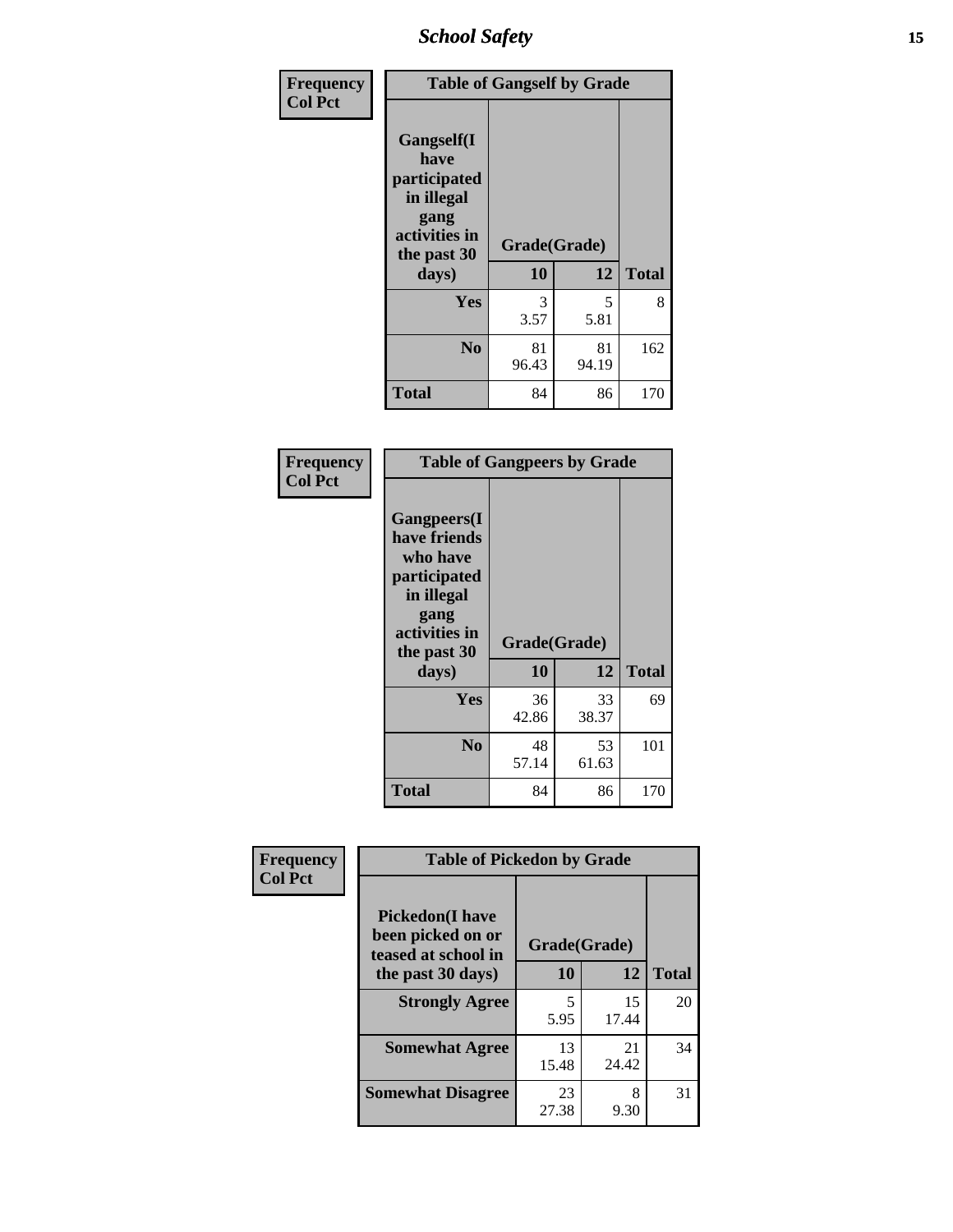*School Safety* **16**

| <b>Frequency</b> |                                                                                          | <b>Table of Pickedon by Grade</b> |              |     |  |  |  |  |  |  |
|------------------|------------------------------------------------------------------------------------------|-----------------------------------|--------------|-----|--|--|--|--|--|--|
| <b>Col Pct</b>   | <b>Pickedon</b> (I have<br>been picked on or<br>teased at school in<br>the past 30 days) | Grade(Grade)<br>10                | <b>Total</b> |     |  |  |  |  |  |  |
|                  | <b>Strongly Disagree</b>                                                                 | 43<br>51.19                       | 42<br>48.84  | 85  |  |  |  |  |  |  |
|                  | <b>Total</b>                                                                             | 84                                | 86           | 170 |  |  |  |  |  |  |

| Frequency      | <b>Table of Safeschool by Grade</b>                      |                    |             |              |  |  |  |  |  |  |
|----------------|----------------------------------------------------------|--------------------|-------------|--------------|--|--|--|--|--|--|
| <b>Col Pct</b> | Safeschool(School<br>is a place at which I<br>feel safe) | Grade(Grade)<br>10 | 12          | <b>Total</b> |  |  |  |  |  |  |
|                | <b>Strongly Agree</b>                                    | 19<br>22.62        | 19<br>22.09 | 38           |  |  |  |  |  |  |
|                | <b>Somewhat Agree</b>                                    | 59<br>70.24        | 43<br>50.00 | 102          |  |  |  |  |  |  |
|                | <b>Somewhat Disagree</b>                                 | 5<br>5.95          | 12<br>13.95 | 17           |  |  |  |  |  |  |
|                | <b>Strongly Disagree</b>                                 | 1.19               | 12<br>13.95 | 13           |  |  |  |  |  |  |
|                | Total                                                    | 84                 | 86          | 170          |  |  |  |  |  |  |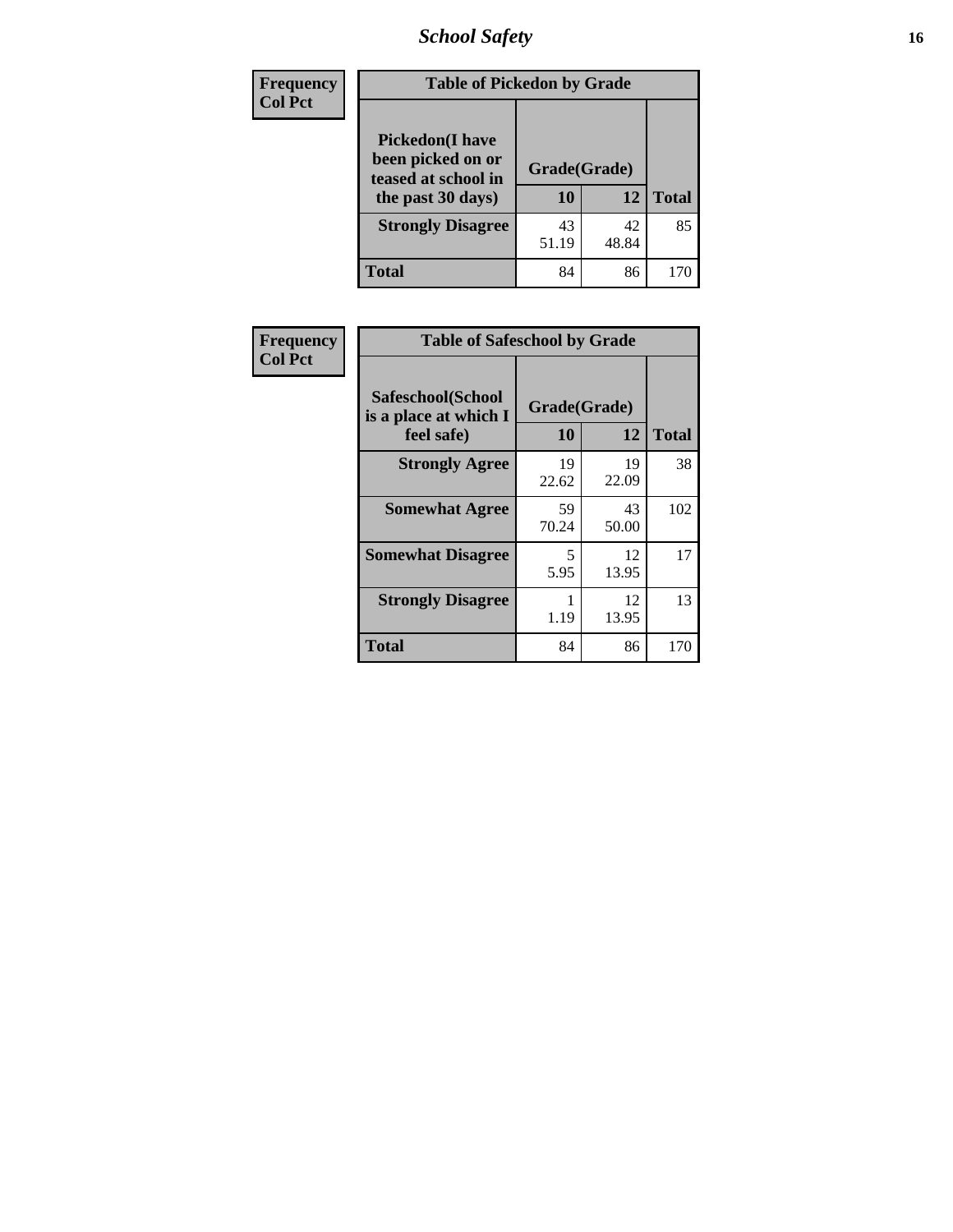*School Safety* **17**

| <b>Frequency</b> |
|------------------|
| <b>Row Pct</b>   |

| V | <b>Table of Grade by Bullied</b> |                             |                                                                               |                          |                          |                               |                               |                          |              |  |  |
|---|----------------------------------|-----------------------------|-------------------------------------------------------------------------------|--------------------------|--------------------------|-------------------------------|-------------------------------|--------------------------|--------------|--|--|
|   |                                  |                             | <b>Bullied</b> (I have been bullied by other<br>students in the past 30 days) |                          |                          |                               |                               |                          |              |  |  |
|   | Grade(Grade)                     | $\mathbf{0}$<br><b>Days</b> | 1 or<br>2<br>days                                                             | 3 <sub>to</sub><br>days  | <b>6 to</b><br>9<br>days | <b>10</b><br>to<br>19<br>days | <b>20</b><br>to<br>29<br>days | All<br><b>30</b><br>days | <b>Total</b> |  |  |
|   | 10                               | 79<br>94.05                 | 2<br>2.38                                                                     | 1.19                     | 0<br>0.00                | 1.19                          | $\theta$<br>0.00              | 1.19                     | 84           |  |  |
|   | 12                               | 70<br>81.40                 | 4<br>4.65                                                                     | 3<br>3.49                | 1.16                     | $\overline{2}$<br>2.33        | 3<br>3.49                     | 3<br>3.49                | 86           |  |  |
|   | <b>Total</b>                     | 149                         | 6                                                                             | $\overline{\mathcal{A}}$ |                          | 3                             | 3                             | 4                        | 170          |  |  |

| <b>Frequency</b> | <b>Table of Grade by Bulliedothers</b> |                  |                                                                |                        |                |                       |           |              |  |  |
|------------------|----------------------------------------|------------------|----------------------------------------------------------------|------------------------|----------------|-----------------------|-----------|--------------|--|--|
| <b>Row Pct</b>   |                                        |                  | <b>Bulliedothers</b> (I bullied others in the<br>past 30 days) |                        |                |                       |           |              |  |  |
|                  |                                        | $\boldsymbol{0}$ | 1 or                                                           | 3 to<br>5              | 10<br>to<br>19 | <b>20</b><br>to<br>29 | All<br>30 |              |  |  |
|                  | <b>Grade</b> (Grade) Days              |                  | days                                                           | days                   | days           | days                  | days      | <b>Total</b> |  |  |
|                  | 10                                     | 78<br>92.86      | 3<br>3.57                                                      | 0<br>0.00              | 0<br>0.00      | 2<br>2.38             | 1.19      | 84           |  |  |
|                  | 12                                     | 71<br>82.56      | 5<br>5.81                                                      | $\mathfrak{D}$<br>2.33 | 5<br>5.81      | 1.16                  | 2<br>2.33 | 86           |  |  |
|                  | <b>Total</b>                           | 149              | 8                                                              | $\overline{2}$         | 5              | 3                     | 3         | 170          |  |  |

| <b>Frequency</b> | <b>Table of Grade by Weaponschool</b> |                                 |                                    |                              |                   |                        |              |  |  |  |
|------------------|---------------------------------------|---------------------------------|------------------------------------|------------------------------|-------------------|------------------------|--------------|--|--|--|
| <b>Row Pct</b>   |                                       | weapon to school in the past 30 | Weaponschool (I brought a<br>days) |                              |                   |                        |              |  |  |  |
|                  | Grade(Grade)                          | $\mathbf{0}$<br><b>Days</b>     | 1 or<br>days                       | 3 <sub>to</sub><br>5<br>days | 6 to<br>9<br>days | 20<br>to<br>29<br>days | <b>Total</b> |  |  |  |
|                  | 10                                    | 84<br>100.00                    | $\Omega$<br>0.00                   | $\Omega$<br>0.00             | $\Omega$<br>0.00  | 0<br>0.00              | 84           |  |  |  |
|                  | 12                                    | 80<br>93.02                     | 3<br>3.49                          | 1.16                         | 1.16              | 1.16                   | 86           |  |  |  |
|                  | <b>Total</b>                          | 164                             | $\mathcal{R}$                      |                              |                   |                        | 170          |  |  |  |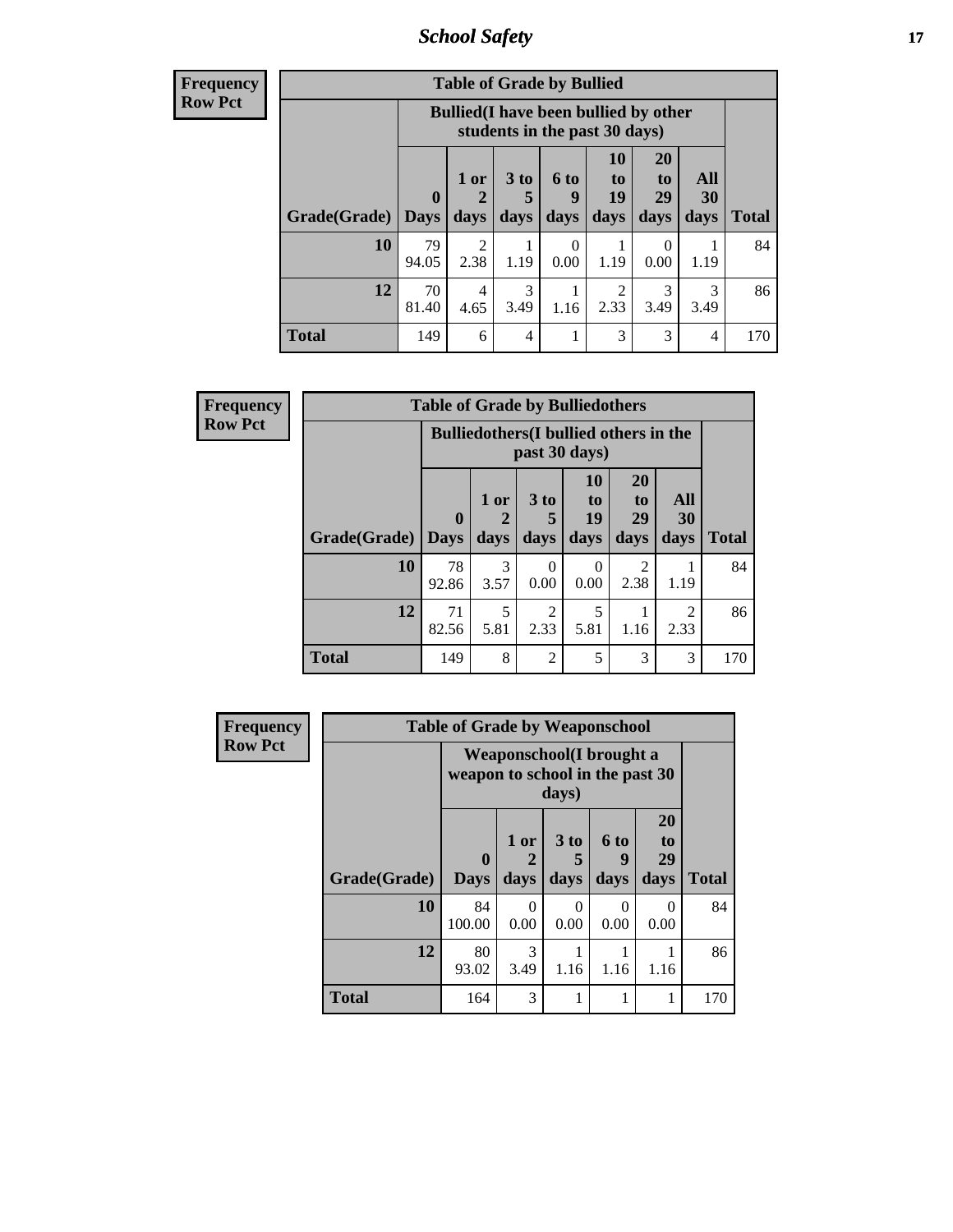*School Safety* **18**

| <b>Frequency</b> | <b>Table of Grade by Absentunsafe</b> |                  |                                                                                           |                        |                        |                   |              |  |  |  |
|------------------|---------------------------------------|------------------|-------------------------------------------------------------------------------------------|------------------------|------------------------|-------------------|--------------|--|--|--|
| <b>Row Pct</b>   |                                       |                  | <b>Absentunsafe(I have missed</b><br>school because I felt unsafe in<br>the past 30 days) |                        |                        |                   |              |  |  |  |
|                  | Grade(Grade)                          | 0<br><b>Days</b> | <b>6 to</b><br>9<br>days                                                                  | 10<br>to<br>19<br>days | 20<br>to<br>29<br>days | All<br>30<br>days | <b>Total</b> |  |  |  |
|                  | 10                                    | 83<br>98.81      | $\Omega$<br>0.00                                                                          | 0<br>0.00              | 0<br>0.00              | 1.19              | 84           |  |  |  |
|                  | 12                                    | 82<br>95.35      | 1.16                                                                                      | 1.16                   | 1.16                   | 1.16              | 86           |  |  |  |
|                  | Total                                 | 165              |                                                                                           | 1                      |                        | 2                 | 170          |  |  |  |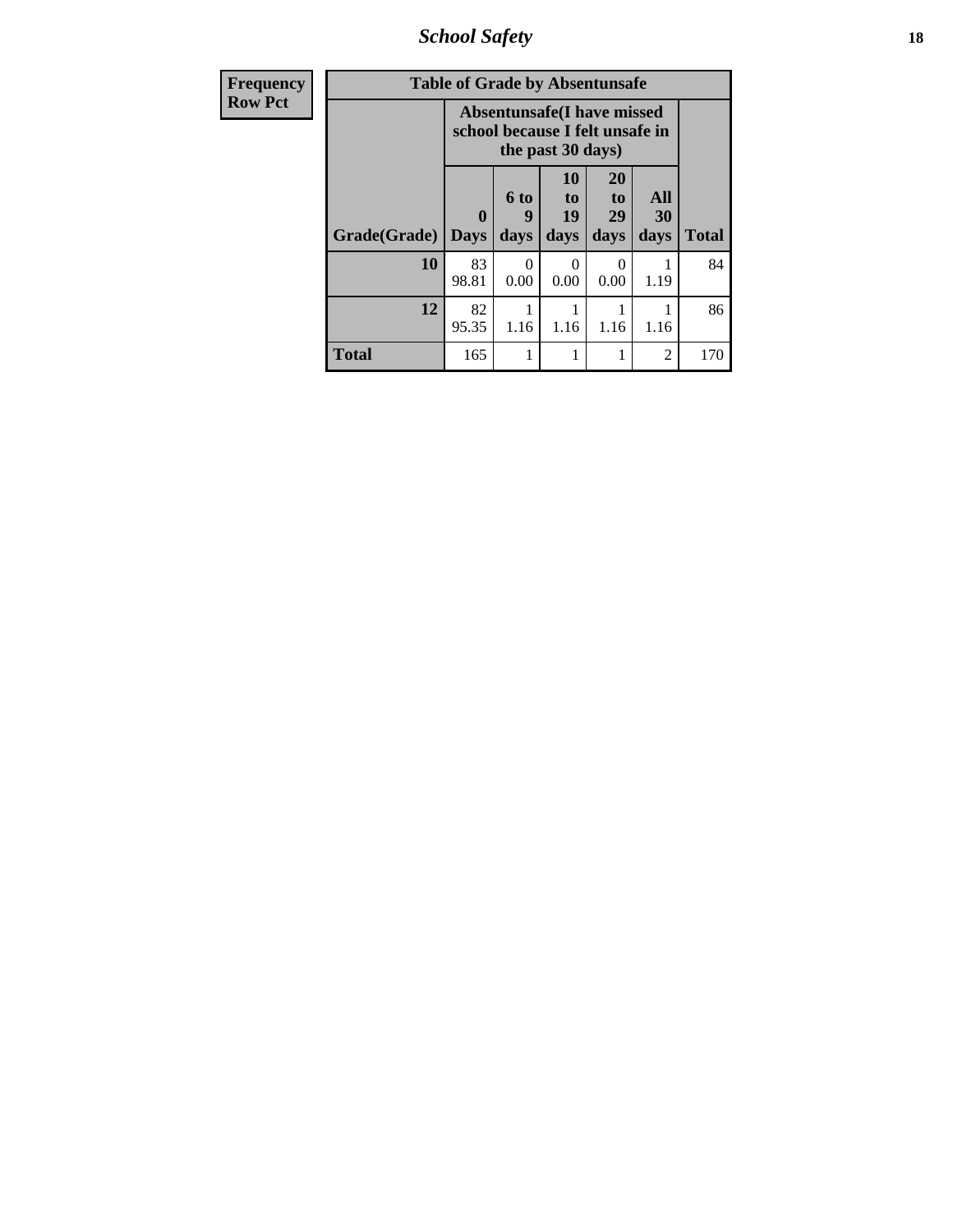# *Drug Use During Last 30 Days* **19**

#### **Frequency Row Pct**

| <b>Table of Grade by Alcohol</b> |                                 |                                    |                        |                        |                 |                        |              |       |  |  |  |
|----------------------------------|---------------------------------|------------------------------------|------------------------|------------------------|-----------------|------------------------|--------------|-------|--|--|--|
|                                  |                                 | Alcohol(Alcohol use, past 30 days) |                        |                        |                 |                        |              |       |  |  |  |
| Grade(Grade)                     | <b>Did</b><br>not<br><b>use</b> | $1-2$<br>days                      | $3 - 5$<br>days        | $6-9$<br>days          | $10-19$<br>days | $20 - 29$<br>days      | Every<br>day | Total |  |  |  |
| 10                               | 74<br>88.10                     | 1.19                               | $\mathfrak{D}$<br>2.38 | $\overline{c}$<br>2.38 | 2<br>2.38       | $\overline{2}$<br>2.38 | 1.19         | 84    |  |  |  |
| 12                               | 75<br>87.21                     | 1.16                               | 1.16                   | 1.16                   | 5<br>5.81       | $\overline{2}$<br>2.33 | 1.16         | 86    |  |  |  |
| <b>Total</b>                     | 149                             | $\overline{2}$                     | 3                      | 3                      | 7               | 4                      | 2            | 170   |  |  |  |

| Frequency      | <b>Table of Grade by Cigarettes</b> |                                 |                                                          |                 |                  |                        |              |  |  |  |
|----------------|-------------------------------------|---------------------------------|----------------------------------------------------------|-----------------|------------------|------------------------|--------------|--|--|--|
| <b>Row Pct</b> |                                     |                                 | <b>Cigarettes (Smoking tobacco</b><br>use, past 30 days) |                 |                  |                        |              |  |  |  |
|                | Grade(Grade)                        | <b>Did</b><br>not<br><b>use</b> | $1 - 2$<br>days                                          | $3 - 5$<br>days | $6-9$<br>days    | $20 - 29$<br>days      | <b>Total</b> |  |  |  |
|                | 10                                  | 83<br>98.81                     | $\theta$<br>0.00                                         | 0<br>0.00       | $\Omega$<br>0.00 | 1.19                   | 84           |  |  |  |
|                | 12                                  | 79<br>91.86                     | $\overline{c}$<br>2.33                                   | 1.16            | 2<br>2.33        | $\mathfrak{D}$<br>2.33 | 86           |  |  |  |
|                | <b>Total</b>                        | 162                             | $\overline{2}$                                           |                 | $\overline{2}$   | 3                      | 170          |  |  |  |

| Frequency      | <b>Table of Grade by Smokeless</b> |                            |                           |                  |               |              |
|----------------|------------------------------------|----------------------------|---------------------------|------------------|---------------|--------------|
| <b>Row Pct</b> |                                    | tobacco use, past 30 days) | <b>Smokeless</b> (Chewing |                  |               |              |
|                | Grade(Grade)                       | Did<br>not<br><b>use</b>   | $1 - 2$<br>days           | $3 - 5$<br>days  | $6-9$<br>days | <b>Total</b> |
|                | 10                                 | 84<br>100.00               | 0<br>0.00                 | $\Omega$<br>0.00 | 0<br>0.00     | 84           |
|                | 12                                 | 82<br>95.35                | $\overline{2}$<br>2.33    | 1.16             | 1.16          | 86           |
|                | <b>Total</b>                       | 166                        | $\overline{2}$            |                  | 1             | 170          |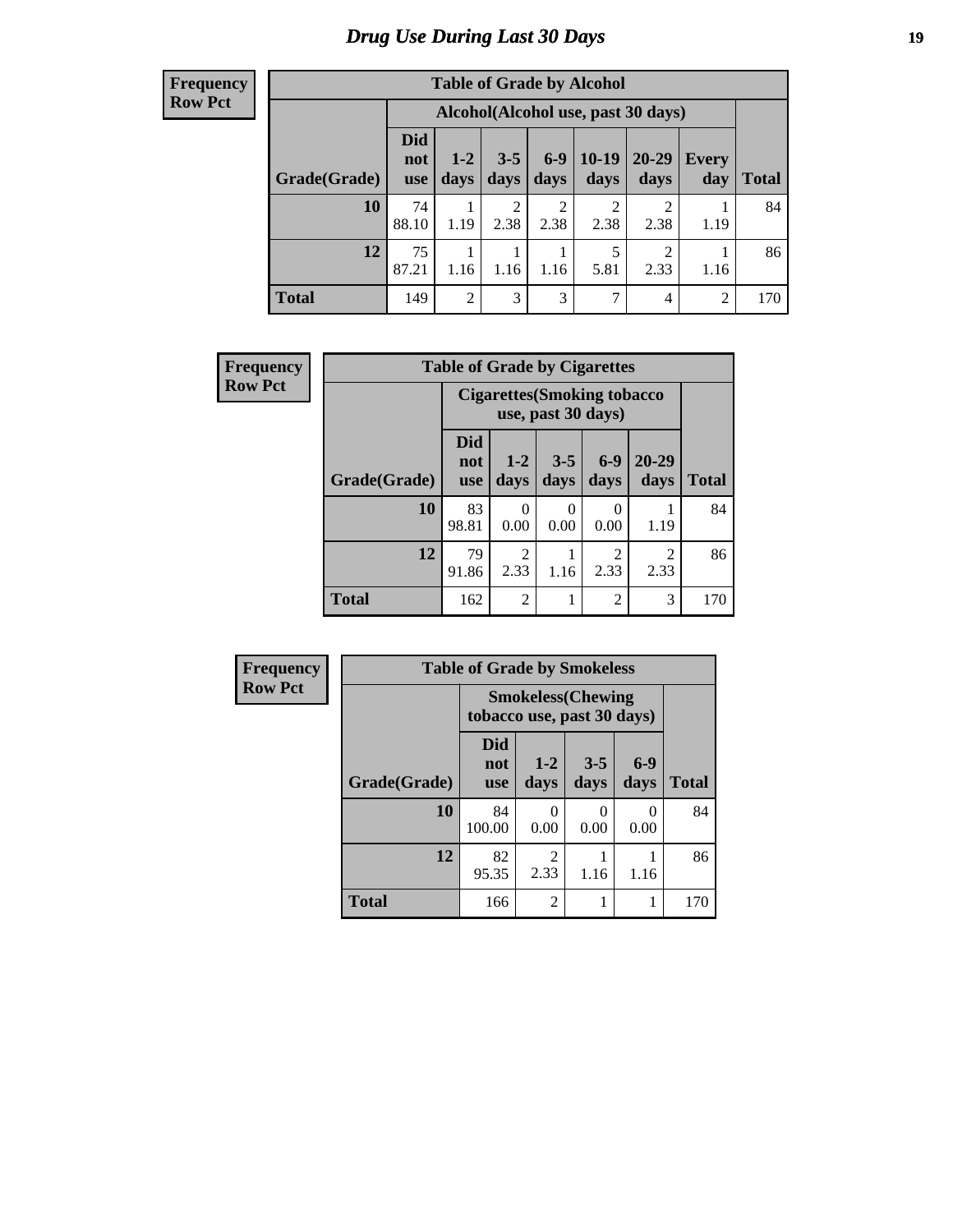**Frequency Row Pct**

| <b>Table of Grade by Marijuana</b> |                                 |                                            |      |                        |           |                |     |  |  |  |
|------------------------------------|---------------------------------|--------------------------------------------|------|------------------------|-----------|----------------|-----|--|--|--|
|                                    |                                 | Marijuana (Marijuana use,<br>past 30 days) |      |                        |           |                |     |  |  |  |
| Grade(Grade)                       | <b>Did</b><br>not<br><b>use</b> | <b>Total</b>                               |      |                        |           |                |     |  |  |  |
| 10                                 | 83<br>98.81                     | 0<br>0.00                                  | 1.19 | 0<br>0.00              | 0<br>0.00 | 0<br>0.00      | 84  |  |  |  |
| 12                                 | 78<br>90.70                     | 1.16                                       | 0.00 | $\overline{2}$<br>2.33 | 3<br>3.49 | 2<br>2.33      | 86  |  |  |  |
| <b>Total</b>                       | 161                             |                                            |      | $\overline{c}$         | 3         | $\overline{c}$ | 170 |  |  |  |

| Frequency      | <b>Table of Grade by Cocaine</b> |                          |                                               |                   |              |
|----------------|----------------------------------|--------------------------|-----------------------------------------------|-------------------|--------------|
| <b>Row Pct</b> |                                  |                          | <b>Cocaine</b> (Cocaine<br>use, past 30 days) |                   |              |
|                | Grade(Grade)                     | Did<br>not<br><b>use</b> | $6-9$<br>days                                 | $10 - 19$<br>days | <b>Total</b> |
|                | 10                               | 84<br>100.00             | 0<br>0.00                                     | 0.00              | 84           |
|                | 12                               | 84<br>97.67              | 1.16                                          | 1.16              | 86           |
|                | <b>Total</b>                     | 168                      |                                               |                   | 170          |

| Frequency      | <b>Table of Grade by Inhalants</b> |                                                  |                        |              |  |
|----------------|------------------------------------|--------------------------------------------------|------------------------|--------------|--|
| <b>Row Pct</b> |                                    | <b>Inhalants</b> (Inhalant<br>use, past 30 days) |                        |              |  |
|                | Grade(Grade)                       | Did not<br><b>use</b>                            | 20-29<br>days          | <b>Total</b> |  |
|                | 10                                 | 84<br>100.00                                     | 0.00                   | 84           |  |
|                | 12                                 | 84<br>97.67                                      | $\mathfrak{D}$<br>2.33 | 86           |  |
|                | <b>Total</b>                       | 168                                              | 2                      | 170          |  |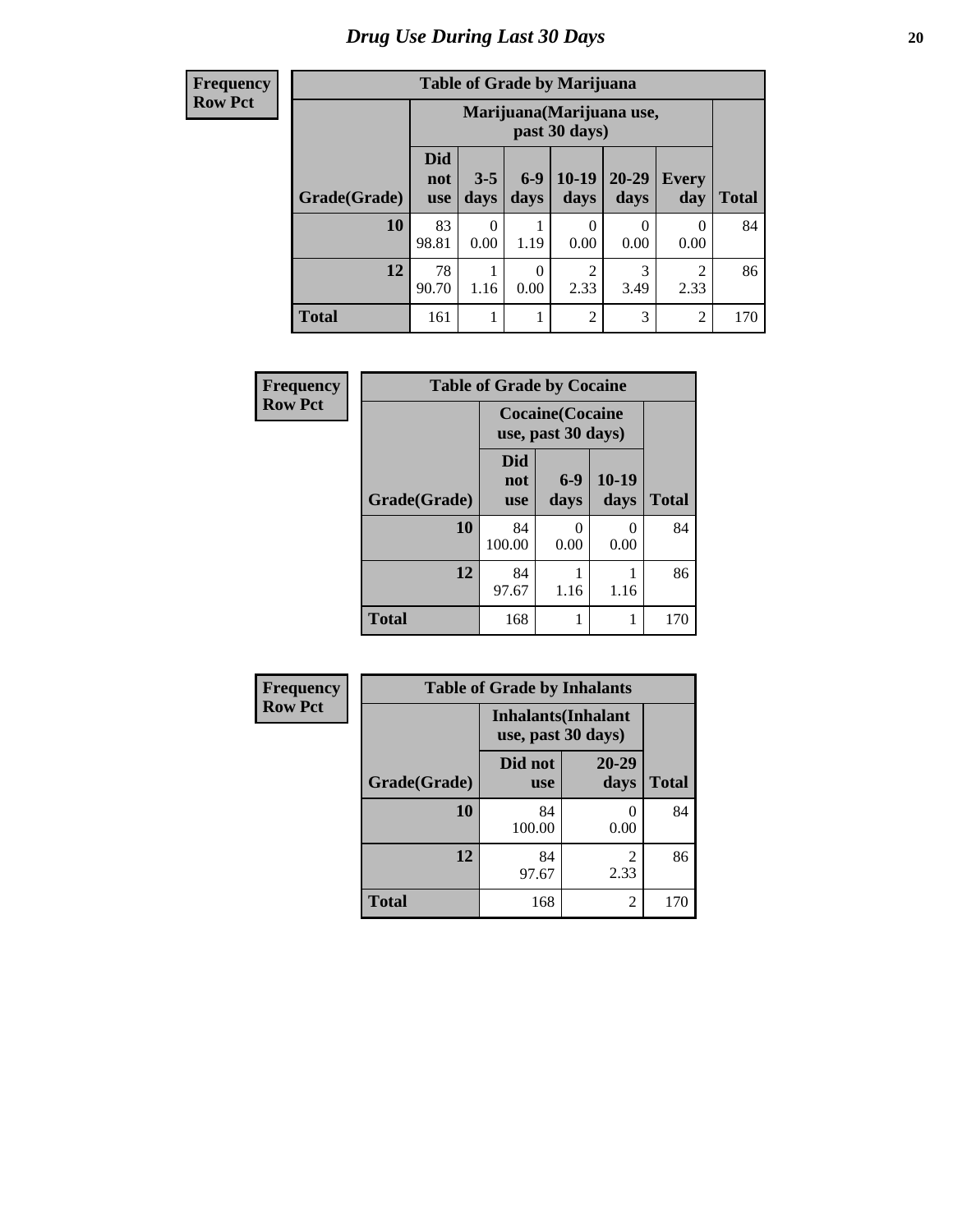# *Drug Use During Last 30 Days* **21**

| <b>Frequency</b> | <b>Table of Grade by Steroids</b> |                                                |                |                           |              |  |
|------------------|-----------------------------------|------------------------------------------------|----------------|---------------------------|--------------|--|
| <b>Row Pct</b>   |                                   | <b>Steroids</b> (Steroid<br>use, past 30 days) |                |                           |              |  |
|                  | Grade(Grade)                      | Did<br>not<br><b>use</b>                       | 10-19<br>days  | $20 - 29$<br>days         | <b>Total</b> |  |
|                  | 10                                | 84<br>100.00                                   | O<br>0.00      | $\mathbf{\Omega}$<br>0.00 | 84           |  |
|                  | 12                                | 83<br>96.51                                    | 2<br>2.33      | 1.16                      | 86           |  |
|                  | <b>Total</b>                      | 167                                            | $\overline{2}$ |                           | 170          |  |

| <b>Frequency</b> | <b>Table of Grade by Ecstasy</b> |                                        |                 |                          |                   |              |  |
|------------------|----------------------------------|----------------------------------------|-----------------|--------------------------|-------------------|--------------|--|
| <b>Row Pct</b>   |                                  | Ecstasy (Ecstasy use,<br>past 30 days) |                 |                          |                   |              |  |
|                  | Grade(Grade)                     | <b>Did</b><br>not<br><b>use</b>        | $1 - 2$<br>days | $3 - 5$<br>days          | $20 - 29$<br>days | <b>Total</b> |  |
|                  | 10                               | 83<br>98.81                            | 0<br>0.00       | 1.19                     | 0<br>0.00         | 84           |  |
|                  | 12                               | 83<br>96.51                            | 2<br>2.33       | $\left( \right)$<br>0.00 | 1.16              | 86           |  |
|                  | <b>Total</b>                     | 166                                    | 2               |                          |                   | 170          |  |

| <b>Frequency</b> | <b>Table of Grade by Meth</b> |                                                    |          |                      |              |  |  |
|------------------|-------------------------------|----------------------------------------------------|----------|----------------------|--------------|--|--|
| <b>Row Pct</b>   |                               | <b>Meth</b> (Methamphetamine<br>use, past 30 days) |          |                      |              |  |  |
|                  | Grade(Grade)                  | Did not<br><b>use</b>                              | 6-9 days | $10-19$<br>days      | <b>Total</b> |  |  |
|                  | 10                            | 84<br>100.00                                       | 0.00     | $\mathbf{0}$<br>0.00 | 84           |  |  |
|                  | 12                            | 84<br>97.67                                        | 1.16     | 1.16                 | 86           |  |  |
|                  | <b>Total</b>                  | 168                                                |          |                      | 170          |  |  |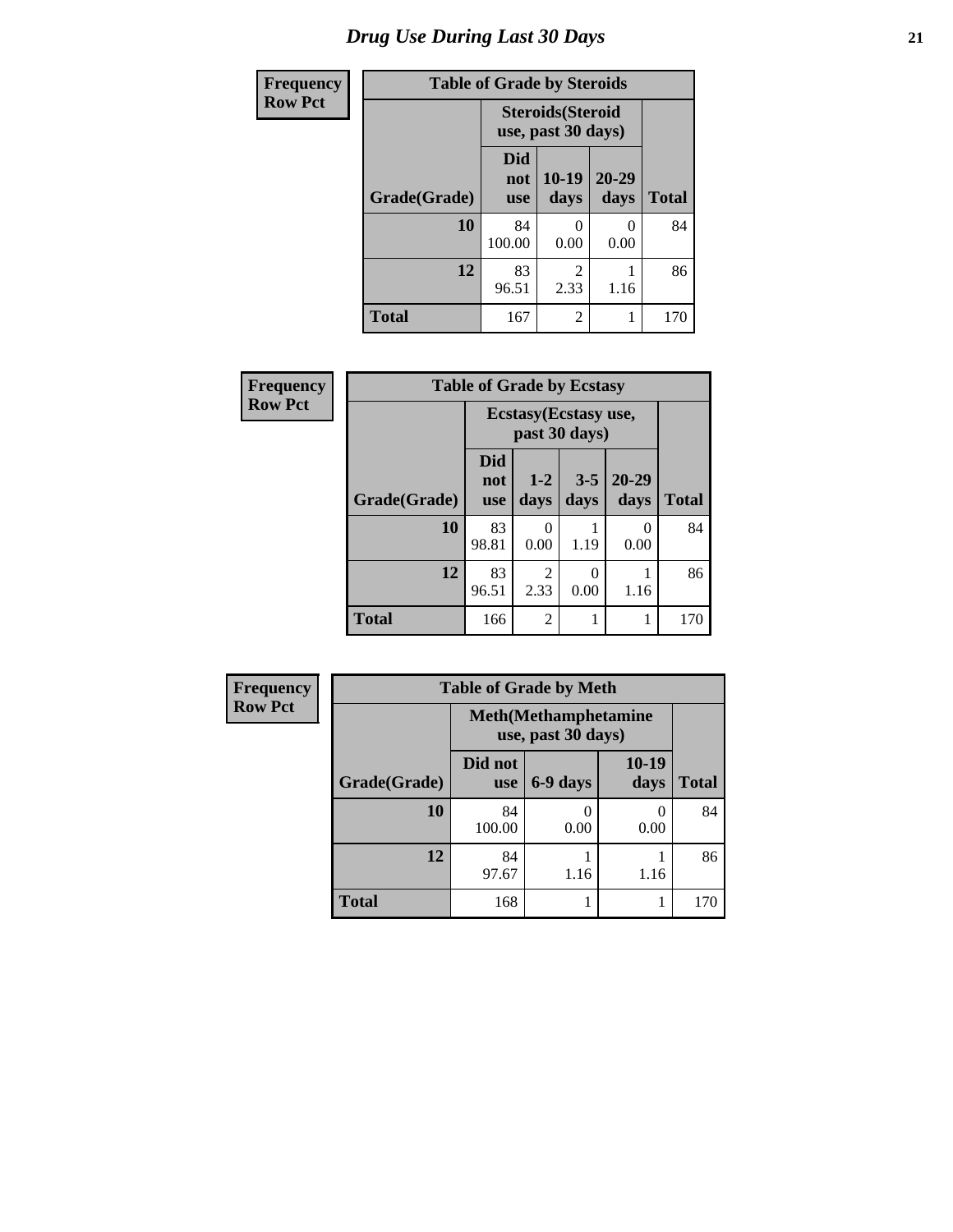| <b>Frequency</b> | <b>Table of Grade by Hallucinogens</b> |                                  |                 |                 |                   |              |
|------------------|----------------------------------------|----------------------------------|-----------------|-----------------|-------------------|--------------|
| Row Pct          |                                        | Hallucinogens (Hallucinogen use, |                 |                 |                   |              |
|                  | Grade(Grade)                           | <b>Did</b><br>not use            | $1 - 2$<br>days | $10-19$<br>days | $20 - 29$<br>days | <b>Total</b> |
|                  | 10                                     | 84<br>100.00                     | 0.00            | 0<br>0.00       | $\theta$<br>0.00  | 84           |
|                  | 12                                     | 83<br>96.51                      | 1.16            | 1.16            | 1.16              | 86           |
|                  | <b>Total</b>                           | 167                              |                 |                 |                   | 170          |

| <b>Frequency</b> | <b>Table of Grade by Prescription</b> |                                                                                    |               |                        |                   |                     |              |  |
|------------------|---------------------------------------|------------------------------------------------------------------------------------|---------------|------------------------|-------------------|---------------------|--------------|--|
| <b>Row Pct</b>   |                                       | <b>Prescription</b> (Prescription drugs)<br>not prescribed to me,<br>past 30 days) |               |                        |                   |                     |              |  |
|                  | Grade(Grade)                          | <b>Did</b><br>not<br><b>use</b>                                                    | $1-2$<br>days | $6-9$<br>days          | $20 - 29$<br>days | <b>Every</b><br>day | <b>Total</b> |  |
|                  | 10                                    | 83<br>98.81                                                                        | 0<br>0.00     | $\Omega$<br>0.00       | 1.19              | $\theta$<br>0.00    | 84           |  |
|                  | 12                                    | 78<br>90.70                                                                        | 4<br>4.65     | $\mathfrak{D}$<br>2.33 | 1.16              | 1.16                | 86           |  |
|                  | <b>Total</b>                          | 161                                                                                | 4             | $\mathfrak{D}$         | $\overline{2}$    | 1                   | 170          |  |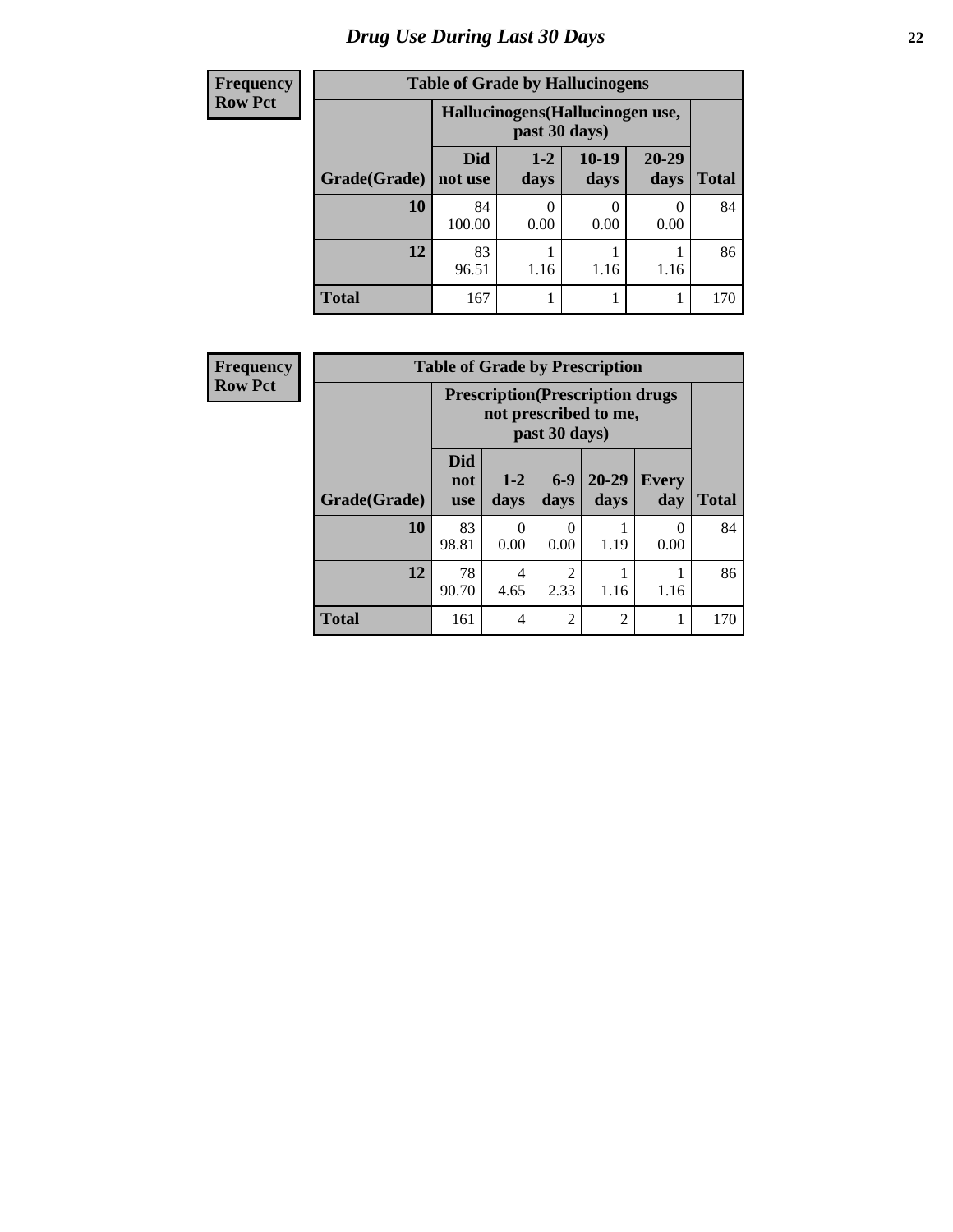| Frequency      | <b>Table of Alcoholease by Grade</b>              |                    |             |              |  |
|----------------|---------------------------------------------------|--------------------|-------------|--------------|--|
| <b>Col Pct</b> | <b>Alcoholease</b> (It is<br>easy to get alcohol) | Grade(Grade)<br>10 | 12          | <b>Total</b> |  |
|                | <b>Strongly Agree</b>                             | 20<br>23.81        | 33<br>38.37 | 53           |  |
|                | <b>Somewhat Agree</b>                             | 20<br>23.81        | 25<br>29.07 | 45           |  |
|                | <b>Somewhat Disagree</b>                          | 23<br>27.38        | 14<br>16.28 | 37           |  |
|                | <b>Strongly Disagree</b>                          | 21<br>25.00        | 14<br>16.28 | 35           |  |
|                | <b>Total</b>                                      | 84                 | 86          | 170          |  |

| Frequency      | <b>Table of Cigarettesease by Grade</b>                 |                           |             |              |  |
|----------------|---------------------------------------------------------|---------------------------|-------------|--------------|--|
| <b>Col Pct</b> | Cigarettesease(It is<br>easy to get smoking<br>tobacco) | Grade(Grade)<br><b>10</b> | 12          | <b>Total</b> |  |
|                | <b>Strongly Agree</b>                                   | 19<br>22.62               | 32<br>37.21 | 51           |  |
|                | <b>Somewhat Agree</b>                                   | 19<br>22.62               | 28<br>32.56 | 47           |  |
|                | <b>Somewhat Disagree</b>                                | 15<br>17.86               | 8<br>9.30   | 23           |  |
|                | <b>Strongly Disagree</b>                                | 31<br>36.90               | 18<br>20.93 | 49           |  |
|                | <b>Total</b>                                            | 84                        | 86          | 170          |  |

| Frequency      | <b>Table of Smokelessease by Grade</b>                         |                    |             |              |  |  |  |
|----------------|----------------------------------------------------------------|--------------------|-------------|--------------|--|--|--|
| <b>Col Pct</b> | <b>Smokelessease</b> (It is<br>easy to get chewing<br>tobacco) | Grade(Grade)<br>10 | 12          | <b>Total</b> |  |  |  |
|                | <b>Strongly Agree</b>                                          | 14<br>16.67        | 23<br>26.74 | 37           |  |  |  |
|                | <b>Somewhat Agree</b>                                          | 15<br>17.86        | 15<br>17.44 | 30           |  |  |  |
|                | <b>Somewhat Disagree</b>                                       | 13<br>15.48        | 16<br>18.60 | 29           |  |  |  |
|                | <b>Strongly Disagree</b>                                       | 42<br>50.00        | 32<br>37.21 | 74           |  |  |  |
|                | <b>Total</b>                                                   | 84                 | 86          | 170          |  |  |  |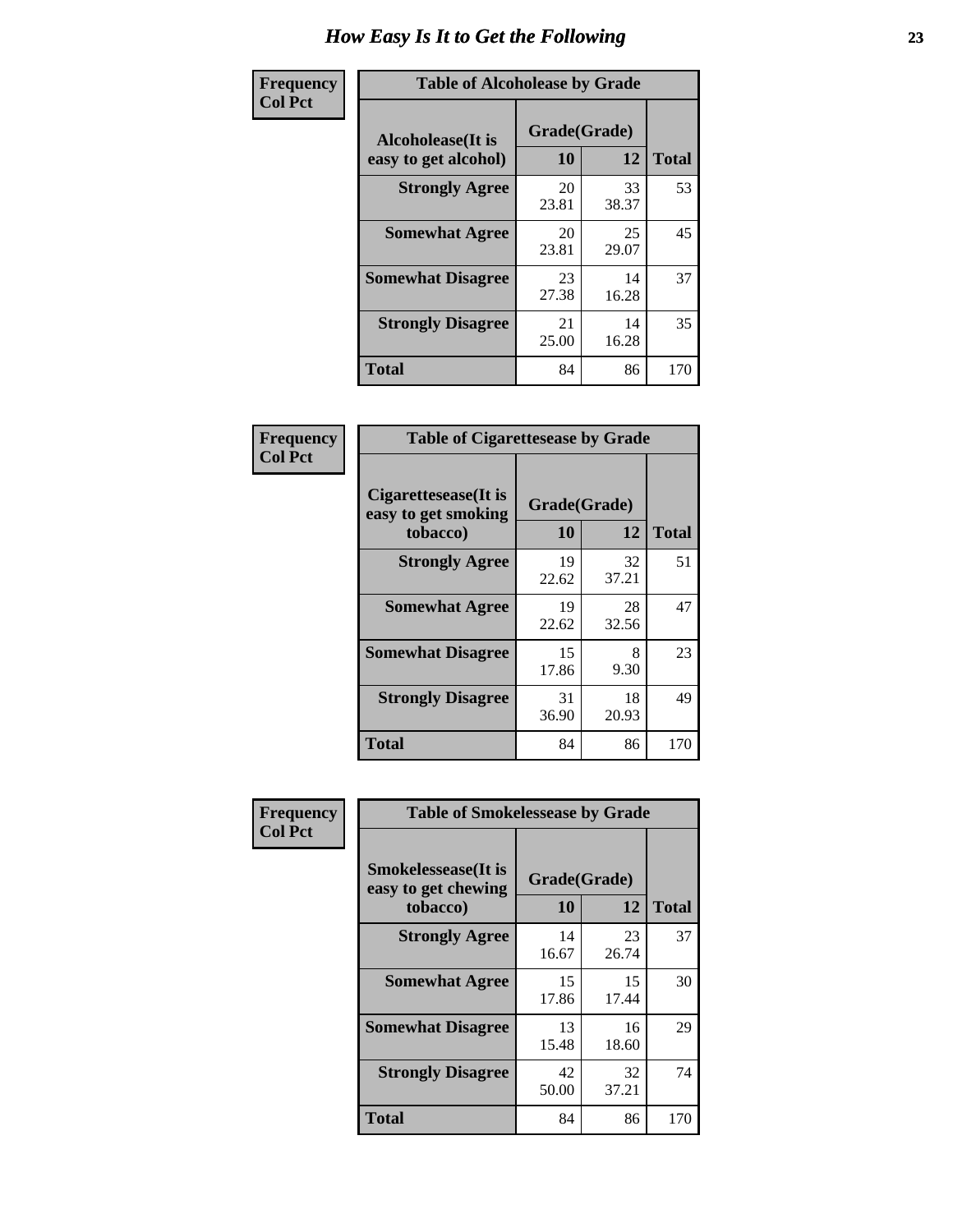| Frequency      | <b>Table of Marijuanaease by Grade</b>            |                           |             |              |  |
|----------------|---------------------------------------------------|---------------------------|-------------|--------------|--|
| <b>Col Pct</b> | Marijuanaease (It is<br>easy to get<br>marijuana) | Grade(Grade)<br><b>10</b> | 12          | <b>Total</b> |  |
|                | <b>Strongly Agree</b>                             | 21<br>25.00               | 37<br>43.02 | 58           |  |
|                | <b>Somewhat Agree</b>                             | 10<br>11.90               | 17<br>19.77 | 27           |  |
|                | <b>Somewhat Disagree</b>                          | 17<br>20.24               | 11<br>12.79 | 28           |  |
|                | <b>Strongly Disagree</b>                          | 36<br>42.86               | 21<br>24.42 | 57           |  |
|                | <b>Total</b>                                      | 84                        | 86          | 170          |  |

| <b>Table of Cocaineease by Grade</b> |              |             |              |  |  |  |
|--------------------------------------|--------------|-------------|--------------|--|--|--|
| <b>Cocaineease</b> (It is            | Grade(Grade) |             |              |  |  |  |
| easy to get cocaine)                 | 10           | 12          | <b>Total</b> |  |  |  |
| <b>Strongly Agree</b>                | 10<br>11.90  | 20<br>23.26 | 30           |  |  |  |
| <b>Somewhat Agree</b>                | 8.33         | 9<br>10.47  | 16           |  |  |  |
| <b>Somewhat Disagree</b>             | 21<br>25.00  | 17<br>19.77 | 38           |  |  |  |
| <b>Strongly Disagree</b>             | 46<br>54.76  | 40<br>46.51 | 86           |  |  |  |
| <b>Total</b>                         | 84           | 86          | 170          |  |  |  |

| Frequency      | <b>Table of Inhalantsease by Grade</b>                   |                    |             |              |
|----------------|----------------------------------------------------------|--------------------|-------------|--------------|
| <b>Col Pct</b> | <b>Inhalantsease</b> (It is<br>easy to get<br>inhalants) | Grade(Grade)<br>10 | 12          | <b>Total</b> |
|                | <b>Strongly Agree</b>                                    | 23<br>27.38        | 40<br>46.51 | 63           |
|                | <b>Somewhat Agree</b>                                    | 14<br>16.67        | 15<br>17.44 | 29           |
|                | <b>Somewhat Disagree</b>                                 | 14<br>16.67        | 8.14        | 21           |
|                | <b>Strongly Disagree</b>                                 | 33<br>39.29        | 24<br>27.91 | 57           |
|                | <b>Total</b>                                             | 84                 | 86          | 170          |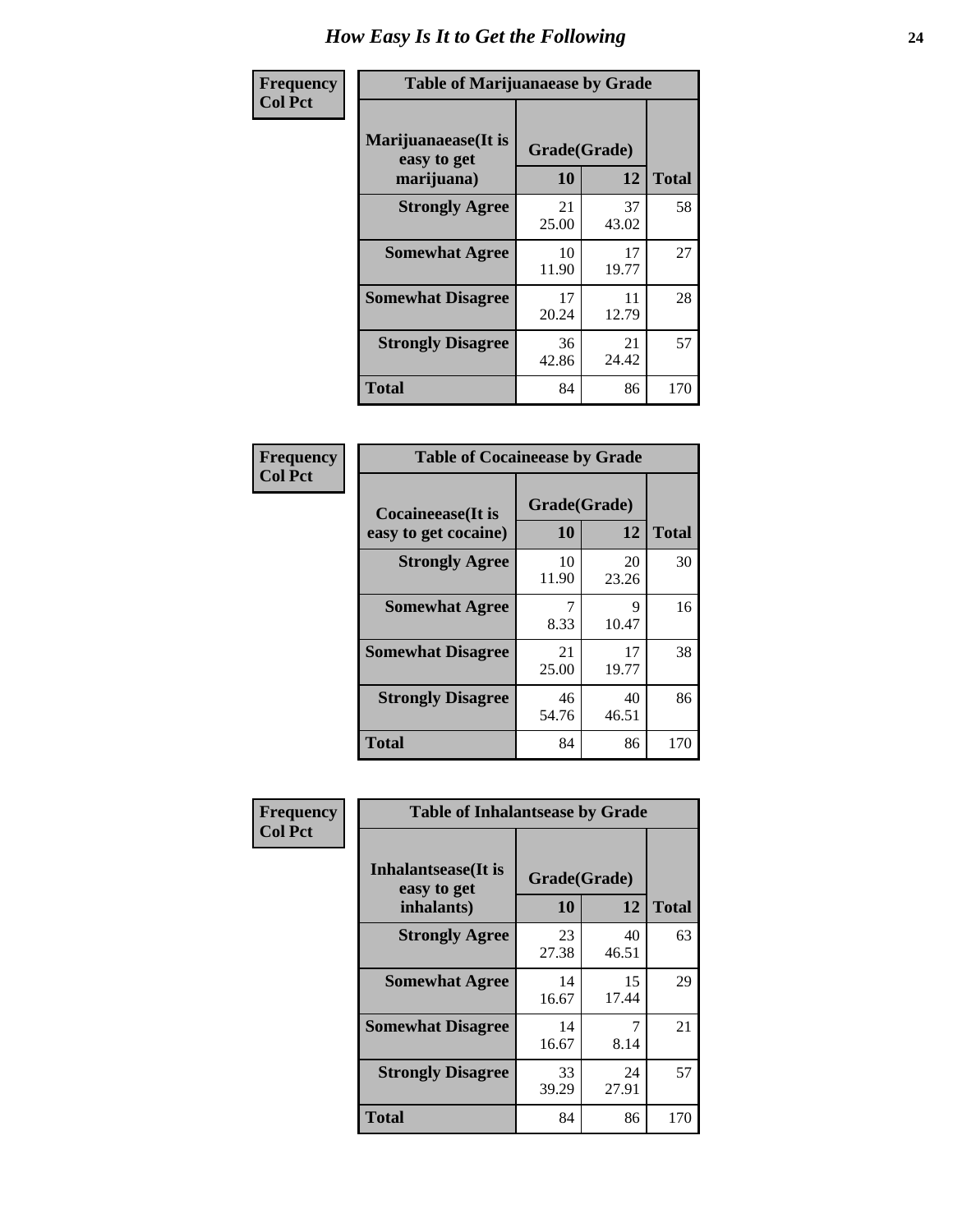| Frequency      |                            | <b>Table of Steroidsease by Grade</b>             |             |     |  |  |  |  |  |  |
|----------------|----------------------------|---------------------------------------------------|-------------|-----|--|--|--|--|--|--|
| <b>Col Pct</b> | <b>Steroidsease</b> (It is | Grade(Grade)<br>10<br>12<br>easy to get steroids) |             |     |  |  |  |  |  |  |
|                | <b>Strongly Agree</b>      | 5<br>5.95                                         | 15<br>17.44 | 20  |  |  |  |  |  |  |
|                | <b>Somewhat Agree</b>      | 11<br>13.10                                       | 15<br>17.44 | 26  |  |  |  |  |  |  |
|                | <b>Somewhat Disagree</b>   | 20<br>23.81                                       | 18<br>20.93 | 38  |  |  |  |  |  |  |
|                | <b>Strongly Disagree</b>   | 48<br>57.14                                       | 38<br>44.19 | 86  |  |  |  |  |  |  |
|                | <b>Total</b>               | 84                                                | 86          | 170 |  |  |  |  |  |  |

| Frequency      | <b>Table of Ecstasyease by Grade</b>              |                    |             |              |  |  |  |  |  |
|----------------|---------------------------------------------------|--------------------|-------------|--------------|--|--|--|--|--|
| <b>Col Pct</b> | <b>Ecstasyease</b> (It is<br>easy to get ecstasy) | Grade(Grade)<br>10 | 12          | <b>Total</b> |  |  |  |  |  |
|                | <b>Strongly Agree</b>                             | 8<br>9.52          | 17<br>19.77 | 25           |  |  |  |  |  |
|                | <b>Somewhat Agree</b>                             | 13<br>15.48        | 12<br>13.95 | 25           |  |  |  |  |  |
|                | <b>Somewhat Disagree</b>                          | 16<br>19.05        | 20<br>23.26 | 36           |  |  |  |  |  |
|                | <b>Strongly Disagree</b>                          | 47<br>55.95        | 37<br>43.02 | 84           |  |  |  |  |  |
|                | <b>Total</b>                                      | 84                 | 86          | 170          |  |  |  |  |  |

| Frequency      | <b>Table of Methease by Grade</b>     |                      |             |              |
|----------------|---------------------------------------|----------------------|-------------|--------------|
| <b>Col Pct</b> | <b>Methease</b> (It is easy<br>to get | Grade(Grade)         |             |              |
|                | methamphetamines)                     | 10                   | 12          | <b>Total</b> |
|                | <b>Strongly Agree</b>                 | $\mathbf Q$<br>10.71 | 14<br>16.28 | 23           |
|                | <b>Somewhat Agree</b>                 | 6<br>7.14            | 12<br>13.95 | 18           |
|                | <b>Somewhat Disagree</b>              | 19<br>22.62          | 19<br>22.09 | 38           |
|                | <b>Strongly Disagree</b>              | 50<br>59.52          | 41<br>47.67 | 91           |
|                | <b>Total</b>                          | 84                   | 86          | 170          |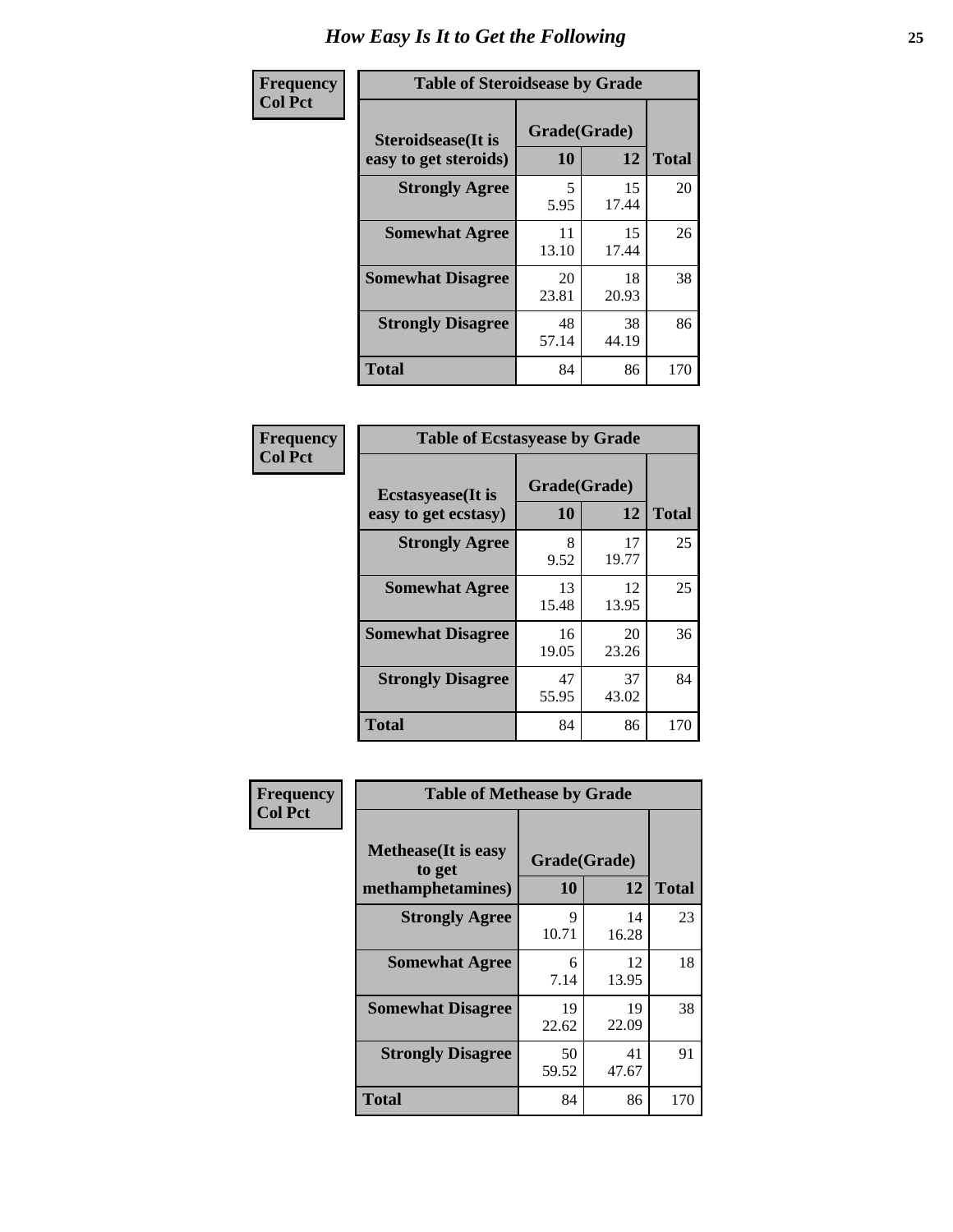| Frequency      | <b>Table of Hallucinogensease by Grade</b>               |                    |             |              |  |  |  |  |  |  |
|----------------|----------------------------------------------------------|--------------------|-------------|--------------|--|--|--|--|--|--|
| <b>Col Pct</b> | Hallucinogensease(It<br>is easy to get<br>hallucinogens) | Grade(Grade)<br>10 | 12          | <b>Total</b> |  |  |  |  |  |  |
|                | <b>Strongly Agree</b>                                    | 9<br>10.71         | 16<br>18.60 | 25           |  |  |  |  |  |  |
|                | <b>Somewhat Agree</b>                                    | 7<br>8.33          | 14<br>16.28 | 21           |  |  |  |  |  |  |
|                | <b>Somewhat Disagree</b>                                 | 21<br>25.00        | 13<br>15.12 | 34           |  |  |  |  |  |  |
|                | <b>Strongly Disagree</b>                                 | 47<br>55.95        | 43<br>50.00 | 90           |  |  |  |  |  |  |
|                | <b>Total</b>                                             | 84                 | 86          | 170          |  |  |  |  |  |  |

| <b>Frequency</b><br>Col Pct |
|-----------------------------|
|                             |

| <b>Table of Prescriptionease by Grade</b>                                                |             |              |              |  |  |  |  |  |
|------------------------------------------------------------------------------------------|-------------|--------------|--------------|--|--|--|--|--|
| <b>Prescriptionease</b> (It<br>is easy to get<br>prescription drugs<br>not prescribed to |             | Grade(Grade) |              |  |  |  |  |  |
| me)                                                                                      | 10          | 12           | <b>Total</b> |  |  |  |  |  |
| <b>Strongly Agree</b>                                                                    | 30<br>35.71 | 44<br>51.16  | 74           |  |  |  |  |  |
| <b>Somewhat Agree</b>                                                                    | 20<br>23.81 | 15<br>17.44  | 35           |  |  |  |  |  |
| <b>Somewhat Disagree</b>                                                                 | 11<br>13.10 | 11<br>12.79  | 22           |  |  |  |  |  |
| <b>Strongly Disagree</b>                                                                 | 23<br>27.38 | 16<br>18.60  | 39           |  |  |  |  |  |
| Total                                                                                    | 84          | 86           | 170          |  |  |  |  |  |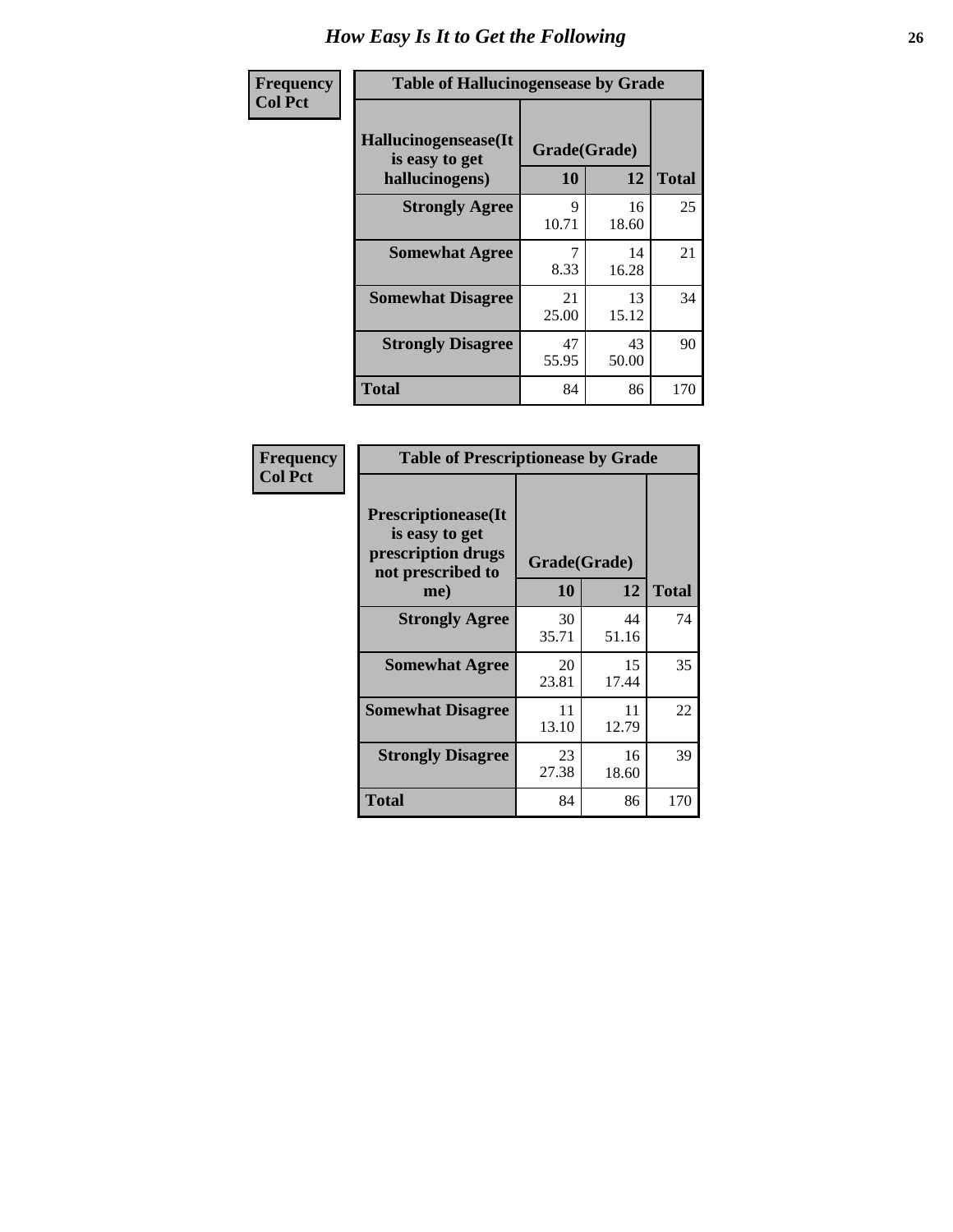### *Age at Onset of Use* **27** *Results for "Age at Onset of Use" questions exclude students who said they did not use that substance*

| <b>Frequency</b> | <b>Table of Grade by Alcoholinit</b>             |                 |                  |            |            |                                             |            |           |                  |                        |              |  |
|------------------|--------------------------------------------------|-----------------|------------------|------------|------------|---------------------------------------------|------------|-----------|------------------|------------------------|--------------|--|
| <b>Row Pct</b>   | Alcoholinit (I started using alcohol when I was) |                 |                  |            |            |                                             |            |           |                  |                        |              |  |
|                  | Grade(Grade)                                     | 8 or<br>younger | <b>10</b>        | <b>11</b>  | 12         | 13                                          | <b>14</b>  | 15        | 16               | 17                     | <b>Total</b> |  |
|                  | 10                                               | 11.11           | 2<br>11.11       | 3<br>16.67 | 2<br>11.11 | 38.89                                       | 5.56       | 5.56      | $\Omega$<br>0.00 | $\theta$<br>0.00       | 18           |  |
|                  | 12                                               | 4<br>17.39      | $\theta$<br>0.00 | 4.35       | 4.35       | 3<br>13.04                                  | 6<br>26.09 | 2<br>8.70 | 4<br>17.39       | $\overline{2}$<br>8.70 | 23           |  |
|                  | <b>Total</b>                                     | 6               | $\overline{2}$   | 4          | 3          | 10                                          | 7          | 3         | $\overline{4}$   | 2                      | 41           |  |
|                  |                                                  |                 |                  |            |            | <b>Frequency Missing <math>= 129</math></b> |            |           |                  |                        |              |  |

| <b>Frequency</b> | <b>Table of Grade by Cigarettesinit</b>              |                         |                  |                  |                           |                  |            |                  |                 |              |  |
|------------------|------------------------------------------------------|-------------------------|------------------|------------------|---------------------------|------------------|------------|------------------|-----------------|--------------|--|
| <b>Row Pct</b>   | Cigarettesinit(I started smoking tobacco when I was) |                         |                  |                  |                           |                  |            |                  |                 |              |  |
|                  | Grade(Grade)                                         | 8 or<br>younger         | 9                | 10               | <b>12</b>                 | <b>13</b>        | 14         | 15               | 16 <sup>1</sup> | <b>Total</b> |  |
|                  | 10                                                   | 25.00                   | $\Omega$<br>0.00 | 25.00            | $\theta$<br>0.00          | $\theta$<br>0.00 | 2<br>50.00 | $\Omega$<br>0.00 | 0<br>0.00       | 4            |  |
|                  | 12                                                   | $\overline{2}$<br>22.22 | 11.11            | $\Omega$<br>0.00 | 11.11                     | 11.11            | 0<br>0.00  | 11.11            | 3<br>33.33      | 9            |  |
|                  | <b>Total</b>                                         | 3                       |                  |                  |                           |                  | 2          |                  | 3               | 13           |  |
|                  |                                                      |                         |                  |                  | Frequency Missing $= 157$ |                  |            |                  |                 |              |  |

| Frequency      |              | <b>Table of Grade by Smokelessinit</b>                          |               |
|----------------|--------------|-----------------------------------------------------------------|---------------|
| <b>Row Pct</b> |              | Smokelessinit(I<br>started<br>chewing<br>tobacco when I<br>was) |               |
|                | Grade(Grade) | 16                                                              | <b>Total</b>  |
|                | 10           | 0                                                               |               |
|                | 12           | $\overline{c}$<br>100.00                                        | $\mathcal{L}$ |
|                | <b>Total</b> | $\overline{\mathcal{L}}$                                        | 2             |
|                |              | Frequency Missing $= 168$                                       |               |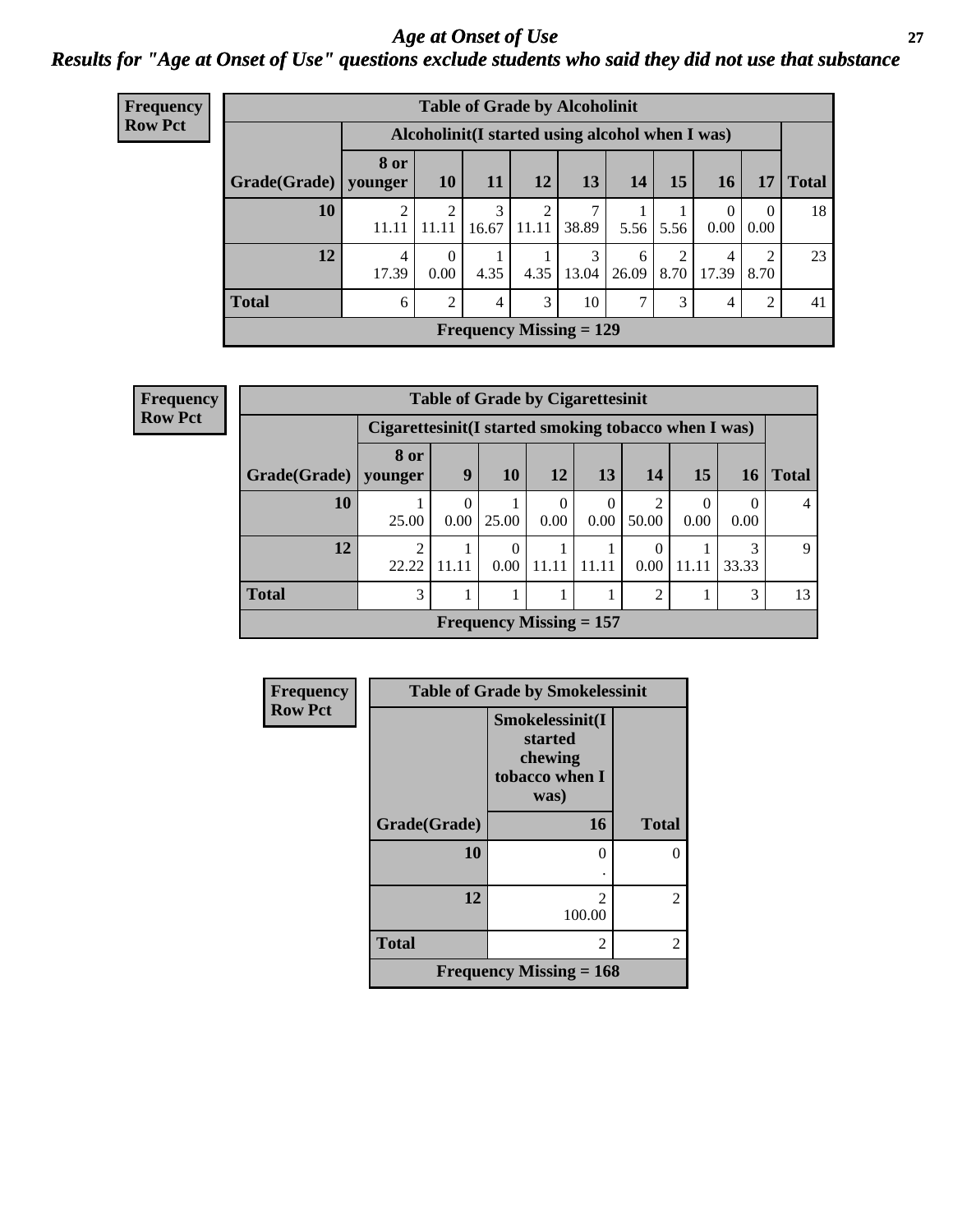### *Age at Onset of Use* **28**

### *Results for "Age at Onset of Use" questions exclude students who said they did not use that substance*

| <b>Frequency</b> |              |                                                 |                  |                  |            | <b>Table of Grade by Marijuanainit</b> |                        |                                      |                  |                |
|------------------|--------------|-------------------------------------------------|------------------|------------------|------------|----------------------------------------|------------------------|--------------------------------------|------------------|----------------|
| <b>Row Pct</b>   |              | Marijuanainit (I started using marijuana when I |                  |                  | was)       |                                        |                        |                                      |                  |                |
|                  | Grade(Grade) | 8 or<br>younger                                 | 9                | <b>10</b>        | 13         | 14                                     | 15                     | 16                                   | 17               | <b>Total</b>   |
|                  | 10           | $\mathbf{0}$<br>0.00                            | $\Omega$<br>0.00 | $\Omega$<br>0.00 | 25.00      | 25.00                                  | 25.00                  | 25.00                                | $\Omega$<br>0.00 | $\overline{4}$ |
|                  | 12           | 8.33                                            | 8.33             | 8.33             | 2<br>16.67 | 8.33                                   | $\mathcal{F}$<br>25.00 | $\mathcal{D}_{\mathcal{L}}$<br>16.67 | 8.33             | 12             |
|                  | <b>Total</b> | 1<br>T                                          |                  |                  | 3          | $\overline{2}$                         | 4                      | 3                                    |                  | 16             |
|                  |              |                                                 |                  |                  |            | Frequency Missing $= 154$              |                        |                                      |                  |                |

| <b>Frequency</b> | <b>Table of Grade by Cocaineinit</b> |                                                              |           |                                      |              |  |  |
|------------------|--------------------------------------|--------------------------------------------------------------|-----------|--------------------------------------|--------------|--|--|
| <b>Row Pct</b>   |                                      | <b>Cocaineinit(I started</b><br>using cocaine when I<br>was) |           |                                      |              |  |  |
|                  | Grade(Grade)                         | 8 or<br>younger                                              | <b>10</b> | 13                                   | <b>Total</b> |  |  |
|                  | 10                                   | 0                                                            | 0         | $\Omega$                             | 0            |  |  |
|                  | 12                                   | 25.00                                                        | 25.00     | $\mathcal{D}_{\mathcal{L}}$<br>50.00 | 4            |  |  |
|                  | <b>Total</b>                         |                                                              |           | $\overline{2}$                       | 4            |  |  |
|                  |                                      | Frequency Missing $= 166$                                    |           |                                      |              |  |  |

| <b>Frequency</b> | <b>Table of Grade by Inhalantsinit</b>                           |                           |           |       |                |
|------------------|------------------------------------------------------------------|---------------------------|-----------|-------|----------------|
| <b>Row Pct</b>   | <b>Inhalantsinit(I started</b><br>using inhalants when I<br>was) |                           |           |       |                |
|                  | Grade(Grade)                                                     | 8 or<br>vounger           | 13        | 17    | <b>Total</b>   |
|                  | 10                                                               | 0<br>0.00                 | 100.00    | 0.00  |                |
|                  | 12                                                               | 50.00                     | 0<br>0.00 | 50.00 | $\mathfrak{D}$ |
|                  | <b>Total</b>                                                     |                           |           | 1     | 3              |
|                  |                                                                  | Frequency Missing $= 167$ |           |       |                |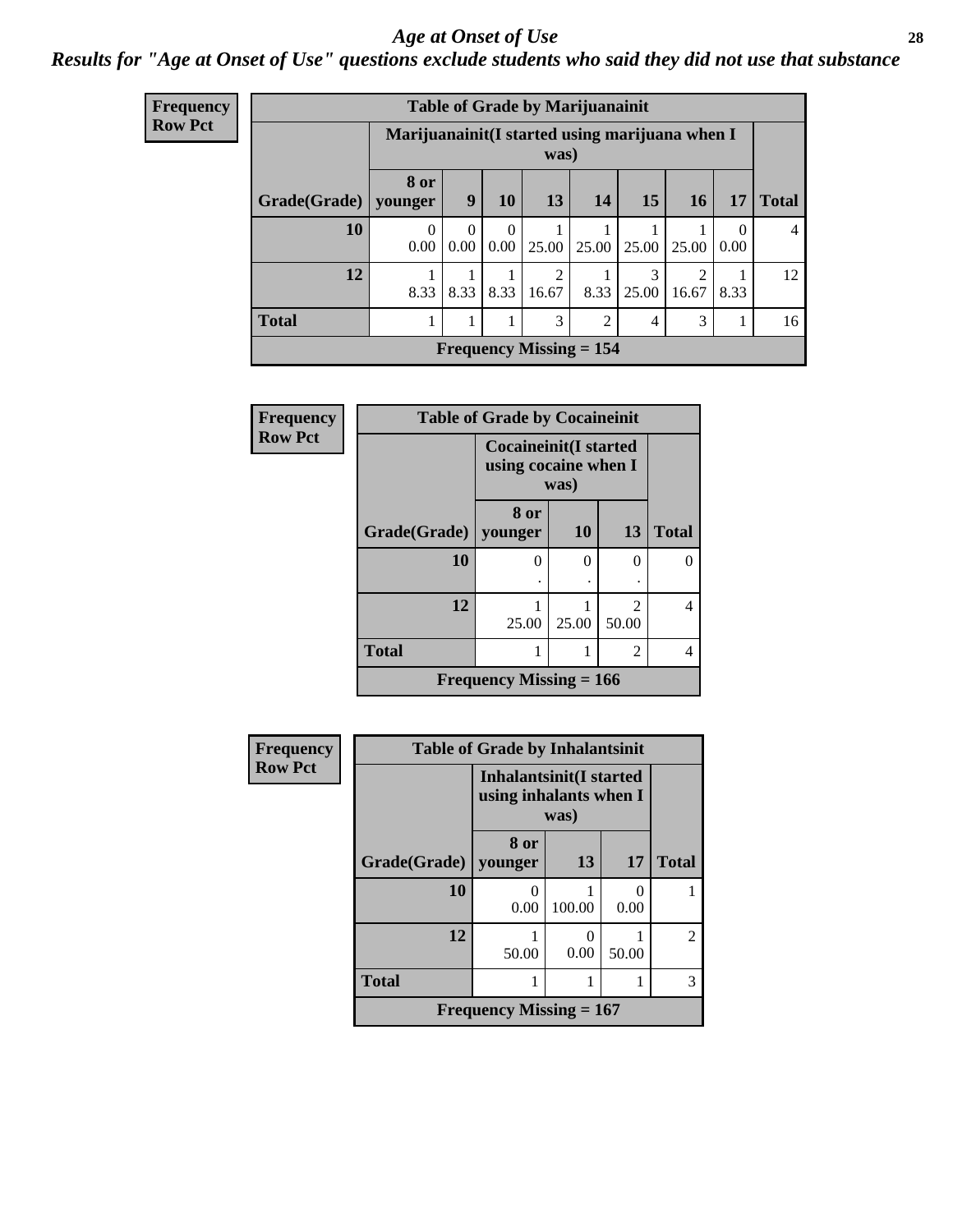### *Age at Onset of Use* **29**

*Results for "Age at Onset of Use" questions exclude students who said they did not use that substance*

| Frequency      | <b>Table of Grade by Steroidsinit</b> |                                                                |       |        |                |  |
|----------------|---------------------------------------|----------------------------------------------------------------|-------|--------|----------------|--|
| <b>Row Pct</b> |                                       | <b>Steroidsinit(I started</b><br>using steroids when I<br>was) |       |        |                |  |
|                | Grade(Grade)                          | 8 or<br>younger                                                | 9     | 14     | <b>Total</b>   |  |
|                | 10                                    | 0.00                                                           | 0.00  | 100.00 |                |  |
|                | 12                                    | 50.00                                                          | 50.00 | 0.00   | $\overline{c}$ |  |
|                | <b>Total</b>                          | 1                                                              |       |        | 3              |  |
|                |                                       | <b>Frequency Missing = 167</b>                                 |       |        |                |  |

| Frequency      | <b>Table of Grade by Ecstasyinit</b> |                                                              |           |                           |                  |              |  |
|----------------|--------------------------------------|--------------------------------------------------------------|-----------|---------------------------|------------------|--------------|--|
| <b>Row Pct</b> |                                      | <b>Ecstasyinit(I started</b><br>using ecstasy when I<br>was) |           |                           |                  |              |  |
|                | Grade(Grade)                         | 9                                                            | 12        | 15                        | 16               | <b>Total</b> |  |
|                | 10                                   | 0<br>0.00                                                    | O<br>0.00 | 100.00                    | $\theta$<br>0.00 |              |  |
|                | 12                                   | 33.33                                                        | 33.33     | 0.00                      | 33.33            | 3            |  |
|                | <b>Total</b>                         |                                                              |           |                           |                  | 4            |  |
|                |                                      |                                                              |           | Frequency Missing $= 166$ |                  |              |  |

| Frequency      |              | <b>Table of Grade by Methinit</b>                                     |                |  |  |
|----------------|--------------|-----------------------------------------------------------------------|----------------|--|--|
| <b>Row Pct</b> |              | <b>Methinit(I started</b><br>using<br>methamphetamines<br>when I was) |                |  |  |
|                | Grade(Grade) | 14                                                                    | <b>Total</b>   |  |  |
|                | 10           | 100.00                                                                |                |  |  |
|                | 12           | 100.00                                                                |                |  |  |
|                | <b>Total</b> | $\mathfrak{D}$                                                        | $\mathfrak{D}$ |  |  |
|                |              | Frequency Missing $= 168$                                             |                |  |  |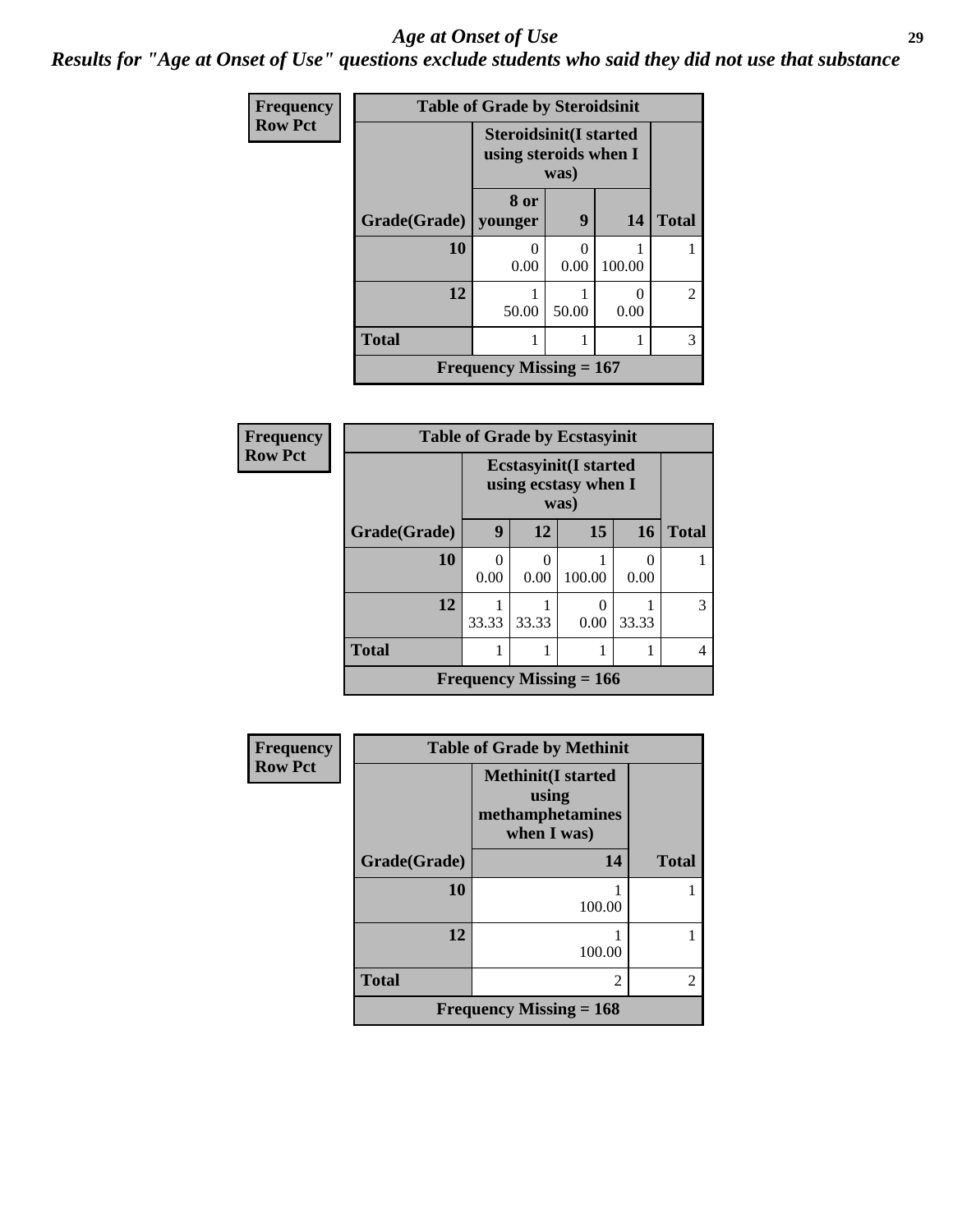### Age at Onset of Use **30**

*Results for "Age at Onset of Use" questions exclude students who said they did not use that substance*

| <b>Frequency</b> | <b>Table of Grade by Hallucinogensinit</b> |                                                              |          |       |              |  |
|------------------|--------------------------------------------|--------------------------------------------------------------|----------|-------|--------------|--|
| <b>Row Pct</b>   |                                            | Hallucinogensinit(I<br>started using<br>hallucinogens when I |          |       |              |  |
|                  | Grade(Grade)                               | 10                                                           | 14       | 17    | <b>Total</b> |  |
|                  | 10                                         | 0                                                            | $\Omega$ | 0     | 0            |  |
|                  |                                            |                                                              |          |       |              |  |
|                  | 12                                         | 33.33                                                        | 33.33    | 33.33 | 3            |  |
|                  | <b>Total</b>                               |                                                              | 1        |       | 3            |  |
|                  |                                            | Frequency Missing $= 167$                                    |          |       |              |  |

| Frequency      | <b>Table of Grade by Prescriptioninit</b> |                        |                                                                                          |                           |                  |                         |                  |                         |                         |              |
|----------------|-------------------------------------------|------------------------|------------------------------------------------------------------------------------------|---------------------------|------------------|-------------------------|------------------|-------------------------|-------------------------|--------------|
| <b>Row Pct</b> |                                           |                        | Prescriptioninit (I started using prescription drugs not<br>prescribed to me when I was) |                           |                  |                         |                  |                         |                         |              |
|                | Grade(Grade)                              | <b>8 or</b><br>vounger | 9                                                                                        | <b>11</b>                 | 12               | 13                      | <b>14</b>        | 15                      | 16                      | <b>Total</b> |
|                | 10                                        | 16.67                  | 0.00                                                                                     | 16.67                     | 16.67            | $\mathfrak{D}$<br>33.33 | 16.67            | $\Omega$<br>0.00        | $\theta$<br>0.00        | 6            |
|                | 12                                        | $\theta$<br>0.00       | 14.29                                                                                    | 0<br>0.00                 | $\theta$<br>0.00 | $\mathfrak{D}$<br>28.57 | $\Omega$<br>0.00 | $\overline{c}$<br>28.57 | $\mathfrak{D}$<br>28.57 | 7            |
|                | <b>Total</b>                              |                        |                                                                                          |                           |                  | 4                       |                  | $\overline{2}$          | $\overline{2}$          | 13           |
|                |                                           |                        |                                                                                          | Frequency Missing $= 157$ |                  |                         |                  |                         |                         |              |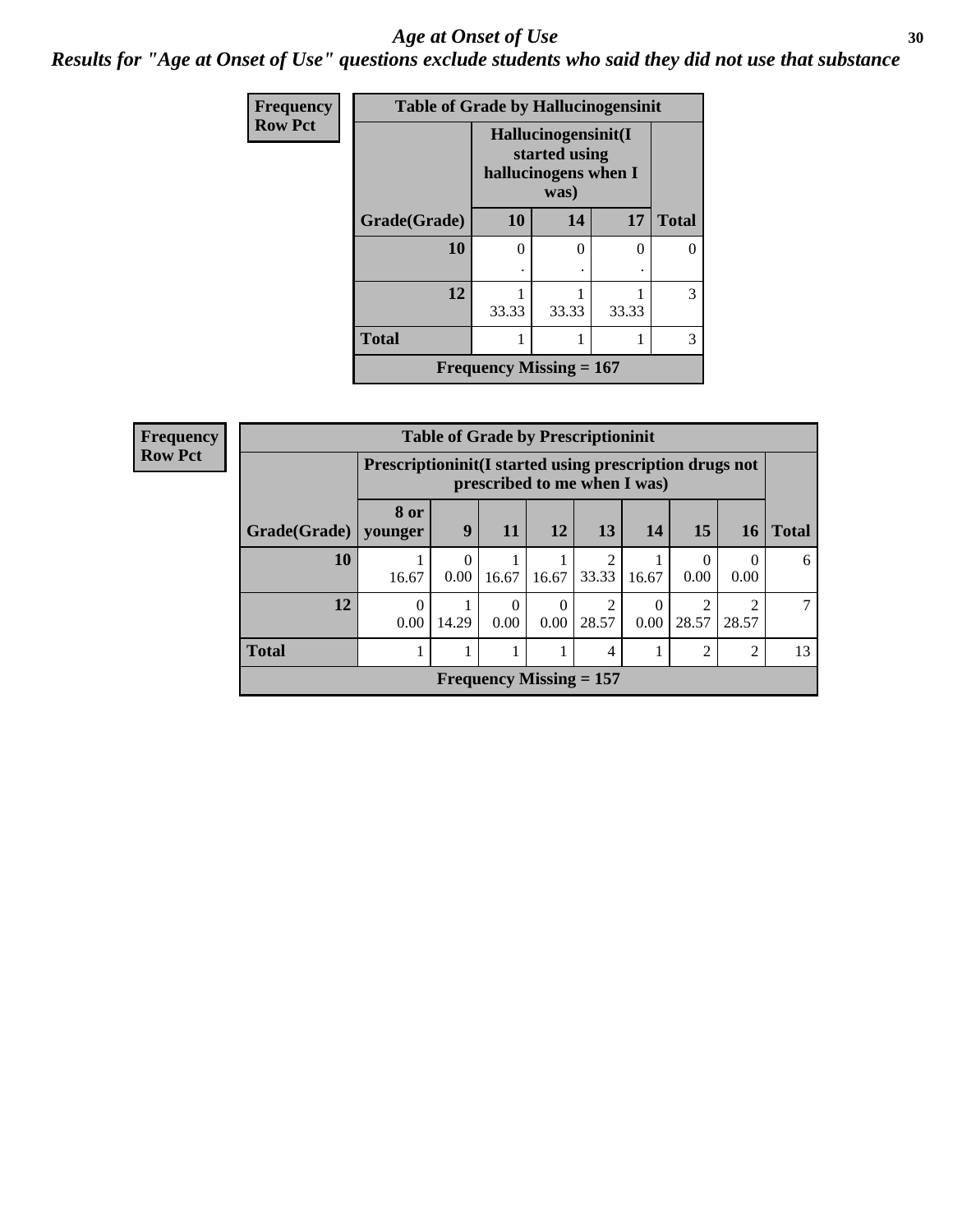| Frequency      | <b>Table of Alcoholharm by Grade</b>          |                        |             |              |  |
|----------------|-----------------------------------------------|------------------------|-------------|--------------|--|
| <b>Col Pct</b> | Alcoholharm(I<br>think alcohol is<br>harmful) | Grade(Grade)<br>10     | 12          | <b>Total</b> |  |
|                | <b>Strongly Agree</b>                         | 44<br>52.38            | 46<br>53.49 | 90           |  |
|                | <b>Somewhat Agree</b>                         | 29<br>34.52            | 23<br>26.74 | 52           |  |
|                | <b>Somewhat Disagree</b>                      | 9<br>10.71             | 7<br>8.14   | 16           |  |
|                | <b>Strongly Disagree</b>                      | $\mathfrak{D}$<br>2.38 | 10<br>11.63 | 12           |  |
|                | <b>Total</b>                                  | 84                     | 86          | 170          |  |

| <b>Table of Cigarettesharm by Grade</b>                  |                    |                        |              |  |  |  |
|----------------------------------------------------------|--------------------|------------------------|--------------|--|--|--|
| Cigarettesharm(I<br>think smoking<br>tobacco is harmful) | Grade(Grade)<br>10 | 12                     | <b>Total</b> |  |  |  |
| <b>Strongly Agree</b>                                    | 78<br>92.86        | 68<br>79.07            | 146          |  |  |  |
| <b>Somewhat Agree</b>                                    | 5<br>5.95          | 11<br>12.79            | 16           |  |  |  |
| <b>Somewhat Disagree</b>                                 | 1<br>1.19          | $\mathfrak{D}$<br>2.33 | 3            |  |  |  |
| <b>Strongly Disagree</b>                                 | 0<br>0.00          | 5<br>5.81              | 5            |  |  |  |
| <b>Total</b>                                             | 84                 | 86                     | 170          |  |  |  |

| Frequency      | <b>Table of Smokelessharm by Grade</b>                  |                    |             |              |  |
|----------------|---------------------------------------------------------|--------------------|-------------|--------------|--|
| <b>Col Pct</b> | Smokelessharm(I<br>think chewing<br>tobacco is harmful) | Grade(Grade)<br>10 | 12          | <b>Total</b> |  |
|                | <b>Strongly Agree</b>                                   | 78<br>92.86        | 70<br>81.40 | 148          |  |
|                | <b>Somewhat Agree</b>                                   | 5<br>5.95          | 9<br>10.47  | 14           |  |
|                | <b>Somewhat Disagree</b>                                | 1.19               | 4<br>4.65   | 5            |  |
|                | <b>Strongly Disagree</b>                                | 0<br>0.00          | 3<br>3.49   | 3            |  |
|                | <b>Total</b>                                            | 84                 | 86          | 170          |  |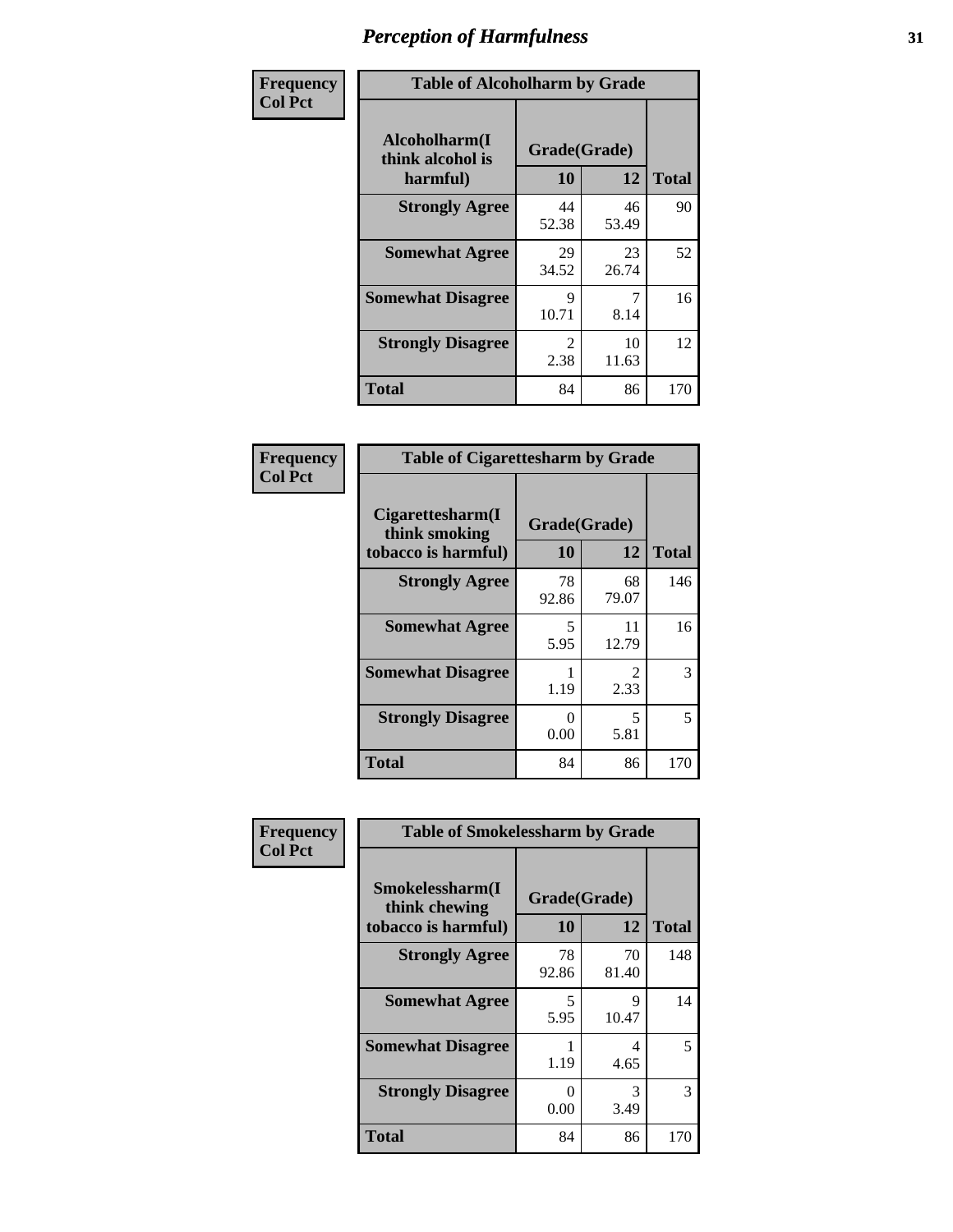| Frequency      |                                                   | <b>Table of Marijuanaharm by Grade</b> |             |              |  |  |
|----------------|---------------------------------------------------|----------------------------------------|-------------|--------------|--|--|
| <b>Col Pct</b> | Marijuanaharm(I<br>think marijuana is<br>harmful) | Grade(Grade)<br>10                     | 12          | <b>Total</b> |  |  |
|                | <b>Strongly Agree</b>                             | 62<br>73.81                            | 57<br>66.28 | 119          |  |  |
|                | <b>Somewhat Agree</b>                             | 13<br>15.48                            | 10<br>11.63 | 23           |  |  |
|                | <b>Somewhat Disagree</b>                          | 5<br>5.95                              | 6<br>6.98   | 11           |  |  |
|                | <b>Strongly Disagree</b>                          | 4<br>4.76                              | 13<br>15.12 | 17           |  |  |
|                | <b>Total</b>                                      | 84                                     | 86          | 170          |  |  |

| <b>Table of Cocaineharm by Grade</b>          |                    |             |              |  |  |  |
|-----------------------------------------------|--------------------|-------------|--------------|--|--|--|
| Cocaineharm(I<br>think cocaine is<br>harmful) | Grade(Grade)<br>10 | 12          | <b>Total</b> |  |  |  |
| <b>Strongly Agree</b>                         | 84<br>100.00       | 77<br>89.53 | 161          |  |  |  |
| <b>Somewhat Agree</b>                         | 0<br>0.00          | 5<br>5.81   | 5            |  |  |  |
| <b>Somewhat Disagree</b>                      | 0<br>0.00          | 1.16        | 1            |  |  |  |
| <b>Strongly Disagree</b>                      | 0<br>0.00          | 3<br>3.49   | 3            |  |  |  |
| <b>Total</b>                                  | 84                 | 86          | 170          |  |  |  |

| Frequency      | <b>Table of Inhalantsharm by Grade</b>             |                    |             |              |  |
|----------------|----------------------------------------------------|--------------------|-------------|--------------|--|
| <b>Col Pct</b> | Inhalantsharm(I<br>think inhalants are<br>harmful) | Grade(Grade)<br>10 | 12          | <b>Total</b> |  |
|                | <b>Strongly Agree</b>                              | 77<br>91.67        | 72<br>83.72 | 149          |  |
|                | <b>Somewhat Agree</b>                              | 8.33               | 9<br>10.47  | 16           |  |
|                | <b>Somewhat Disagree</b>                           | 0<br>0.00          | 1.16        |              |  |
|                | <b>Strongly Disagree</b>                           | 0<br>0.00          | 4<br>4.65   | 4            |  |
|                | <b>Total</b>                                       | 84                 | 86          | 170          |  |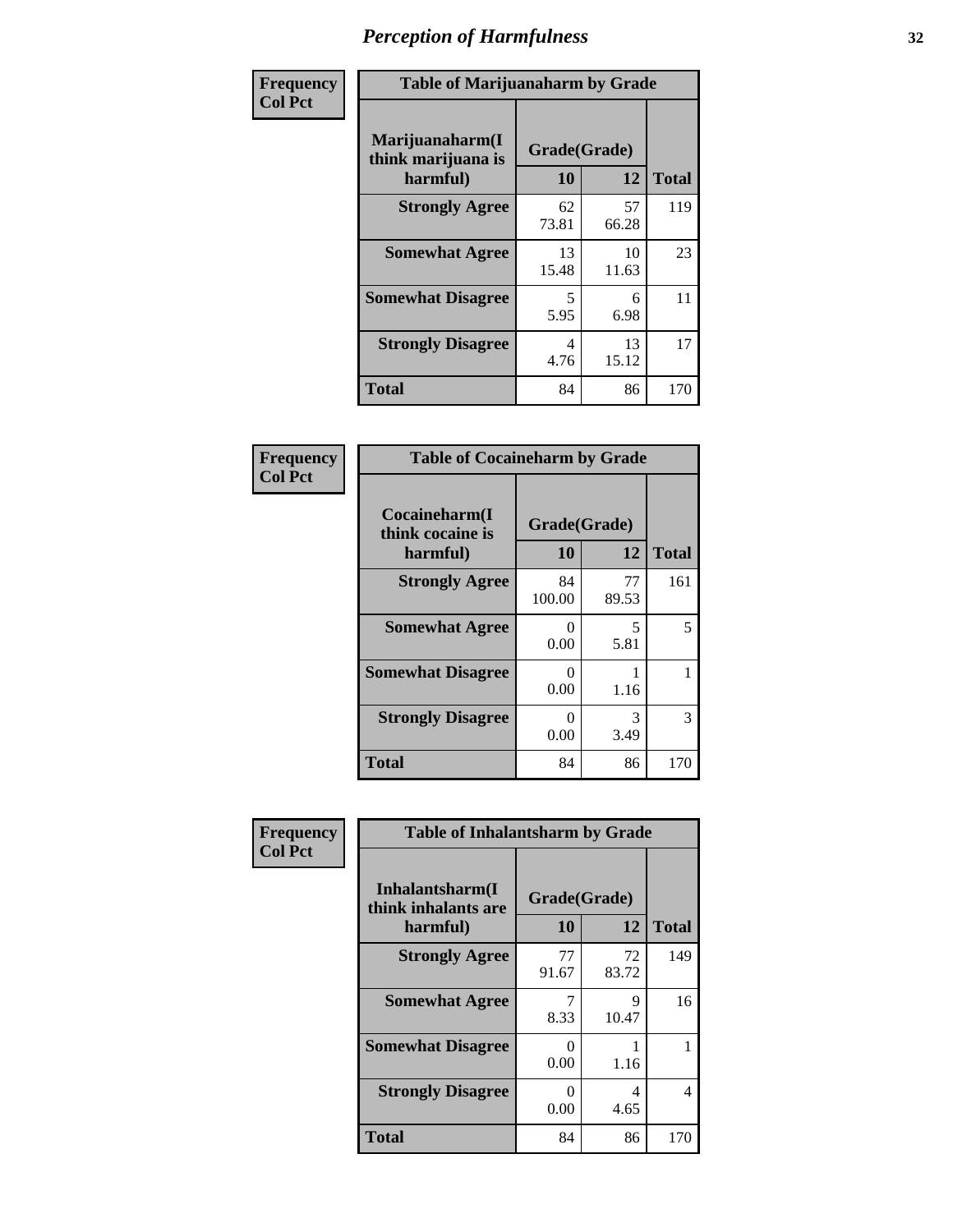| Frequency      | <b>Table of Steroidsharm by Grade</b>            |                           |             |              |
|----------------|--------------------------------------------------|---------------------------|-------------|--------------|
| <b>Col Pct</b> | Steroidsharm(I<br>think steroids are<br>harmful) | Grade(Grade)<br>10        | 12          | <b>Total</b> |
|                | <b>Strongly Agree</b>                            | 72<br>85.71               | 70<br>81.40 | 142          |
|                | <b>Somewhat Agree</b>                            | 10<br>11.90               | 12<br>13.95 | 22           |
|                | <b>Somewhat Disagree</b>                         | $\mathfrak{D}$<br>2.38    | 1.16        | 3            |
|                | <b>Strongly Disagree</b>                         | $\mathbf{\Omega}$<br>0.00 | 3<br>3.49   | 3            |
|                | <b>Total</b>                                     | 84                        | 86          | 170          |

| <b>Table of Ecstasyharm by Grade</b>          |                    |              |     |  |  |
|-----------------------------------------------|--------------------|--------------|-----|--|--|
| Ecstasyharm(I<br>think ecstasy is<br>harmful) | Grade(Grade)<br>10 | <b>Total</b> |     |  |  |
| <b>Strongly Agree</b>                         | 79<br>94.05        | 72<br>83.72  | 151 |  |  |
| <b>Somewhat Agree</b>                         | 4<br>4.76          | 4<br>4.65    | 8   |  |  |
| <b>Somewhat Disagree</b>                      | 1<br>1.19          | 4<br>4.65    | 5   |  |  |
| <b>Strongly Disagree</b>                      | 0<br>0.00          | 6<br>6.98    | 6   |  |  |
| Total                                         | 84                 | 86           | 170 |  |  |

| Frequency      | <b>Table of Methharm by Grade</b>                            |                    |             |              |
|----------------|--------------------------------------------------------------|--------------------|-------------|--------------|
| <b>Col Pct</b> | <b>Methharm</b> (I think<br>methamphetamines<br>are harmful) | Grade(Grade)<br>10 | 12          | <b>Total</b> |
|                | <b>Strongly Agree</b>                                        | 83<br>98.81        | 76<br>88.37 | 159          |
|                | <b>Somewhat Agree</b>                                        | 1.19               | 5<br>5.81   | 6            |
|                | <b>Somewhat Disagree</b>                                     | 0<br>0.00          | 1.16        |              |
|                | <b>Strongly Disagree</b>                                     | 0<br>0.00          | 4<br>4.65   | 4            |
|                | <b>Total</b>                                                 | 84                 | 86          | 170          |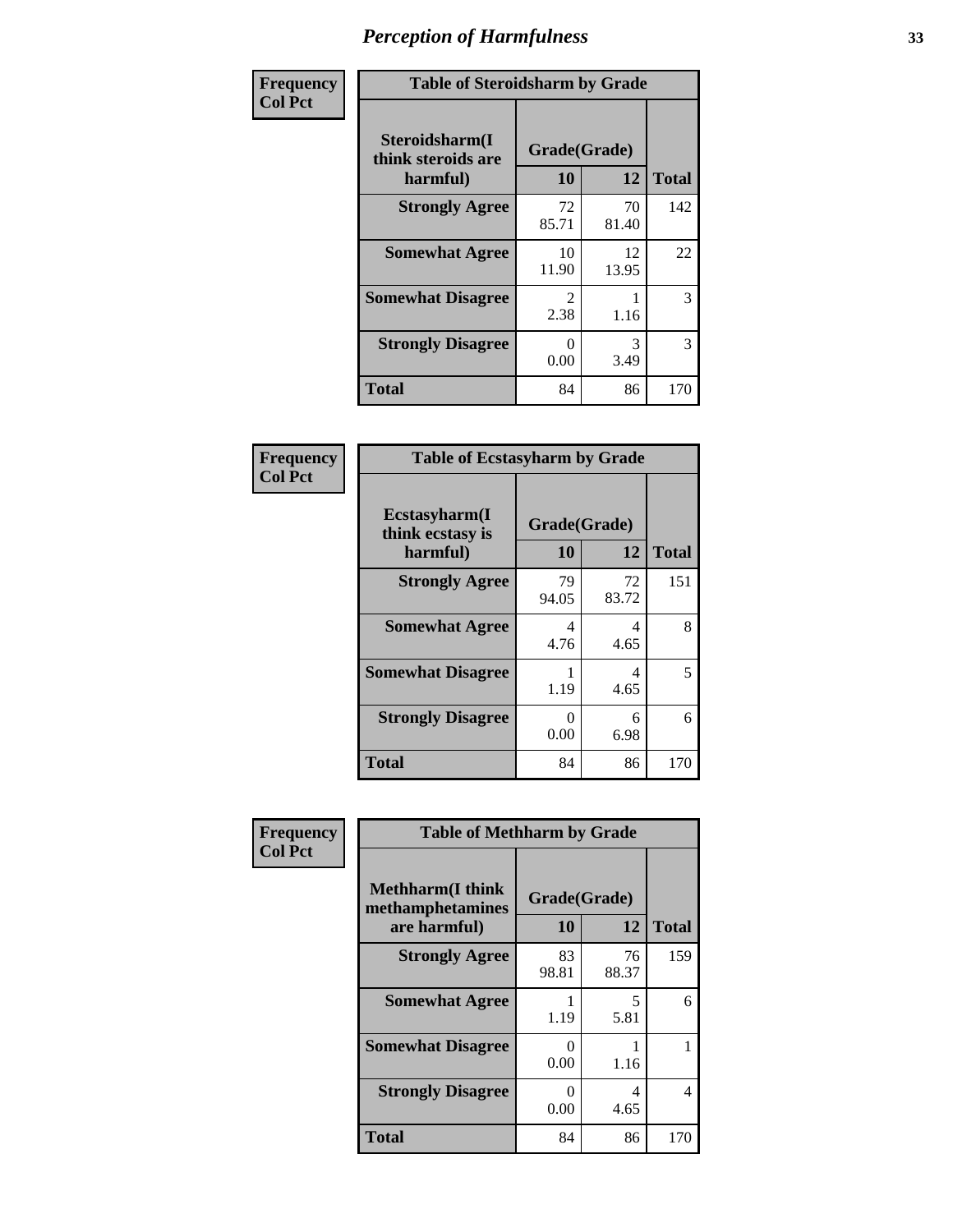| Frequency      | <b>Table of Hallucinogensharm by Grade</b>                 |                    |                                  |              |
|----------------|------------------------------------------------------------|--------------------|----------------------------------|--------------|
| <b>Col Pct</b> | Hallucinogensharm(I<br>think hallucinogens<br>are harmful) | Grade(Grade)<br>10 | 12                               | <b>Total</b> |
|                | <b>Strongly Agree</b>                                      | 82<br>97.62        | 72<br>83.72                      | 154          |
|                | <b>Somewhat Agree</b>                                      | 2<br>2.38          | 6<br>6.98                        | 8            |
|                | <b>Somewhat Disagree</b>                                   | 0<br>0.00          | 3<br>3.49                        | 3            |
|                | <b>Strongly Disagree</b>                                   | 0<br>0.00          | $\overline{\mathcal{L}}$<br>5.81 | 5            |
|                | <b>Total</b>                                               | 84                 | 86                               | 170          |

| <b>Table of Prescriptionharm by Grade</b>                                                 |                    |             |              |  |
|-------------------------------------------------------------------------------------------|--------------------|-------------|--------------|--|
| Prescriptionharm(I<br>think prescription<br>drugs not<br>prescribed to me<br>are harmful) | Grade(Grade)<br>10 | 12          | <b>Total</b> |  |
| <b>Strongly Agree</b>                                                                     | 60<br>71.43        | 58<br>67.44 | 118          |  |
| <b>Somewhat Agree</b>                                                                     | 20<br>23.81        | 12<br>13.95 | 32           |  |
| <b>Somewhat Disagree</b>                                                                  | 4<br>4.76          | 8<br>9.30   | 12           |  |
| <b>Strongly Disagree</b>                                                                  | 0<br>0.00          | 8<br>9.30   | 8            |  |
| <b>Total</b>                                                                              | 84                 | 86          | 170          |  |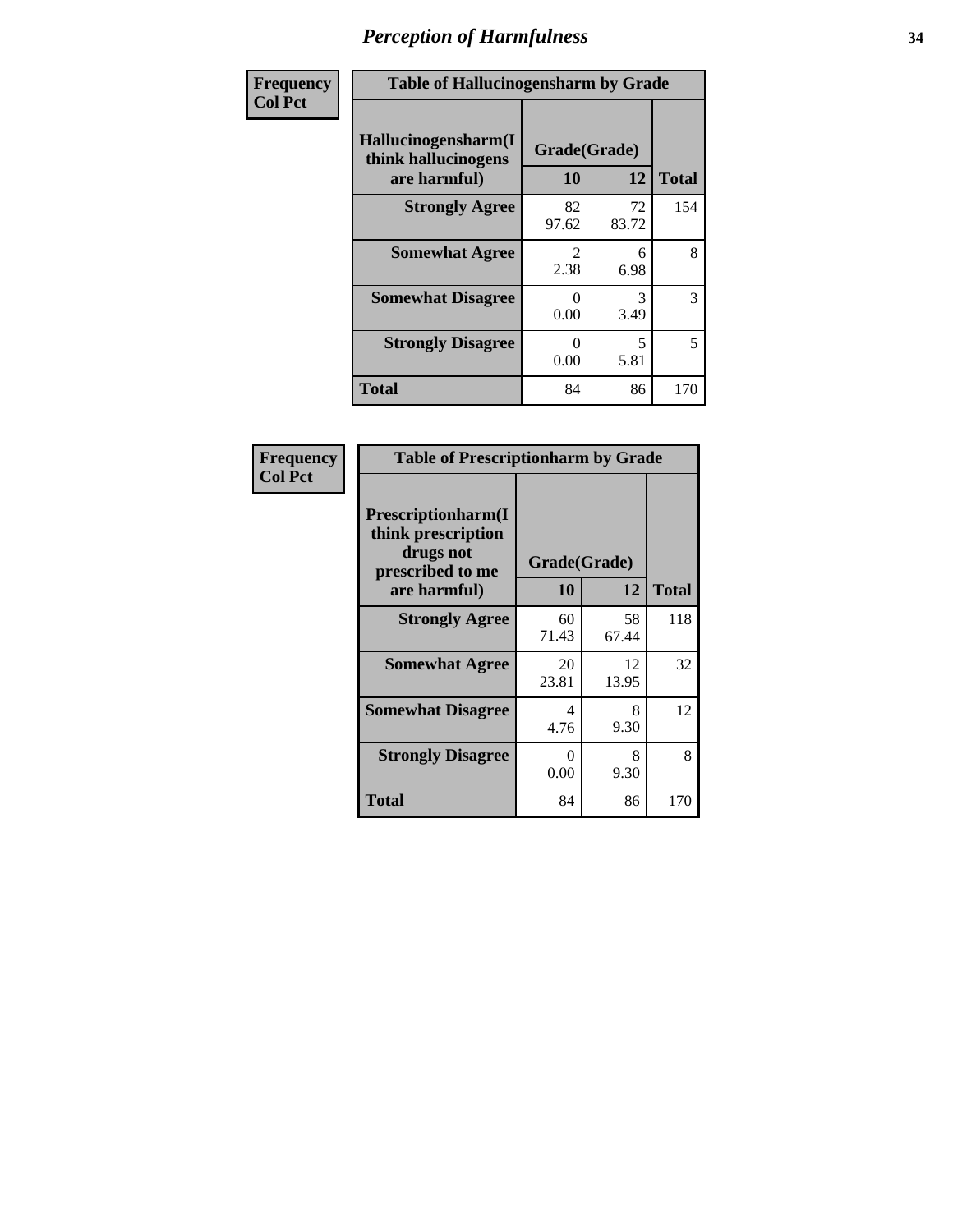# *Disapproval by Adults* **35**

| Frequency      | <b>Table of Alcoholadult by Grade</b>                                 |                    |             |              |
|----------------|-----------------------------------------------------------------------|--------------------|-------------|--------------|
| <b>Col Pct</b> | <b>Alcoholadult</b> (Adults<br>would disapprove if<br>I used alcohol) | Grade(Grade)<br>10 | 12          | <b>Total</b> |
|                | <b>Strongly Agree</b>                                                 | 40<br>47.62        | 48<br>55.81 | 88           |
|                | <b>Somewhat Agree</b>                                                 | 27<br>32.14        | 15<br>17.44 | 42           |
|                | <b>Somewhat Disagree</b>                                              | 14<br>16.67        | 14<br>16.28 | 28           |
|                | <b>Strongly Disagree</b>                                              | 3<br>3.57          | 9<br>10.47  | 12           |
|                | <b>Total</b>                                                          | 84                 | 86          | 170          |

| <b>Table of Tobaccoadult by Grade</b>                                 |                    |             |              |  |
|-----------------------------------------------------------------------|--------------------|-------------|--------------|--|
| <b>Tobaccoadult</b> (Adults<br>would disapprove if<br>I used tobacco) | Grade(Grade)<br>10 | 12          | <b>Total</b> |  |
| <b>Strongly Agree</b>                                                 | 68<br>80.95        | 65<br>75.58 | 133          |  |
| <b>Somewhat Agree</b>                                                 | 8<br>9.52          | 8<br>9.30   | 16           |  |
| <b>Somewhat Disagree</b>                                              | 6<br>7.14          | 5<br>5.81   | 11           |  |
| <b>Strongly Disagree</b>                                              | 2<br>2.38          | 8<br>9.30   | 10           |  |
| <b>Total</b>                                                          | 84                 | 86          | 170          |  |

| Frequency      | <b>Table of Marijuanaadult by Grade</b>                           |                    |             |              |
|----------------|-------------------------------------------------------------------|--------------------|-------------|--------------|
| <b>Col Pct</b> | Marijuanaadult(Adults<br>would disapprove if I<br>used marijuana) | Grade(Grade)<br>10 | 12          | <b>Total</b> |
|                | <b>Strongly Agree</b>                                             | 72<br>85.71        | 69<br>80.23 | 141          |
|                | <b>Somewhat Agree</b>                                             | 4<br>4.76          | 5<br>5.81   | $\mathbf Q$  |
|                | <b>Somewhat Disagree</b>                                          | 5<br>5.95          | 5<br>5.81   | 10           |
|                | <b>Strongly Disagree</b>                                          | 3<br>3.57          | 7<br>8.14   | 10           |
|                | <b>Total</b>                                                      | 84                 | 86          | 170          |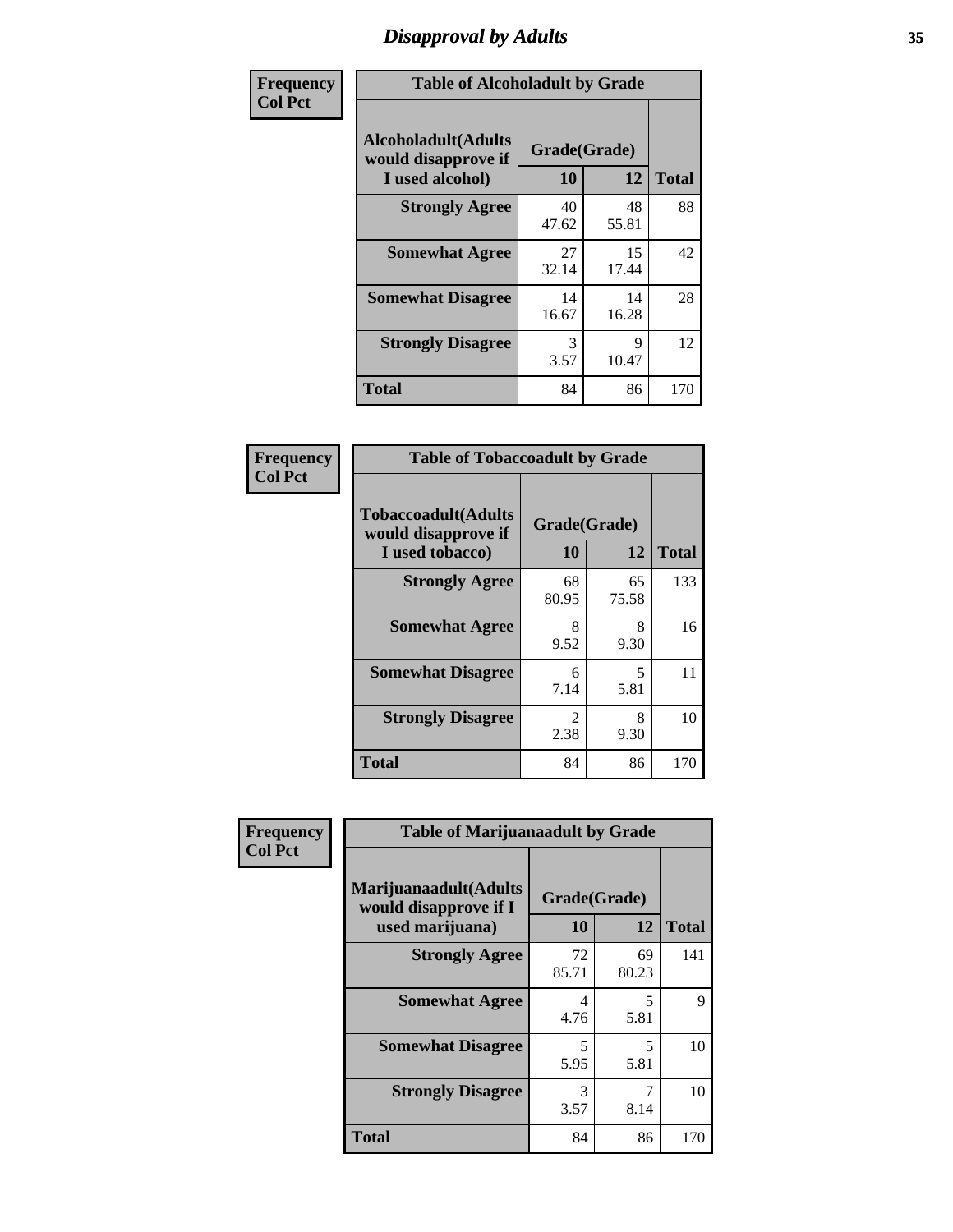### *Disapproval by Adults* **36**

| <b>Frequency</b> | <b>Table of Otherdrugadult by Grade</b>                                     |                           |                               |              |
|------------------|-----------------------------------------------------------------------------|---------------------------|-------------------------------|--------------|
| <b>Col Pct</b>   | <b>Otherdrugadult</b> (Adults<br>would disapprove if I<br>used other drugs) | Grade(Grade)<br>10        | 12                            | <b>Total</b> |
|                  | <b>Strongly Agree</b>                                                       | 81<br>96.43               | 75<br>87.21                   | 156          |
|                  | <b>Somewhat Agree</b>                                                       | 1.19                      | 5<br>5.81                     | 6            |
|                  | <b>Somewhat Disagree</b>                                                    | っ<br>2.38                 | $\mathcal{D}_{\cdot}$<br>2.33 | 4            |
|                  | <b>Strongly Disagree</b>                                                    | $\mathbf{\Omega}$<br>0.00 | 4<br>4.65                     | 4            |
|                  | <b>Total</b>                                                                | 84                        | 86                            | 170          |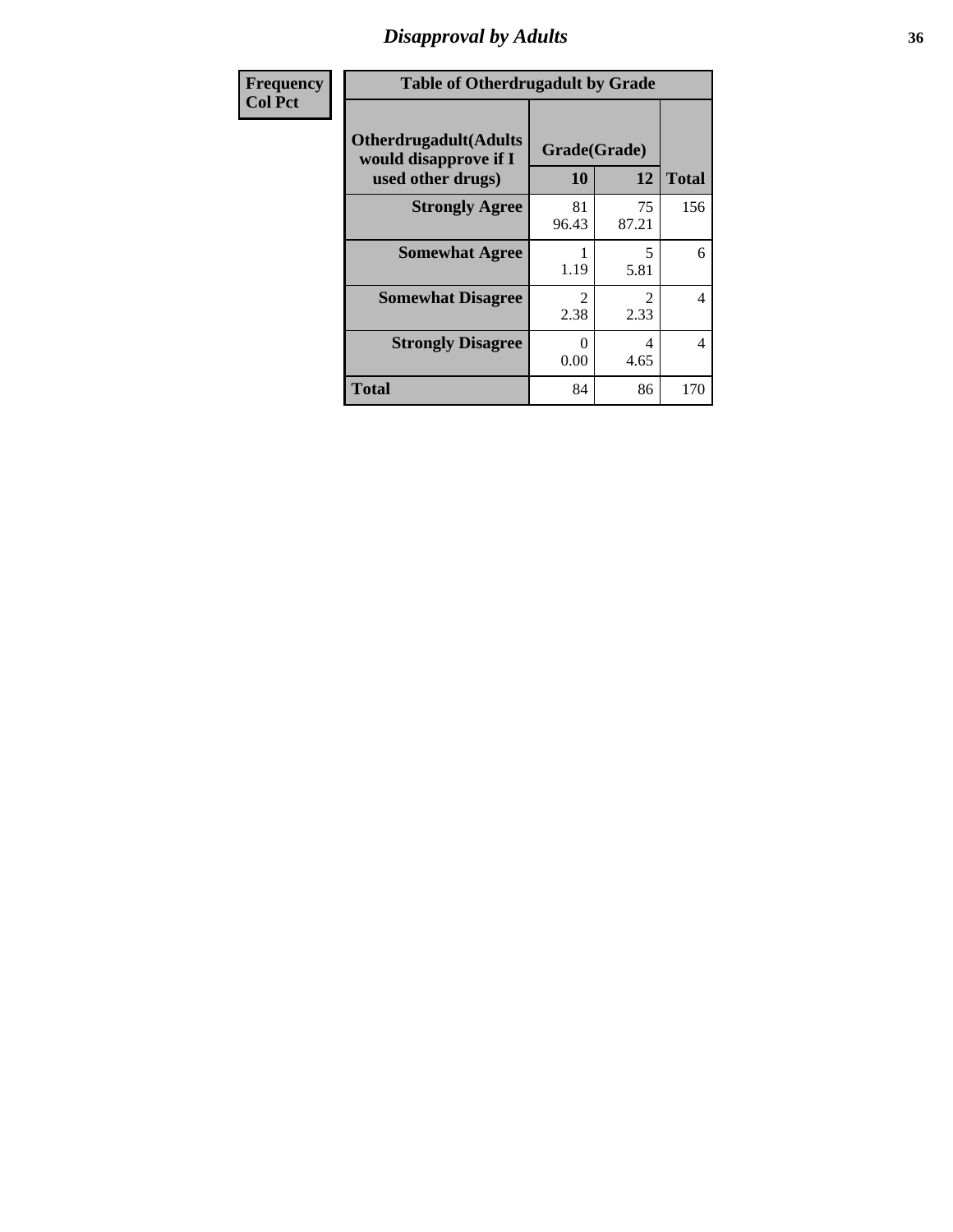# *Disapproval by Peers* **37**

| Frequency      | <b>Table of Alcoholpeer by Grade</b>                    |              |             |              |  |
|----------------|---------------------------------------------------------|--------------|-------------|--------------|--|
| <b>Col Pct</b> | Alcoholpeer(My<br>friends would<br>disapprove if I used | Grade(Grade) |             |              |  |
|                | alcohol)                                                | 10           | 12          | <b>Total</b> |  |
|                | <b>Strongly Agree</b>                                   | 22<br>26.19  | 20<br>23.26 | 42           |  |
|                | <b>Somewhat Agree</b>                                   | 32<br>38.10  | 21<br>24.42 | 53           |  |
|                | <b>Somewhat Disagree</b>                                | 20<br>23.81  | 12<br>13.95 | 32           |  |
|                | <b>Strongly Disagree</b>                                | 10<br>11.90  | 33<br>38.37 | 43           |  |
|                | Total                                                   | 84           | 86          | 170          |  |

| Frequency      | <b>Table of Tobaccopeer by Grade</b>                    |              |             |              |  |
|----------------|---------------------------------------------------------|--------------|-------------|--------------|--|
| <b>Col Pct</b> | Tobaccopeer(My<br>friends would<br>disapprove if I used | Grade(Grade) |             |              |  |
|                | tobacco)                                                | 10           | 12          | <b>Total</b> |  |
|                | <b>Strongly Agree</b>                                   | 50<br>59.52  | 40<br>46.51 | 90           |  |
|                | <b>Somewhat Agree</b>                                   | 19<br>22.62  | 19<br>22.09 | 38           |  |
|                | <b>Somewhat Disagree</b>                                | 6<br>7.14    | 11<br>12.79 | 17           |  |
|                | <b>Strongly Disagree</b>                                | 9<br>10.71   | 16<br>18.60 | 25           |  |
|                | Total                                                   | 84           | 86          | 170          |  |

| Frequency      | <b>Table of Marijuanapeer by Grade</b>                    |              |             |              |
|----------------|-----------------------------------------------------------|--------------|-------------|--------------|
| <b>Col Pct</b> | Marijuanapeer(My<br>friends would<br>disapprove if I used | Grade(Grade) |             |              |
|                | marijuana)                                                | 10           | 12          | <b>Total</b> |
|                | <b>Strongly Agree</b>                                     | 51<br>60.71  | 34<br>39.53 | 85           |
|                | <b>Somewhat Agree</b>                                     | 20<br>23.81  | 19<br>22.09 | 39           |
|                | <b>Somewhat Disagree</b>                                  | 5<br>5.95    | 14<br>16.28 | 19           |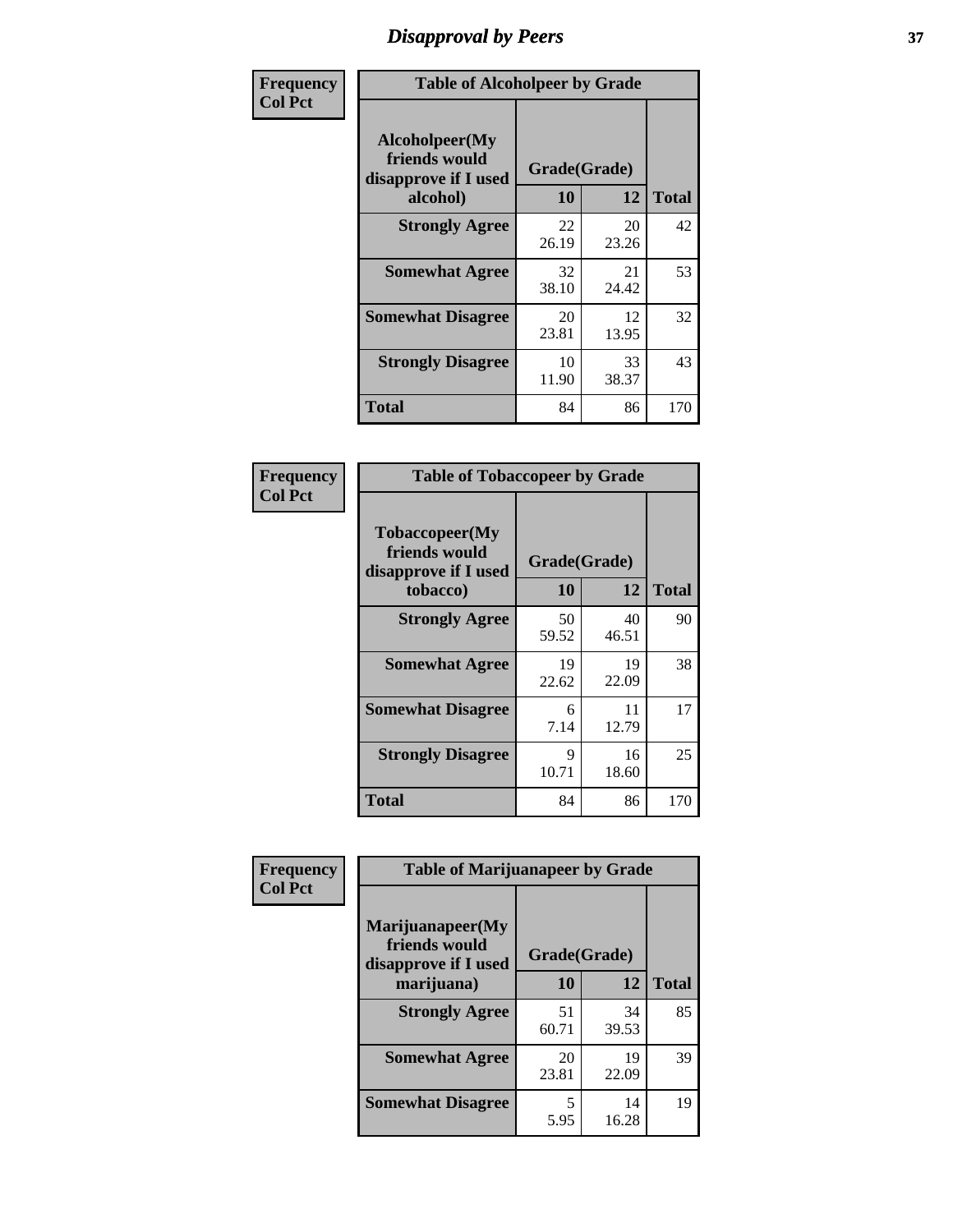# *Disapproval by Peers* **38**

| <b>Frequency</b> | <b>Table of Marijuanapeer by Grade</b>                                  |                    |             |              |  |
|------------------|-------------------------------------------------------------------------|--------------------|-------------|--------------|--|
| <b>Col Pct</b>   | Marijuanapeer(My<br>friends would<br>disapprove if I used<br>marijuana) | Grade(Grade)<br>10 | 12          | <b>Total</b> |  |
|                  | <b>Strongly Disagree</b>                                                | 9.52               | 19<br>22.09 | 27           |  |
|                  | <b>Total</b>                                                            | 84                 | 86          | 170          |  |

| <b>Frequency</b> | <b>Table of Otherdrugpeer by Grade</b>                                    |                           |             |              |
|------------------|---------------------------------------------------------------------------|---------------------------|-------------|--------------|
| <b>Col Pct</b>   | Otherdrugpeer(My<br>friends would<br>disapprove if I used<br>other drugs) | Grade(Grade)<br><b>10</b> | 12          | <b>Total</b> |
|                  | <b>Strongly Agree</b>                                                     | 64<br>76.19               | 50<br>58.14 | 114          |
|                  | <b>Somewhat Agree</b>                                                     | 11<br>13.10               | 15<br>17.44 | 26           |
|                  | <b>Somewhat Disagree</b>                                                  | 3<br>3.57                 | 4<br>4.65   |              |
|                  | <b>Strongly Disagree</b>                                                  | 6<br>7.14                 | 17<br>19.77 | 23           |
|                  | <b>Total</b>                                                              | 84                        | 86          | 170          |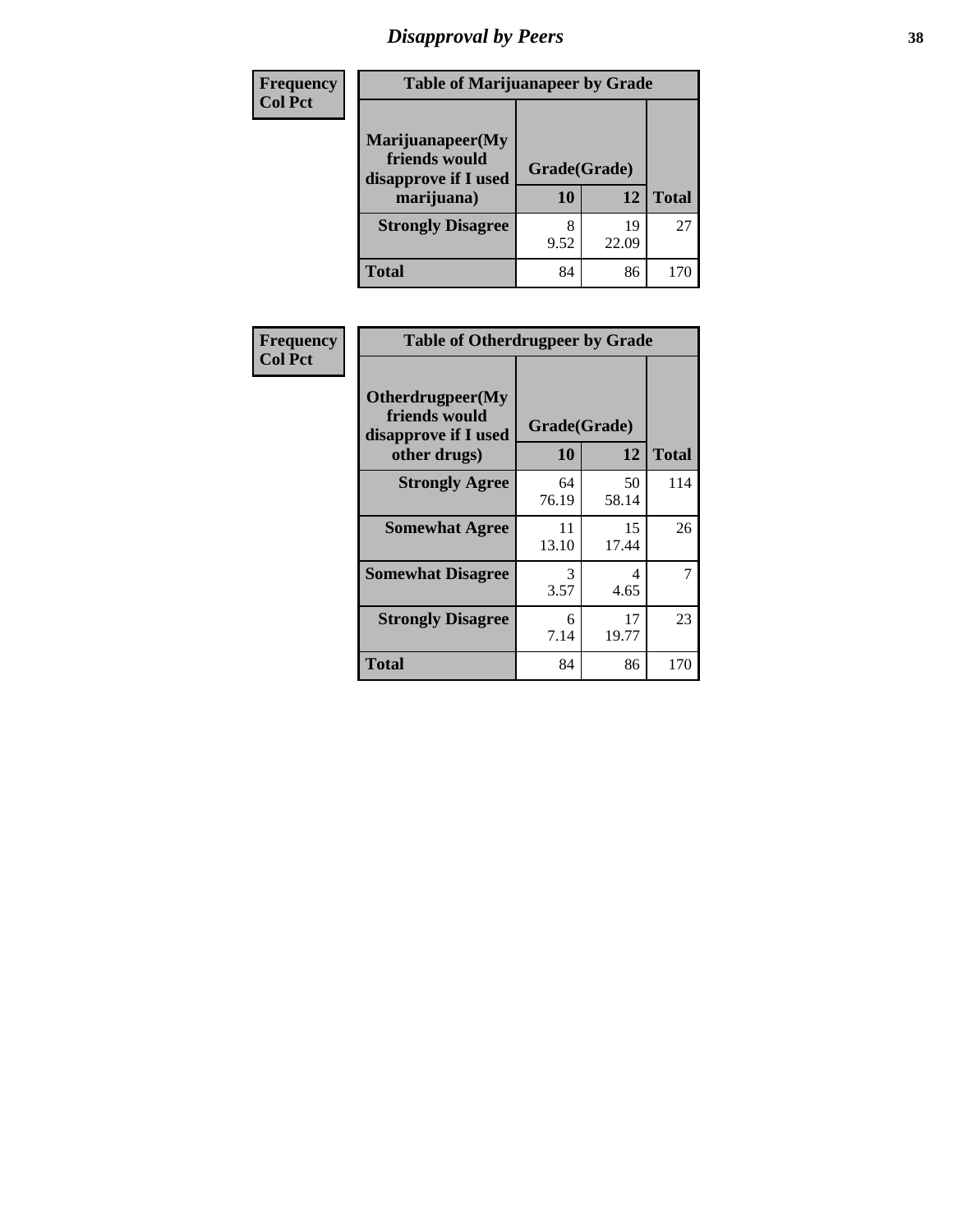| <b>Frequency</b> | <b>Table of Alcohollocation1 by Grade</b> |              |             |              |
|------------------|-------------------------------------------|--------------|-------------|--------------|
| <b>Col Pct</b>   | <b>Alcohollocation1(Places</b>            | Grade(Grade) |             |              |
|                  | <b>Friends Use Alcohol)</b>               | 10           | 12          | <b>Total</b> |
|                  |                                           | 34<br>40.48  | 46<br>53.49 | 80           |
|                  | Do Not Use                                | 50<br>59.52  | 40<br>46.51 | 90           |
|                  | <b>Total</b>                              | 84           | 86          | 170          |

| <b>Frequency</b> | <b>Table of Alcohollocation2 by Grade</b>                     |                    |             |              |
|------------------|---------------------------------------------------------------|--------------------|-------------|--------------|
| <b>Col Pct</b>   | <b>Alcohollocation2(Places</b><br><b>Friends Use Alcohol)</b> | Grade(Grade)<br>10 | 12          | <b>Total</b> |
|                  |                                                               |                    |             |              |
|                  |                                                               | 56<br>66.67        | 53<br>61.63 | 109          |
|                  | Home                                                          | 28<br>33.33        | 33<br>38.37 | 61           |
|                  | <b>Total</b>                                                  | 84                 | 86          | 170          |

| <b>Frequency</b><br><b>Col Pct</b> | <b>Table of Alcohollocation 3 by Grade</b>                    |                    |             |              |
|------------------------------------|---------------------------------------------------------------|--------------------|-------------|--------------|
|                                    | <b>Alcohollocation3(Places</b><br><b>Friends Use Alcohol)</b> | Grade(Grade)<br>10 | 12          | <b>Total</b> |
|                                    |                                                               | 77<br>91.67        | 81<br>94.19 | 158          |
|                                    | <b>School</b>                                                 | 8.33               | 5<br>5.81   | 12           |
|                                    | <b>Total</b>                                                  | 84                 | 86          | 170          |

| <b>Frequency</b> | <b>Table of Alcohollocation4 by Grade</b> |              |             |              |
|------------------|-------------------------------------------|--------------|-------------|--------------|
| <b>Col Pct</b>   | <b>Alcohollocation4(Places</b>            | Grade(Grade) |             |              |
|                  | <b>Friends Use Alcohol)</b>               | <b>10</b>    | 12          | <b>Total</b> |
|                  |                                           | 80<br>95.24  | 73<br>84.88 | 153          |
|                  | Car                                       | 4<br>4.76    | 13<br>15.12 | 17           |
|                  | <b>Total</b>                              | 84           | 86          | 170          |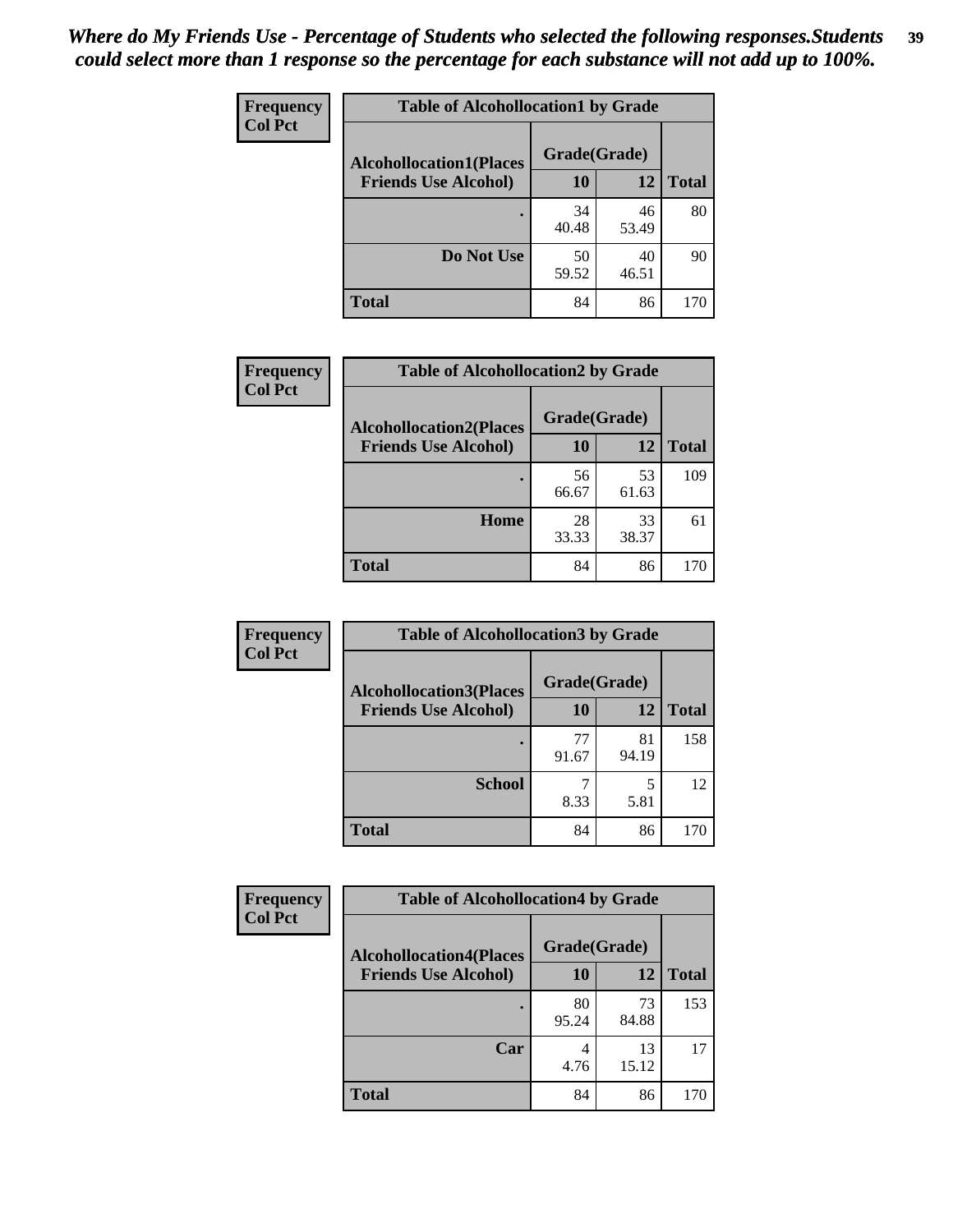| Frequency<br><b>Col Pct</b> | <b>Table of Alcohollocation5 by Grade</b><br>Grade(Grade)<br><b>Alcohollocation5(Places</b> |             |             |              |
|-----------------------------|---------------------------------------------------------------------------------------------|-------------|-------------|--------------|
|                             |                                                                                             |             |             |              |
|                             | <b>Friends Use Alcohol)</b>                                                                 | 10          | 12          | <b>Total</b> |
|                             |                                                                                             | 56<br>66.67 | 49<br>56.98 | 105          |
|                             | <b>Friend's House</b>                                                                       | 28<br>33.33 | 37<br>43.02 | 65           |
|                             | <b>Total</b>                                                                                | 84          | 86          | 170          |

| <b>Frequency</b> | <b>Table of Alcohollocation6 by Grade</b> |              |             |              |
|------------------|-------------------------------------------|--------------|-------------|--------------|
| <b>Col Pct</b>   | <b>Alcohollocation6(Places</b>            | Grade(Grade) |             |              |
|                  | <b>Friends Use Alcohol)</b>               | 10           | 12          | <b>Total</b> |
|                  |                                           | 67<br>79.76  | 64<br>74.42 | 131          |
|                  | <b>Other</b>                              | 17<br>20.24  | 22<br>25.58 | 39           |
|                  | <b>Total</b>                              | 84           | 86          | 170          |

| Frequency      | <b>Table of Tobaccolocation1 by Grade</b> |              |             |              |
|----------------|-------------------------------------------|--------------|-------------|--------------|
| <b>Col Pct</b> | <b>Tobaccolocation1(Places</b>            | Grade(Grade) |             |              |
|                | <b>Friends Use Tobacco)</b>               | 10           | 12          | <b>Total</b> |
|                |                                           | 16<br>19.05  | 27<br>31.40 | 43           |
|                | Do Not Use                                | 68<br>80.95  | 59<br>68.60 | 127          |
|                | <b>Total</b>                              | 84           | 86          | 170          |

| Frequency      | <b>Table of Tobaccolocation2 by Grade</b> |              |             |              |  |
|----------------|-------------------------------------------|--------------|-------------|--------------|--|
| <b>Col Pct</b> | <b>Tobaccolocation2(Places</b>            | Grade(Grade) |             |              |  |
|                | <b>Friends Use Tobacco)</b>               | 10           | 12          | <b>Total</b> |  |
|                |                                           | 71<br>84.52  | 63<br>73.26 | 134          |  |
|                | Home                                      | 13<br>15.48  | 23<br>26.74 | 36           |  |
|                | <b>Total</b>                              | 84           | 86          | 170          |  |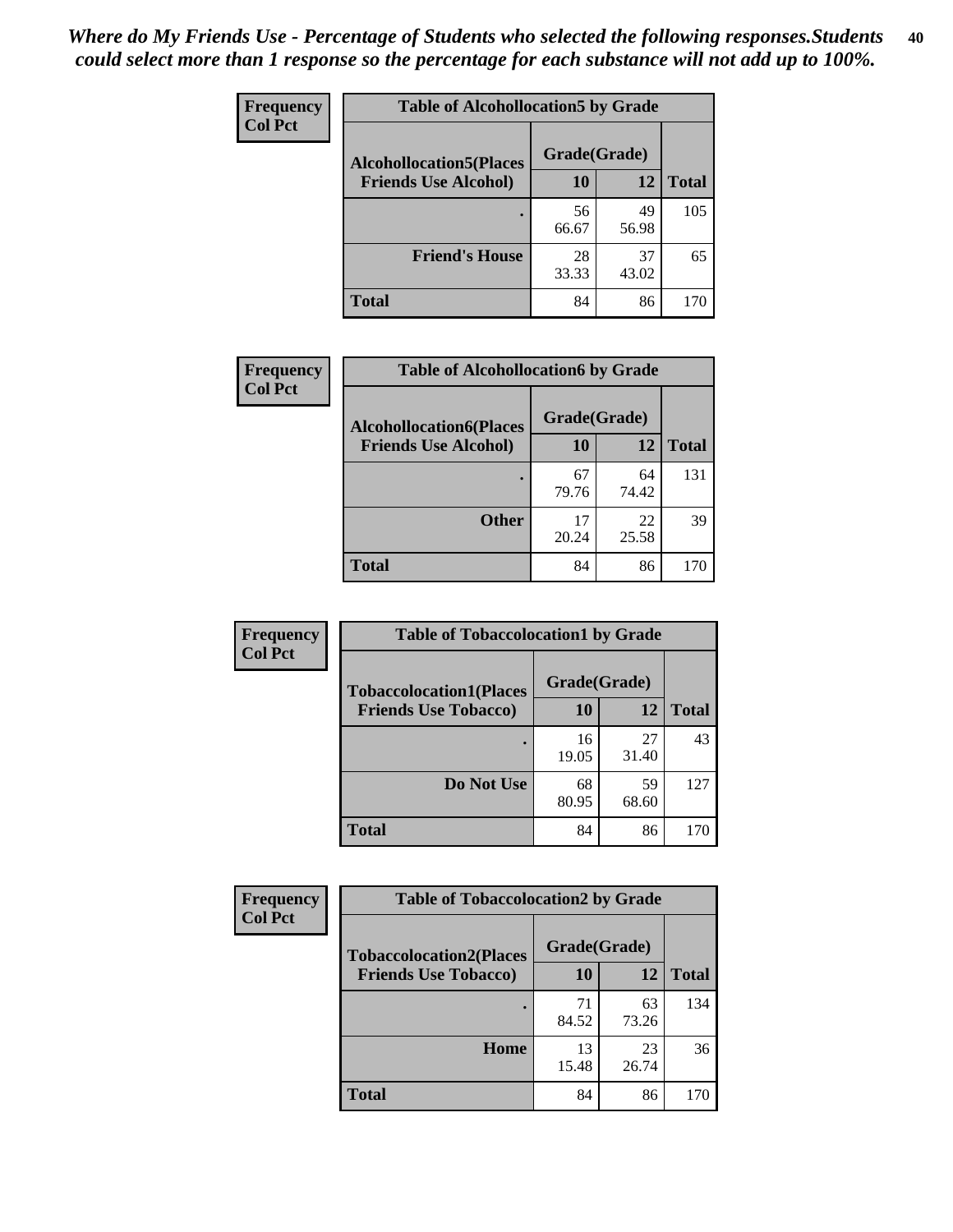| Frequency      | <b>Table of Tobaccolocation 3 by Grade</b> |              |             |              |
|----------------|--------------------------------------------|--------------|-------------|--------------|
| <b>Col Pct</b> | <b>Tobaccolocation3(Places</b>             | Grade(Grade) |             |              |
|                | <b>Friends Use Tobacco)</b>                | 10           | <b>12</b>   | <b>Total</b> |
|                | ٠                                          | 80<br>95.24  | 77<br>89.53 | 157          |
|                | <b>School</b>                              | 4.76         | 9<br>10.47  | 13           |
|                | <b>Total</b>                               | 84           | 86          | 170          |

| <b>Frequency</b> | <b>Table of Tobaccolocation4 by Grade</b> |              |             |              |
|------------------|-------------------------------------------|--------------|-------------|--------------|
| <b>Col Pct</b>   | <b>Tobaccolocation4(Places</b>            | Grade(Grade) |             |              |
|                  | <b>Friends Use Tobacco)</b>               | 10           | 12          | <b>Total</b> |
|                  |                                           | 76<br>90.48  | 67<br>77.91 | 143          |
|                  | Car                                       | 8<br>9.52    | 19<br>22.09 | 27           |
|                  | <b>Total</b>                              | 84           | 86          | 170          |

| Frequency      | <b>Table of Tobaccolocation5 by Grade</b> |              |             |              |
|----------------|-------------------------------------------|--------------|-------------|--------------|
| <b>Col Pct</b> | <b>Tobaccolocation5(Places</b>            | Grade(Grade) |             |              |
|                | <b>Friends Use Tobacco)</b>               | 10           | 12          | <b>Total</b> |
|                |                                           | 73<br>86.90  | 69<br>80.23 | 142          |
|                | <b>Friend's House</b>                     | 13.10        | 17<br>19.77 | 28           |
|                | <b>Total</b>                              | 84           | 86          | 170          |

| <b>Frequency</b> | <b>Table of Tobaccolocation6 by Grade</b> |              |             |              |  |
|------------------|-------------------------------------------|--------------|-------------|--------------|--|
| <b>Col Pct</b>   | <b>Tobaccolocation6(Places</b>            | Grade(Grade) |             |              |  |
|                  | <b>Friends Use Tobacco)</b>               | 10           | 12          | <b>Total</b> |  |
|                  |                                           | 71<br>84.52  | 64<br>74.42 | 135          |  |
|                  | <b>Other</b>                              | 13<br>15.48  | 22<br>25.58 | 35           |  |
|                  | <b>Total</b>                              | 84           | 86          | 170          |  |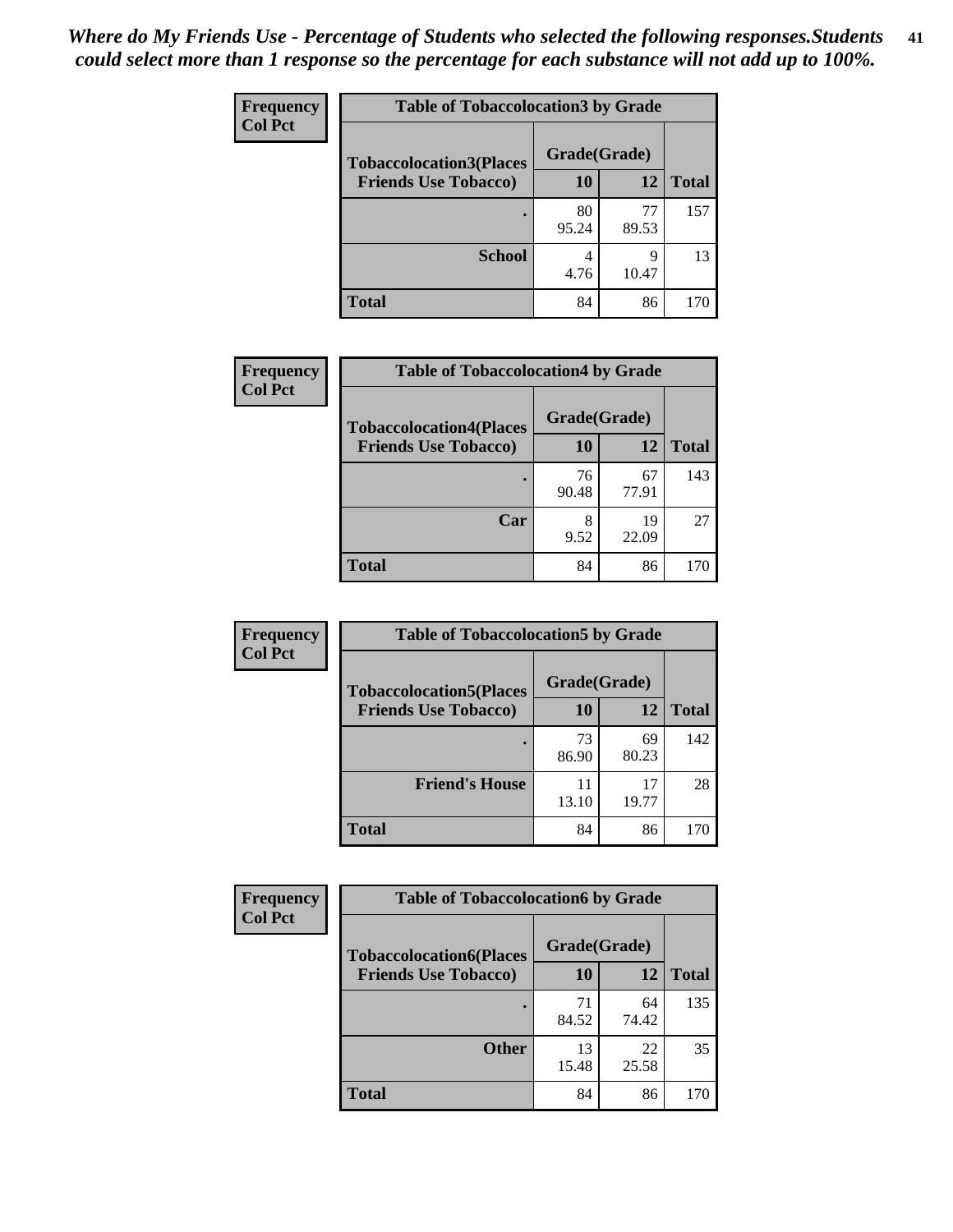| <b>Frequency</b> | <b>Table of Marijuanalocation1 by Grade</b> |              |             |              |
|------------------|---------------------------------------------|--------------|-------------|--------------|
| <b>Col Pct</b>   | <b>Marijuanalocation1(Places</b>            | Grade(Grade) |             |              |
|                  | <b>Friends Use Marijuana</b> )              | 10           | 12          | <b>Total</b> |
|                  |                                             | 24<br>28.57  | 40<br>46.51 | 64           |
|                  | Do Not Use                                  | 60<br>71.43  | 46<br>53.49 | 106          |
|                  | <b>Total</b>                                | 84           | 86          | 170          |

| <b>Frequency</b> | <b>Table of Marijuanalocation2 by Grade</b>                        |                    |             |              |
|------------------|--------------------------------------------------------------------|--------------------|-------------|--------------|
| <b>Col Pct</b>   | <b>Marijuanalocation2(Places</b><br><b>Friends Use Marijuana</b> ) | Grade(Grade)<br>10 | 12          | <b>Total</b> |
|                  |                                                                    | 68<br>80.95        | 62<br>72.09 | 130          |
|                  | <b>Home</b>                                                        | 16<br>19.05        | 24<br>27.91 | 40           |
|                  | <b>Total</b>                                                       | 84                 | 86          | 170          |

| Frequency      | <b>Table of Marijuanalocation3 by Grade</b> |              |             |              |
|----------------|---------------------------------------------|--------------|-------------|--------------|
| <b>Col Pct</b> | <b>Marijuanalocation3</b> (Places           | Grade(Grade) |             |              |
|                | <b>Friends Use Marijuana</b> )              | 10           | 12          | <b>Total</b> |
|                |                                             | 77<br>91.67  | 74<br>86.05 | 151          |
|                | <b>School</b>                               | 8.33         | 12<br>13.95 | 19           |
|                | <b>Total</b>                                | 84           | 86          | 170          |

| <b>Frequency</b> | <b>Table of Marijuanalocation4 by Grade</b> |              |             |              |  |
|------------------|---------------------------------------------|--------------|-------------|--------------|--|
| <b>Col Pct</b>   | <b>Marijuanalocation4(Places</b>            | Grade(Grade) |             |              |  |
|                  | <b>Friends Use Marijuana</b> )              | <b>10</b>    | 12          | <b>Total</b> |  |
|                  |                                             | 73<br>86.90  | 59<br>68.60 | 132          |  |
|                  | Car                                         | 11<br>13.10  | 27<br>31.40 | 38           |  |
|                  | <b>Total</b>                                | 84           | 86          | 170          |  |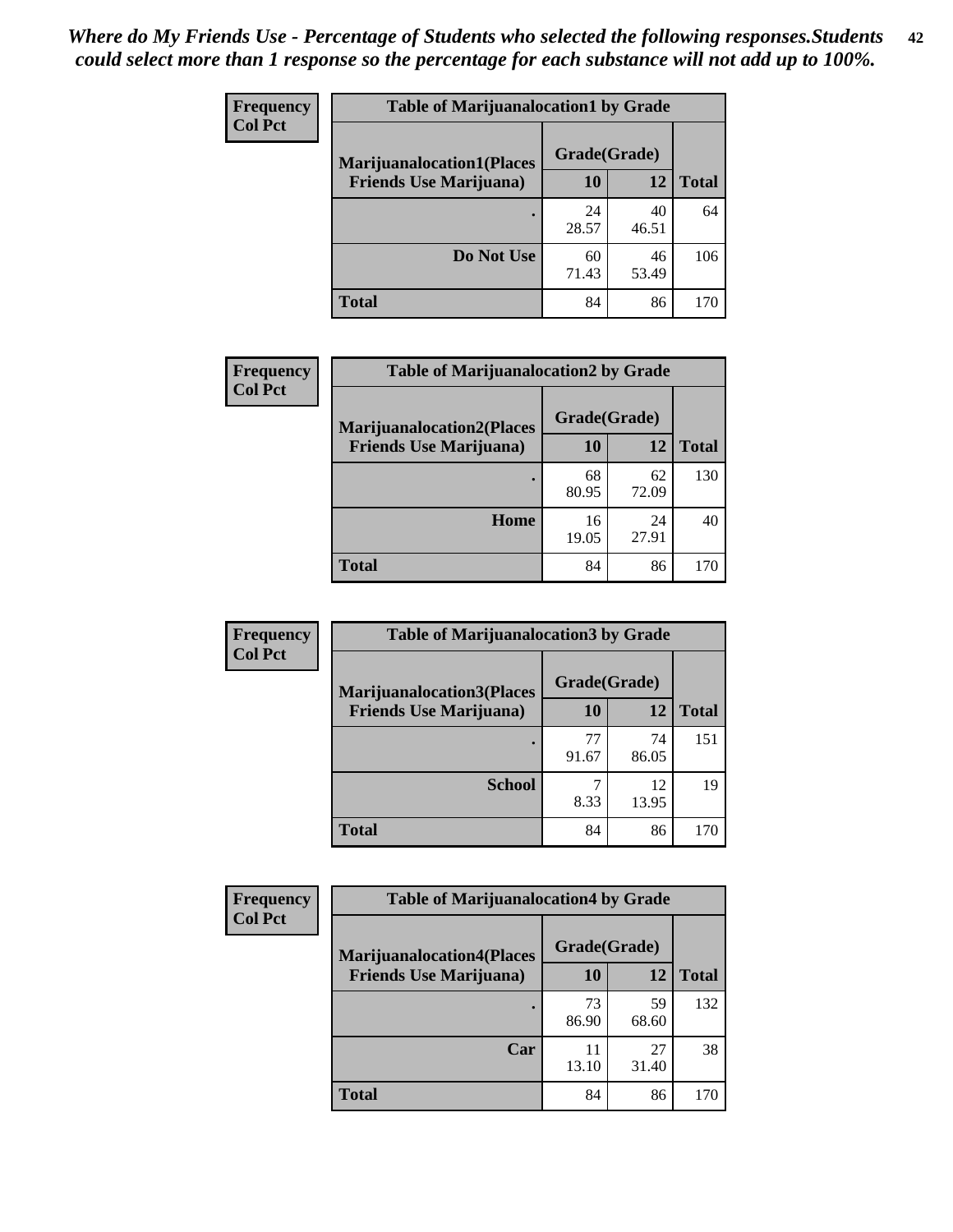| <b>Frequency</b> | <b>Table of Marijuanalocation5 by Grade</b> |              |             |              |
|------------------|---------------------------------------------|--------------|-------------|--------------|
| <b>Col Pct</b>   | <b>Marijuanalocation5</b> (Places           | Grade(Grade) |             |              |
|                  | <b>Friends Use Marijuana</b> )              | 10           | 12          | <b>Total</b> |
|                  |                                             | 60<br>71.43  | 51<br>59.30 | 111          |
|                  | <b>Friend's House</b>                       | 24<br>28.57  | 35<br>40.70 | 59           |
|                  | <b>Total</b>                                | 84           | 86          | 170          |

| <b>Frequency</b> | <b>Table of Marijuanalocation6 by Grade</b>                        |                           |             |       |
|------------------|--------------------------------------------------------------------|---------------------------|-------------|-------|
| <b>Col Pct</b>   | <b>Marijuanalocation6(Places</b><br><b>Friends Use Marijuana</b> ) | Grade(Grade)<br><b>10</b> | 12          | Total |
|                  |                                                                    | 68<br>80.95               | 63<br>73.26 | 131   |
|                  | <b>Other</b>                                                       | 16<br>19.05               | 23<br>26.74 | 39    |
|                  | <b>Total</b>                                                       | 84                        | 86          | 170   |

| <b>Frequency</b> | <b>Table of Otherdruglocation1 by Grade</b>                          |              |             |              |
|------------------|----------------------------------------------------------------------|--------------|-------------|--------------|
| <b>Col Pct</b>   | <b>Otherdruglocation1(Places</b><br><b>Friends Use Other Illegal</b> | Grade(Grade) |             |              |
|                  | Drugs)                                                               | 10           | 12          | <b>Total</b> |
|                  |                                                                      | 14<br>16.67  | 18<br>20.93 | 32           |
|                  | Do Not Use                                                           | 70<br>83.33  | 68<br>79.07 | 138          |
|                  | <b>Total</b>                                                         | 84           | 86          | 170          |

| <b>Frequency</b> | <b>Table of Otherdruglocation2 by Grade</b>                          |              |             |              |
|------------------|----------------------------------------------------------------------|--------------|-------------|--------------|
| <b>Col Pct</b>   | <b>Otherdruglocation2(Places</b><br><b>Friends Use Other Illegal</b> | Grade(Grade) |             |              |
|                  | Drugs)                                                               | 10           | 12          | <b>Total</b> |
|                  |                                                                      | 71<br>84.52  | 72<br>83.72 | 143          |
|                  | Home                                                                 | 13<br>15.48  | 14<br>16.28 | 27           |
|                  | <b>Total</b>                                                         | 84           | 86          | 170          |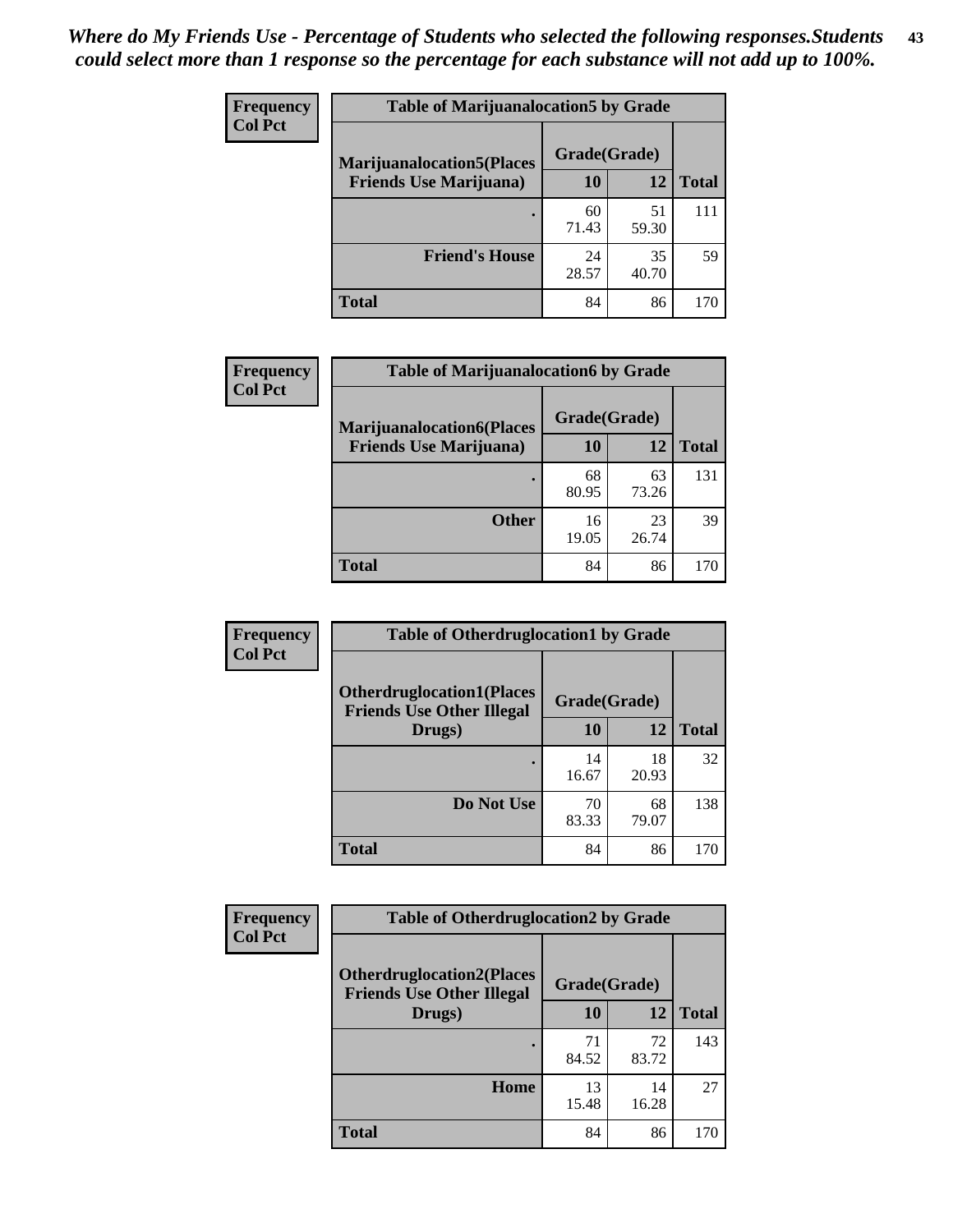| <b>Frequency</b> | <b>Table of Otherdruglocation 3 by Grade</b>                         |              |             |              |
|------------------|----------------------------------------------------------------------|--------------|-------------|--------------|
| <b>Col Pct</b>   | <b>Otherdruglocation3(Places</b><br><b>Friends Use Other Illegal</b> | Grade(Grade) |             |              |
|                  | Drugs)                                                               | 10           | 12          | <b>Total</b> |
|                  | ٠                                                                    | 77<br>91.67  | 76<br>88.37 | 153          |
|                  | <b>School</b>                                                        | 8.33         | 10<br>11.63 |              |
|                  | <b>Total</b>                                                         | 84           | 86          | 170          |

| Frequency      | <b>Table of Otherdruglocation4 by Grade</b>                          |              |             |              |
|----------------|----------------------------------------------------------------------|--------------|-------------|--------------|
| <b>Col Pct</b> | <b>Otherdruglocation4(Places</b><br><b>Friends Use Other Illegal</b> | Grade(Grade) |             |              |
|                | Drugs)                                                               | 10           | 12          | <b>Total</b> |
|                |                                                                      | 78<br>92.86  | 74<br>86.05 | 152          |
|                | Car                                                                  | 6<br>7.14    | 12<br>13.95 | 18           |
|                | <b>Total</b>                                                         | 84           | 86          | 170          |

| <b>Frequency</b> | <b>Table of Otherdruglocation5 by Grade</b>                          |              |             |              |
|------------------|----------------------------------------------------------------------|--------------|-------------|--------------|
| <b>Col Pct</b>   | <b>Otherdruglocation5(Places</b><br><b>Friends Use Other Illegal</b> | Grade(Grade) |             |              |
|                  | Drugs)                                                               | <b>10</b>    | 12          | <b>Total</b> |
|                  |                                                                      | 70<br>83.33  | 71<br>82.56 | 141          |
|                  | <b>Friend's House</b>                                                | 14<br>16.67  | 15<br>17.44 | 29           |
|                  | <b>Total</b>                                                         | 84           | 86          | 170          |

| <b>Frequency</b> | <b>Table of Otherdruglocation6 by Grade</b>                          |              |             |              |
|------------------|----------------------------------------------------------------------|--------------|-------------|--------------|
| <b>Col Pct</b>   | <b>Otherdruglocation6(Places</b><br><b>Friends Use Other Illegal</b> | Grade(Grade) |             |              |
|                  | Drugs)                                                               | <b>10</b>    | 12          | <b>Total</b> |
|                  |                                                                      | 72<br>85.71  | 72<br>83.72 | 144          |
|                  | <b>Other</b>                                                         | 12<br>14.29  | 14<br>16.28 | 26           |
|                  | <b>Total</b>                                                         | 84           | 86          | 170          |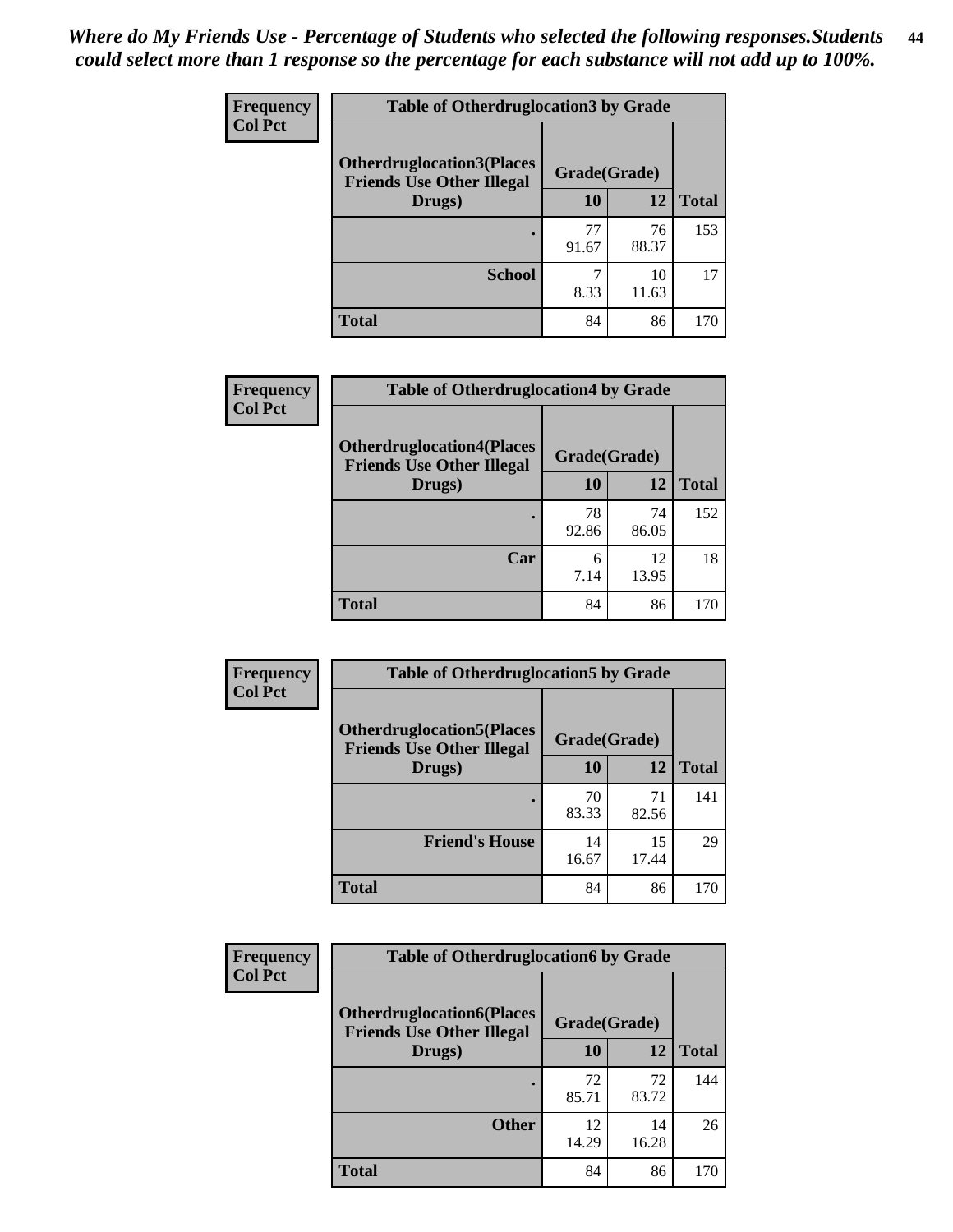| Frequency      | <b>Table of Alcoholtime1 by Grade</b>           |              |             |              |
|----------------|-------------------------------------------------|--------------|-------------|--------------|
| <b>Col Pct</b> | <b>Alcoholtime1(Times</b><br><b>Friends Use</b> | Grade(Grade) |             |              |
|                | Alcohol)                                        | <b>10</b>    | 12          | <b>Total</b> |
|                |                                                 | 34<br>40.48  | 46<br>53.49 | 80           |
|                | Do Not Use                                      | 50<br>59.52  | 40<br>46.51 | 90           |
|                | <b>Total</b>                                    | 84           | 86          | 170          |

| Frequency      | <b>Table of Alcoholtime2 by Grade</b>           |              |             |              |
|----------------|-------------------------------------------------|--------------|-------------|--------------|
| <b>Col Pct</b> | <b>Alcoholtime2(Times</b><br><b>Friends Use</b> | Grade(Grade) |             |              |
|                | Alcohol)                                        | 10           | 12          | <b>Total</b> |
|                |                                                 | 78<br>92.86  | 81<br>94.19 | 159          |
|                | <b>On Way to School</b>                         | 6<br>7.14    | 5<br>5.81   | 11           |
|                | <b>Total</b>                                    | 84           | 86          | 170          |

| Frequency      | <b>Table of Alcoholtime3 by Grade</b>           |              |             |              |
|----------------|-------------------------------------------------|--------------|-------------|--------------|
| <b>Col Pct</b> | <b>Alcoholtime3(Times</b><br><b>Friends Use</b> | Grade(Grade) |             |              |
|                | Alcohol)                                        | 10           | 12          | <b>Total</b> |
|                |                                                 | 75<br>89.29  | 80<br>93.02 | 155          |
|                | <b>During School</b>                            | 9<br>10.71   | 6<br>6.98   | 15           |
|                | <b>Total</b>                                    | 84           | 86          | 170          |

| <b>Frequency</b> | <b>Table of Alcoholtime4 by Grade</b> |              |             |              |
|------------------|---------------------------------------|--------------|-------------|--------------|
| <b>Col Pct</b>   | <b>Alcoholtime4(Times</b>             | Grade(Grade) |             |              |
|                  | <b>Friends Use Alcohol)</b>           | 10           | 12          | <b>Total</b> |
|                  | ٠                                     | 78<br>92.86  | 82<br>95.35 | 160          |
|                  | <b>On Way Home From School</b>        | 6<br>7.14    | 4.65        | 10           |
|                  | <b>Total</b>                          | 84           | 86          | 170          |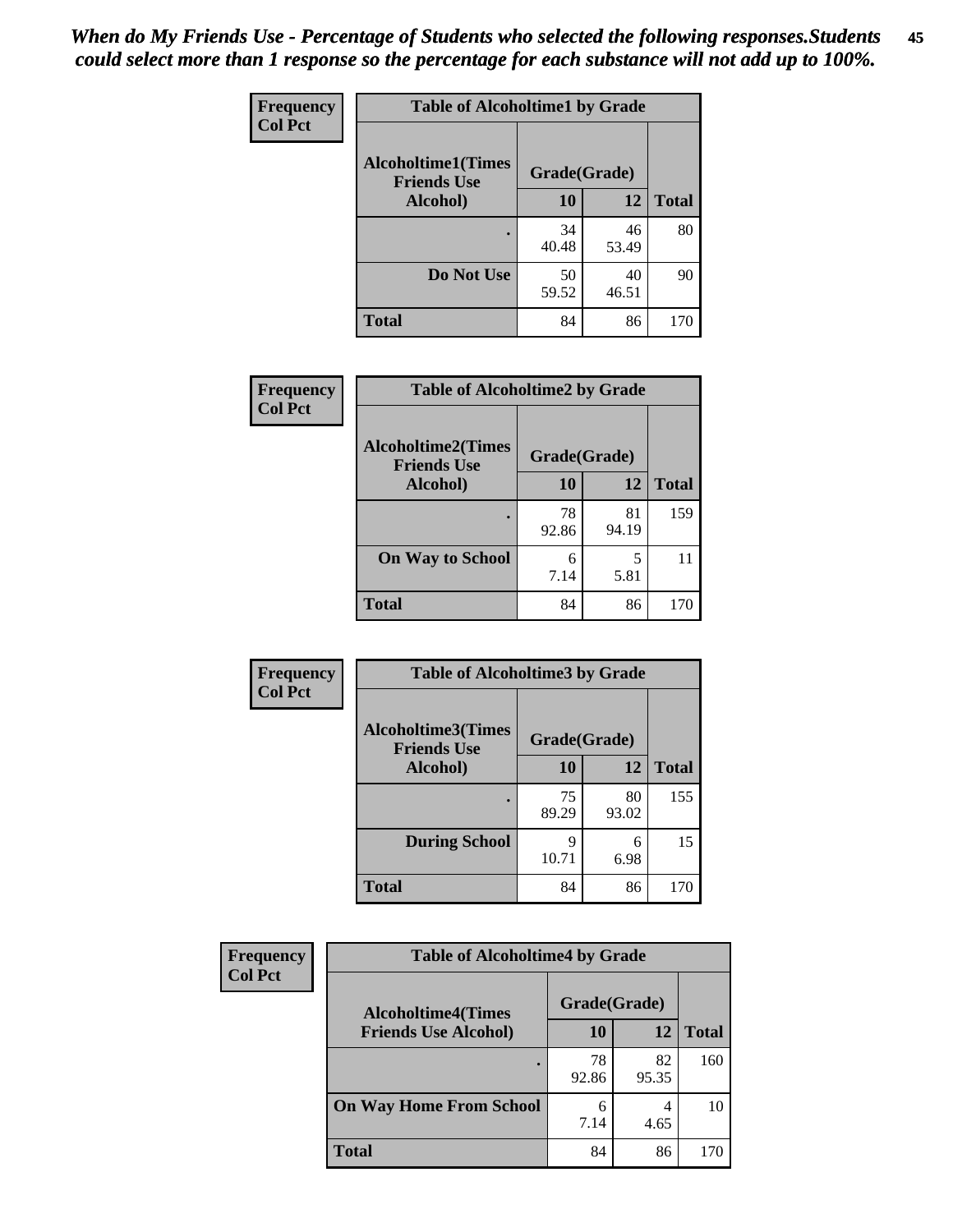*When do My Friends Use - Percentage of Students who selected the following responses.Students could select more than 1 response so the percentage for each substance will not add up to 100%.* **46**

| Frequency      | <b>Table of Alcoholtime5 by Grade</b>           |              |             |              |
|----------------|-------------------------------------------------|--------------|-------------|--------------|
| <b>Col Pct</b> | <b>Alcoholtime5(Times</b><br><b>Friends Use</b> | Grade(Grade) |             |              |
|                | Alcohol)                                        | 10           | 12          | <b>Total</b> |
|                |                                                 | 67<br>79.76  | 70<br>81.40 | 137          |
|                | Weeknights                                      | 17<br>20.24  | 16<br>18.60 | 33           |
|                | <b>Total</b>                                    | 84           | 86          | 170          |

| <b>Frequency</b> | <b>Table of Alcoholtime6 by Grade</b>           |              |             |              |
|------------------|-------------------------------------------------|--------------|-------------|--------------|
| <b>Col Pct</b>   | <b>Alcoholtime6(Times</b><br><b>Friends Use</b> | Grade(Grade) |             |              |
|                  | Alcohol)                                        | 10           | 12          | <b>Total</b> |
|                  |                                                 | 46<br>54.76  | 39<br>45.35 | 85           |
|                  | Weekends                                        | 38<br>45.24  | 47<br>54.65 | 85           |
|                  | <b>Total</b>                                    | 84           | 86          | 170          |

| Frequency      | <b>Table of Tobaccotime1 by Grade</b>           |              |             |              |
|----------------|-------------------------------------------------|--------------|-------------|--------------|
| <b>Col Pct</b> | <b>Tobaccotime1(Times</b><br><b>Friends Use</b> | Grade(Grade) |             |              |
|                | <b>Tobacco</b> )                                | 10           | 12          | <b>Total</b> |
|                | $\bullet$                                       | 16<br>19.05  | 33<br>38.37 | 49           |
|                | Do Not Use                                      | 68<br>80.95  | 53<br>61.63 | 121          |
|                | <b>Total</b>                                    | 84           | 86          | 170          |

| <b>Frequency</b> | <b>Table of Tobaccotime2 by Grade</b>           |              |             |              |
|------------------|-------------------------------------------------|--------------|-------------|--------------|
| <b>Col Pct</b>   | <b>Tobaccotime2(Times</b><br><b>Friends Use</b> | Grade(Grade) |             |              |
|                  | <b>Tobacco</b> )                                | 10           | 12          | <b>Total</b> |
|                  |                                                 | 76<br>90.48  | 68<br>79.07 | 144          |
|                  | <b>On Way to School</b>                         | 8<br>9.52    | 18<br>20.93 | 26           |
|                  | <b>Total</b>                                    | 84           | 86          | 170          |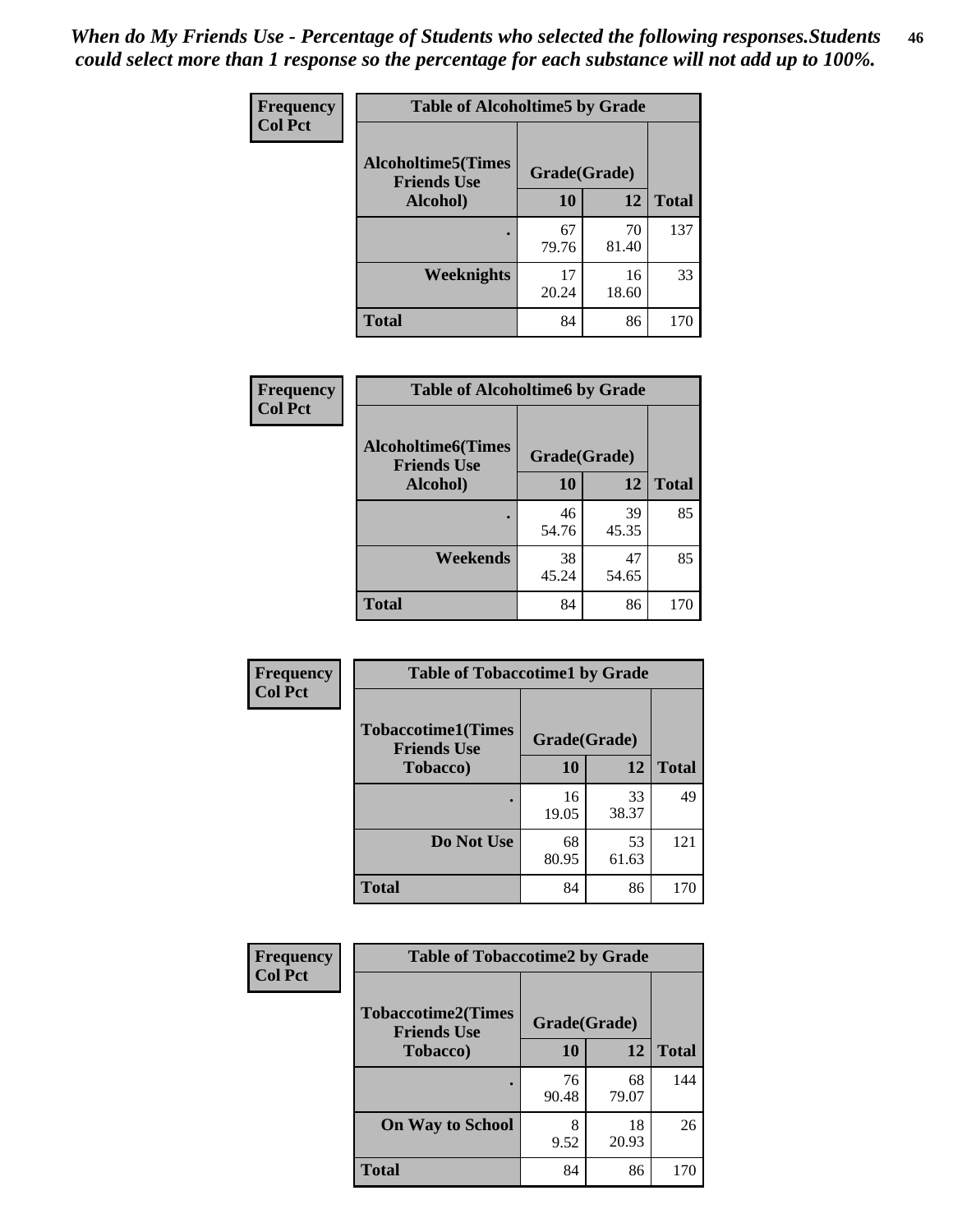*When do My Friends Use - Percentage of Students who selected the following responses.Students could select more than 1 response so the percentage for each substance will not add up to 100%.* **47**

| <b>Frequency</b> | <b>Table of Tobaccotime3 by Grade</b>           |              |             |              |  |
|------------------|-------------------------------------------------|--------------|-------------|--------------|--|
| <b>Col Pct</b>   | <b>Tobaccotime3(Times</b><br><b>Friends Use</b> | Grade(Grade) |             |              |  |
|                  | <b>Tobacco</b> )                                | 10           | 12          | <b>Total</b> |  |
|                  |                                                 | 78<br>92.86  | 78<br>90.70 | 156          |  |
|                  | <b>During School</b>                            | 6<br>7.14    | 8<br>9.30   | 14           |  |
|                  | <b>Total</b>                                    | 84           | 86          | 170          |  |

| <b>Frequency</b><br><b>Col Pct</b> | <b>Table of Tobaccotime4 by Grade</b> |              |             |              |
|------------------------------------|---------------------------------------|--------------|-------------|--------------|
|                                    | <b>Tobaccotime4(Times</b>             | Grade(Grade) |             |              |
|                                    | <b>Friends Use Tobacco)</b>           | 10           | 12          | <b>Total</b> |
|                                    |                                       | 78<br>92.86  | 82<br>95.35 | 160          |
|                                    | <b>On Way Home From School</b>        | 6<br>7.14    | 4.65        | 10           |
|                                    | <b>Total</b>                          | 84           | 86          | 170          |

| Frequency      | <b>Table of Tobaccotime5 by Grade</b>           |              |             |              |
|----------------|-------------------------------------------------|--------------|-------------|--------------|
| <b>Col Pct</b> | <b>Tobaccotime5(Times</b><br><b>Friends Use</b> | Grade(Grade) |             |              |
|                | <b>Tobacco</b> )                                | 10           | 12          | <b>Total</b> |
|                |                                                 | 68<br>80.95  | 61<br>70.93 | 129          |
|                | Weeknights                                      | 16<br>19.05  | 25<br>29.07 | 41           |
|                | <b>Total</b>                                    | 84           | 86          | 170          |

| Frequency      | <b>Table of Tobaccotime6 by Grade</b>           |              |             |              |  |
|----------------|-------------------------------------------------|--------------|-------------|--------------|--|
| <b>Col Pct</b> | <b>Tobaccotime6(Times</b><br><b>Friends Use</b> | Grade(Grade) |             |              |  |
|                | <b>Tobacco</b> )                                | 10           | 12          | <b>Total</b> |  |
|                | ٠                                               | 65<br>77.38  | 58<br>67.44 | 123          |  |
|                | Weekends                                        | 19<br>22.62  | 28<br>32.56 | 47           |  |
|                | <b>Total</b>                                    | 84           | 86          | 170          |  |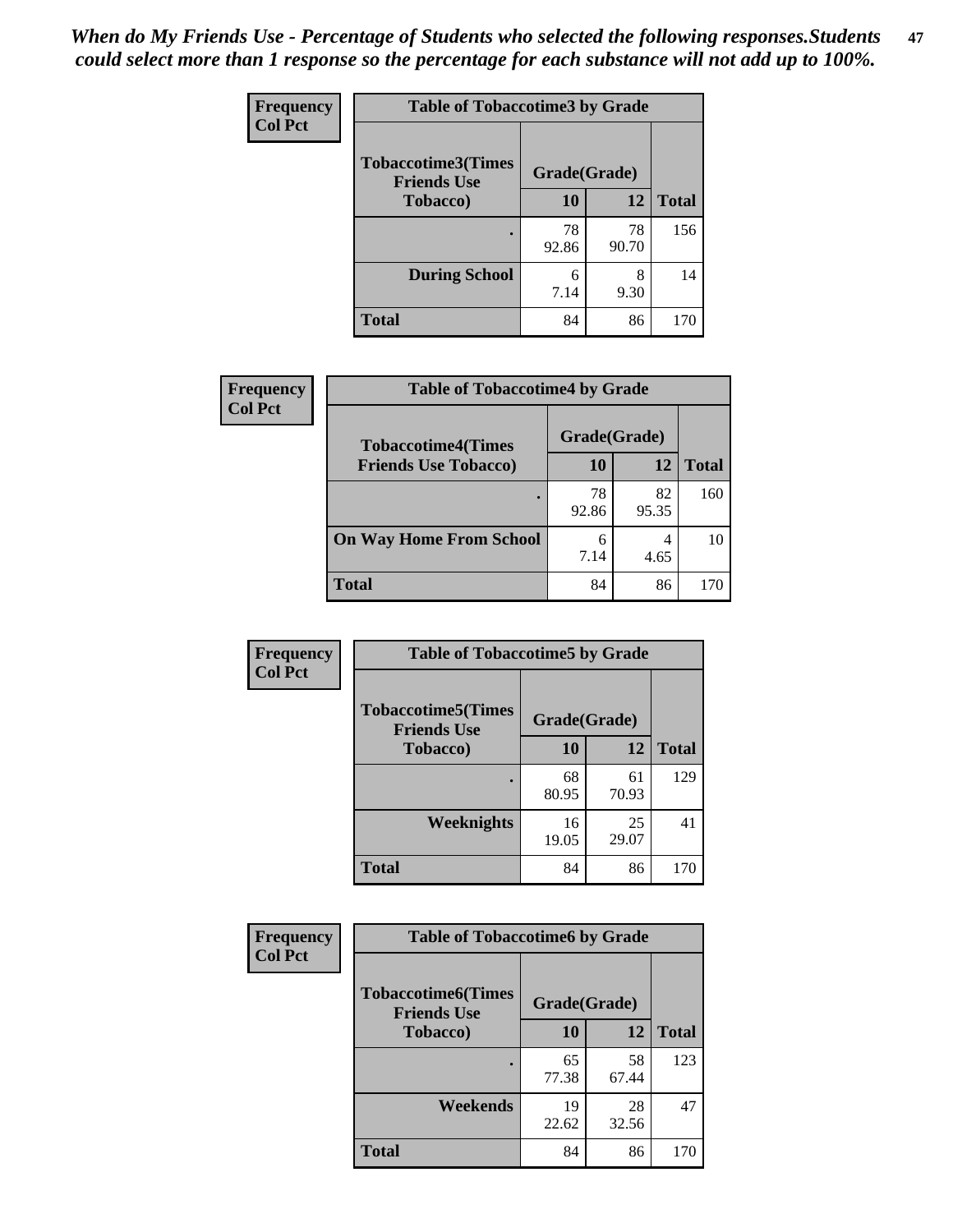| Frequency      | <b>Table of Marijuanatime1 by Grade</b>           |              |             |              |
|----------------|---------------------------------------------------|--------------|-------------|--------------|
| <b>Col Pct</b> | <b>Marijuanatime1(Times</b><br><b>Friends Use</b> | Grade(Grade) |             |              |
|                | Marijuana)                                        | 10           | 12          | <b>Total</b> |
|                |                                                   | 25<br>29.76  | 44<br>51.16 | 69           |
|                | Do Not Use                                        | 59<br>70.24  | 42<br>48.84 | 101          |
|                | <b>Total</b>                                      | 84           | 86          | 170          |

| Frequency      | <b>Table of Marijuanatime2 by Grade</b>           |              |             |              |
|----------------|---------------------------------------------------|--------------|-------------|--------------|
| <b>Col Pct</b> | <b>Marijuanatime2(Times</b><br><b>Friends Use</b> | Grade(Grade) |             |              |
|                | Marijuana)                                        | 10           | 12          | <b>Total</b> |
|                |                                                   | 75<br>89.29  | 70<br>81.40 | 145          |
|                | <b>On Way to School</b>                           | 9<br>10.71   | 16<br>18.60 | 25           |
|                | <b>Total</b>                                      | 84           | 86          | 170          |

| Frequency      | <b>Table of Marijuanatime3 by Grade</b>    |              |             |              |
|----------------|--------------------------------------------|--------------|-------------|--------------|
| <b>Col Pct</b> | Marijuanatime3(Times<br><b>Friends Use</b> | Grade(Grade) |             |              |
|                | Marijuana)                                 | 10           | 12          | <b>Total</b> |
|                |                                            | 79<br>94.05  | 76<br>88.37 | 155          |
|                | <b>During School</b>                       | 5<br>5.95    | 10<br>11.63 | 15           |
|                | <b>Total</b>                               | 84           | 86          | 170          |

| <b>Frequency</b> | <b>Table of Marijuanatime4 by Grade</b> |              |             |              |
|------------------|-----------------------------------------|--------------|-------------|--------------|
| <b>Col Pct</b>   | <b>Marijuanatime4(Times</b>             | Grade(Grade) |             |              |
|                  | <b>Friends Use Marijuana</b> )          | 10           | 12          | <b>Total</b> |
|                  |                                         | 76<br>90.48  | 71<br>82.56 | 147          |
|                  | <b>On Way Home From School</b>          | 8<br>9.52    | 15<br>17.44 | 23           |
|                  | <b>Total</b>                            | 84           | 86          | 170          |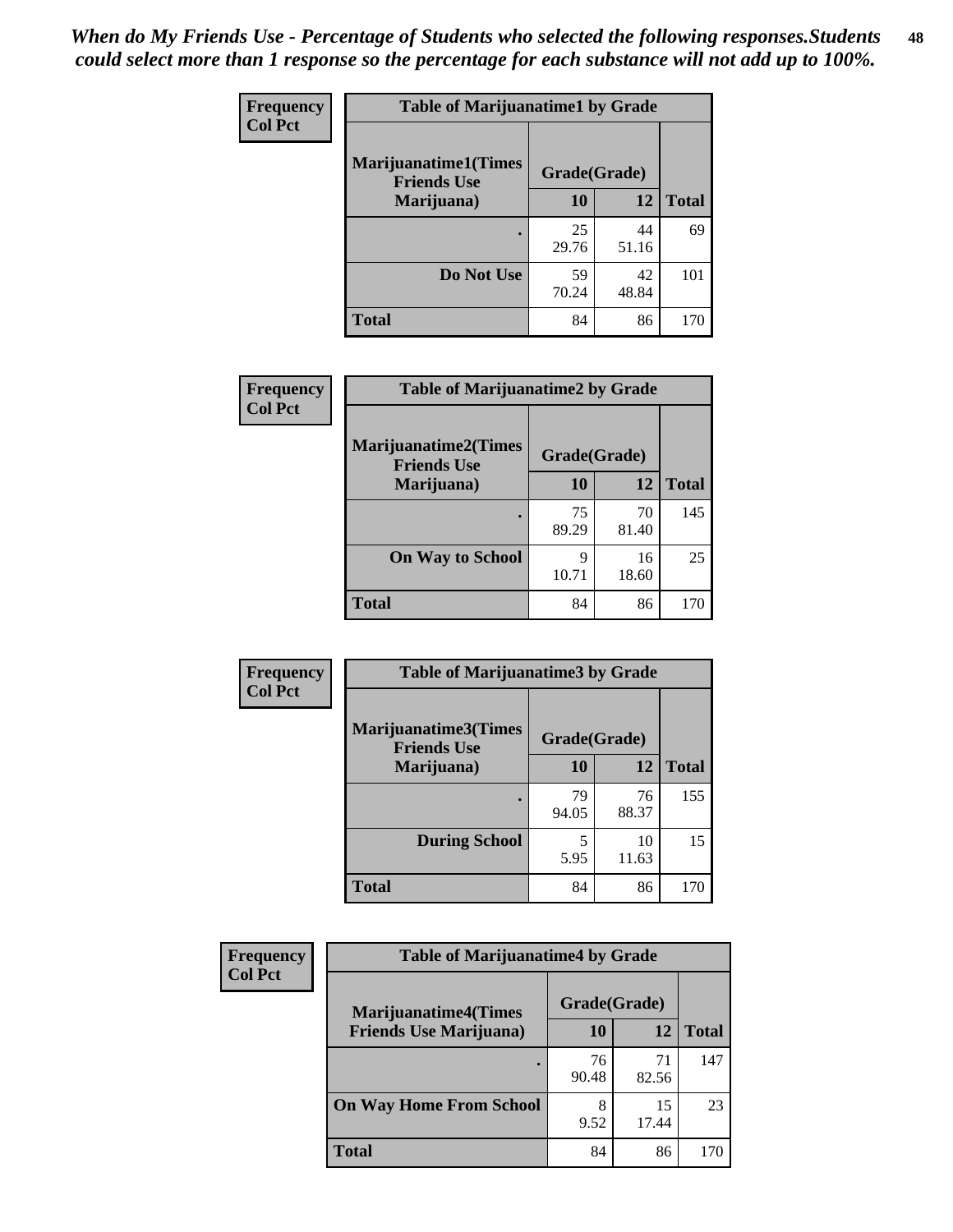| Frequency      | <b>Table of Marijuanatime5 by Grade</b>            |              |             |              |
|----------------|----------------------------------------------------|--------------|-------------|--------------|
| <b>Col Pct</b> | <b>Marijuanatime5</b> (Times<br><b>Friends Use</b> | Grade(Grade) |             |              |
|                | Marijuana)                                         | 10           | 12          | <b>Total</b> |
|                |                                                    | 67<br>79.76  | 61<br>70.93 | 128          |
|                | Weeknights                                         | 17<br>20.24  | 25<br>29.07 | 42           |
|                | <b>Total</b>                                       | 84           | 86          | 170          |

| Frequency      | <b>Table of Marijuanatime6 by Grade</b>    |              |             |              |
|----------------|--------------------------------------------|--------------|-------------|--------------|
| <b>Col Pct</b> | Marijuanatime6(Times<br><b>Friends Use</b> | Grade(Grade) |             |              |
|                | Marijuana)                                 | 10           | 12          | <b>Total</b> |
|                |                                            | 55<br>65.48  | 45<br>52.33 | 100          |
|                | Weekends                                   | 29<br>34.52  | 41<br>47.67 | 70           |
|                | <b>Total</b>                               | 84           | 86          | 170          |

| Frequency      | <b>Table of Otherdrugtime1 by Grade</b>                 |              |             |              |  |
|----------------|---------------------------------------------------------|--------------|-------------|--------------|--|
| <b>Col Pct</b> | <b>Otherdrugtime1(Times</b><br><b>Friends Use Other</b> | Grade(Grade) |             |              |  |
|                | <b>Illegal Drugs</b> )                                  | 10           | 12          | <b>Total</b> |  |
|                |                                                         | 12<br>14.29  | 17<br>19.77 | 29           |  |
|                | Do Not Use                                              | 72<br>85.71  | 69<br>80.23 | 141          |  |
|                | Total                                                   | 84           | 86          | 170          |  |

| <b>Frequency</b> | <b>Table of Otherdrugtime2 by Grade</b>                 |              |             |              |  |  |
|------------------|---------------------------------------------------------|--------------|-------------|--------------|--|--|
| <b>Col Pct</b>   | <b>Otherdrugtime2(Times</b><br><b>Friends Use Other</b> | Grade(Grade) |             |              |  |  |
|                  | <b>Illegal Drugs</b> )                                  | <b>10</b>    | 12          | <b>Total</b> |  |  |
|                  |                                                         | 80<br>95.24  | 81<br>94.19 | 161          |  |  |
|                  | <b>On Way to School</b>                                 | 4<br>4.76    | 5.81        | 9            |  |  |
|                  | <b>Total</b>                                            | 84           | 86          | 170          |  |  |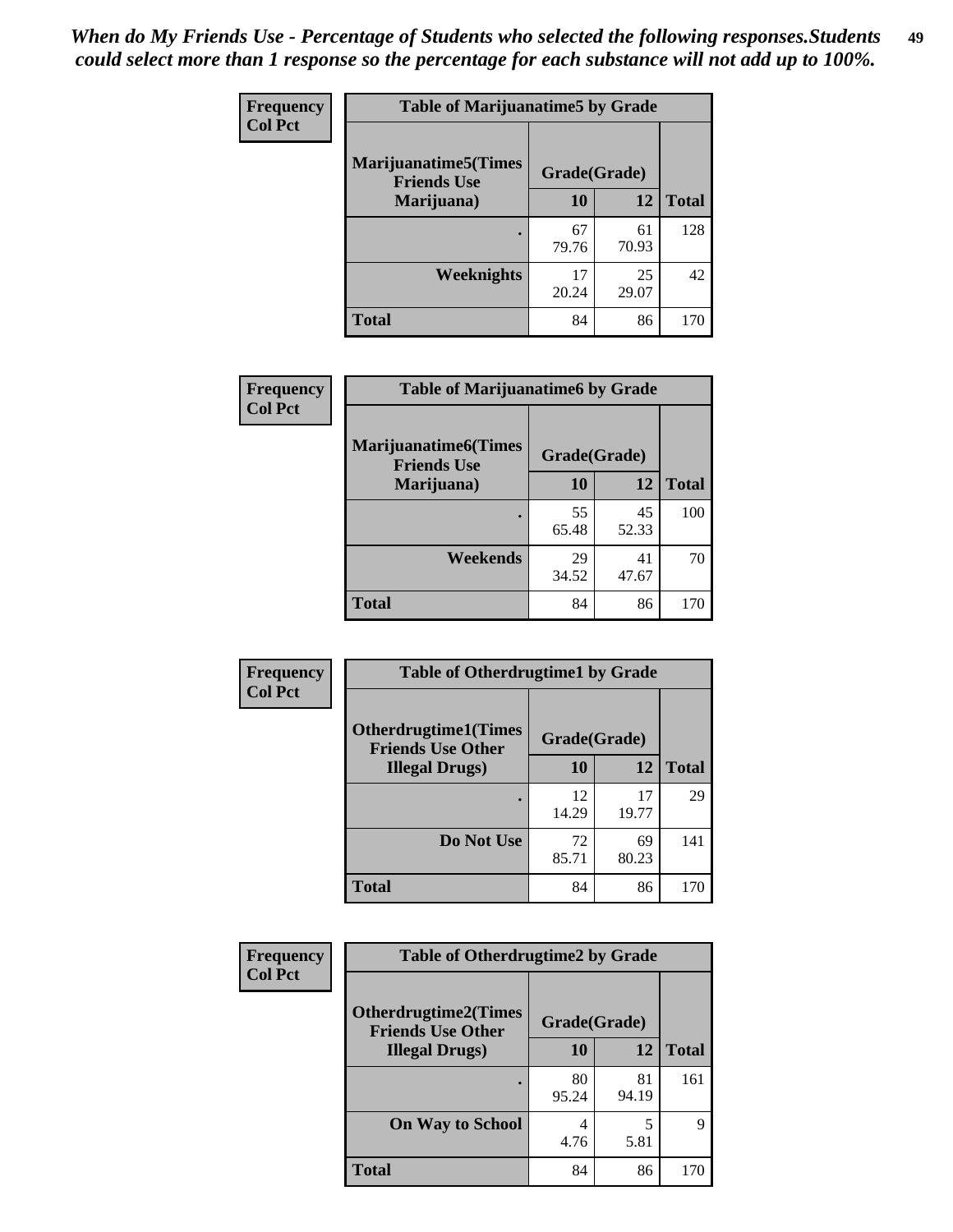| <b>Frequency</b><br><b>Col Pct</b> | <b>Table of Otherdrugtime3 by Grade</b>          |              |             |              |  |  |
|------------------------------------|--------------------------------------------------|--------------|-------------|--------------|--|--|
|                                    | Otherdrugtime3(Times<br><b>Friends Use Other</b> | Grade(Grade) |             |              |  |  |
|                                    | <b>Illegal Drugs</b> )                           | 10           | 12          | <b>Total</b> |  |  |
|                                    |                                                  | 79<br>94.05  | 77<br>89.53 | 156          |  |  |
|                                    | <b>During School</b>                             | 5<br>5.95    | q<br>10.47  | 14           |  |  |
|                                    | Total                                            | 84           | 86          | 170          |  |  |

| Frequency      | <b>Table of Otherdrugtime4 by Grade</b>                         |              |             |              |  |  |
|----------------|-----------------------------------------------------------------|--------------|-------------|--------------|--|--|
| <b>Col Pct</b> | <b>Otherdrugtime4(Times</b><br><b>Friends Use Other Illegal</b> | Grade(Grade) |             |              |  |  |
|                | Drugs)                                                          | 10           | 12          | <b>Total</b> |  |  |
|                | $\bullet$                                                       | 80<br>95.24  | 83<br>96.51 | 163          |  |  |
|                | <b>On Way Home From School</b>                                  | 4<br>4.76    | 3<br>3.49   |              |  |  |
|                | <b>Total</b>                                                    | 84           | 86          | 170          |  |  |

| <b>Frequency</b> | <b>Table of Otherdrugtime5 by Grade</b>                                  |             |             |              |  |  |
|------------------|--------------------------------------------------------------------------|-------------|-------------|--------------|--|--|
| <b>Col Pct</b>   | <b>Otherdrugtime5</b> (Times<br>Grade(Grade)<br><b>Friends Use Other</b> |             |             |              |  |  |
|                  | <b>Illegal Drugs</b> )                                                   | 10          | 12          | <b>Total</b> |  |  |
|                  |                                                                          | 73<br>86.90 | 79<br>91.86 | 152          |  |  |
|                  | Weeknights                                                               | 11<br>13.10 | 7<br>8.14   | 18           |  |  |
|                  | Total                                                                    | 84          | 86          | 170          |  |  |

| <b>Frequency</b> | <b>Table of Otherdrugtime6 by Grade</b>                 |              |             |              |  |
|------------------|---------------------------------------------------------|--------------|-------------|--------------|--|
| <b>Col Pct</b>   | <b>Otherdrugtime6(Times</b><br><b>Friends Use Other</b> | Grade(Grade) |             |              |  |
|                  | <b>Illegal Drugs</b> )                                  | 10           | 12          | <b>Total</b> |  |
|                  |                                                         | 67<br>79.76  | 68<br>79.07 | 135          |  |
|                  | Weekends                                                | 17<br>20.24  | 18<br>20.93 | 35           |  |
|                  | Total                                                   | 84           | 86          | 170          |  |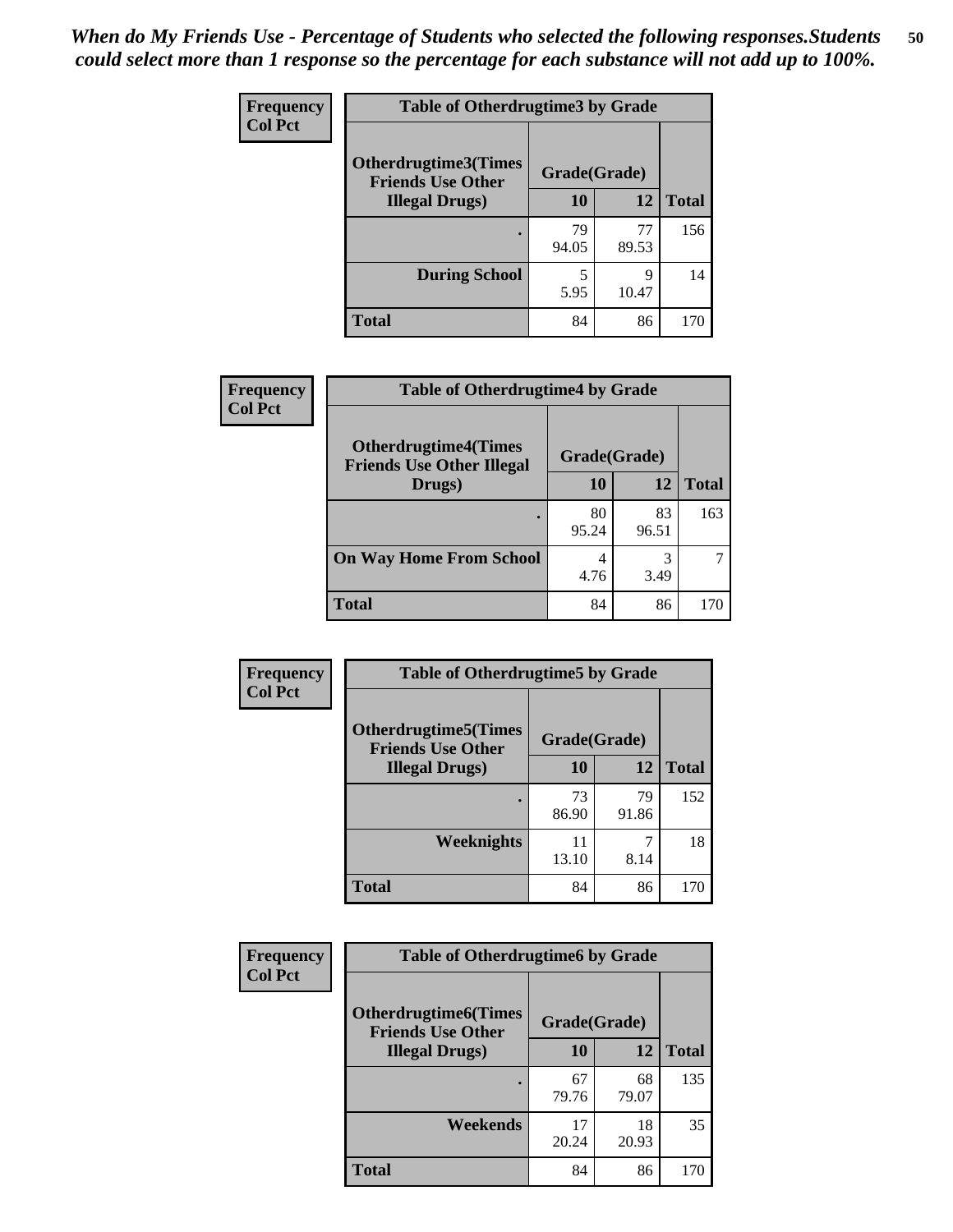| Frequency      | <b>Table of Educationalcohol by Grade</b>                                                                  |              |             |              |  |
|----------------|------------------------------------------------------------------------------------------------------------|--------------|-------------|--------------|--|
| <b>Col Pct</b> | Educationalcohol(I<br>have been taught<br>about alcohol,<br>tobacco,<br>and other drugs<br>within the last | Grade(Grade) |             |              |  |
|                | year at school)                                                                                            | 10           | 12          | <b>Total</b> |  |
|                | Yes                                                                                                        | 69<br>82.14  | 52<br>60.47 | 121          |  |
|                | N <sub>0</sub>                                                                                             | 15<br>17.86  | 34<br>39.53 | 49           |  |
|                | <b>Total</b>                                                                                               | 84           | 86          | 170          |  |

| Frequency      | <b>Table of Eversmoked by Grade</b> |              |             |              |  |  |
|----------------|-------------------------------------|--------------|-------------|--------------|--|--|
| <b>Col Pct</b> | Eversmoked(I<br>have smoked         | Grade(Grade) |             |              |  |  |
|                | a cigarette)                        | 10           | 12          | <b>Total</b> |  |  |
|                | Yes                                 | 18<br>21.43  | 24<br>27.91 | 42           |  |  |
|                | N <sub>0</sub>                      | 66<br>78.57  | 62<br>72.09 | 128          |  |  |
|                | <b>Total</b>                        | 84           | 86          | 170          |  |  |

| Frequency<br><b>Col Pct</b> | <b>Table of Drovedrinking by Grade</b>                                                                              |                    |             |              |  |  |
|-----------------------------|---------------------------------------------------------------------------------------------------------------------|--------------------|-------------|--------------|--|--|
|                             | Drovedrinking(In<br>the past 30 days I<br>have driven a car<br>or other vehicle<br>while I was<br>drinking alcohol) | Grade(Grade)<br>10 | 12          | <b>Total</b> |  |  |
|                             | <b>Yes</b>                                                                                                          | 1.19               | 5<br>5.81   | 6            |  |  |
|                             | N <sub>0</sub>                                                                                                      | 83<br>98.81        | 81<br>94.19 | 164          |  |  |
|                             | <b>Total</b>                                                                                                        | 84                 | 86          | 170          |  |  |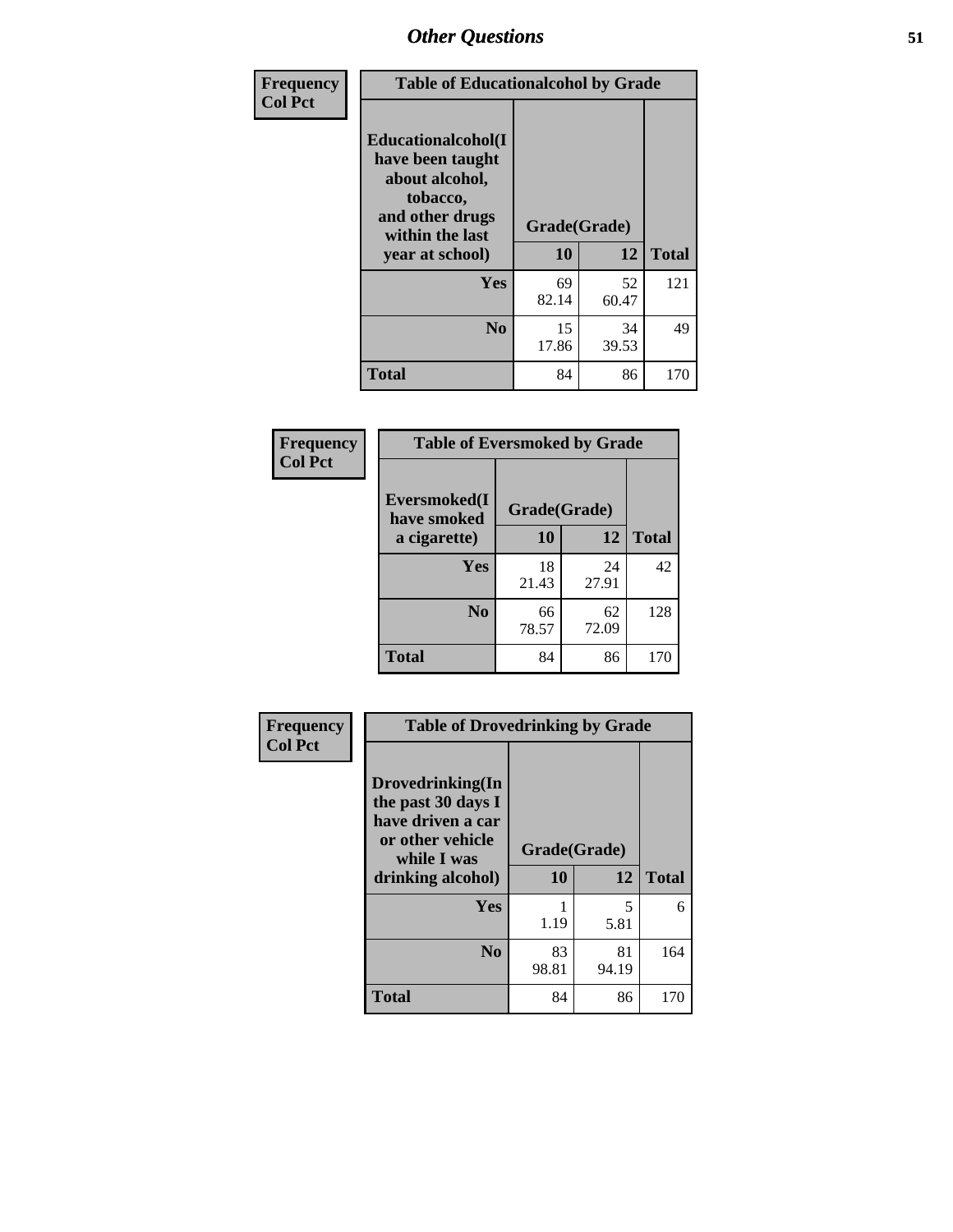| Frequency<br><b>Col Pct</b> | <b>Table of Rodedrinking by Grade</b>                                                                      |              |             |              |  |  |
|-----------------------------|------------------------------------------------------------------------------------------------------------|--------------|-------------|--------------|--|--|
|                             | Rodedrinking(In<br>the past 30 days<br>I have ridden in<br>a car with a<br>driver who had<br>been drinking | Grade(Grade) |             |              |  |  |
|                             | alcohol)                                                                                                   | 10           | 12          | <b>Total</b> |  |  |
|                             | Yes                                                                                                        | 10<br>11.90  | 14<br>16.28 | 24           |  |  |
|                             | N <sub>0</sub>                                                                                             | 74<br>88.10  | 72<br>83.72 | 146          |  |  |
|                             | <b>Total</b>                                                                                               | 84           | 86          | 170          |  |  |

#### **Frequency Col Pct**

| <b>Table of Drugsschool by Grade</b>                                                                                      |              |             |              |  |  |  |
|---------------------------------------------------------------------------------------------------------------------------|--------------|-------------|--------------|--|--|--|
| <b>Drugsschool</b> (During<br>the past 12 months,<br>I have been offered,<br>sold,<br>or given illegal<br>drugs on school | Grade(Grade) |             |              |  |  |  |
| property)                                                                                                                 | 10           | 12          | <b>Total</b> |  |  |  |
| Yes                                                                                                                       | 11<br>13.10  | 16<br>18.60 | 27           |  |  |  |
|                                                                                                                           |              |             |              |  |  |  |
| $\bf No$                                                                                                                  | 73<br>86.90  | 70<br>81.40 | 143          |  |  |  |

| Frequency      | <b>Table of Helpbullied by Grade</b>                           |             |             |              |  |  |  |
|----------------|----------------------------------------------------------------|-------------|-------------|--------------|--|--|--|
| <b>Col Pct</b> | Helpbullied(I<br>would help<br>Grade(Grade)<br>someone who was |             |             |              |  |  |  |
|                | being bullied)                                                 | <b>10</b>   | 12          | <b>Total</b> |  |  |  |
|                | <b>Strongly Agree</b>                                          | 43<br>51.19 | 38<br>44.19 | 81           |  |  |  |
|                | <b>Somewhat Agree</b>                                          | 32<br>38.10 | 35<br>40.70 | 67           |  |  |  |
|                | <b>Somewhat Disagree</b>                                       | 5<br>5.95   | 6<br>6.98   | 11           |  |  |  |
|                | <b>Strongly Disagree</b>                                       | 4<br>4.76   | 7<br>8.14   | 11           |  |  |  |
|                | <b>Total</b>                                                   | 84          | 86          | 170          |  |  |  |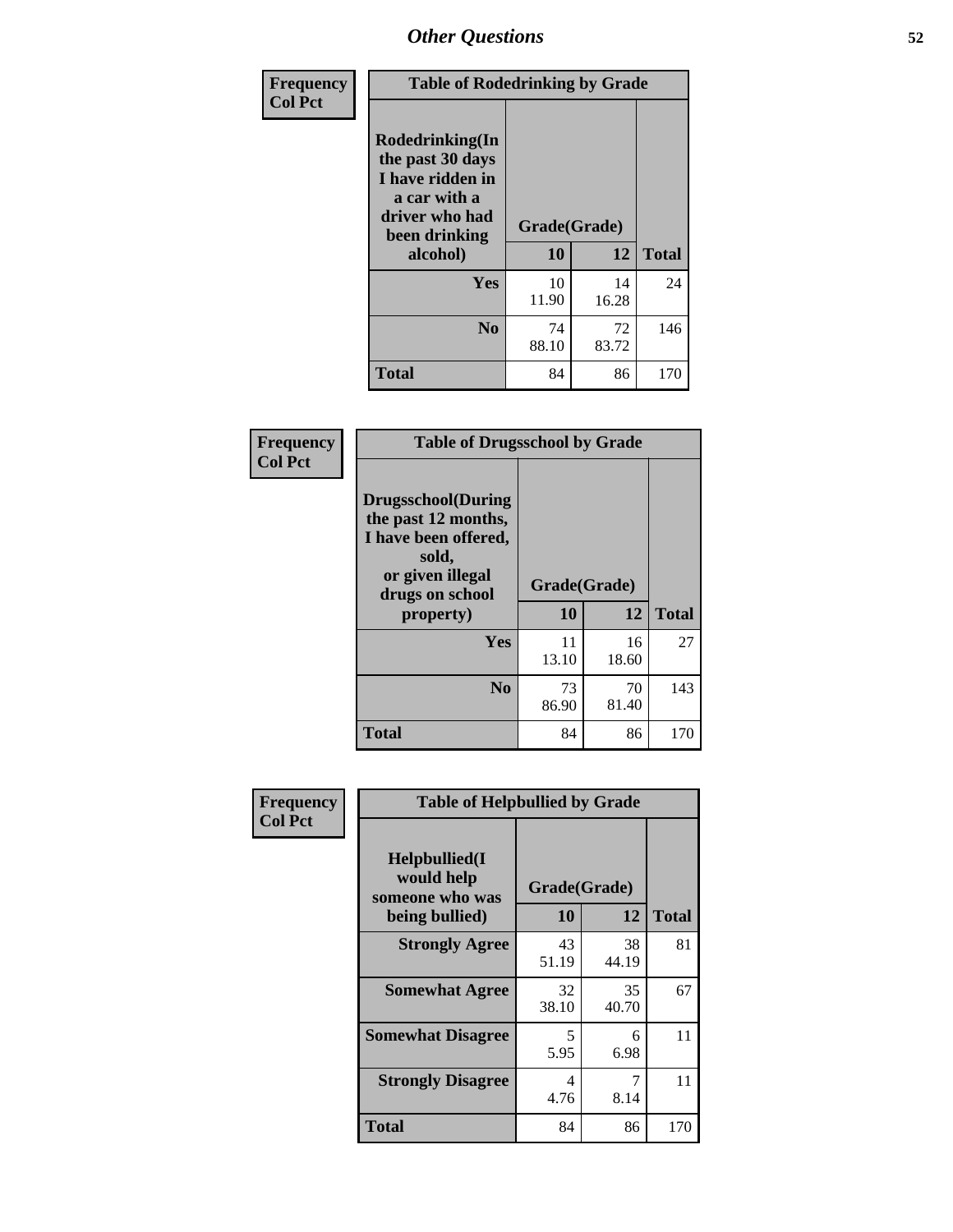*Other Questions* **53**

| <b>Frequency</b> | <b>Table of Grade by Bingedrinking</b> |                             |                        |                                                                                                         |                        |                        |                               |              |
|------------------|----------------------------------------|-----------------------------|------------------------|---------------------------------------------------------------------------------------------------------|------------------------|------------------------|-------------------------------|--------------|
| <b>Row Pct</b>   |                                        |                             |                        | Bingedrinking(I have drunk five or<br>more drinks of alcohol at one sitting<br>during the last 30 days) |                        |                        |                               |              |
|                  | Grade(Grade)                           | $\mathbf{0}$<br><b>Days</b> | $1$ or<br>days         | $3$ to<br>5<br>days                                                                                     | $6$ to<br>9<br>days    | 10<br>to<br>19<br>days | <b>20</b><br>to<br>29<br>days | <b>Total</b> |
|                  | 10                                     | 82<br>97.62                 | 1.19                   | $\Omega$<br>0.00                                                                                        | $\Omega$<br>0.00       | $\Omega$<br>0.00       | 1.19                          | 84           |
|                  | 12                                     | 79<br>91.86                 | $\mathfrak{D}$<br>2.33 | 1.16                                                                                                    | $\mathfrak{D}$<br>2.33 | 1.16                   | 1.16                          | 86           |
|                  | <b>Total</b>                           | 161                         | 3                      |                                                                                                         | $\overline{2}$         | 1                      | 2                             | 170          |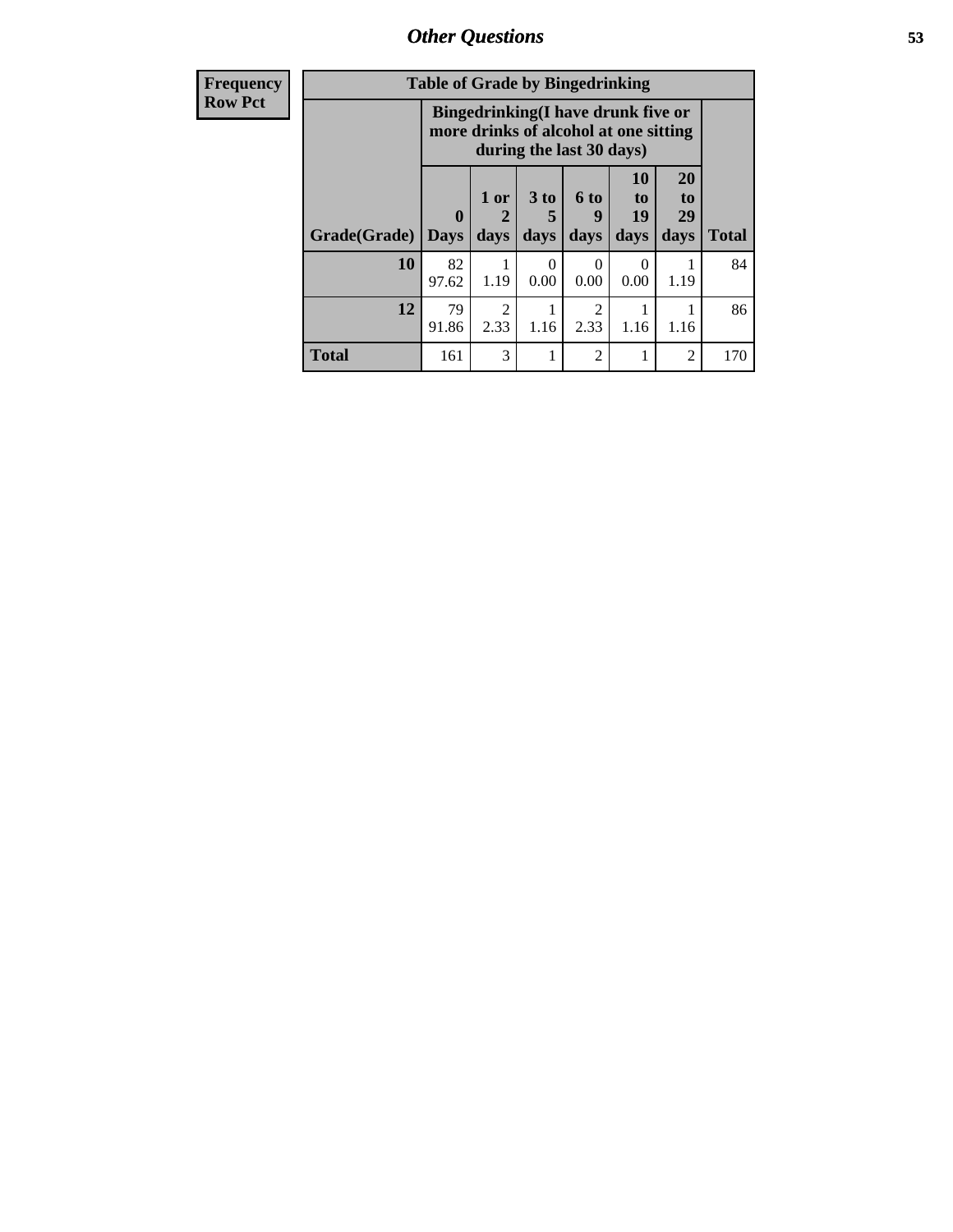## *Nutrition* **54**

| <b>Frequency</b> |
|------------------|
| <b>Row Pct</b>   |

| <b>Table of Grade by Dairy</b> |                                                                 |                   |                                    |                                    |              |  |
|--------------------------------|-----------------------------------------------------------------|-------------------|------------------------------------|------------------------------------|--------------|--|
|                                | Dairy (I eat at least 3 servings of dairy<br>products each day) |                   |                                    |                                    |              |  |
| Grade(Grade)                   | <b>Strongly</b><br>Agree                                        | Somewhat<br>Agree | <b>Somewhat</b><br><b>Disagree</b> | <b>Strongly</b><br><b>Disagree</b> | <b>Total</b> |  |
| 10                             | 19<br>22.62                                                     | 41<br>48.81       | 14<br>16.67                        | 10<br>11.90                        | 84           |  |
| 12                             | 14<br>16.28                                                     | 37<br>43.02       | 17<br>19.77                        | 18<br>20.93                        | 86           |  |
| <b>Total</b>                   | 33                                                              | 78                | 31                                 | 28                                 | 170          |  |

| <b>Frequency</b> |  |
|------------------|--|
| <b>Row Pct</b>   |  |

| 'V | <b>Table of Grade by Fruitveg</b>                                        |                          |             |                                   |                                    |              |  |
|----|--------------------------------------------------------------------------|--------------------------|-------------|-----------------------------------|------------------------------------|--------------|--|
|    | Fruitveg(I eat at least 5 servings of fruits<br>and vegetables each day) |                          |             |                                   |                                    |              |  |
|    | Grade(Grade)                                                             | <b>Strongly</b><br>Agree | Agree       | Somewhat   Somewhat  <br>Disagree | <b>Strongly</b><br><b>Disagree</b> | <b>Total</b> |  |
|    | 10                                                                       | 14<br>16.67              | 27<br>32.14 | 30<br>35.71                       | 13<br>15.48                        | 84           |  |
|    | 12                                                                       | 11<br>12.79              | 27<br>31.40 | 27<br>31.40                       | 21<br>24.42                        | 86           |  |
|    | <b>Total</b>                                                             | 25                       | 54          | 57                                | 34                                 | 170          |  |

| <b>Frequency</b> |
|------------------|
| <b>Row Pct</b>   |

| <b>Table of Grade by Cafeteriahealthy</b> |                                                                       |                     |                 |                                        |              |  |
|-------------------------------------------|-----------------------------------------------------------------------|---------------------|-----------------|----------------------------------------|--------------|--|
|                                           | Cafeteriahealthy (School meals in my<br>school cafeteria are healthy) |                     |                 |                                        |              |  |
| Grade(Grade)                              | <b>Strongly</b><br>Agree                                              | Somewhat  <br>Agree | <b>Somewhat</b> | <b>Strongly</b><br>Disagree   Disagree | <b>Total</b> |  |
| 10                                        | 3<br>3.57                                                             | 27<br>32.14         | 23<br>27.38     | 31<br>36.90                            | 84           |  |
| 12                                        | 4<br>4.65                                                             | 14<br>16.28         | 15<br>17.44     | 53<br>61.63                            | 86           |  |
| <b>Total</b>                              | 7                                                                     | 41                  | 38              | 84                                     | 170          |  |

| <b>Frequency</b> |
|------------------|
| <b>Row Pct</b>   |

| <b>Table of Grade by Cafeterianutrition</b>                                               |                          |                   |                             |                                    |              |  |
|-------------------------------------------------------------------------------------------|--------------------------|-------------------|-----------------------------|------------------------------------|--------------|--|
| <b>Cafeterianutrition</b> (Facts about nutrition<br>are available in my school cafeteria) |                          |                   |                             |                                    |              |  |
| Grade(Grade)                                                                              | <b>Strongly</b><br>Agree | Somewhat<br>Agree | <b>Somewhat</b><br>Disagree | <b>Strongly</b><br><b>Disagree</b> | <b>Total</b> |  |
| 10                                                                                        | 12<br>14.29              | 27<br>32.14       | 23<br>27.38                 | 22<br>26.19                        | 84           |  |
| 12                                                                                        | 6<br>6.98                | 20<br>23.26       | 20<br>23.26                 | 40<br>46.51                        | 86           |  |
| <b>Total</b>                                                                              | 18                       | 47                | 43                          | 62                                 | 170          |  |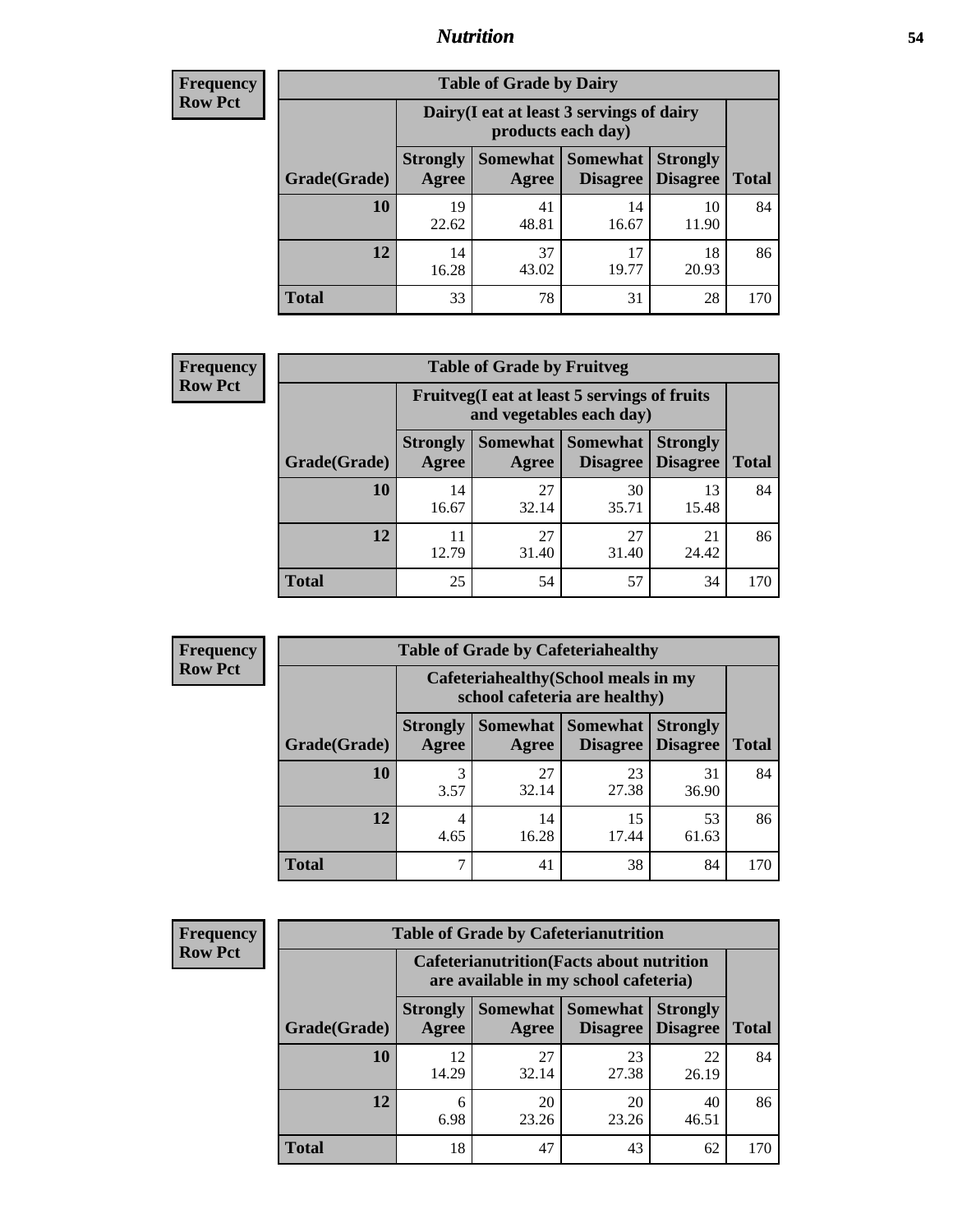## *Nutrition* **55**

| <b>Frequency</b> |
|------------------|
| Row Pct          |

| <b>Table of Grade by Schoollunch</b> |                                                                 |                   |                             |                                    |              |  |
|--------------------------------------|-----------------------------------------------------------------|-------------------|-----------------------------|------------------------------------|--------------|--|
|                                      | Schoollunch(I eat school lunch three or<br>more times per week) |                   |                             |                                    |              |  |
| Grade(Grade)                         | <b>Strongly</b><br>Agree                                        | Somewhat<br>Agree | <b>Somewhat</b><br>Disagree | <b>Strongly</b><br><b>Disagree</b> | <b>Total</b> |  |
| 10                                   | 44<br>52.38                                                     | 11<br>13.10       | $\overline{c}$<br>2.38      | 27<br>32.14                        | 84           |  |
| 12                                   | 29<br>33.72                                                     | 15<br>17.44       | 4<br>4.65                   | 38<br>44.19                        | 86           |  |
| <b>Total</b>                         | 73                                                              | 26                | 6                           | 65                                 | 170          |  |

| <b>Frequency</b> |  |
|------------------|--|
| <b>Row Pct</b>   |  |

| y | <b>Table of Grade by Foodchoices</b>                                |                          |             |                                                   |                 |              |  |
|---|---------------------------------------------------------------------|--------------------------|-------------|---------------------------------------------------|-----------------|--------------|--|
|   | Foodchoices (I make healthy food choices in<br>my school cafeteria) |                          |             |                                                   |                 |              |  |
|   | Grade(Grade)                                                        | <b>Strongly</b><br>Agree | Agree       | <b>Somewhat   Somewhat   Strongly</b><br>Disagree | <b>Disagree</b> | <b>Total</b> |  |
|   | 10                                                                  | 15<br>17.86              | 33<br>39.29 | 11<br>13.10                                       | 25<br>29.76     | 84           |  |
|   | 12                                                                  | 9<br>10.47               | 24<br>27.91 | 12<br>13.95                                       | 41<br>47.67     | 86           |  |
|   | <b>Total</b>                                                        | 24                       | 57          | 23                                                | 66              | 170          |  |

| <b>Frequency</b> | <b>Table of Grade by Wholewheat</b> |                                                                                                             |             |                                   |                                    |              |  |
|------------------|-------------------------------------|-------------------------------------------------------------------------------------------------------------|-------------|-----------------------------------|------------------------------------|--------------|--|
| <b>Row Pct</b>   |                                     | Wholewheat (There are whole wheat and<br>multigrain breads and cereals available in<br>my school cafeteria) |             |                                   |                                    |              |  |
|                  | Grade(Grade)                        | <b>Strongly</b><br>Agree                                                                                    | Agree       | Somewhat   Somewhat  <br>Disagree | <b>Strongly</b><br><b>Disagree</b> | <b>Total</b> |  |
|                  | 10                                  | 14<br>16.67                                                                                                 | 35<br>41.67 | 16<br>19.05                       | 19<br>22.62                        | 84           |  |
|                  | 12                                  | 14<br>16.28                                                                                                 | 25<br>29.07 | 13<br>15.12                       | 34<br>39.53                        | 86           |  |
|                  | <b>Total</b>                        | 28                                                                                                          | 60          | 29                                | 53                                 | 170          |  |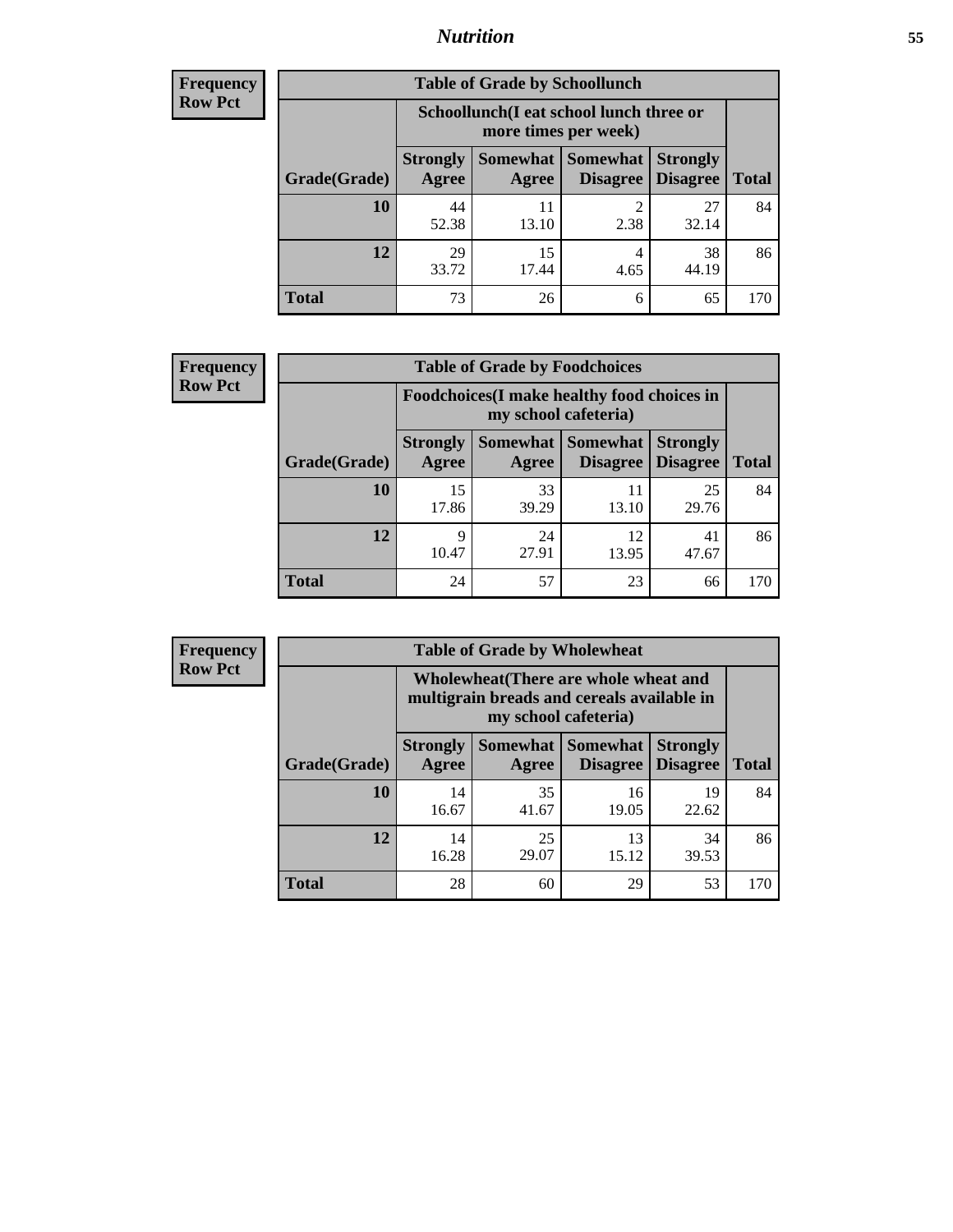## *Nutrition* **56**

**Frequency Row Pct**

| <b>Table of Grade by Healthyvending</b> |                                                                                                                                               |                          |                                    |                                    |              |  |
|-----------------------------------------|-----------------------------------------------------------------------------------------------------------------------------------------------|--------------------------|------------------------------------|------------------------------------|--------------|--|
|                                         | Healthyvending (If only healthy snacks and<br>beverages were available in the vending<br>machines during the school day,<br>I would buy them) |                          |                                    |                                    |              |  |
| Grade(Grade)                            | <b>Strongly</b><br>Agree                                                                                                                      | <b>Somewhat</b><br>Agree | <b>Somewhat</b><br><b>Disagree</b> | <b>Strongly</b><br><b>Disagree</b> | <b>Total</b> |  |
| 10                                      | 27<br>32.14                                                                                                                                   | 21<br>25.00              | 18<br>21.43                        | 18<br>21.43                        | 84           |  |
| 12                                      | 27<br>31.40                                                                                                                                   | 20<br>23.26              | 15<br>17.44                        | 24<br>27.91                        | 86           |  |
| Total                                   | 54                                                                                                                                            | 41                       | 33                                 | 42                                 | 170          |  |

**Frequency Row Pct**

| <b>Table of Grade by Schoolbreakfast</b> |                                                                                                                                         |             |                                 |                                    |              |  |  |
|------------------------------------------|-----------------------------------------------------------------------------------------------------------------------------------------|-------------|---------------------------------|------------------------------------|--------------|--|--|
|                                          | Schoolbreakfast (If breakfast were<br>available at school,<br>but outside the cafeteria,<br>I would eat breakfast at school more often) |             |                                 |                                    |              |  |  |
| Grade(Grade)                             | <b>Strongly</b><br>Agree                                                                                                                | Agree       | Somewhat   Somewhat<br>Disagree | <b>Strongly</b><br><b>Disagree</b> | <b>Total</b> |  |  |
| 10                                       | 32<br>38.10                                                                                                                             | 27<br>32.14 | 13<br>15.48                     | 12<br>14.29                        | 84           |  |  |
| 12                                       | 44<br>51.16                                                                                                                             | 21<br>24.42 | 5<br>5.81                       | 16<br>18.60                        | 86           |  |  |
| <b>Total</b>                             | 76                                                                                                                                      | 48          | 18                              | 28                                 | 170          |  |  |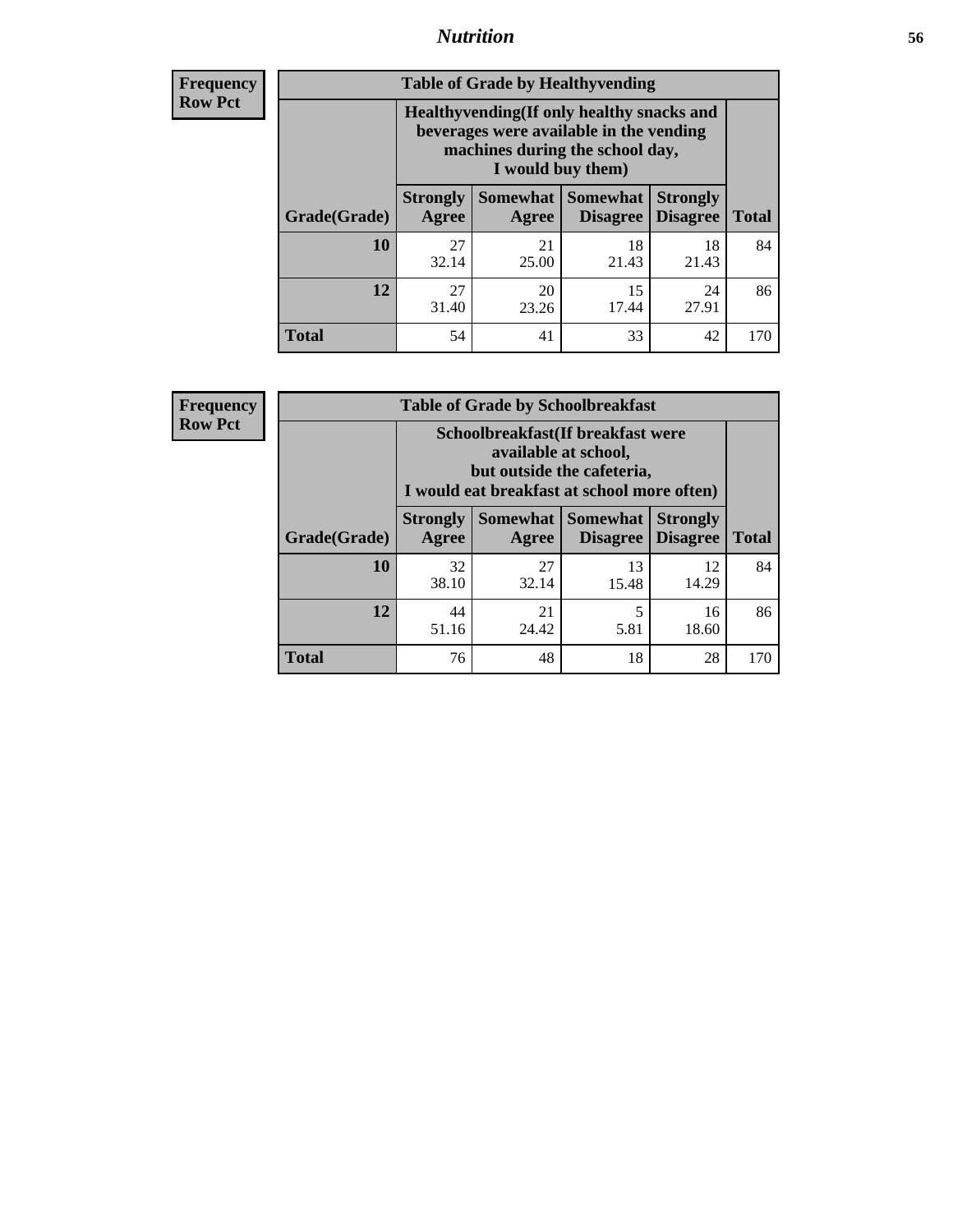| Frequency<br><b>Col Pct</b> | <b>Table of Educationaids by Grade</b>                                                                    |                    |             |              |
|-----------------------------|-----------------------------------------------------------------------------------------------------------|--------------------|-------------|--------------|
|                             | <b>Educationaids</b> (I<br>have been<br>taught about<br><b>HIV/AIDS</b> at<br>school in the<br>past year) | Grade(Grade)<br>10 | 12          | <b>Total</b> |
|                             | Yes                                                                                                       | 61<br>72.62        | 62<br>72.09 | 123          |
|                             | N <sub>0</sub>                                                                                            | 23<br>27.38        | 24<br>27.91 | 47           |
|                             | <b>Total</b>                                                                                              | 84                 | 86          | 170          |

| Frequency      | <b>Table of Educationcharacter by Grade</b> |              |             |              |
|----------------|---------------------------------------------|--------------|-------------|--------------|
| <b>Col Pct</b> | Educationcharacter(I<br>have been taught    |              |             |              |
|                | about character<br>education in the past    | Grade(Grade) |             |              |
|                | year at school)                             | 10           | 12          | <b>Total</b> |
|                | Yes                                         | 57<br>67.86  | 62<br>72.09 | 119          |
|                | N <sub>0</sub>                              | 27<br>32.14  | 24<br>27.91 | 51           |
|                | <b>Total</b>                                | 84           | 86          | 170          |

| Frequency      | <b>Table of Gradcoach1 by Grade</b>              |              |             |              |
|----------------|--------------------------------------------------|--------------|-------------|--------------|
| <b>Col Pct</b> | Gradcoach1(I<br>know who my<br><b>Graduation</b> | Grade(Grade) |             |              |
|                | Coach is)                                        | 10           | 12          | <b>Total</b> |
|                | Yes                                              | 10<br>11.90  | 19<br>22.09 | 29           |
|                | N <sub>0</sub>                                   | 74<br>88.10  | 67<br>77.91 | 141          |
|                | <b>Total</b>                                     | 84           | 86          | 170          |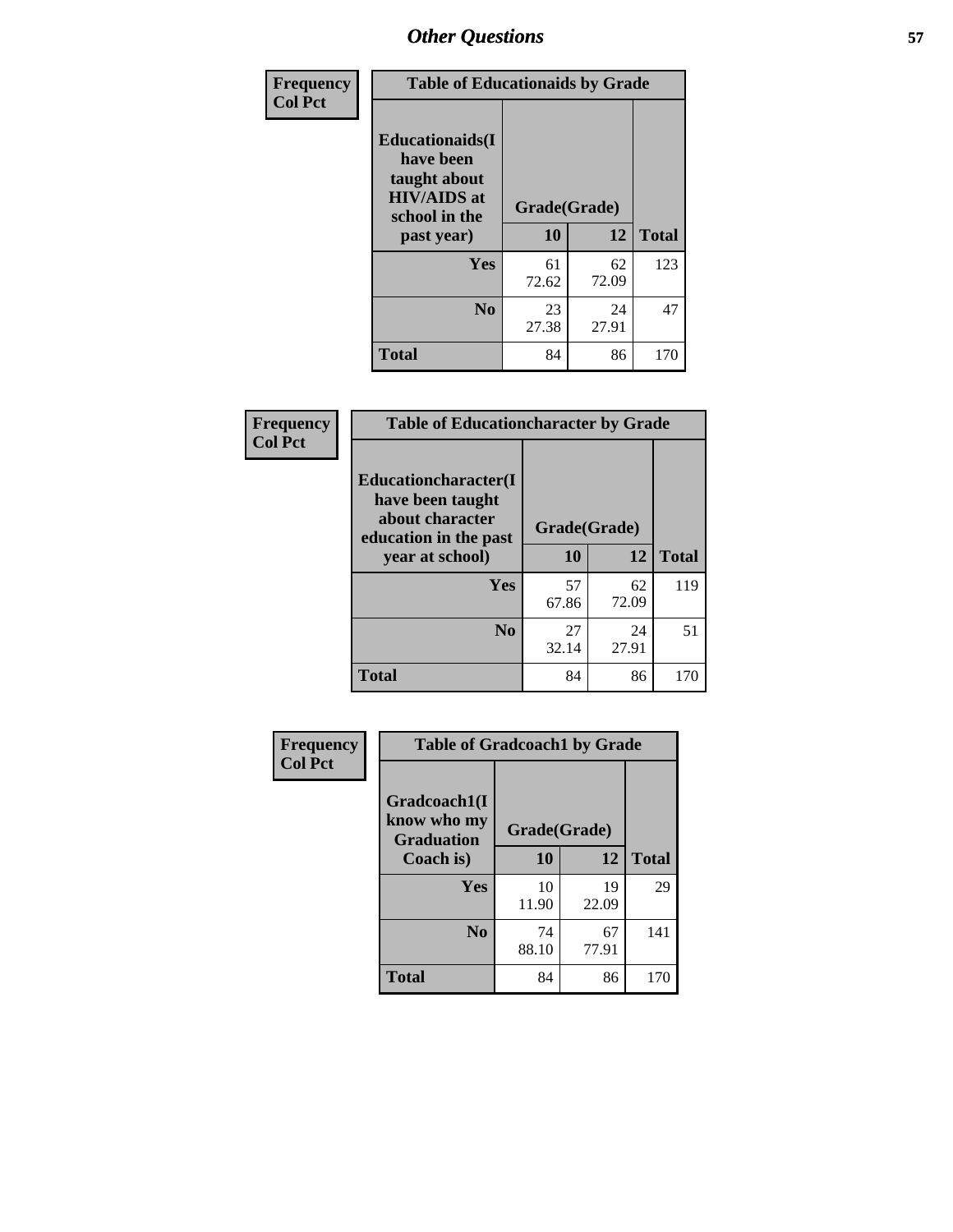| Frequency      | <b>Table of Gradcoach2 by Grade</b>       |              |             |              |
|----------------|-------------------------------------------|--------------|-------------|--------------|
| <b>Col Pct</b> |                                           |              |             |              |
|                | Gradcoach2(I                              |              |             |              |
|                | have<br>contacted my<br><b>Graduation</b> | Grade(Grade) |             |              |
|                | Coach)                                    | 10           | 12          | <b>Total</b> |
|                | Yes                                       | 2<br>2.38    | 13<br>15.12 | 15           |
|                | N <sub>0</sub>                            | 82<br>97.62  | 73<br>84.88 | 155          |
|                | <b>Total</b>                              | 84           | 86          | 170          |

| Frequency<br><b>Col Pct</b> | <b>Table of Gradcoach3 by Grade</b>                                         |              |             |              |
|-----------------------------|-----------------------------------------------------------------------------|--------------|-------------|--------------|
|                             | Gradcoach3(I<br>have received<br>assistance<br>from my<br><b>Graduation</b> | Grade(Grade) |             |              |
|                             | Coach)                                                                      | 10           | 12          | <b>Total</b> |
|                             | Yes                                                                         | 0<br>0.00    | 14<br>16.28 | 14           |
|                             | N <sub>0</sub>                                                              | 16<br>19.05  | 22<br>25.58 | 38           |
|                             | Don't know                                                                  | 68<br>80.95  | 50<br>58.14 | 118          |
|                             | <b>Total</b>                                                                | 84           | 86          | 170          |

| Frequency<br><b>Col Pct</b> | <b>Table of Selfharm by Grade</b>                                                                                                                                                      |             |                    |              |
|-----------------------------|----------------------------------------------------------------------------------------------------------------------------------------------------------------------------------------|-------------|--------------------|--------------|
|                             | <b>Selfharm</b> (During<br>the past 12<br>months,<br>I harmed myself<br>on purpose<br><b>Suicideconsider</b><br>During the past<br>12 months,<br>I seriously<br>considered<br>suicide) | 10          | Grade(Grade)<br>12 | <b>Total</b> |
|                             | Yes                                                                                                                                                                                    | 7<br>8.33   | 6<br>6.98          | 13           |
|                             | N <sub>0</sub>                                                                                                                                                                         | 77<br>91.67 | 80<br>93.02        | 157          |
|                             | <b>Total</b>                                                                                                                                                                           | 84          | 86                 | 170          |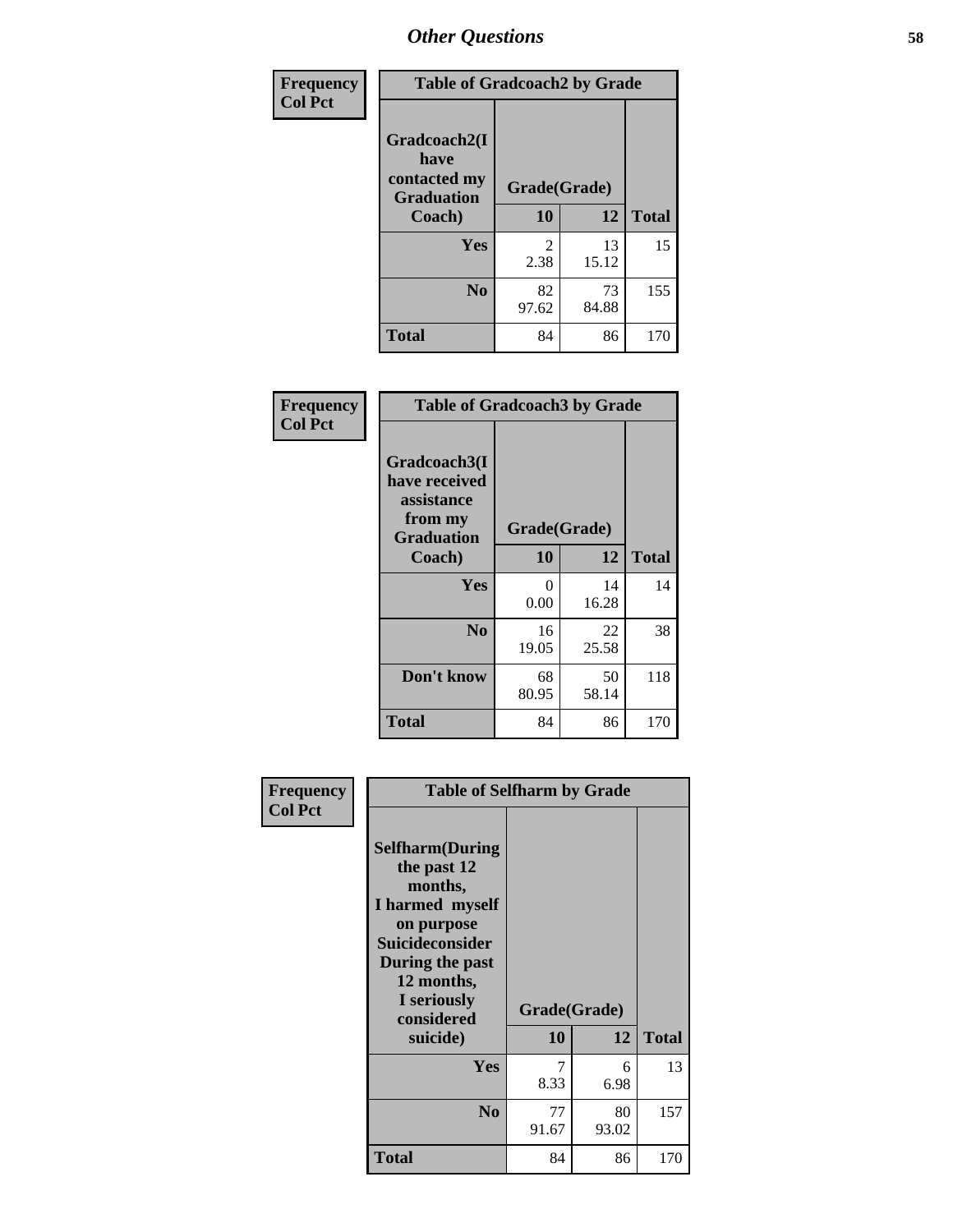| <b>Frequency</b> | <b>Table of Suicideconsider by Grade</b> |              |             |              |
|------------------|------------------------------------------|--------------|-------------|--------------|
| <b>Col Pct</b>   |                                          | Grade(Grade) |             |              |
|                  | Suicideconsider                          | 10           | 12          | <b>Total</b> |
|                  | Yes                                      | 8.33         | 8<br>9.30   | 15           |
|                  | N <sub>0</sub>                           | 77<br>91.67  | 78<br>90.70 | 155          |
|                  | <b>Total</b>                             | 84           | 86          | 170          |

| Frequency      | <b>Table of Suicideattempt by Grade</b>              |              |             |              |
|----------------|------------------------------------------------------|--------------|-------------|--------------|
| <b>Col Pct</b> | Suicideattempt(I<br>have attempted<br>suicide in the | Grade(Grade) |             |              |
|                | last year)                                           | 10           | 12          | <b>Total</b> |
|                | Yes                                                  | 3<br>3.57    | 5<br>5.81   | 8            |
|                | N <sub>0</sub>                                       | 81<br>96.43  | 81<br>94.19 | 162          |
|                | <b>Total</b>                                         | 84           | 86          | 170          |

| Frequency      | <b>Table of Instantmessaged by Grade</b>               |              |             |              |
|----------------|--------------------------------------------------------|--------------|-------------|--------------|
| <b>Col Pct</b> | Instantmessaged(I<br>have instant<br>messaged people I | Grade(Grade) |             |              |
|                | do not even know)                                      | 10           | 12          | <b>Total</b> |
|                | <b>Yes</b>                                             | 23<br>27.38  | 36<br>41.86 | 59           |
|                | N <sub>0</sub>                                         | 61<br>72.62  | 50<br>58.14 | 111          |
|                | <b>Total</b>                                           | 84           | 86          | 170          |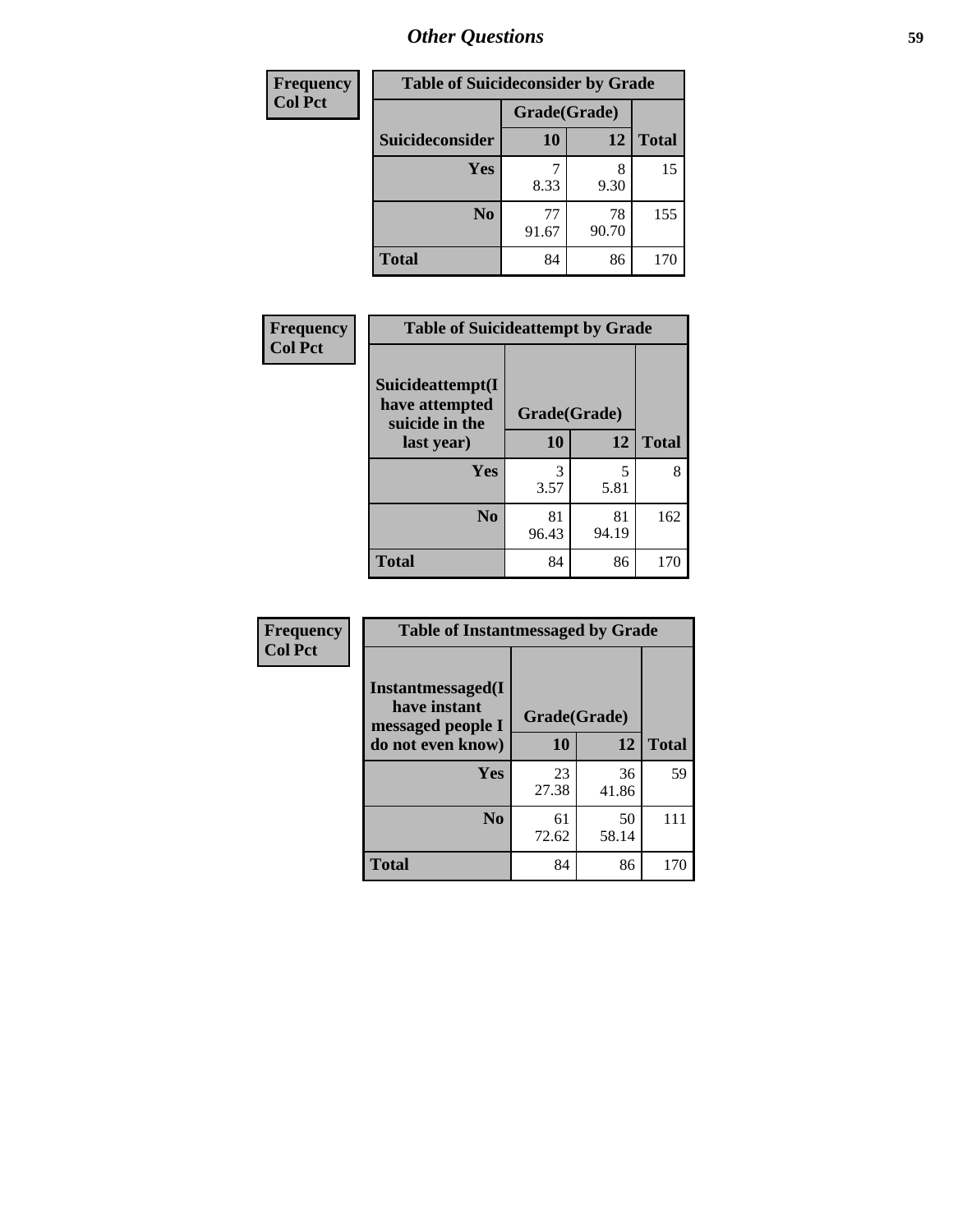| Frequency      | <b>Table of Getsalong by Grade</b>                          |              |             |              |  |  |  |
|----------------|-------------------------------------------------------------|--------------|-------------|--------------|--|--|--|
| <b>Col Pct</b> | <b>Getsalong</b> (I get<br>along with other<br>students and | Grade(Grade) |             |              |  |  |  |
|                | adults)                                                     | <b>10</b>    | 12          | <b>Total</b> |  |  |  |
|                | <b>Strongly Agree</b>                                       | 45<br>53.57  | 48<br>55.81 | 93           |  |  |  |
|                | <b>Somewhat Agree</b>                                       | 34<br>40.48  | 32<br>37.21 | 66           |  |  |  |
|                | <b>Somewhat Disagree</b>                                    | 5<br>5.95    | 3<br>3.49   | 8            |  |  |  |
|                | <b>Strongly Disagree</b>                                    | 0<br>0.00    | 3<br>3.49   | 3            |  |  |  |
|                | <b>Total</b>                                                | 84           | 86          | 170          |  |  |  |

| Frequency      | <b>Table of Safehome by Grade</b> |                           |             |              |  |  |
|----------------|-----------------------------------|---------------------------|-------------|--------------|--|--|
| <b>Col Pct</b> | Safehome(I feel<br>safe at home)  | Grade(Grade)<br><b>10</b> | 12          | <b>Total</b> |  |  |
|                | <b>Strongly Agree</b>             | 52<br>61.90               | 54<br>62.79 | 106          |  |  |
|                | <b>Somewhat Agree</b>             | 27<br>32.14               | 23<br>26.74 | 50           |  |  |
|                | <b>Somewhat Disagree</b>          | 4<br>4.76                 | 6<br>6.98   | 10           |  |  |
|                | <b>Strongly Disagree</b>          | 1.19                      | 3<br>3.49   | 4            |  |  |
|                | <b>Total</b>                      | 84                        | 86          | 170          |  |  |

| Frequency      |                                                                                     | <b>Table of Adulttalk by Grade</b> |             |              |
|----------------|-------------------------------------------------------------------------------------|------------------------------------|-------------|--------------|
| <b>Col Pct</b> | <b>Adulttalk(I</b><br>know an<br>adult at<br>school that<br>I can talk<br>with if I | Grade(Grade)                       |             |              |
|                | need help)                                                                          | 10                                 | 12          | <b>Total</b> |
|                | <b>Yes</b>                                                                          | 48<br>57.14                        | 55<br>63.95 | 103          |
|                | N <sub>0</sub>                                                                      | 36<br>42.86                        | 31<br>36.05 | 67           |
|                | <b>Total</b>                                                                        | 84                                 | 86          | 170          |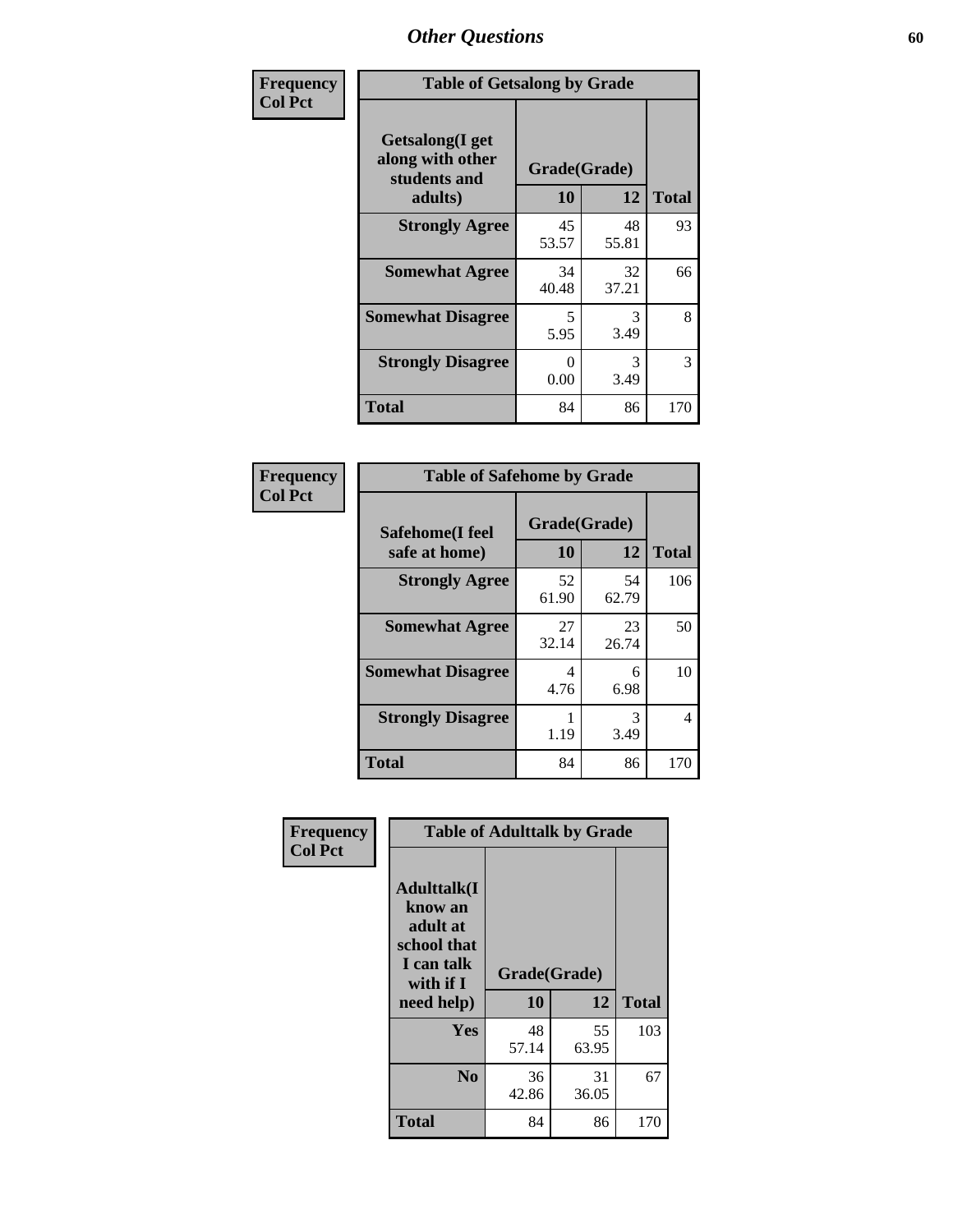**Frequency Row Pct**

r

| <b>Table of Grade by Tvtime</b> |             |                                                                                        |             |             |             |                     |              |  |  |  |
|---------------------------------|-------------|----------------------------------------------------------------------------------------|-------------|-------------|-------------|---------------------|--------------|--|--|--|
|                                 |             | Tvtime(On an average school day,<br>how much unsupervised time do I spend watching TV) |             |             |             |                     |              |  |  |  |
|                                 |             | <b>Less that</b>                                                                       |             | $2 - 3$     | $4 - 5$     |                     |              |  |  |  |
| Grade(Grade)                    | None        | hour/day                                                                               | hour/day    | hours/day   | hours/day   | $6+$<br>  hours/day | <b>Total</b> |  |  |  |
| 10                              | 10<br>11.90 | 11<br>13.10                                                                            | 18<br>21.43 | 28<br>33.33 | Q<br>10.71  | 8<br>9.52           | 84           |  |  |  |
| 12                              | 4<br>4.65   | 8<br>9.30                                                                              | 16<br>18.60 | 29<br>33.72 | 15<br>17.44 | 14<br>16.28         | 86           |  |  |  |
| <b>Total</b>                    | 14          | 19                                                                                     | 34          | 57          | 24          | 22                  | 170          |  |  |  |

**Frequency Row Pct**

| <b>Table of Grade by Computertime</b> |           |                                                                                                   |             |                      |                      |                   |              |  |  |
|---------------------------------------|-----------|---------------------------------------------------------------------------------------------------|-------------|----------------------|----------------------|-------------------|--------------|--|--|
|                                       |           | Computertime (On an average school day,<br>how much unsupervised time do I spend on the computer) |             |                      |                      |                   |              |  |  |
| Grade(Grade)                          | None      | <b>Less that</b><br>hour/day                                                                      | hour/day    | $2 - 3$<br>hours/day | $4 - 5$<br>hours/day | $6+$<br>hours/day | <b>Total</b> |  |  |
| 10                                    | 8<br>9.52 | 10<br>11.90                                                                                       | 11<br>13.10 | 32<br>38.10          | 14<br>16.67          | Q<br>10.71        | 84           |  |  |
| 12                                    | 6<br>6.98 | 8<br>23<br>21<br>14<br>14<br>24.42<br>9.30<br>16.28<br>26.74<br>16.28                             |             |                      |                      |                   |              |  |  |
| <b>Total</b>                          | 14        | 18                                                                                                | 25          | 55                   | 28                   | 30                | 170          |  |  |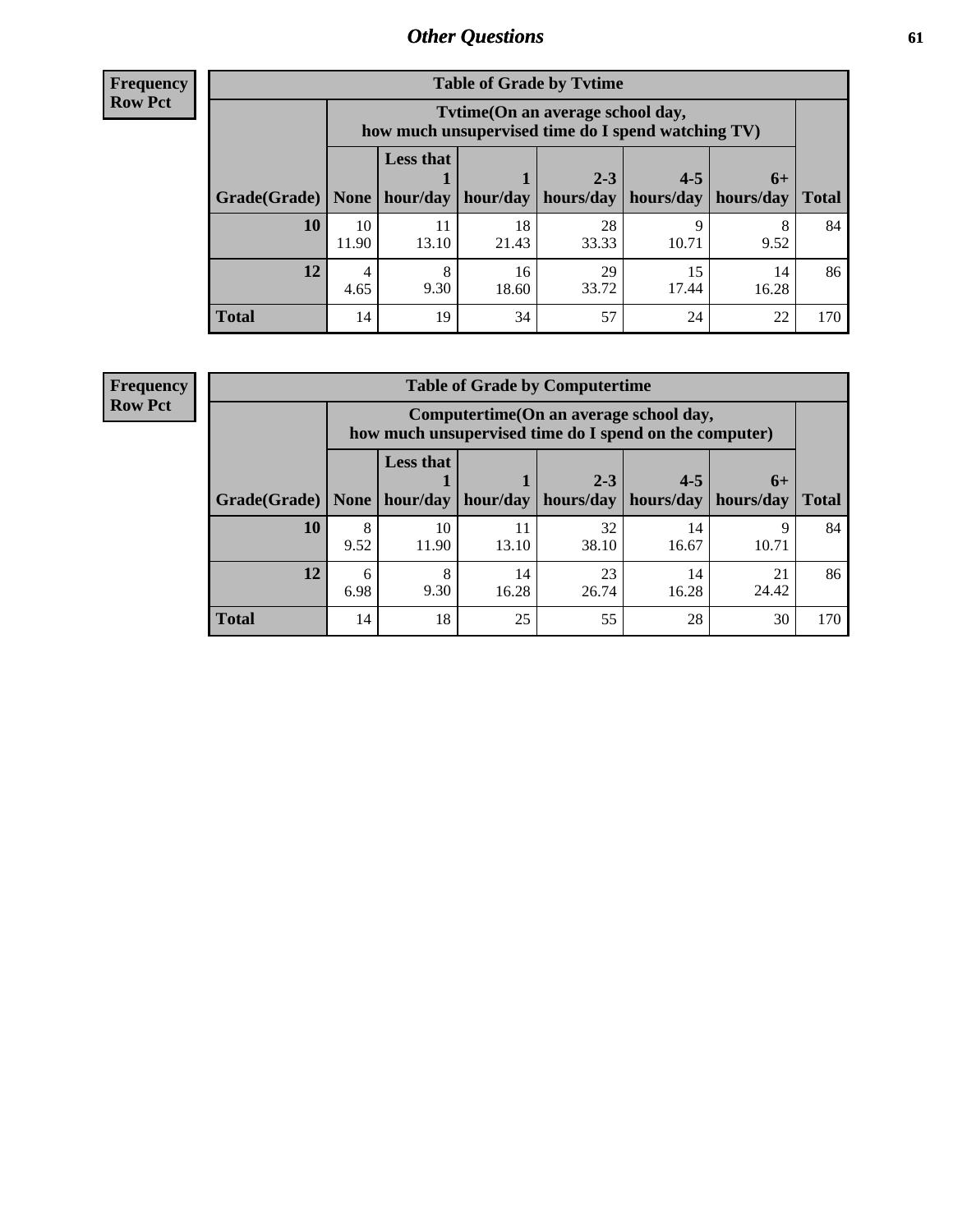#### *Questions about Driving Laws* **62** *Driving Questions were asked only of high school students.*

| <b>Frequency</b> |
|------------------|
| <b>Row Pct</b>   |

| <b>Table of Grade by License1</b> |                              |                                                                                                                                           |           |           |               |              |  |  |  |  |
|-----------------------------------|------------------------------|-------------------------------------------------------------------------------------------------------------------------------------------|-----------|-----------|---------------|--------------|--|--|--|--|
|                                   |                              | License1(During the first 6 months of driving<br>with a provisional license,<br>the only passengers who can ride with the<br>driver are:) |           |           |               |              |  |  |  |  |
| Grade(Grade)                      | <b>Parent or</b><br>Guardian | Family<br>  Members                                                                                                                       | Friends   | Anyone    | Don't<br>Know | <b>Total</b> |  |  |  |  |
| 10                                | 29<br>34.52                  | 40<br>47.62                                                                                                                               | 2<br>2.38 | 5<br>5.95 | 8<br>9.52     | 84           |  |  |  |  |
| 12                                | 29<br>33.72                  | 43<br>5<br>8<br>9.30<br>5.81<br>50.00<br>1.16                                                                                             |           |           |               |              |  |  |  |  |
| <b>Total</b>                      | 58                           | 83                                                                                                                                        | 3         | 10        | 16            | 170          |  |  |  |  |

| <b>Frequency</b> |                                                                                                          | <b>Table of Grade by License2</b> |                  |                  |                                                      |                      |              |  |  |  |
|------------------|----------------------------------------------------------------------------------------------------------|-----------------------------------|------------------|------------------|------------------------------------------------------|----------------------|--------------|--|--|--|
| <b>Row Pct</b>   | License2(17 yr old drivers with a<br>provisional driver's license cannot<br>drive between the hours of:) |                                   |                  |                  |                                                      |                      |              |  |  |  |
|                  | Grade(Grade)                                                                                             | <b>Midnight</b><br>to 6am         | 1am<br>to<br>5am | 1am<br>to<br>6am | N <sub>0</sub><br>curfew<br>for $17$<br>year<br>olds | Don't<br><b>Know</b> | <b>Total</b> |  |  |  |
|                  | 10                                                                                                       | 49<br>58.33                       | 9<br>10.71       | 1.19             | 7<br>8.33                                            | 18<br>21.43          | 84           |  |  |  |
|                  | 12                                                                                                       | 64<br>74.42                       | 5<br>5.81        | 6<br>6.98        | 5<br>5.81                                            | 6<br>6.98            | 86           |  |  |  |
|                  | <b>Total</b>                                                                                             | 113                               | 14               | 7                | 12                                                   | 24                   | 170          |  |  |  |

| Frequency      | <b>Table of Grade by License3</b> |                                                                                                 |             |           |           |           |               |              |  |
|----------------|-----------------------------------|-------------------------------------------------------------------------------------------------|-------------|-----------|-----------|-----------|---------------|--------------|--|
| <b>Row Pct</b> |                                   | License3(For drivers under the age of<br>21,<br>what level of alcohol is considered<br>$DUI$ ?) |             |           |           |           |               |              |  |
|                | Grade(Grade)                      | Any<br><b>Amount</b>                                                                            | 0.02        | 0.04      | 0.06      | 0.08      | Don't<br>know | <b>Total</b> |  |
|                | 10                                | 18<br>21.43                                                                                     | 34<br>40.48 | 8<br>9.52 | 3<br>3.57 | 5.95      | 16<br>19.05   | 84           |  |
|                | 12                                | 18<br>20.93                                                                                     | 29<br>33.72 | 6<br>6.98 | 3<br>3.49 | 6<br>6.98 | 24<br>27.91   | 86           |  |
|                | <b>Total</b>                      | 36                                                                                              | 63          | 14        | 6         | 11        | 40            | 170          |  |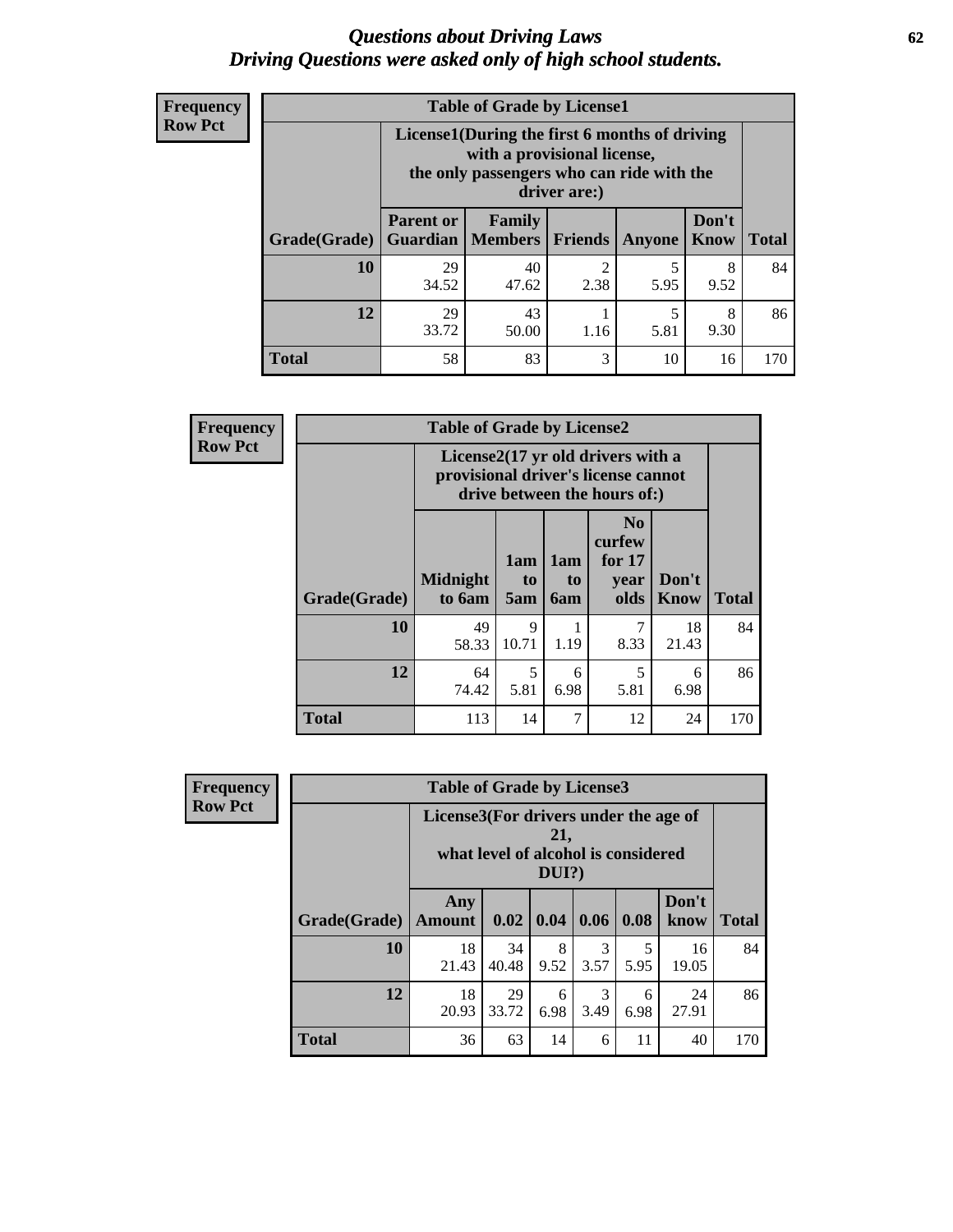#### *Questions about Driving Laws* **63** *Driving Questions were asked only of high school students.*

**Frequency Row Pct**

| <b>Table of Grade by License4</b> |             |                                                                                                                                                                                                                                                                                       |           |           |           |             |     |  |  |
|-----------------------------------|-------------|---------------------------------------------------------------------------------------------------------------------------------------------------------------------------------------------------------------------------------------------------------------------------------------|-----------|-----------|-----------|-------------|-----|--|--|
|                                   |             | License4(A driver under 21 automatically<br>loses his/her license if caught exceeding the<br>posted speet limit by:)<br>Can't<br>lose<br>license<br><b>Depends</b><br>$15+$<br>$25+$<br>$35+$<br>Don't<br>for<br><b>on</b><br><b>Total</b><br>mph<br>speeding<br>know<br>mph<br>judge |           |           |           |             |     |  |  |
| Grade(Grade)                      | mph         |                                                                                                                                                                                                                                                                                       |           |           |           |             |     |  |  |
| 10                                | 26<br>30.95 | 14<br>16.67                                                                                                                                                                                                                                                                           | 7<br>8.33 | 7<br>8.33 | 6<br>7.14 | 24<br>28.57 | 84  |  |  |
| 12                                | 16<br>18.60 | 22<br>8<br>28<br>6<br>6<br>25.58<br>6.98<br>9.30<br>6.98<br>32.56                                                                                                                                                                                                                     |           |           |           |             |     |  |  |
| <b>Total</b>                      | 42          | 36                                                                                                                                                                                                                                                                                    | 15        | 13        | 12        | 52          | 170 |  |  |

| Frequency<br><b>Row Pct</b> | <b>Table of Grade by License5</b> |             |                                                                                                                                                             |               |       |  |
|-----------------------------|-----------------------------------|-------------|-------------------------------------------------------------------------------------------------------------------------------------------------------------|---------------|-------|--|
|                             |                                   |             | License5(A)<br>Georgia teenager<br>with family<br>connections or a<br>good lawyer can<br>break a teen<br>driving law and<br>keep their driver's<br>license) |               |       |  |
|                             | Grade(Grade)                      | Yes         | N <sub>0</sub>                                                                                                                                              | Don't<br>know | Total |  |
|                             | 10                                | 10<br>11.90 | 50<br>59.52                                                                                                                                                 | 24<br>28.57   | 84    |  |
|                             | 12                                | 22<br>25.58 | 38<br>44.19                                                                                                                                                 | 26<br>30.23   | 86    |  |
|                             | <b>Total</b>                      | 32          | 88                                                                                                                                                          | 50            | 170   |  |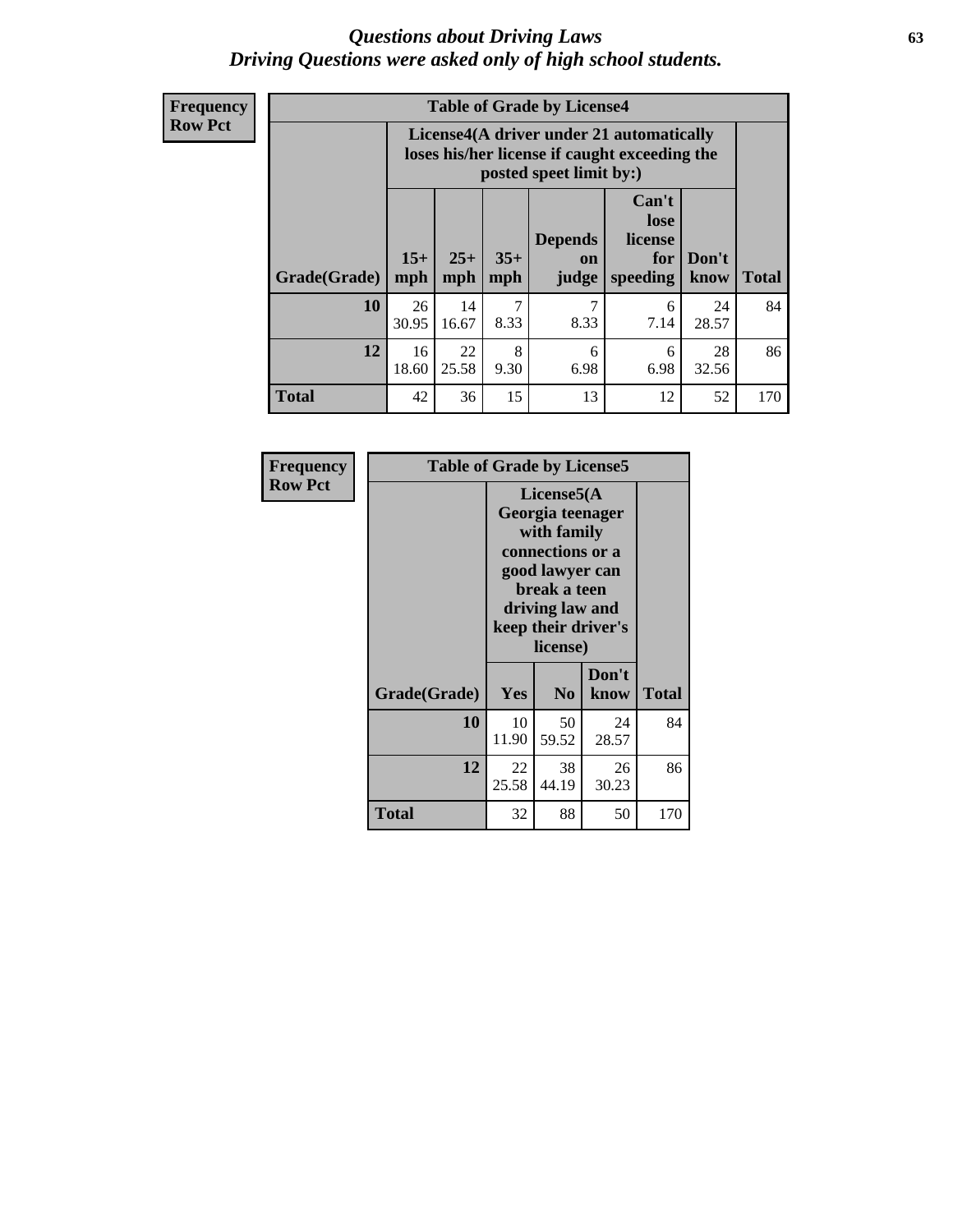### *Questions about Driving Laws* **64** *Driving Questions were asked only of high school students.*

| <b>Frequency</b> | <b>Table of Grade by License6</b> |                                                                                                                                                 |                            |               |              |
|------------------|-----------------------------------|-------------------------------------------------------------------------------------------------------------------------------------------------|----------------------------|---------------|--------------|
| <b>Row Pct</b>   |                                   | License <sub>6</sub> (I know a<br>friend or<br>classmate that<br>broke a teen<br>driving law,<br>but was allowed to<br>keep his/her<br>license) |                            |               |              |
|                  | Grade(Grade)                      | Yes                                                                                                                                             | N <sub>0</sub>             | Don't<br>know | <b>Total</b> |
|                  | 10                                | 10<br>11.90                                                                                                                                     | 52<br>22<br>61.90<br>26.19 |               |              |
|                  | 12                                | 23<br>40<br>23<br>26.74<br>46.51<br>26.74                                                                                                       |                            |               | 86           |
|                  | <b>Total</b>                      | 33                                                                                                                                              | 92                         | 45            | 170          |

| <b>Frequency</b> |              |                                                                             | <b>Table of Grade by License7</b>                                                             |                                                   |                        |              |  |  |
|------------------|--------------|-----------------------------------------------------------------------------|-----------------------------------------------------------------------------------------------|---------------------------------------------------|------------------------|--------------|--|--|
| <b>Row Pct</b>   |              |                                                                             | License7(A student under the age of 18 cam loser<br>his/her driving privileges if he or she:) |                                                   |                        |              |  |  |
|                  | Grade(Grade) | <b>Have</b><br>more than<br>10<br>unexcused<br>absences<br>per school<br>yr | Drop out<br>without  <br>graduating                                                           | <b>Bring</b><br>alcohol/drugs/weapon<br>to school | All of<br>the<br>above | <b>Total</b> |  |  |
|                  | 10           | 5<br>5.95                                                                   | 5<br>5.95                                                                                     | 8.33                                              | 67<br>79.76            | 84           |  |  |
|                  | 12           | 7<br>8.14                                                                   | 11<br>12.79                                                                                   | 4<br>4.65                                         | 64<br>74.42            | 86           |  |  |
|                  | <b>Total</b> | 12                                                                          | 16                                                                                            | 11                                                | 131                    | 170          |  |  |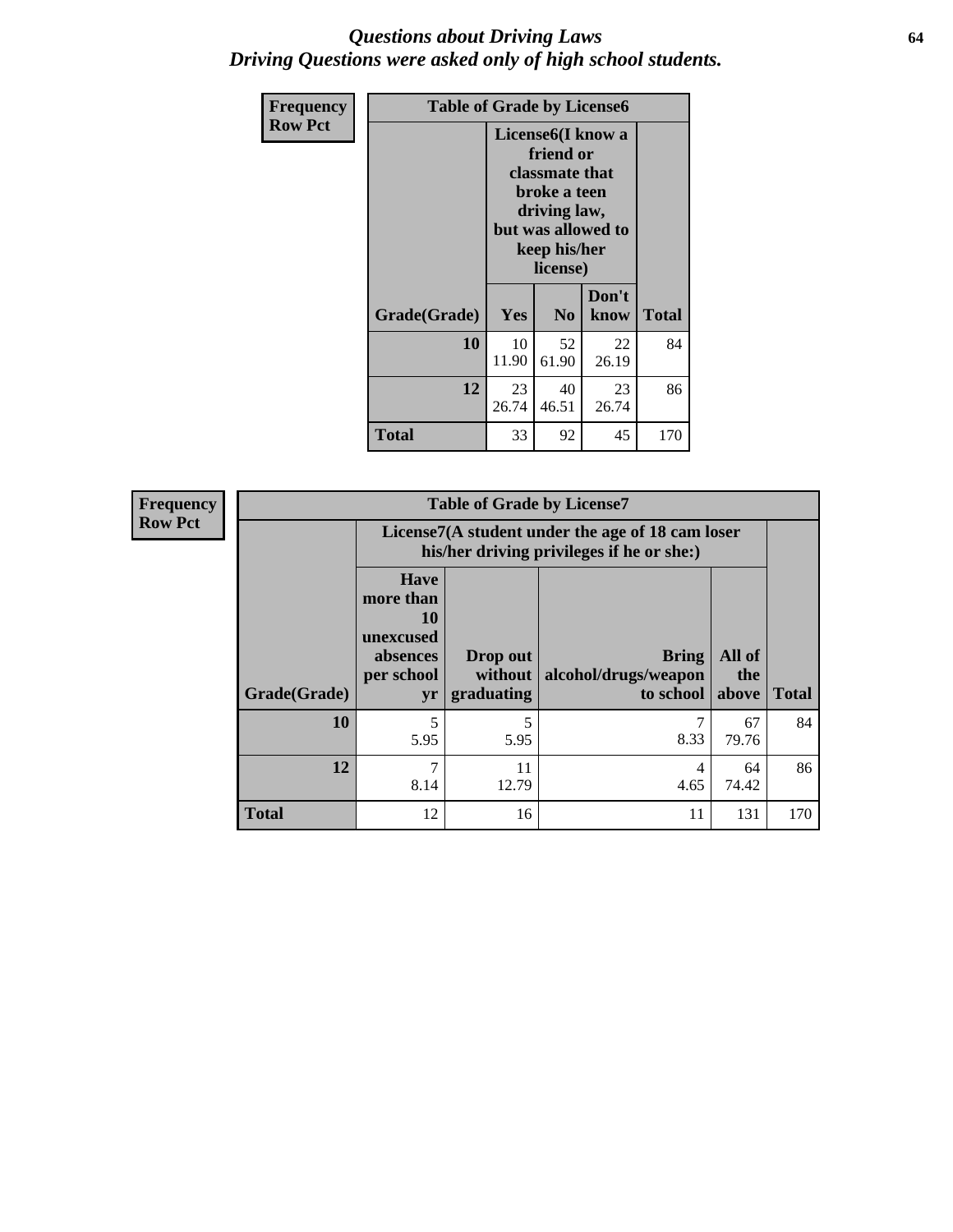# *Select Results by Gender* **65**

| Frequency      | <b>Table of SchoolClimate2 by Gender</b> |                |                        |              |
|----------------|------------------------------------------|----------------|------------------------|--------------|
| <b>Col Pct</b> | SchoolClimate2(I<br>feel successful at   | Gender(Gender) |                        |              |
|                | school)                                  | <b>Female</b>  | <b>Male</b>            | <b>Total</b> |
|                | <b>Strongly Agree</b>                    | 27<br>25.47    | 17<br>26.56            | 44           |
|                | <b>Somewhat Agree</b>                    | 63<br>59.43    | 38<br>59.38            | 101          |
|                | <b>Somewhat Disagree</b>                 | 9<br>8.49      | 10.94                  | 16           |
|                | <b>Strongly Disagree</b>                 | 6.60           | $\mathfrak{D}$<br>3.13 | 9            |
|                | <b>Total</b>                             | 106            | 64                     | 170          |

| Frequency      | <b>Table of SchoolClimate6 by Gender</b>                 |                                 |             |              |  |
|----------------|----------------------------------------------------------|---------------------------------|-------------|--------------|--|
| <b>Col Pct</b> | <b>SchoolClimate6(Teachers</b><br>treat me with respect) | Gender(Gender)<br><b>Female</b> | <b>Male</b> | <b>Total</b> |  |
|                | <b>Strongly Agree</b>                                    | 25<br>23.58                     | 19<br>29.69 | 44           |  |
|                | <b>Somewhat Agree</b>                                    | 50<br>47.17                     | 36<br>56.25 | 86           |  |
|                | <b>Somewhat Disagree</b>                                 | 26<br>24.53                     | 8<br>12.50  | 34           |  |
|                | <b>Strongly Disagree</b>                                 | 5<br>4.72                       | 1.56        | 6            |  |
|                | <b>Total</b>                                             | 106                             | 64          | 170          |  |

| <b>Frequency</b> | <b>Table of SchoolClimate8 by Gender</b>                                             |                                 |                  |     |
|------------------|--------------------------------------------------------------------------------------|---------------------------------|------------------|-----|
| <b>Col Pct</b>   | <b>SchoolClimate8(Students</b><br>are frequently<br>recognized for good<br>behavior) | Gender(Gender)<br><b>Female</b> | <b>Total</b>     |     |
|                  | <b>Strongly Agree</b>                                                                | 8                               | <b>Male</b><br>8 | 16  |
|                  |                                                                                      | 7.55                            | 12.50            |     |
|                  | <b>Somewhat Agree</b>                                                                | 40<br>37.74                     | 27<br>42.19      | 67  |
|                  | <b>Somewhat Disagree</b>                                                             | 45<br>42.45                     | 13<br>20.31      | 58  |
|                  | <b>Strongly Disagree</b>                                                             | 13<br>12.26                     | 16<br>25.00      | 29  |
|                  | Total                                                                                | 106                             | 64               | 170 |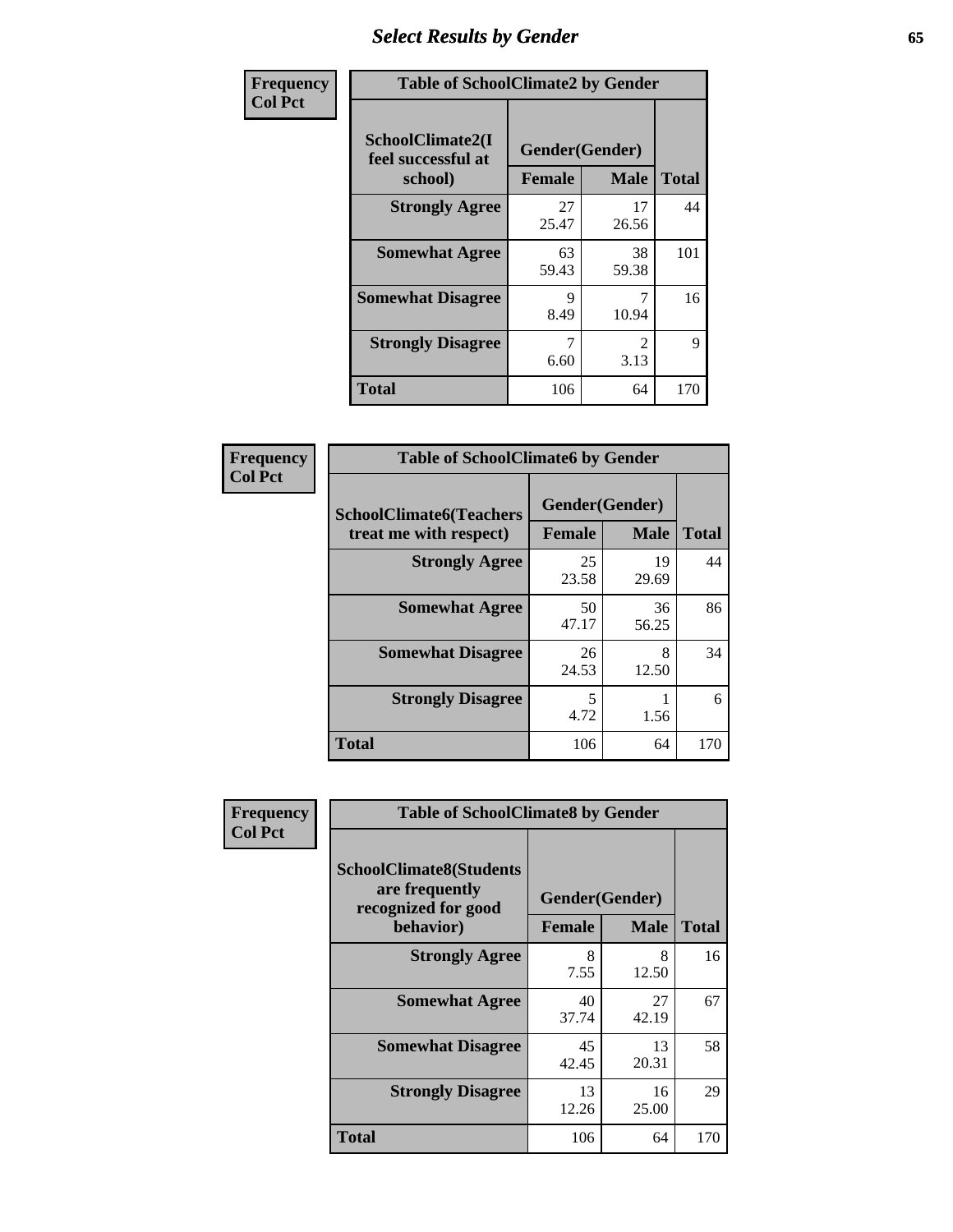## *Select Results by Gender* **66**

| <b>Frequency</b> | <b>Table of Gender by Dropout</b> |                                                                        |             |              |
|------------------|-----------------------------------|------------------------------------------------------------------------|-------------|--------------|
| <b>Row Pct</b>   |                                   | Dropout(I<br>have<br>thought<br>about<br>dropping<br>out of<br>school) |             |              |
|                  | Gender(Gender)                    | Yes                                                                    | No          | <b>Total</b> |
|                  | <b>Female</b>                     | 30<br>28.30                                                            | 76<br>71.70 | 106          |
|                  | <b>Male</b>                       | 18<br>28.13                                                            | 46<br>71.88 | 64           |
|                  | <b>Total</b>                      | 48                                                                     | 122         | 170          |

| <b>Frequency</b> | <b>Table of Gender by Dropoutreason</b> |                                                                    |              |                          |                                |              |              |
|------------------|-----------------------------------------|--------------------------------------------------------------------|--------------|--------------------------|--------------------------------|--------------|--------------|
| <b>Row Pct</b>   |                                         | Dropoutreason(If I dropped out the<br>reason would most likely be) |              |                          |                                |              |              |
|                  | Gender(Gender)                          | Won't<br><b>Drop</b><br>out                                        | <b>Bored</b> | Family<br><b>Reasons</b> | <b>Being</b><br><b>Bullied</b> | <b>Other</b> | <b>Total</b> |
|                  | Female                                  | 59<br>55.66                                                        | 22<br>20.75  | 6.60                     | 3<br>2.83                      | 15<br>14.15  | 106          |
|                  | <b>Male</b>                             | 36<br>56.25                                                        | 11<br>17.19  | 3<br>4.69                | 0.00                           | 14<br>21.88  | 64           |
|                  | <b>Total</b>                            | 95                                                                 | 33           | 10                       | 3                              | 29           | 170          |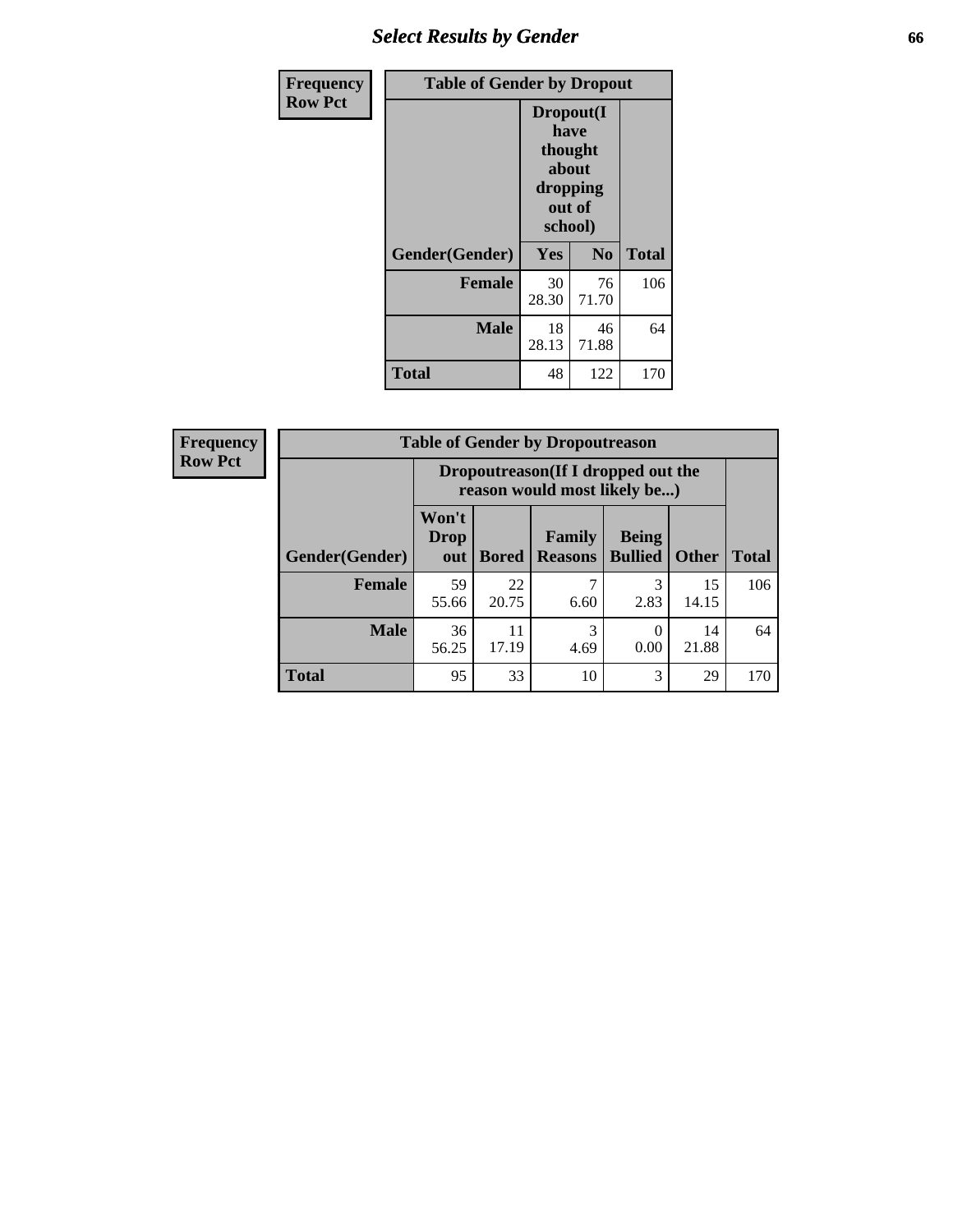*School Safety* **67**

| Frequency      | <b>Table of Gender by Bullied2</b> |                 |                |              |  |
|----------------|------------------------------------|-----------------|----------------|--------------|--|
| <b>Row Pct</b> |                                    | <b>Bullied2</b> |                |              |  |
|                | Gender(Gender)                     | Yes             | N <sub>0</sub> | <b>Total</b> |  |
|                | <b>Female</b>                      | 18<br>16.98     | 88<br>83.02    | 106          |  |
|                | <b>Male</b>                        | 3<br>4.69       | 61<br>95.31    | 64           |  |
|                | <b>Total</b>                       | 21              | 149            | 170          |  |

| Frequency      | <b>Table of Gender by Bulliedothers2</b> |                       |                |              |
|----------------|------------------------------------------|-----------------------|----------------|--------------|
| <b>Row Pct</b> |                                          | <b>Bulliedothers2</b> |                |              |
|                | Gender(Gender)                           | <b>Yes</b>            | N <sub>0</sub> | <b>Total</b> |
|                | Female                                   | 15<br>14.15           | 91<br>85.85    | 106          |
|                | <b>Male</b>                              | 6<br>9.38             | 58<br>90.63    | 64           |
|                | <b>Total</b>                             | 21                    | 149            | 170          |

| Frequency      | <b>Table of Gender by Weaponschool2</b> |                      |                |              |  |
|----------------|-----------------------------------------|----------------------|----------------|--------------|--|
| <b>Row Pct</b> |                                         | <b>Weaponschool2</b> |                |              |  |
|                | Gender(Gender)                          | <b>Yes</b>           | N <sub>0</sub> | <b>Total</b> |  |
|                | <b>Female</b>                           | 4<br>3.77            | 102<br>96.23   | 106          |  |
|                | <b>Male</b>                             | 2<br>3.13            | 62<br>96.88    | 64           |  |
|                | <b>Total</b>                            | 6                    | 164            | 170          |  |

| Frequency      | <b>Table of Gender by Absentunsafe2</b> |               |                |              |
|----------------|-----------------------------------------|---------------|----------------|--------------|
| <b>Row Pct</b> |                                         | Absentunsafe2 |                |              |
|                | Gender(Gender)                          | Yes           | N <sub>0</sub> | <b>Total</b> |
|                | <b>Female</b>                           | 4.72          | 101<br>95.28   | 106          |
|                | <b>Male</b>                             | 0.00          | 64<br>100.00   | 64           |
|                | <b>Total</b>                            |               | 165            | 170          |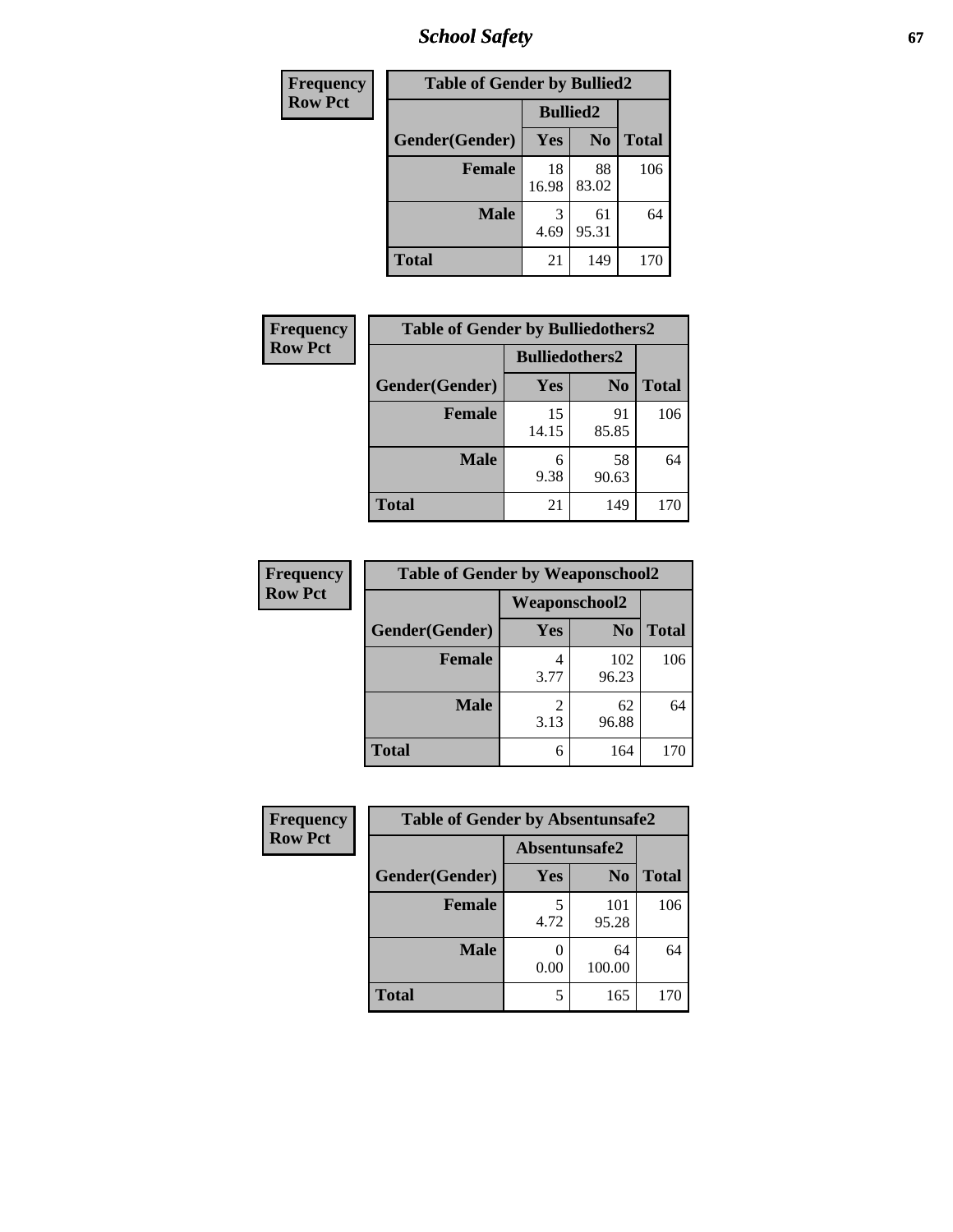*School Safety* **68**

| Frequency      | <b>Table of Gender by Gangself</b> |                                                                                                |                |              |
|----------------|------------------------------------|------------------------------------------------------------------------------------------------|----------------|--------------|
| <b>Row Pct</b> |                                    | Gangself(I<br>have<br>participated<br>in illegal gang<br>activities in<br>the past 30<br>days) |                |              |
|                | Gender(Gender)                     | Yes                                                                                            | N <sub>0</sub> | <b>Total</b> |
|                | <b>Female</b>                      | 5<br>4.72                                                                                      | 101<br>95.28   | 106          |
|                | <b>Male</b>                        | 3<br>4.69                                                                                      | 61<br>95.31    | 64           |
|                | <b>Total</b>                       | 8                                                                                              | 162            | 170          |

| Frequency      | <b>Table of Gender by Gangpeers</b> |                                                                                                                             |                |              |  |
|----------------|-------------------------------------|-----------------------------------------------------------------------------------------------------------------------------|----------------|--------------|--|
| <b>Row Pct</b> |                                     | <b>Gangpeers</b> (I<br>have friends<br>who have<br>participated<br>in illegal gang<br>activities in<br>the past 30<br>days) |                |              |  |
|                | Gender(Gender)                      | Yes                                                                                                                         | N <sub>0</sub> | <b>Total</b> |  |
|                | <b>Female</b>                       | 49<br>46.23                                                                                                                 | 57<br>53.77    | 106          |  |
|                | <b>Male</b>                         | 20<br>31.25                                                                                                                 | 44<br>68.75    | 64           |  |
|                | Total                               | 69                                                                                                                          | 101            | 170          |  |

| Frequency      | <b>Table of Gender by Pickedon2</b> |             |                |              |
|----------------|-------------------------------------|-------------|----------------|--------------|
| <b>Row Pct</b> |                                     | Pickedon2   |                |              |
|                | Gender(Gender)                      | Yes         | N <sub>0</sub> | <b>Total</b> |
|                | <b>Female</b>                       | 35<br>33.02 | 71<br>66.98    | 106          |
|                | <b>Male</b>                         | 19<br>29.69 | 45<br>70.31    | 64           |
|                | <b>Total</b>                        | 54          | 116            | 170          |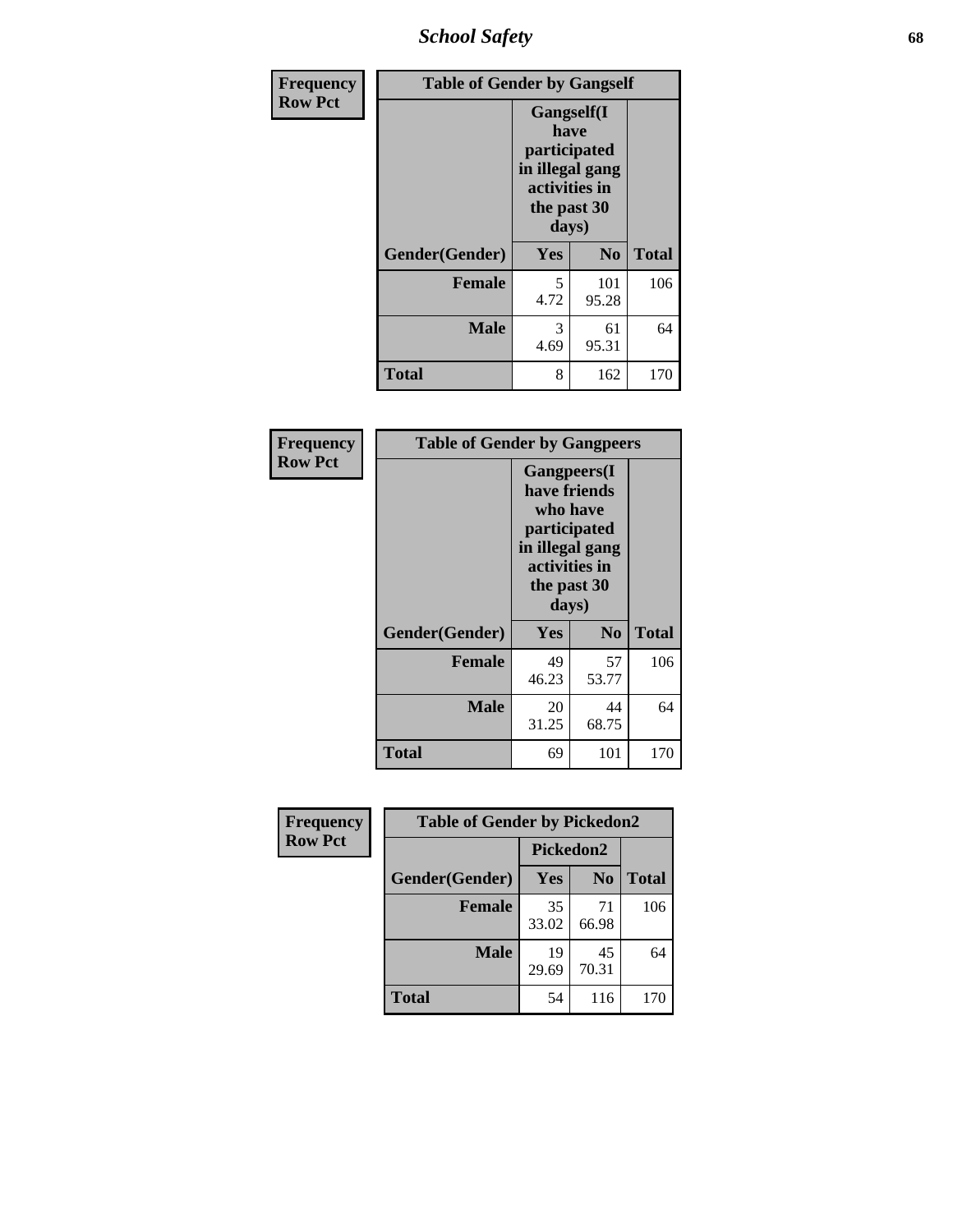*School Safety* **69**

| Frequency      | <b>Table of Gender by Safeschool2</b> |             |                |              |
|----------------|---------------------------------------|-------------|----------------|--------------|
| <b>Row Pct</b> |                                       | Safeschool2 |                |              |
|                | Gender(Gender)                        | Yes         | N <sub>0</sub> | <b>Total</b> |
|                | <b>Female</b>                         | 86<br>81.13 | 20<br>18.87    | 106          |
|                | <b>Male</b>                           | 54<br>84.38 | 10<br>15.63    | 64           |
|                | <b>Total</b>                          | 140         | 30             | 170          |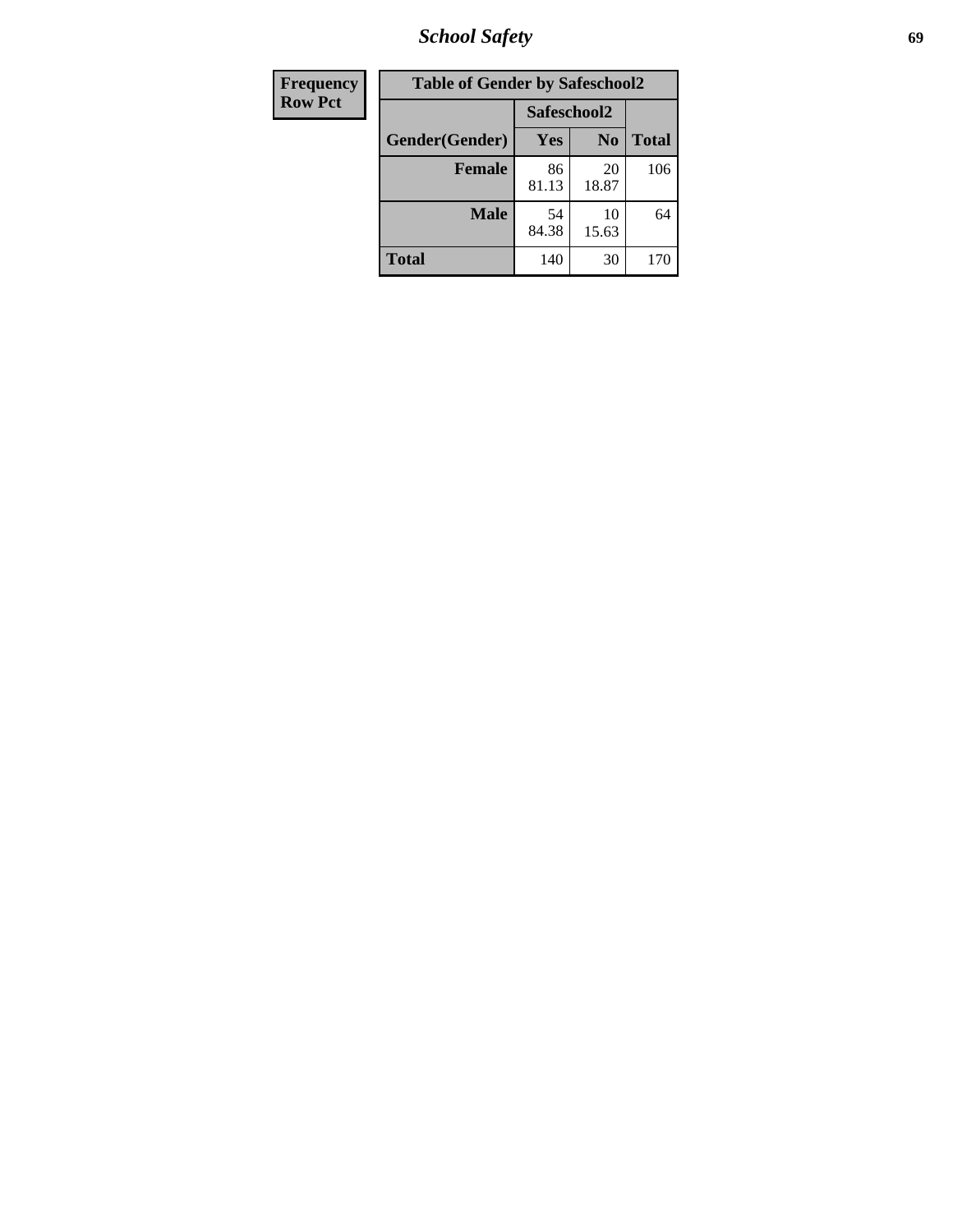# *Incidence of Drug Use* **70**

| Frequency      |                | <b>Table of Gender by AlcoholAlt</b>     |                |              |
|----------------|----------------|------------------------------------------|----------------|--------------|
| <b>Row Pct</b> |                | AlcoholAlt(Alcohol<br>use, past 30 days) |                |              |
|                | Gender(Gender) | Yes                                      | N <sub>0</sub> | <b>Total</b> |
|                | <b>Female</b>  | 16<br>15.09                              | 90<br>84.91    | 106          |
|                | <b>Male</b>    | 5<br>7.81                                | 59<br>92.19    | 64           |
|                | <b>Total</b>   | 21                                       | 149            | 170          |

| <b>Frequency</b> | <b>Table of Gender by TobaccoAny</b> |            |                                          |              |
|------------------|--------------------------------------|------------|------------------------------------------|--------------|
| <b>Row Pct</b>   |                                      |            | TobaccoAny(Tobacco<br>use, past 30 days) |              |
|                  | Gender(Gender)                       | <b>Yes</b> | N <sub>0</sub>                           | <b>Total</b> |
|                  | <b>Female</b>                        | 5<br>4.72  | 101<br>95.28                             | 106          |
|                  | <b>Male</b>                          | 3<br>4.69  | 61<br>95.31                              | 64           |
|                  | <b>Total</b>                         | 8          | 162                                      | 170          |

| <b>Frequency</b> |                | <b>Table of Gender by MarijuanaAlt</b> |                                              |              |
|------------------|----------------|----------------------------------------|----------------------------------------------|--------------|
| <b>Row Pct</b>   |                |                                        | MarijuanaAlt(Marijuana<br>use, past 30 days) |              |
|                  | Gender(Gender) | <b>Yes</b>                             | N <sub>0</sub>                               | <b>Total</b> |
|                  | <b>Female</b>  | 7<br>6.60                              | 99<br>93.40                                  | 106          |
|                  | <b>Male</b>    | 2<br>3.13                              | 62<br>96.88                                  | 64           |
|                  | <b>Total</b>   | 9                                      | 161                                          | 170          |

| <b>Frequency</b> | <b>Table of Gender by OtherDrugAny</b> |                                                      |                |              |
|------------------|----------------------------------------|------------------------------------------------------|----------------|--------------|
| <b>Row Pct</b>   |                                        | <b>OtherDrugAny(Other</b><br>drug use, past 30 days) |                |              |
|                  | Gender(Gender)                         | Yes                                                  | N <sub>0</sub> | <b>Total</b> |
|                  | <b>Female</b>                          | 6.60                                                 | 99<br>93.40    | 106          |
|                  | <b>Male</b>                            | 3<br>4.69                                            | 61<br>95.31    | 64           |
|                  | <b>Total</b>                           | 10                                                   | 160            | 170          |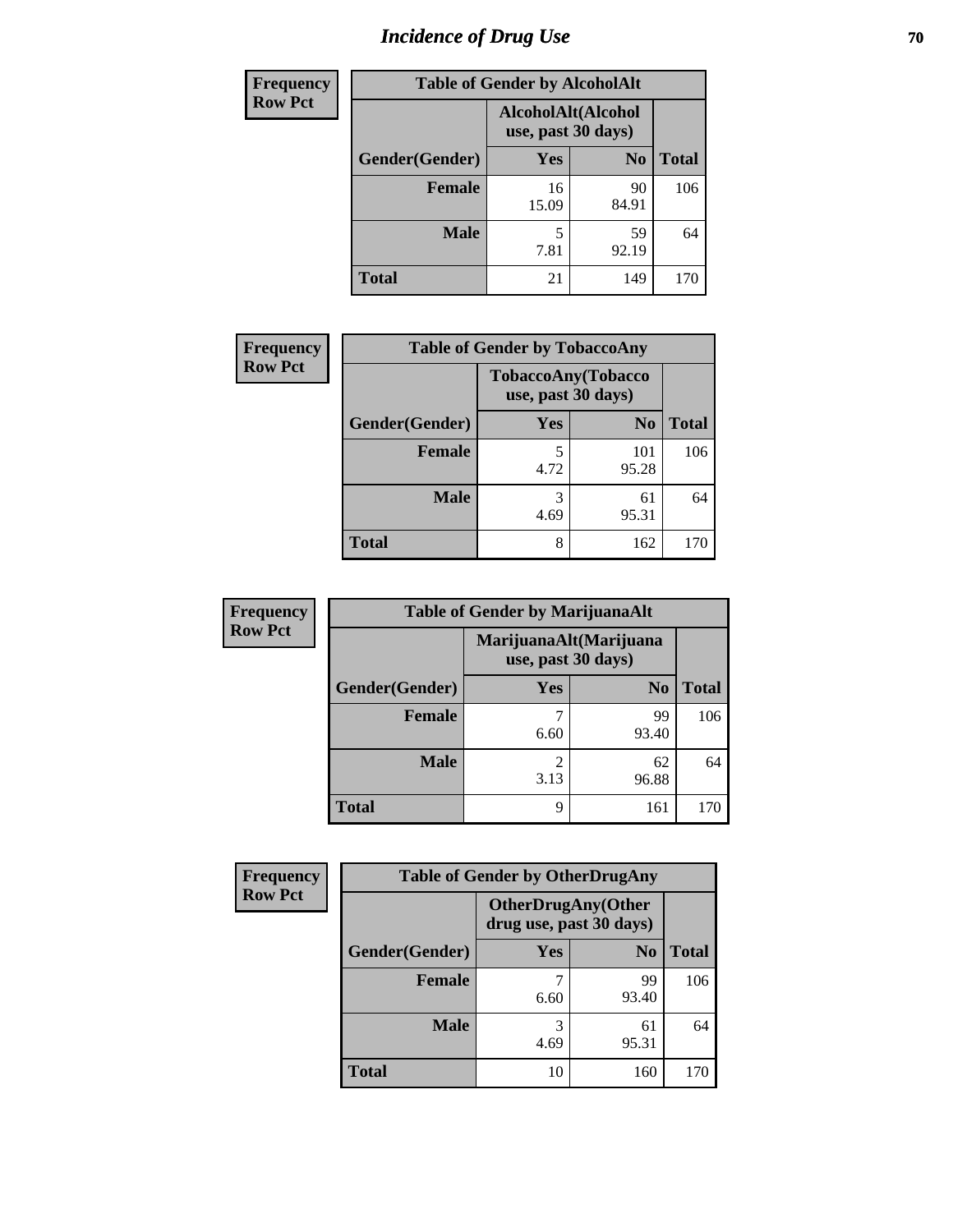### *Average Age at Onset of Use* **71** *Results for "Average Age at Onset of Use" questions exclude students who said they did not use that substance*

#### **Gender=Female**

| <b>Variable</b>    | <b>Label</b>                                                       | <b>Mean</b> |
|--------------------|--------------------------------------------------------------------|-------------|
| Alcoholinit2       | I started using alcohol when I was                                 | 13.00       |
| Cigarettesinit2    | I started smoking tobacco when I was                               | 12.00       |
| Smokelessinit2     | I started chewing tobacco when I was                               | 16.00       |
| Marijuanainit2     | I started using marijuana when I was                               | 13.64       |
| Cocaineinit2       | I started using cocaine when I was                                 | 12.00       |
| Inhalantsinit2     | I started using inhalants when I was                               | 15.00       |
| Steroidsinit2      | I started using steroids when I was                                | 11.50       |
| Ecstasyinit2       | I started using ecstasy when I was                                 | 14.33       |
| Methinit2          | I started using methamphetamines when I was                        | 14.00       |
| Hallucinogensinit2 | I started using hallucinogens when I was                           | 14.00       |
| Prescription in t2 | I started using prescription drugs not prescribed to me when I was | 12.50       |

#### **Gender=Male**

| <b>Variable</b>                 | Label                                                              | <b>Mean</b> |
|---------------------------------|--------------------------------------------------------------------|-------------|
| Alcoholinit2                    | I started using alcohol when I was                                 | 11.00       |
| Cigarettesinit2                 | I started smoking tobacco when I was                               | 12.75       |
| Smokelessinit2                  | I started chewing tobacco when I was                               | 16.00       |
| Marijuanainit2                  | I started using marijuana when I was                               | 14.00       |
| Cocaineinit2                    | I started using cocaine when I was                                 | 8.00        |
| Inhalantsinit2                  | I started using inhalants when I was                               | 8.00        |
| Steroidsinit2                   | I started using steroids when I was                                | 8.00        |
| Ecstasyinit2                    | I started using ecstasy when I was                                 | 9.00        |
| Methinit <sub>2</sub>           | I started using methamphetamines when I was                        |             |
| Hallucinogensinit2              | I started using hallucinogens when I was                           | 13.50       |
| Prescription in it <sub>2</sub> | I started using prescription drugs not prescribed to me when I was | 14.33       |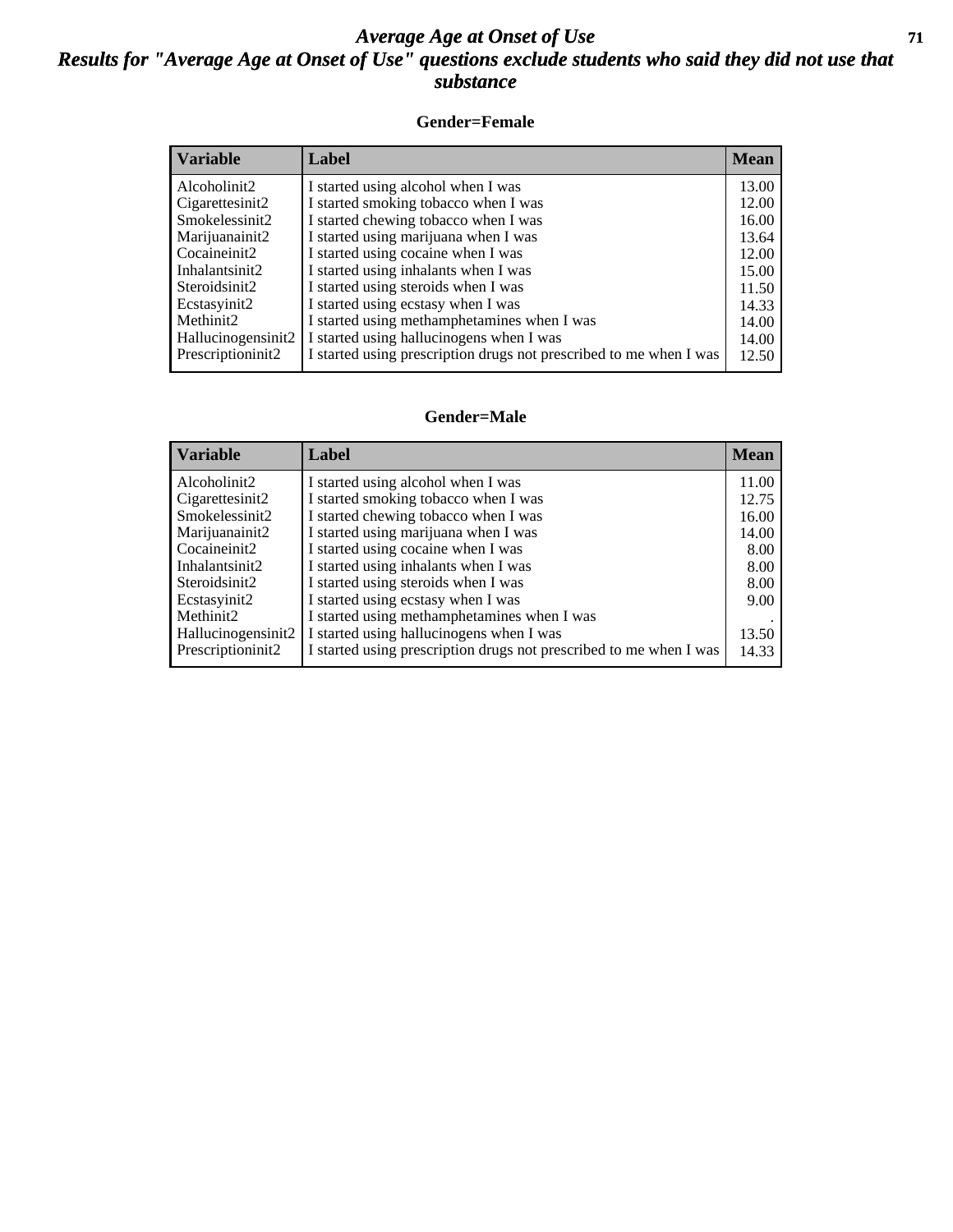# *I Think These Drugs are Harmful* **72**

| Frequency      | <b>Table of Gender by Alcoholharmdich</b> |                                                   |                |              |
|----------------|-------------------------------------------|---------------------------------------------------|----------------|--------------|
| <b>Row Pct</b> |                                           | Alcoholharmdich(I<br>think alcohol is<br>harmful) |                |              |
|                | Gender(Gender)                            | Yes                                               | N <sub>0</sub> | <b>Total</b> |
|                | <b>Female</b>                             | 86<br>81.13                                       | 20<br>18.87    | 106          |
|                | <b>Male</b>                               | 56<br>87.50                                       | 8<br>12.50     | 64           |
|                | Total                                     | 142                                               | 28             | 170          |

| Frequency      | <b>Table of Gender by Tobaccoharmdich</b> |                  |                               |              |
|----------------|-------------------------------------------|------------------|-------------------------------|--------------|
| <b>Row Pct</b> |                                           | think tobacco is | Tobaccoharmdich(I<br>harmful) |              |
|                | Gender(Gender)                            | Yes              | N <sub>0</sub>                | <b>Total</b> |
|                | <b>Female</b>                             | 104<br>98.11     | 2<br>1.89                     | 106          |
|                | <b>Male</b>                               | 61<br>95.31      | 3<br>4.69                     | 64           |
|                | <b>Total</b>                              | 165              | 5                             | 170          |

| Frequency      | <b>Table of Gender by Marijuanaharmdich</b> |                                |                     |              |
|----------------|---------------------------------------------|--------------------------------|---------------------|--------------|
| <b>Row Pct</b> |                                             | think marijuana is<br>harmful) | Marijuanaharmdich(I |              |
|                | Gender(Gender)                              | <b>Yes</b>                     | N <sub>0</sub>      | <b>Total</b> |
|                | <b>Female</b>                               | 93<br>87.74                    | 13<br>12.26         | 106          |
|                | <b>Male</b>                                 | 49<br>76.56                    | 15<br>23.44         | 64           |
|                | <b>Total</b>                                | 142                            | 28                  | 170          |

| Frequency      | <b>Table of Gender by Otherdrugharmdich</b> |                                                          |                        |              |
|----------------|---------------------------------------------|----------------------------------------------------------|------------------------|--------------|
| <b>Row Pct</b> |                                             | Otherdrugharmdich(I<br>think other drugs are<br>harmful) |                        |              |
|                | Gender(Gender)                              | <b>Yes</b>                                               | N <sub>0</sub>         | <b>Total</b> |
|                | <b>Female</b>                               | 106<br>100.00                                            | 0<br>0.00              | 106          |
|                | <b>Male</b>                                 | 62<br>96.88                                              | $\overline{c}$<br>3.13 | 64           |
|                | <b>Total</b>                                | 168                                                      | 2                      | 170          |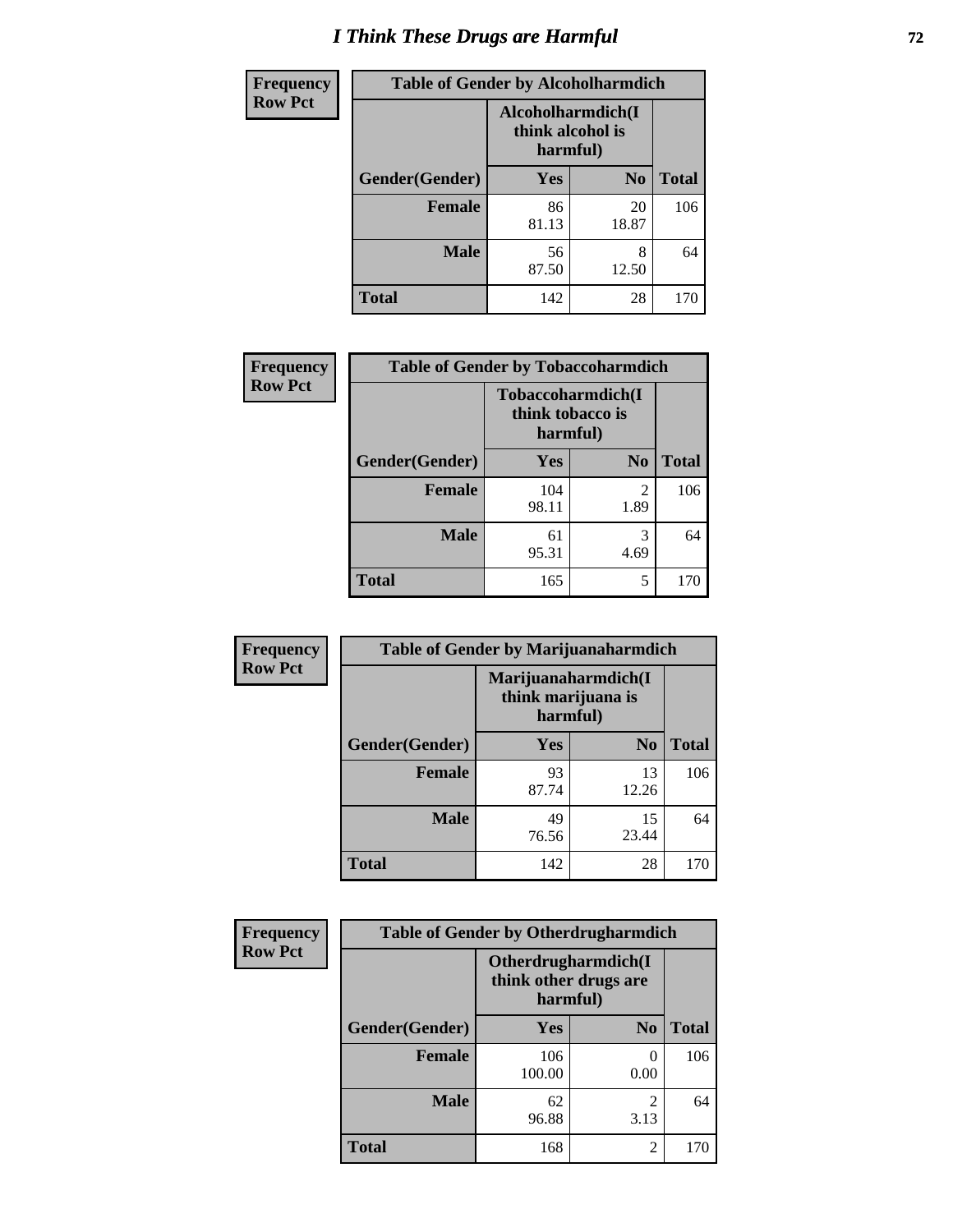| <b>Frequency</b> | <b>Table of Gender by Alcohollocation1</b> |                                                               |             |              |
|------------------|--------------------------------------------|---------------------------------------------------------------|-------------|--------------|
| <b>Row Pct</b>   |                                            | <b>Alcohollocation1(Places</b><br><b>Friends Use Alcohol)</b> |             |              |
|                  | Gender(Gender)                             |                                                               | Do Not Use  | <b>Total</b> |
|                  | <b>Female</b>                              | 61<br>57.55                                                   | 45<br>42.45 | 106          |
|                  | <b>Male</b>                                | 19<br>29.69                                                   | 45<br>70.31 | 64           |
|                  | <b>Total</b>                               | 80                                                            | 90          | 170          |

| <b>Frequency</b> | <b>Table of Gender by Alcohollocation2</b> |             |                                                               |              |
|------------------|--------------------------------------------|-------------|---------------------------------------------------------------|--------------|
| <b>Row Pct</b>   |                                            |             | <b>Alcohollocation2(Places</b><br><b>Friends Use Alcohol)</b> |              |
|                  | Gender(Gender)                             |             | Home                                                          | <b>Total</b> |
|                  | <b>Female</b>                              | 61<br>57.55 | 45<br>42.45                                                   | 106          |
|                  | <b>Male</b>                                | 48<br>75.00 | 16<br>25.00                                                   | 64           |
|                  | <b>Total</b>                               | 109         | 61                                                            | 170          |

| Frequency      | <b>Table of Gender by Alcohollocation3</b> |                                                               |               |              |
|----------------|--------------------------------------------|---------------------------------------------------------------|---------------|--------------|
| <b>Row Pct</b> |                                            | <b>Alcohollocation3(Places</b><br><b>Friends Use Alcohol)</b> |               |              |
|                | Gender(Gender)                             |                                                               | <b>School</b> | <b>Total</b> |
|                | <b>Female</b>                              | 97<br>91.51                                                   | q<br>8.49     | 106          |
|                | <b>Male</b>                                | 61<br>95.31                                                   | 4.69          | 64           |
|                | <b>Total</b>                               | 158                                                           | 12            | 170          |

| Frequency      | <b>Table of Gender by Alcohollocation4</b> |                                                               |             |              |
|----------------|--------------------------------------------|---------------------------------------------------------------|-------------|--------------|
| <b>Row Pct</b> |                                            | <b>Alcohollocation4(Places</b><br><b>Friends Use Alcohol)</b> |             |              |
|                | Gender(Gender)                             |                                                               | Car         | <b>Total</b> |
|                | Female                                     | 91<br>85.85                                                   | 15<br>14.15 | 106          |
|                | <b>Male</b>                                | 62<br>96.88                                                   | 2<br>3.13   | 64           |
|                | <b>Total</b>                               | 153                                                           | 17          | 170          |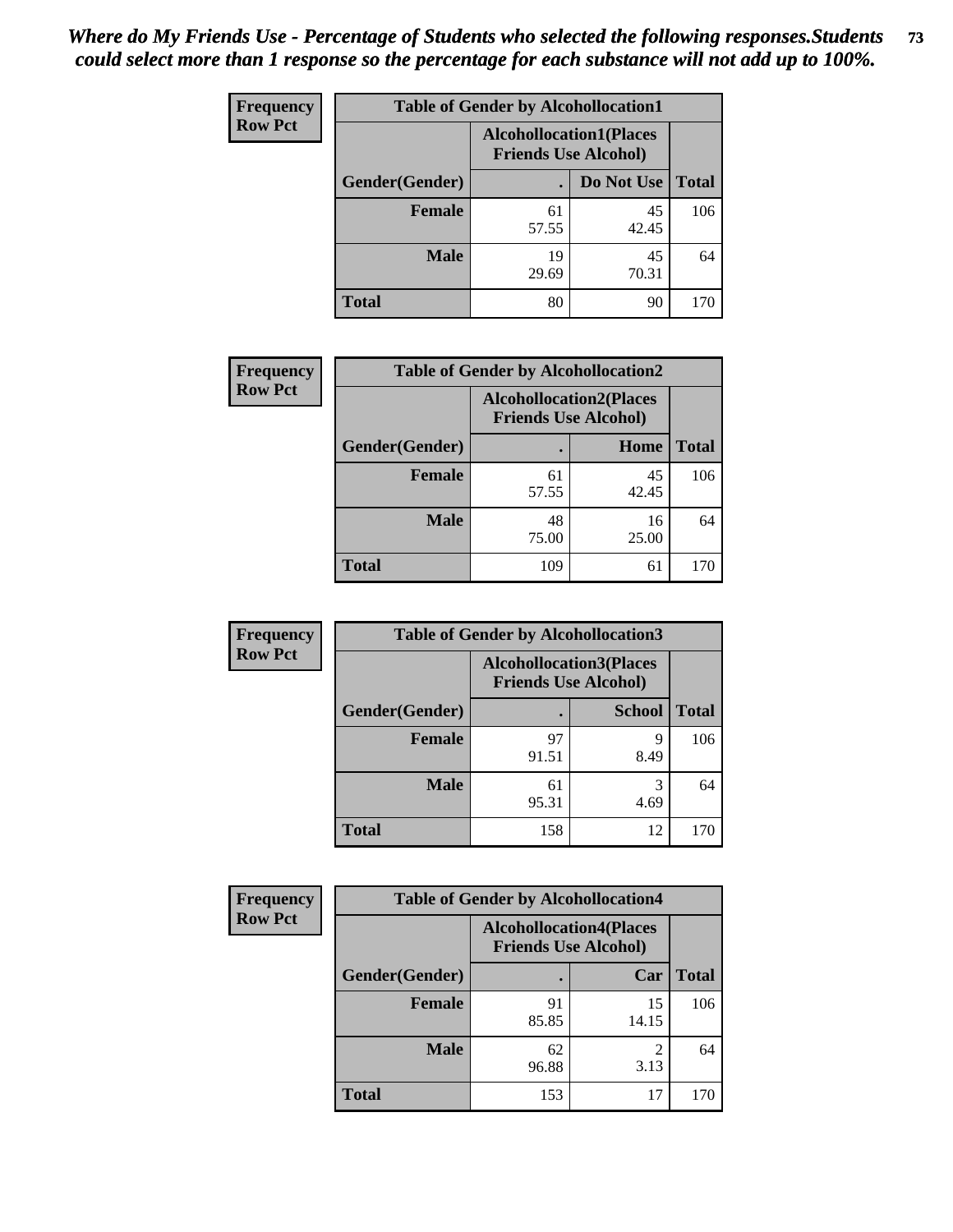| <b>Frequency</b> | <b>Table of Gender by Alcohollocation5</b> |                                                               |                                 |              |
|------------------|--------------------------------------------|---------------------------------------------------------------|---------------------------------|--------------|
| <b>Row Pct</b>   |                                            | <b>Alcohollocation5(Places</b><br><b>Friends Use Alcohol)</b> |                                 |              |
|                  | Gender(Gender)                             |                                                               | <b>Friend's</b><br><b>House</b> | <b>Total</b> |
|                  | <b>Female</b>                              | 56<br>52.83                                                   | 50<br>47.17                     | 106          |
|                  | <b>Male</b>                                | 49<br>76.56                                                   | 15<br>23.44                     | 64           |
|                  | <b>Total</b>                               | 105                                                           | 65                              | 170          |

| Frequency      | <b>Table of Gender by Alcohollocation6</b> |                                                               |              |              |
|----------------|--------------------------------------------|---------------------------------------------------------------|--------------|--------------|
| <b>Row Pct</b> |                                            | <b>Alcohollocation6(Places</b><br><b>Friends Use Alcohol)</b> |              |              |
|                | <b>Gender</b> (Gender)                     |                                                               | <b>Other</b> | <b>Total</b> |
|                | Female                                     | 76<br>71.70                                                   | 30<br>28.30  | 106          |
|                | <b>Male</b>                                | 55<br>85.94                                                   | 9<br>14.06   | 64           |
|                | <b>Total</b>                               | 131                                                           | 39           | 170          |

| Frequency      |                | <b>Table of Gender by Tobaccolocation1</b>                    |             |              |
|----------------|----------------|---------------------------------------------------------------|-------------|--------------|
| <b>Row Pct</b> |                | <b>Tobaccolocation1(Places</b><br><b>Friends Use Tobacco)</b> |             |              |
|                | Gender(Gender) |                                                               | Do Not Use  | <b>Total</b> |
|                | Female         | 31<br>29.25                                                   | 75<br>70.75 | 106          |
|                | <b>Male</b>    | 12<br>18.75                                                   | 52<br>81.25 | 64           |
|                | <b>Total</b>   | 43                                                            | 127         | 170          |

| <b>Frequency</b> | <b>Table of Gender by Tobaccolocation2</b> |                                                               |             |              |
|------------------|--------------------------------------------|---------------------------------------------------------------|-------------|--------------|
| <b>Row Pct</b>   |                                            | <b>Tobaccolocation2(Places</b><br><b>Friends Use Tobacco)</b> |             |              |
|                  | Gender(Gender)                             |                                                               | Home        | <b>Total</b> |
|                  | Female                                     | 80<br>75.47                                                   | 26<br>24.53 | 106          |
|                  | <b>Male</b>                                | 54<br>84.38                                                   | 10<br>15.63 | 64           |
|                  | <b>Total</b>                               | 134                                                           | 36          | 170          |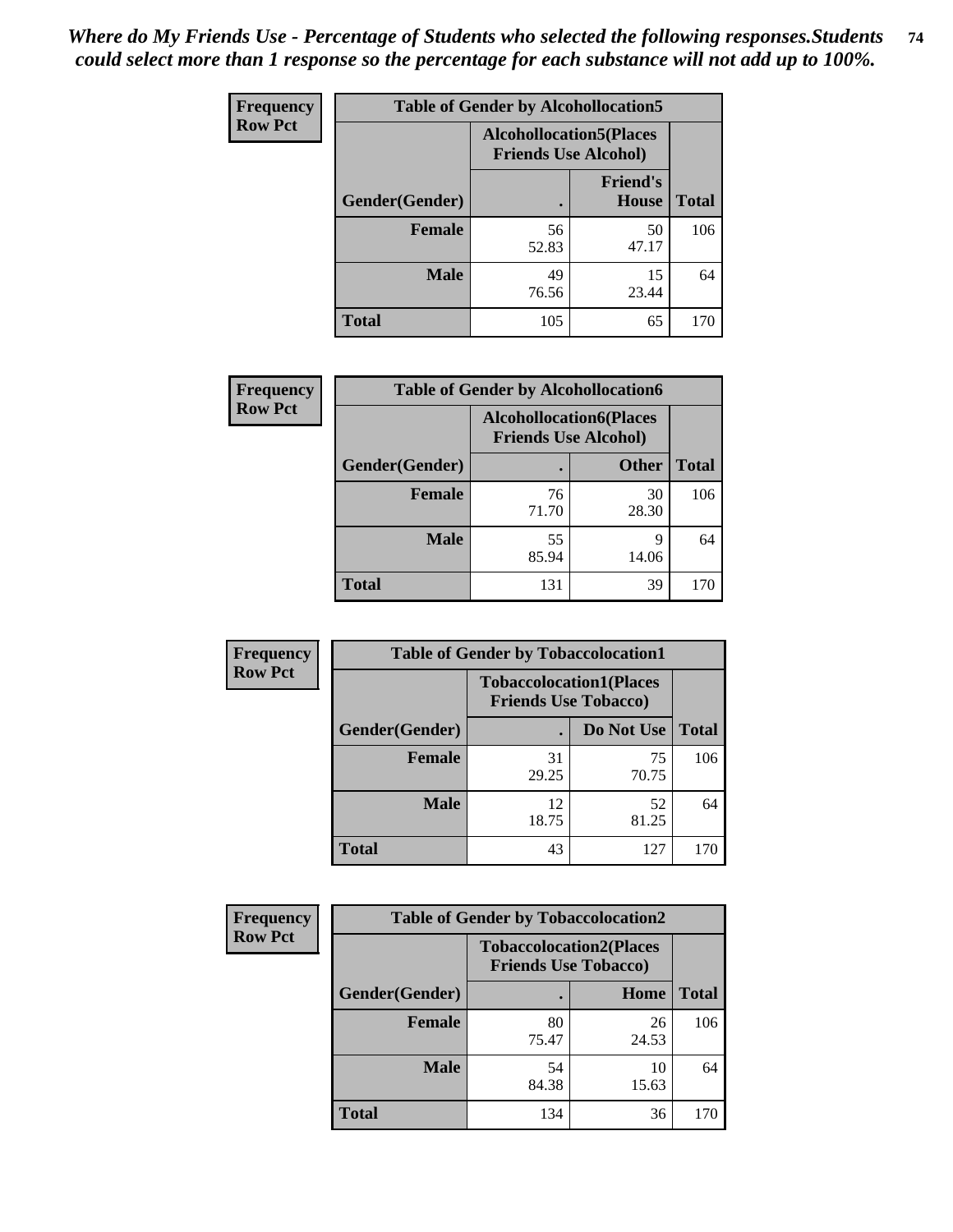| <b>Frequency</b> | <b>Table of Gender by Tobaccolocation3</b> |             |                                                               |              |  |
|------------------|--------------------------------------------|-------------|---------------------------------------------------------------|--------------|--|
| <b>Row Pct</b>   |                                            |             | <b>Tobaccolocation3(Places</b><br><b>Friends Use Tobacco)</b> |              |  |
|                  | Gender(Gender)                             |             | <b>School</b>                                                 | <b>Total</b> |  |
|                  | <b>Female</b>                              | 98<br>92.45 | 7.55                                                          | 106          |  |
|                  | <b>Male</b>                                | 59<br>92.19 | 7.81                                                          | 64           |  |
|                  | <b>Total</b>                               | 157         | 13                                                            | 170          |  |

| <b>Frequency</b> | <b>Table of Gender by Tobaccolocation4</b> |                             |                                |              |
|------------------|--------------------------------------------|-----------------------------|--------------------------------|--------------|
| <b>Row Pct</b>   |                                            | <b>Friends Use Tobacco)</b> | <b>Tobaccolocation4(Places</b> |              |
|                  | Gender(Gender)                             |                             | Car                            | <b>Total</b> |
|                  | Female                                     | 88<br>83.02                 | 18<br>16.98                    | 106          |
|                  | <b>Male</b>                                | 55<br>85.94                 | 14.06                          | 64           |
|                  | <b>Total</b>                               | 143                         | 27                             | 170          |

| <b>Frequency</b> | <b>Table of Gender by Tobaccolocation5</b> |                                                               |                                 |              |
|------------------|--------------------------------------------|---------------------------------------------------------------|---------------------------------|--------------|
| <b>Row Pct</b>   |                                            | <b>Tobaccolocation5(Places</b><br><b>Friends Use Tobacco)</b> |                                 |              |
|                  | Gender(Gender)                             |                                                               | <b>Friend's</b><br><b>House</b> | <b>Total</b> |
|                  | <b>Female</b>                              | 86<br>81.13                                                   | 20<br>18.87                     | 106          |
|                  | <b>Male</b>                                | 56<br>87.50                                                   | 8<br>12.50                      | 64           |
|                  | <b>Total</b>                               | 142                                                           | 28                              | 170          |

| <b>Frequency</b> | <b>Table of Gender by Tobaccolocation6</b> |                                                               |              |              |
|------------------|--------------------------------------------|---------------------------------------------------------------|--------------|--------------|
| <b>Row Pct</b>   |                                            | <b>Tobaccolocation6(Places</b><br><b>Friends Use Tobacco)</b> |              |              |
|                  | Gender(Gender)                             |                                                               | <b>Other</b> | <b>Total</b> |
|                  | Female                                     | 81<br>76.42                                                   | 25<br>23.58  | 106          |
|                  | <b>Male</b>                                | 54<br>84.38                                                   | 10<br>15.63  | 64           |
|                  | <b>Total</b>                               | 135                                                           | 35           | 170          |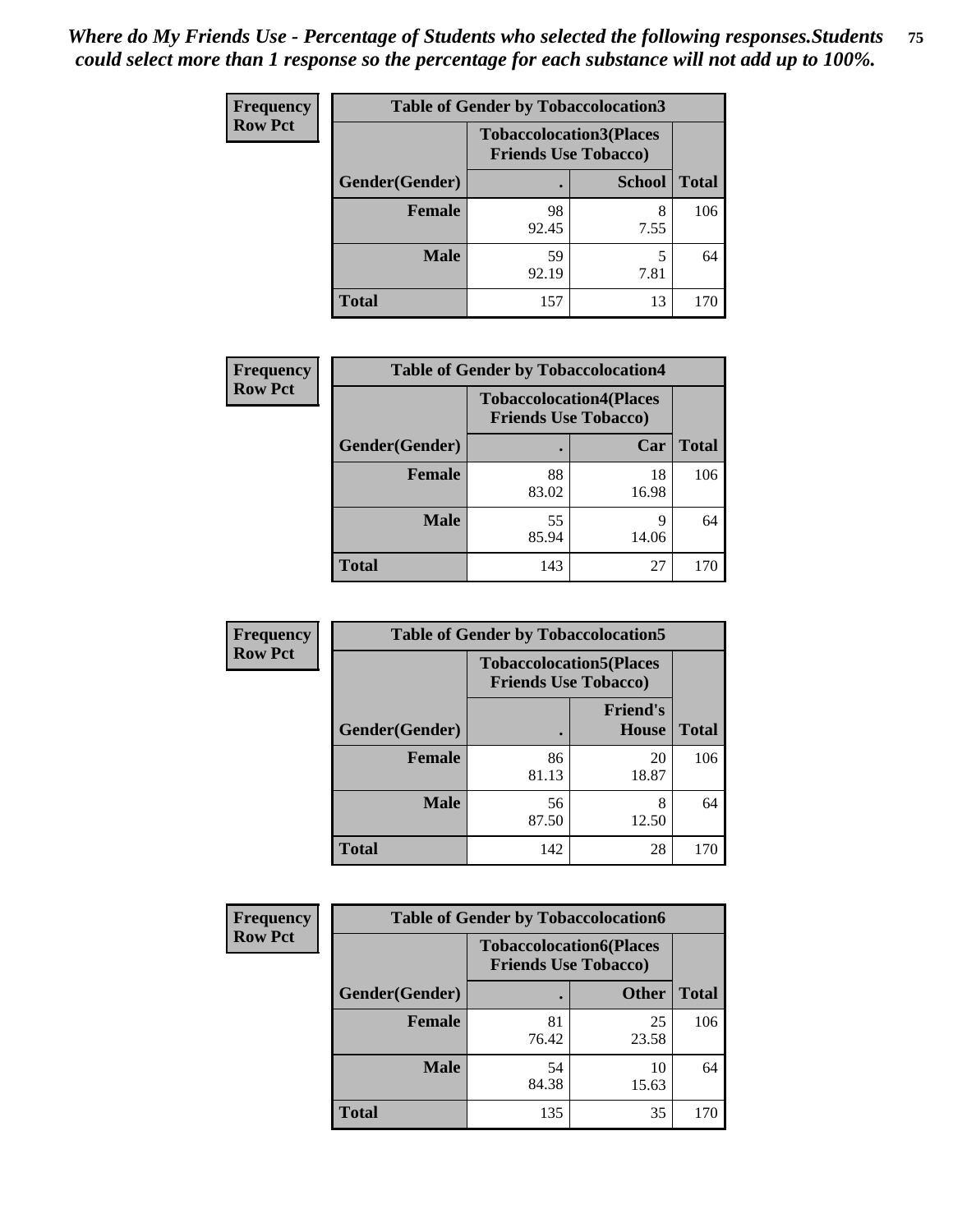| <b>Frequency</b> | <b>Table of Gender by Marijuanalocation1</b> |                                                                    |             |              |
|------------------|----------------------------------------------|--------------------------------------------------------------------|-------------|--------------|
| <b>Row Pct</b>   |                                              | <b>Marijuanalocation1(Places</b><br><b>Friends Use Marijuana</b> ) |             |              |
|                  | Gender(Gender)                               |                                                                    | Do Not Use  | <b>Total</b> |
|                  | <b>Female</b>                                | 45<br>42.45                                                        | 61<br>57.55 | 106          |
|                  | <b>Male</b>                                  | 19<br>29.69                                                        | 45<br>70.31 | 64           |
|                  | <b>Total</b>                                 | 64                                                                 | 106         | 170          |

| <b>Frequency</b> | <b>Table of Gender by Marijuanalocation2</b> |                                                                    |             |              |
|------------------|----------------------------------------------|--------------------------------------------------------------------|-------------|--------------|
| <b>Row Pct</b>   |                                              | <b>Marijuanalocation2(Places</b><br><b>Friends Use Marijuana</b> ) |             |              |
|                  | Gender(Gender)                               |                                                                    | Home        | <b>Total</b> |
|                  | Female                                       | 79<br>74.53                                                        | 27<br>25.47 | 106          |
|                  | <b>Male</b>                                  | 51<br>79.69                                                        | 13<br>20.31 | 64           |
|                  | <b>Total</b>                                 | 130                                                                | 40          | 170          |

| Frequency      | <b>Table of Gender by Marijuanalocation3</b> |                                                                    |               |              |
|----------------|----------------------------------------------|--------------------------------------------------------------------|---------------|--------------|
| <b>Row Pct</b> |                                              | <b>Marijuanalocation3(Places</b><br><b>Friends Use Marijuana</b> ) |               |              |
|                | Gender(Gender)                               |                                                                    | <b>School</b> | <b>Total</b> |
|                | Female                                       | 95<br>89.62                                                        | 11<br>10.38   | 106          |
|                | <b>Male</b>                                  | 56<br>87.50                                                        | 12.50         | 64           |
|                | <b>Total</b>                                 | 151                                                                | 19            | 170          |

| <b>Frequency</b> | <b>Table of Gender by Marijuanalocation4</b> |                                                                    |             |              |  |
|------------------|----------------------------------------------|--------------------------------------------------------------------|-------------|--------------|--|
| <b>Row Pct</b>   |                                              | <b>Marijuanalocation4(Places</b><br><b>Friends Use Marijuana</b> ) |             |              |  |
|                  | Gender(Gender)                               |                                                                    | Car         | <b>Total</b> |  |
|                  | <b>Female</b>                                | 80<br>75.47                                                        | 26<br>24.53 | 106          |  |
|                  | <b>Male</b>                                  | 52<br>81.25                                                        | 12<br>18.75 | 64           |  |
|                  | <b>Total</b>                                 | 132                                                                | 38          |              |  |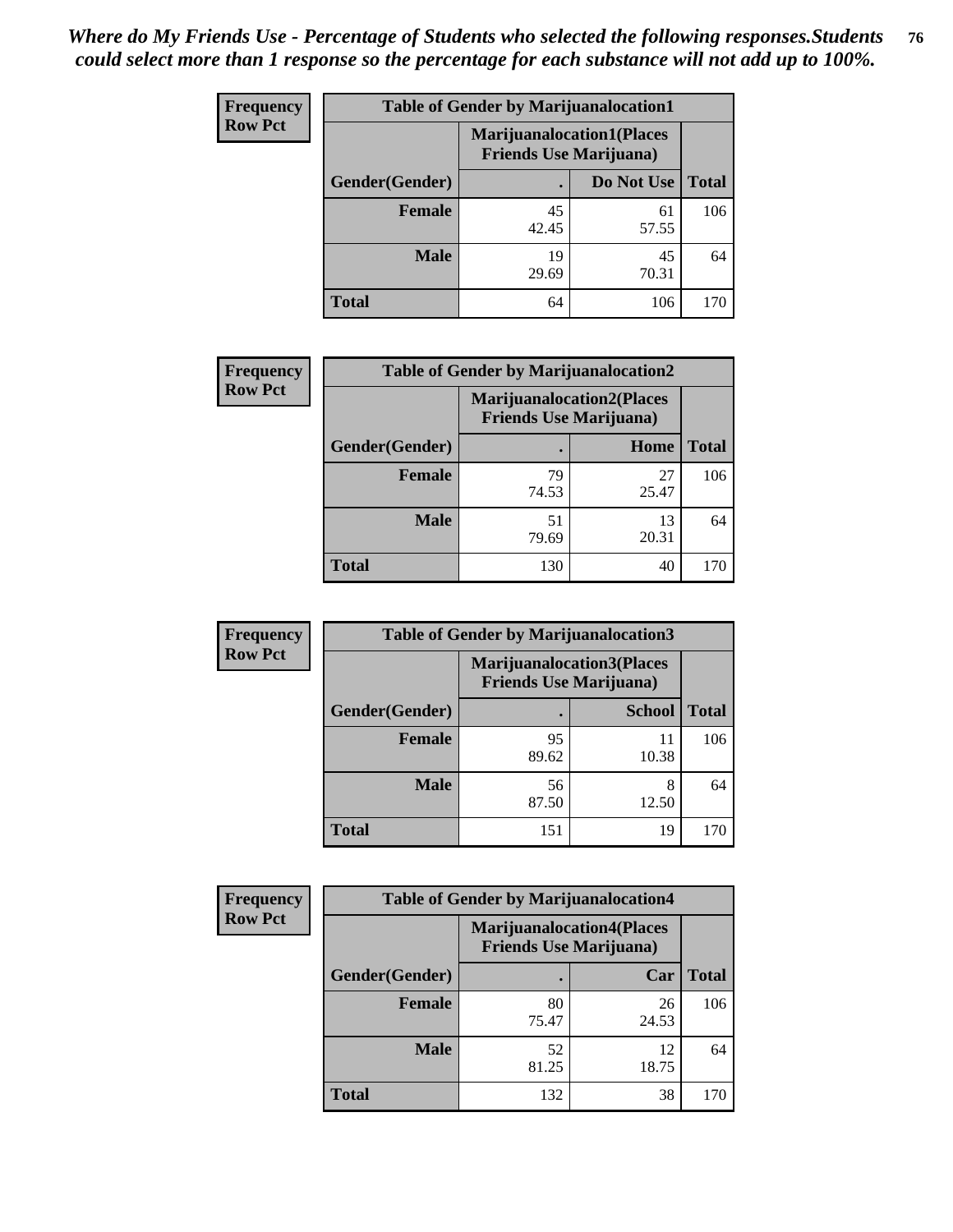| <b>Frequency</b> | <b>Table of Gender by Marijuanalocation5</b> |                                                                     |                          |              |
|------------------|----------------------------------------------|---------------------------------------------------------------------|--------------------------|--------------|
| <b>Row Pct</b>   |                                              | <b>Marijuanalocation5</b> (Places<br><b>Friends Use Marijuana</b> ) |                          |              |
|                  | Gender(Gender)                               |                                                                     | <b>Friend's</b><br>House | <b>Total</b> |
|                  | <b>Female</b>                                | 65<br>61.32                                                         | 41<br>38.68              | 106          |
|                  | <b>Male</b>                                  | 46<br>71.88                                                         | 18<br>28.13              | 64           |
|                  | <b>Total</b>                                 | 111                                                                 | 59                       | 170          |

| <b>Frequency</b> | <b>Table of Gender by Marijuanalocation6</b> |                                                                    |              |              |  |
|------------------|----------------------------------------------|--------------------------------------------------------------------|--------------|--------------|--|
| <b>Row Pct</b>   |                                              | <b>Marijuanalocation6(Places</b><br><b>Friends Use Marijuana</b> ) |              |              |  |
|                  | Gender(Gender)                               |                                                                    | <b>Other</b> | <b>Total</b> |  |
|                  | <b>Female</b>                                | 76<br>71.70                                                        | 30<br>28.30  | 106          |  |
|                  | <b>Male</b>                                  | 55<br>85.94                                                        | q<br>14.06   | 64           |  |
|                  | <b>Total</b>                                 | 131                                                                | 39           | 170          |  |

| <b>Frequency</b> | <b>Table of Gender by Otherdruglocation1</b> |                                                                                |             |              |
|------------------|----------------------------------------------|--------------------------------------------------------------------------------|-------------|--------------|
| <b>Row Pct</b>   |                                              | <b>Otherdruglocation1(Places</b><br><b>Friends Use Other Illegal</b><br>Drugs) |             |              |
|                  | Gender(Gender)                               |                                                                                | Do Not Use  | <b>Total</b> |
|                  | <b>Female</b>                                | 23<br>21.70                                                                    | 83<br>78.30 | 106          |
|                  | <b>Male</b>                                  | Q<br>14.06                                                                     | 55<br>85.94 | 64           |
|                  | <b>Total</b>                                 | 32                                                                             | 138         | 170          |

| Frequency      | <b>Table of Gender by Otherdruglocation2</b> |                                                                                |             |              |
|----------------|----------------------------------------------|--------------------------------------------------------------------------------|-------------|--------------|
| <b>Row Pct</b> |                                              | <b>Otherdruglocation2(Places</b><br><b>Friends Use Other Illegal</b><br>Drugs) |             |              |
|                | Gender(Gender)                               |                                                                                | Home        | <b>Total</b> |
|                | Female                                       | 87<br>82.08                                                                    | 19<br>17.92 | 106          |
|                | <b>Male</b>                                  | 56<br>87.50                                                                    | 8<br>12.50  | 64           |
|                | <b>Total</b>                                 | 143                                                                            | 27          | 170          |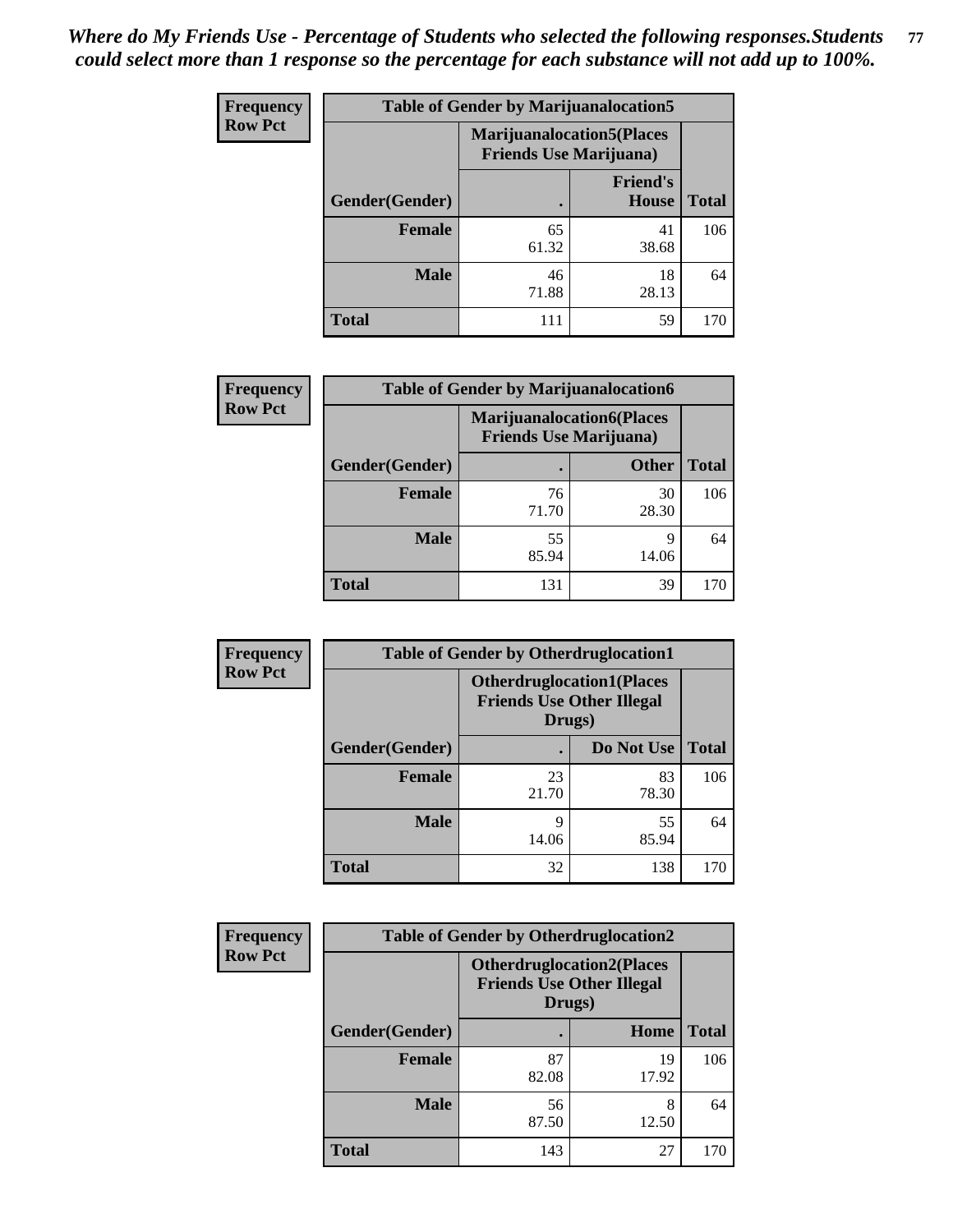| Frequency      | <b>Table of Gender by Otherdruglocation3</b> |                                                                                |               |              |
|----------------|----------------------------------------------|--------------------------------------------------------------------------------|---------------|--------------|
| <b>Row Pct</b> |                                              | <b>Otherdruglocation3(Places</b><br><b>Friends Use Other Illegal</b><br>Drugs) |               |              |
|                | Gender(Gender)                               |                                                                                | <b>School</b> | <b>Total</b> |
|                | Female                                       | 95<br>89.62                                                                    | 11<br>10.38   | 106          |
|                | <b>Male</b>                                  | 58<br>90.63                                                                    | 6<br>9.38     | 64           |
|                | <b>Total</b>                                 | 153                                                                            | 17            | 170          |

| Frequency      | <b>Table of Gender by Otherdruglocation4</b> |                                                                                |             |              |
|----------------|----------------------------------------------|--------------------------------------------------------------------------------|-------------|--------------|
| <b>Row Pct</b> |                                              | <b>Otherdruglocation4(Places</b><br><b>Friends Use Other Illegal</b><br>Drugs) |             |              |
|                | Gender(Gender)                               |                                                                                | Car         | <b>Total</b> |
|                | Female                                       | 95<br>89.62                                                                    | 11<br>10.38 | 106          |
|                | <b>Male</b>                                  | 57<br>89.06                                                                    | 10.94       | 64           |
|                | <b>Total</b>                                 | 152                                                                            | 18          | 170          |

| Frequency      | <b>Table of Gender by Otherdruglocation5</b> |                                                                                |                                 |              |
|----------------|----------------------------------------------|--------------------------------------------------------------------------------|---------------------------------|--------------|
| <b>Row Pct</b> |                                              | <b>Otherdruglocation5(Places</b><br><b>Friends Use Other Illegal</b><br>Drugs) |                                 |              |
|                | Gender(Gender)                               |                                                                                | <b>Friend's</b><br><b>House</b> | <b>Total</b> |
|                | <b>Female</b>                                | 86<br>81.13                                                                    | 20<br>18.87                     | 106          |
|                | <b>Male</b>                                  | 55<br>85.94                                                                    | 9<br>14.06                      | 64           |
|                | <b>Total</b>                                 | 141                                                                            | 29                              | 170          |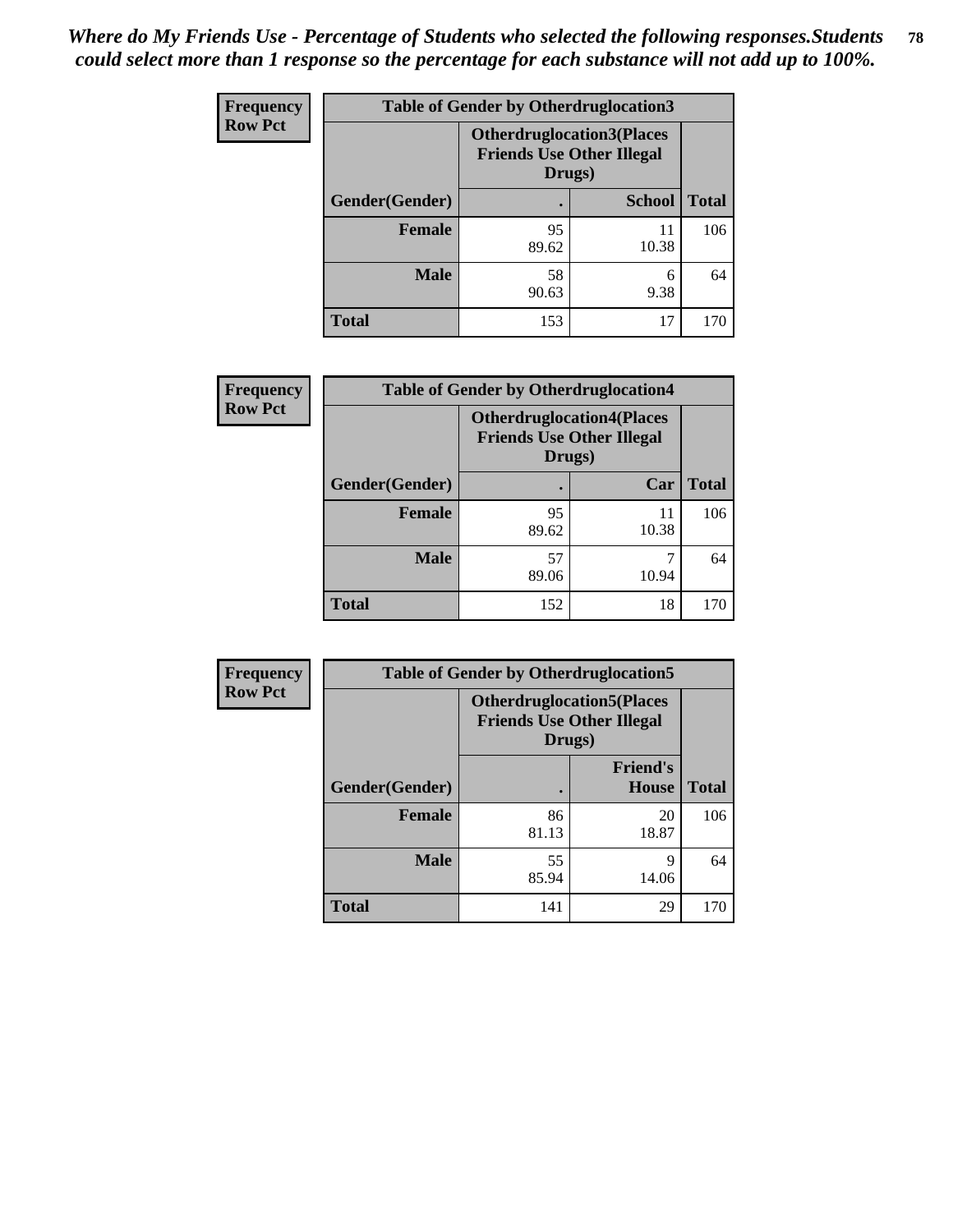| Frequency      | <b>Table of Gender by Otherdruglocation6</b> |                                                                                |              |              |
|----------------|----------------------------------------------|--------------------------------------------------------------------------------|--------------|--------------|
| <b>Row Pct</b> |                                              | <b>Otherdruglocation6(Places</b><br><b>Friends Use Other Illegal</b><br>Drugs) |              |              |
|                | Gender(Gender)                               |                                                                                | <b>Other</b> | <b>Total</b> |
|                | Female                                       | 88<br>83.02                                                                    | 18<br>16.98  | 106          |
|                | <b>Male</b>                                  | 56<br>87.50                                                                    | 8<br>12.50   | 64           |
|                | <b>Total</b>                                 | 144                                                                            | 26           | 170          |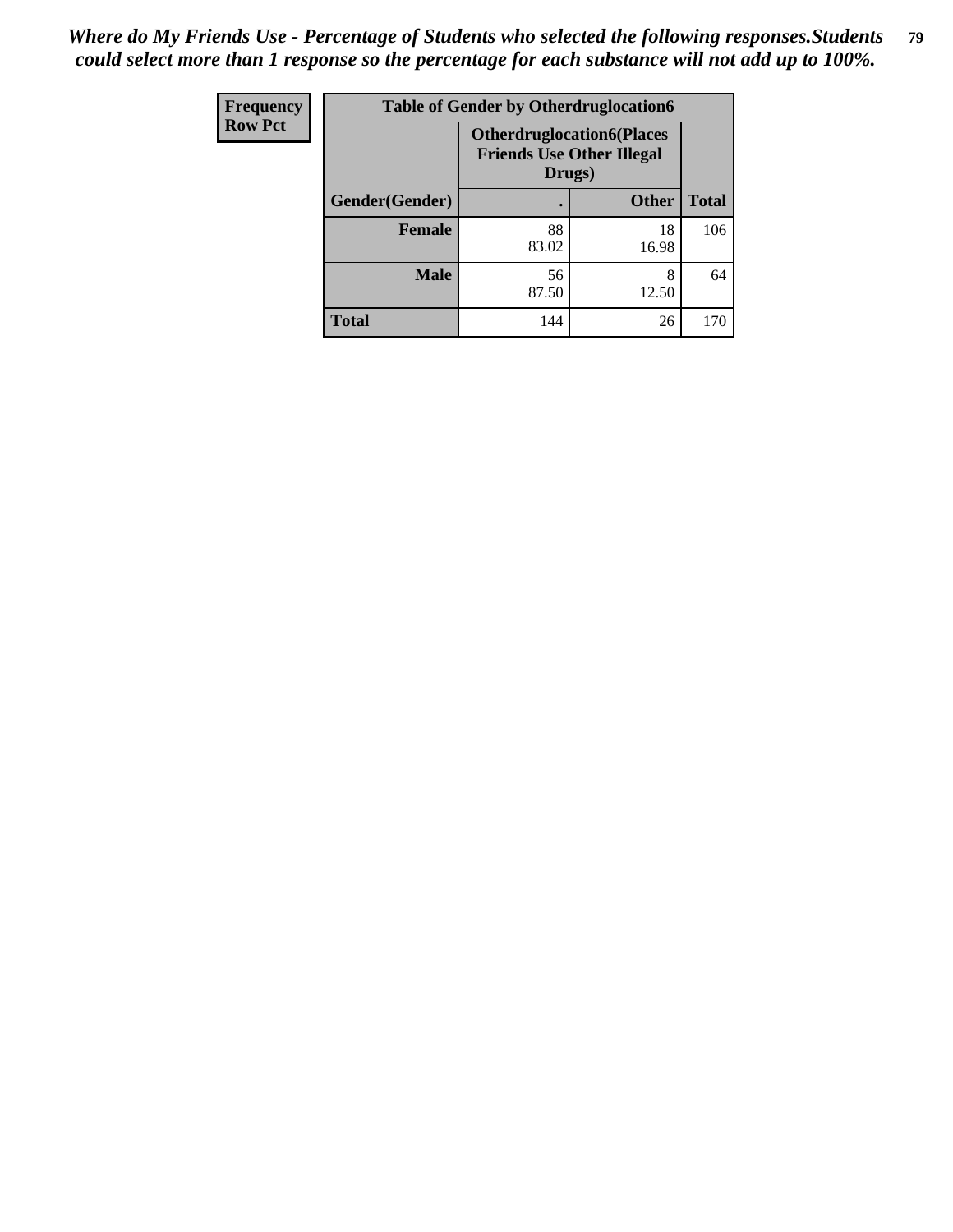| Frequency      | <b>Table of Gender by Alcoholtime1</b> |                                                          |                      |              |
|----------------|----------------------------------------|----------------------------------------------------------|----------------------|--------------|
| <b>Row Pct</b> |                                        | <b>Alcoholtime1(Times</b><br><b>Friends Use Alcohol)</b> |                      |              |
|                | Gender(Gender)                         | ٠                                                        | Do Not<br><b>Use</b> | <b>Total</b> |
|                | <b>Female</b>                          | 62<br>58.49                                              | 44<br>41.51          | 106          |
|                | <b>Male</b>                            | 18<br>28.13                                              | 46<br>71.88          | 64           |
|                | <b>Total</b>                           | 80                                                       | 90                   | 170          |

| <b>Frequency</b> | <b>Table of Gender by Alcoholtime2</b> |                                                          |                            |              |
|------------------|----------------------------------------|----------------------------------------------------------|----------------------------|--------------|
| <b>Row Pct</b>   |                                        | <b>Alcoholtime2(Times</b><br><b>Friends Use Alcohol)</b> |                            |              |
|                  | Gender(Gender)                         |                                                          | <b>On Way</b><br>to School | <b>Total</b> |
|                  | <b>Female</b>                          | 97<br>91.51                                              | 9<br>8.49                  | 106          |
|                  | <b>Male</b>                            | 62<br>96.88                                              | 2<br>3.13                  | 64           |
|                  | <b>Total</b>                           | 159                                                      | 11                         | 170          |

| Frequency      | <b>Table of Gender by Alcoholtime3</b> |                                                          |                                |              |  |
|----------------|----------------------------------------|----------------------------------------------------------|--------------------------------|--------------|--|
| <b>Row Pct</b> |                                        | <b>Alcoholtime3(Times</b><br><b>Friends Use Alcohol)</b> |                                |              |  |
|                | Gender(Gender)                         |                                                          | <b>During</b><br><b>School</b> | <b>Total</b> |  |
|                | <b>Female</b>                          | 96<br>90.57                                              | 10<br>9.43                     | 106          |  |
|                | <b>Male</b>                            | 59<br>92.19                                              | 5<br>7.81                      | 64           |  |
|                | <b>Total</b>                           | 155                                                      | 15                             | 170          |  |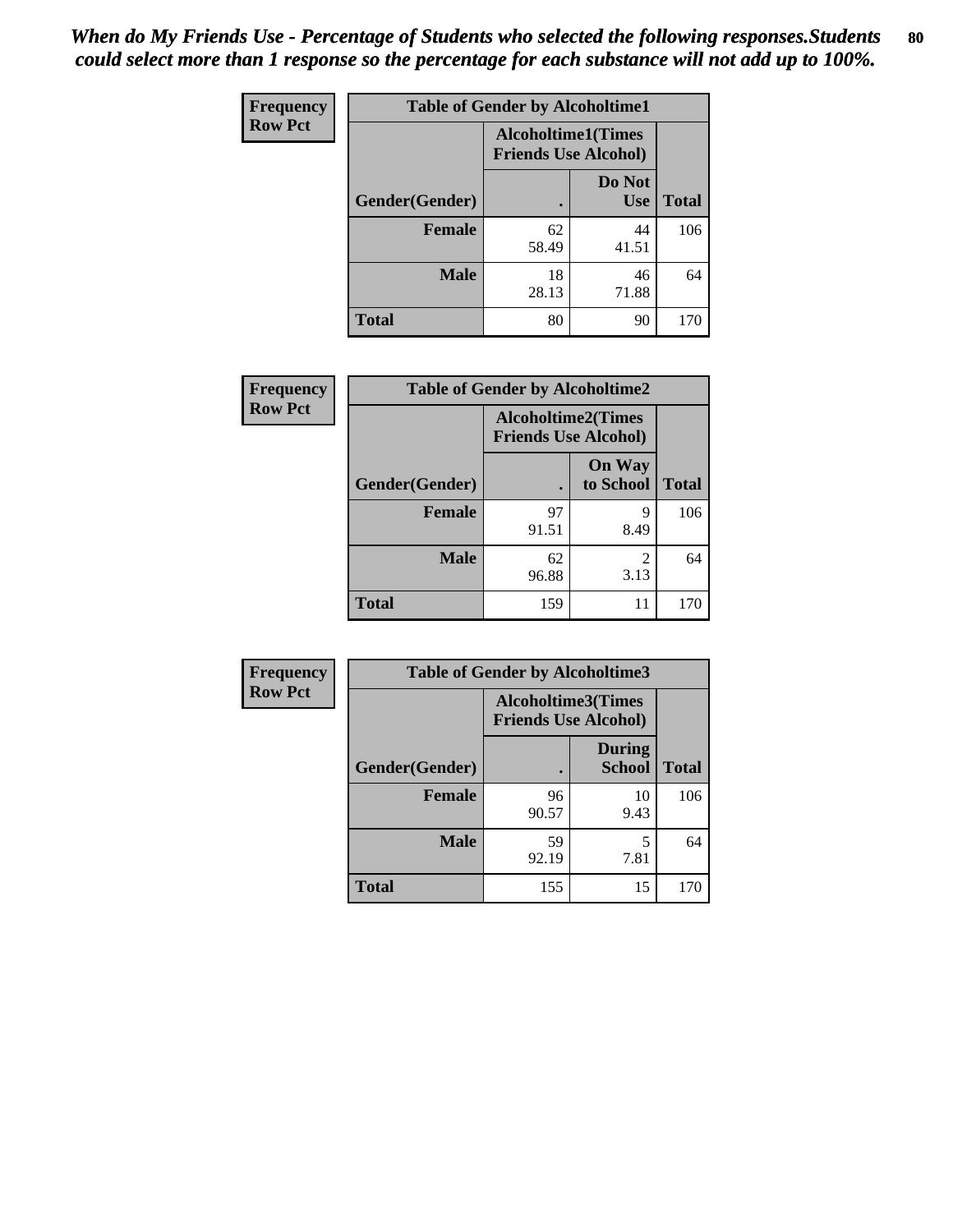*When do My Friends Use - Percentage of Students who selected the following responses.Students could select more than 1 response so the percentage for each substance will not add up to 100%.* **81**

| <b>Frequency</b> | <b>Table of Gender by Alcoholtime4</b> |                                                          |                                                       |              |
|------------------|----------------------------------------|----------------------------------------------------------|-------------------------------------------------------|--------------|
| <b>Row Pct</b>   |                                        | <b>Alcoholtime4(Times</b><br><b>Friends Use Alcohol)</b> |                                                       |              |
|                  | <b>Gender</b> (Gender)                 | $\bullet$                                                | <b>On Way</b><br>Home<br><b>From</b><br><b>School</b> | <b>Total</b> |
|                  | <b>Female</b>                          | 99<br>93.40                                              | 6.60                                                  | 106          |
|                  | <b>Male</b>                            | 61<br>95.31                                              | 3<br>4.69                                             | 64           |
|                  | <b>Total</b>                           | 160                                                      | 10                                                    | 170          |

| <b>Frequency</b> | <b>Table of Gender by Alcoholtime5</b> |                                                           |             |              |  |
|------------------|----------------------------------------|-----------------------------------------------------------|-------------|--------------|--|
| <b>Row Pct</b>   |                                        | <b>Alcoholtime5</b> (Times<br><b>Friends Use Alcohol)</b> |             |              |  |
|                  | Gender(Gender)                         |                                                           | Weeknights  | <b>Total</b> |  |
|                  | <b>Female</b>                          | 83<br>78.30                                               | 23<br>21.70 | 106          |  |
|                  | <b>Male</b>                            | 54<br>84.38                                               | 10<br>15.63 | 64           |  |
|                  | <b>Total</b>                           | 137                                                       | 33          | 170          |  |

| <b>Frequency</b> |                | <b>Table of Gender by Alcoholtime6</b>                   |             |              |
|------------------|----------------|----------------------------------------------------------|-------------|--------------|
| <b>Row Pct</b>   |                | <b>Alcoholtime6(Times</b><br><b>Friends Use Alcohol)</b> |             |              |
|                  | Gender(Gender) |                                                          | Weekends    | <b>Total</b> |
|                  | Female         | 42<br>39.62                                              | 64<br>60.38 | 106          |
|                  | <b>Male</b>    | 43<br>67.19                                              | 21<br>32.81 | 64           |
|                  | <b>Total</b>   | 85                                                       | 85          | 170          |

| Frequency      | <b>Table of Gender by Tobaccotime1</b> |                                                          |                      |              |
|----------------|----------------------------------------|----------------------------------------------------------|----------------------|--------------|
| <b>Row Pct</b> |                                        | <b>Tobaccotime1(Times</b><br><b>Friends Use Tobacco)</b> |                      |              |
|                | Gender(Gender)                         |                                                          | Do Not<br><b>Use</b> | <b>Total</b> |
|                | Female                                 | 37<br>34.91                                              | 69<br>65.09          | 106          |
|                | <b>Male</b>                            | 12<br>18.75                                              | 52<br>81.25          | 64           |
|                | <b>Total</b>                           | 49                                                       | 121                  | 170          |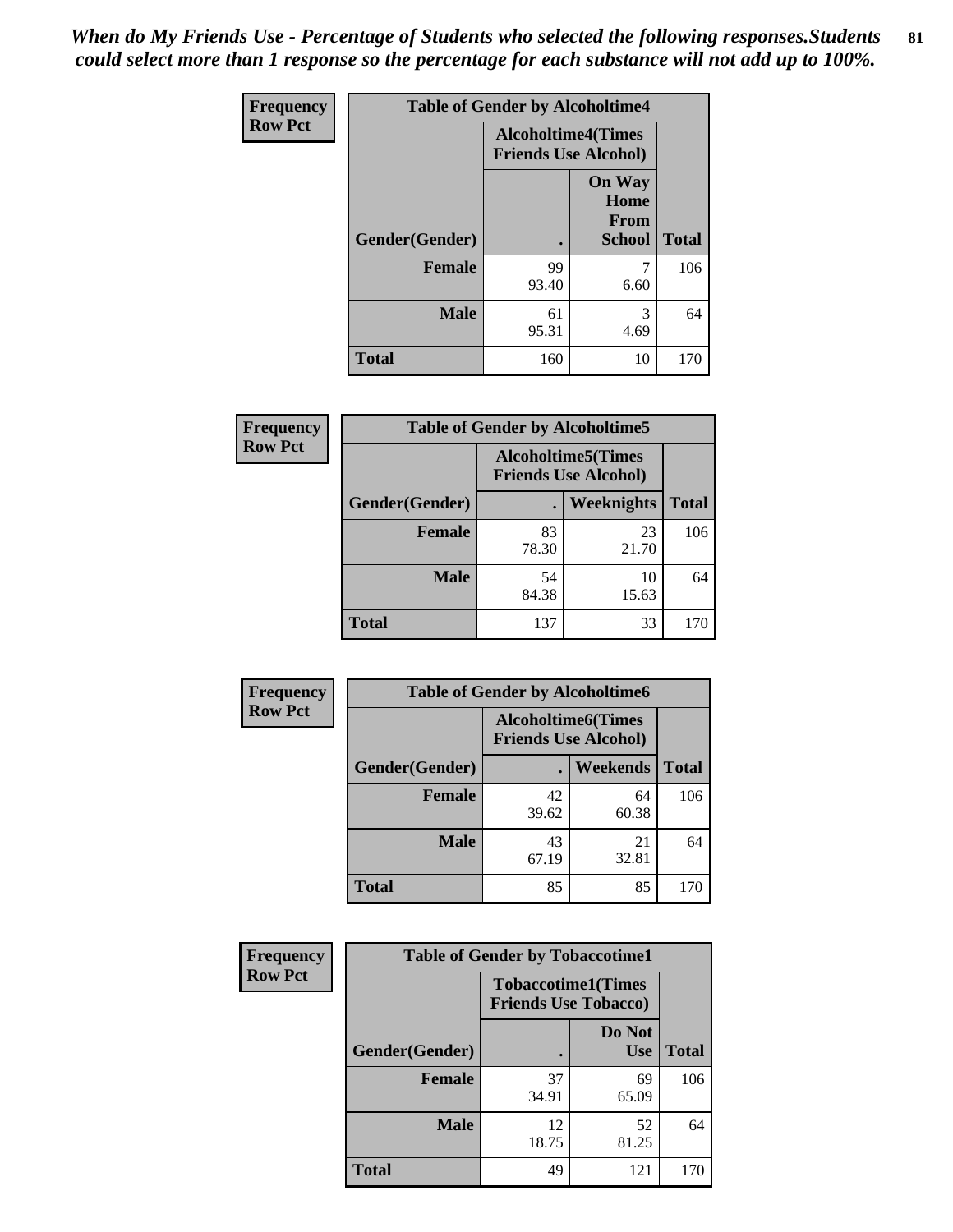| Frequency      | <b>Table of Gender by Tobaccotime2</b> |                                                          |                            |              |
|----------------|----------------------------------------|----------------------------------------------------------|----------------------------|--------------|
| <b>Row Pct</b> |                                        | <b>Tobaccotime2(Times</b><br><b>Friends Use Tobacco)</b> |                            |              |
|                | Gender(Gender)                         |                                                          | <b>On Way</b><br>to School | <b>Total</b> |
|                | Female                                 | 86<br>81.13                                              | 20<br>18.87                | 106          |
|                | <b>Male</b>                            | 58<br>90.63                                              | 6<br>9.38                  | 64           |
|                | <b>Total</b>                           | 144                                                      | 26                         | 170          |

| Frequency      | <b>Table of Gender by Tobaccotime3</b> |                                                          |                                |              |
|----------------|----------------------------------------|----------------------------------------------------------|--------------------------------|--------------|
| <b>Row Pct</b> |                                        | <b>Tobaccotime3(Times</b><br><b>Friends Use Tobacco)</b> |                                |              |
|                | Gender(Gender)                         |                                                          | <b>During</b><br><b>School</b> | <b>Total</b> |
|                | <b>Female</b>                          | 98<br>92.45                                              | 8<br>7.55                      | 106          |
|                | <b>Male</b>                            | 58<br>90.63                                              | 6<br>9.38                      | 64           |
|                | <b>Total</b>                           | 156                                                      | 14                             | 170          |

| <b>Frequency</b> | <b>Table of Gender by Tobaccotime4</b> |                                                          |                                                |              |
|------------------|----------------------------------------|----------------------------------------------------------|------------------------------------------------|--------------|
| <b>Row Pct</b>   |                                        | <b>Tobaccotime4(Times</b><br><b>Friends Use Tobacco)</b> |                                                |              |
|                  | Gender(Gender)                         |                                                          | <b>On Way</b><br>Home<br>From<br><b>School</b> | <b>Total</b> |
|                  | <b>Female</b>                          | 99<br>93.40                                              | 7<br>6.60                                      | 106          |
|                  | <b>Male</b>                            | 61<br>95.31                                              | 3<br>4.69                                      | 64           |
|                  | <b>Total</b>                           | 160                                                      | 10                                             | 170          |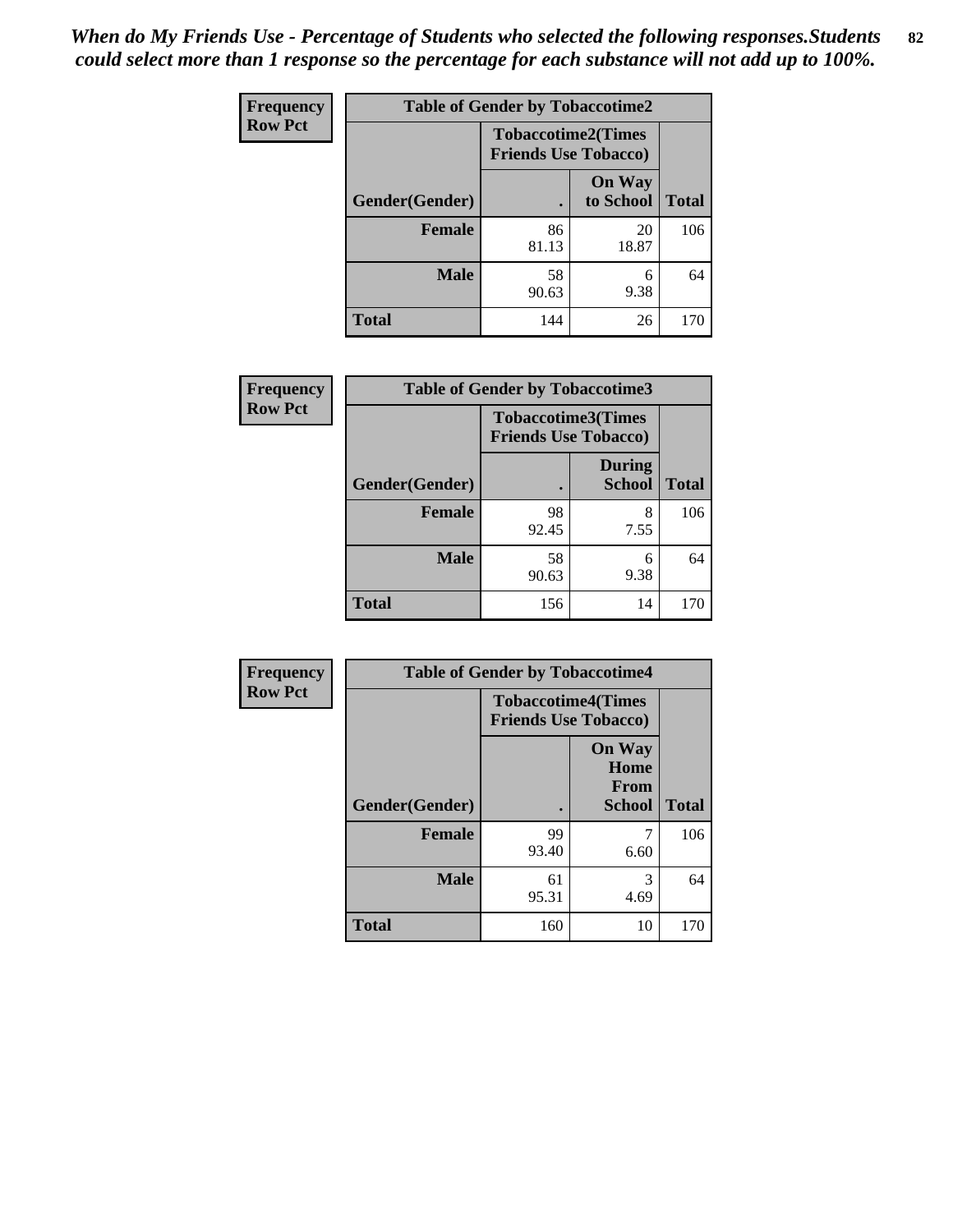*When do My Friends Use - Percentage of Students who selected the following responses.Students could select more than 1 response so the percentage for each substance will not add up to 100%.* **83**

| <b>Frequency</b> | <b>Table of Gender by Tobaccotime5</b> |             |                                                           |              |  |
|------------------|----------------------------------------|-------------|-----------------------------------------------------------|--------------|--|
| <b>Row Pct</b>   |                                        |             | <b>Tobaccotime5</b> (Times<br><b>Friends Use Tobacco)</b> |              |  |
|                  | Gender(Gender)                         |             | Weeknights                                                | <b>Total</b> |  |
|                  | <b>Female</b>                          | 76<br>71.70 | 30<br>28.30                                               | 106          |  |
|                  | <b>Male</b>                            | 53<br>82.81 | 11<br>17.19                                               | 64           |  |
|                  | <b>Total</b>                           | 129         | 41                                                        | 170          |  |

| <b>Frequency</b> | <b>Table of Gender by Tobaccotime6</b> |                             |                           |              |  |
|------------------|----------------------------------------|-----------------------------|---------------------------|--------------|--|
| <b>Row Pct</b>   |                                        | <b>Friends Use Tobacco)</b> | <b>Tobaccotime6(Times</b> |              |  |
|                  | Gender(Gender)                         |                             | Weekends                  | <b>Total</b> |  |
|                  | <b>Female</b>                          | 72<br>67.92                 | 34<br>32.08               | 106          |  |
|                  | <b>Male</b>                            | 51<br>79.69                 | 13<br>20.31               | 64           |  |
|                  | <b>Total</b>                           | 123                         | 47                        | 170          |  |

| Frequency      |                | <b>Table of Gender by Marijuanatime1</b>                      |             |              |  |
|----------------|----------------|---------------------------------------------------------------|-------------|--------------|--|
| <b>Row Pct</b> |                | <b>Marijuanatime1(Times</b><br><b>Friends Use Marijuana</b> ) |             |              |  |
|                | Gender(Gender) |                                                               | Do Not Use  | <b>Total</b> |  |
|                | <b>Female</b>  | 50<br>47.17                                                   | 56<br>52.83 | 106          |  |
|                | <b>Male</b>    | 19<br>29.69                                                   | 45<br>70.31 | 64           |  |
|                | <b>Total</b>   | 69                                                            | 101         | 170          |  |

| Frequency      | <b>Table of Gender by Marijuanatime2</b> |                                                               |                            |              |
|----------------|------------------------------------------|---------------------------------------------------------------|----------------------------|--------------|
| <b>Row Pct</b> |                                          | <b>Marijuanatime2(Times</b><br><b>Friends Use Marijuana</b> ) |                            |              |
|                | Gender(Gender)                           |                                                               | On Way to<br><b>School</b> | <b>Total</b> |
|                | <b>Female</b>                            | 89<br>83.96                                                   | 17<br>16.04                | 106          |
|                | <b>Male</b>                              | 56<br>87.50                                                   | 8<br>12.50                 | 64           |
|                | <b>Total</b>                             | 145                                                           | 25                         | 170          |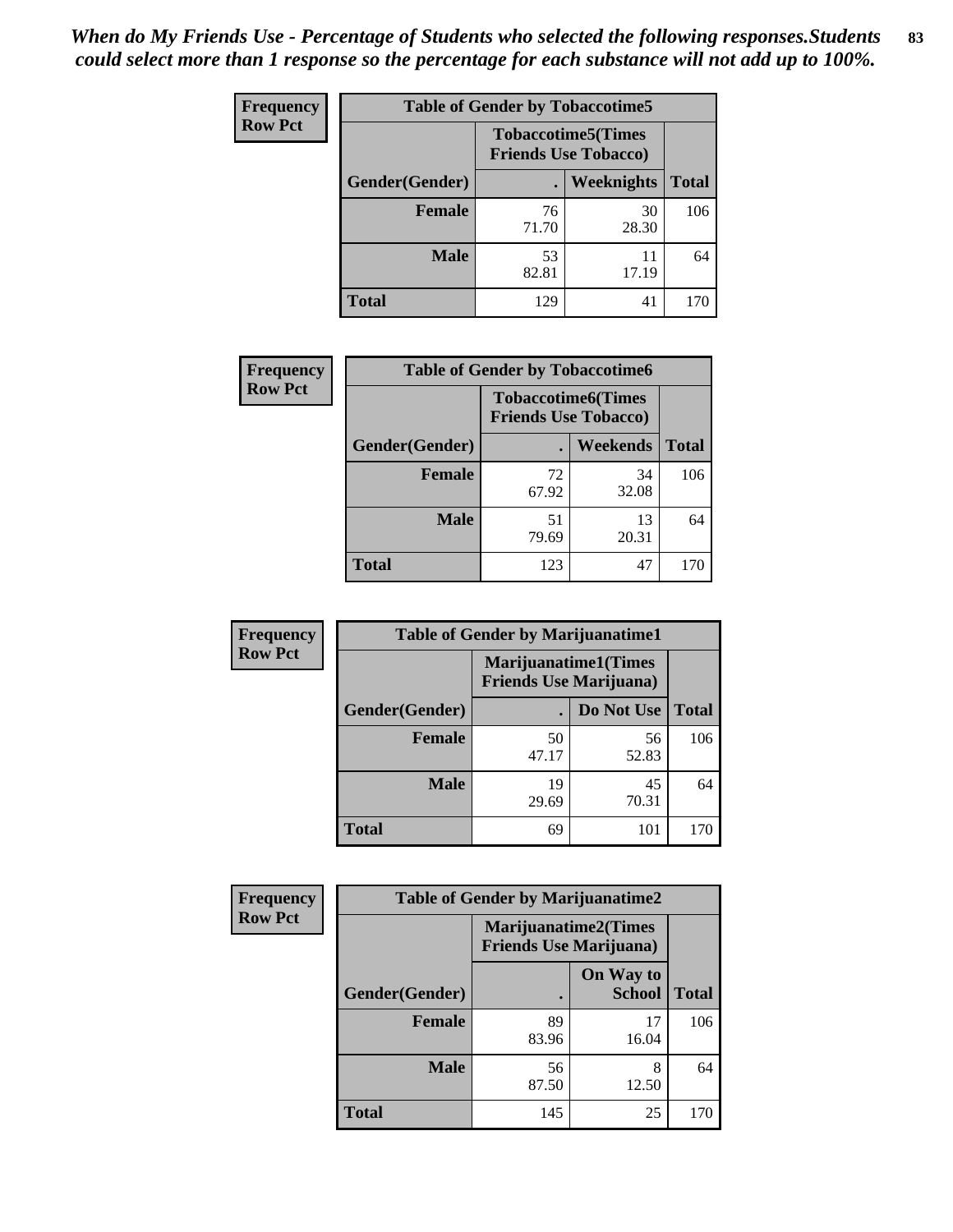| Frequency      | <b>Table of Gender by Marijuanatime3</b> |                                                        |                                |              |
|----------------|------------------------------------------|--------------------------------------------------------|--------------------------------|--------------|
| <b>Row Pct</b> |                                          | Marijuanatime3(Times<br><b>Friends Use Marijuana</b> ) |                                |              |
|                | Gender(Gender)                           |                                                        | <b>During</b><br><b>School</b> | <b>Total</b> |
|                | <b>Female</b>                            | 98<br>92.45                                            | 8<br>7.55                      | 106          |
|                | <b>Male</b>                              | 57<br>89.06                                            | 10.94                          | 64           |
|                | <b>Total</b>                             | 155                                                    | 15                             | 170          |

| Frequency      | <b>Table of Gender by Marijuanatime4</b> |                                |                                                       |              |
|----------------|------------------------------------------|--------------------------------|-------------------------------------------------------|--------------|
| <b>Row Pct</b> |                                          | <b>Friends Use Marijuana</b> ) | <b>Marijuanatime4(Times</b>                           |              |
|                | Gender(Gender)                           |                                | <b>On Way</b><br>Home<br><b>From</b><br><b>School</b> | <b>Total</b> |
|                | <b>Female</b>                            | 89<br>83.96                    | 17<br>16.04                                           | 106          |
|                | <b>Male</b>                              | 58<br>90.63                    | 6<br>9.38                                             | 64           |
|                | <b>Total</b>                             | 147                            | 23                                                    | 170          |

| Frequency      | <b>Table of Gender by Marijuanatime5</b> |                                                                |             |              |
|----------------|------------------------------------------|----------------------------------------------------------------|-------------|--------------|
| <b>Row Pct</b> |                                          | <b>Marijuanatime5</b> (Times<br><b>Friends Use Marijuana</b> ) |             |              |
|                | Gender(Gender)                           |                                                                | Weeknights  | <b>Total</b> |
|                | <b>Female</b>                            | 78<br>73.58                                                    | 28<br>26.42 | 106          |
|                | <b>Male</b>                              | 50<br>78.13                                                    | 14<br>21.88 | 64           |
|                | <b>Total</b>                             | 128                                                            | 42          | 170          |

| Frequency      | <b>Table of Gender by Marijuanatime6</b> |                                                               |                 |              |  |
|----------------|------------------------------------------|---------------------------------------------------------------|-----------------|--------------|--|
| <b>Row Pct</b> |                                          | <b>Marijuanatime6(Times</b><br><b>Friends Use Marijuana</b> ) |                 |              |  |
|                | Gender(Gender)                           |                                                               | <b>Weekends</b> | <b>Total</b> |  |
|                | <b>Female</b>                            | 57<br>53.77                                                   | 49<br>46.23     | 106          |  |
|                | <b>Male</b>                              | 43<br>67.19                                                   | 21<br>32.81     | 64           |  |
|                | <b>Total</b>                             | 100                                                           | 70              | 170          |  |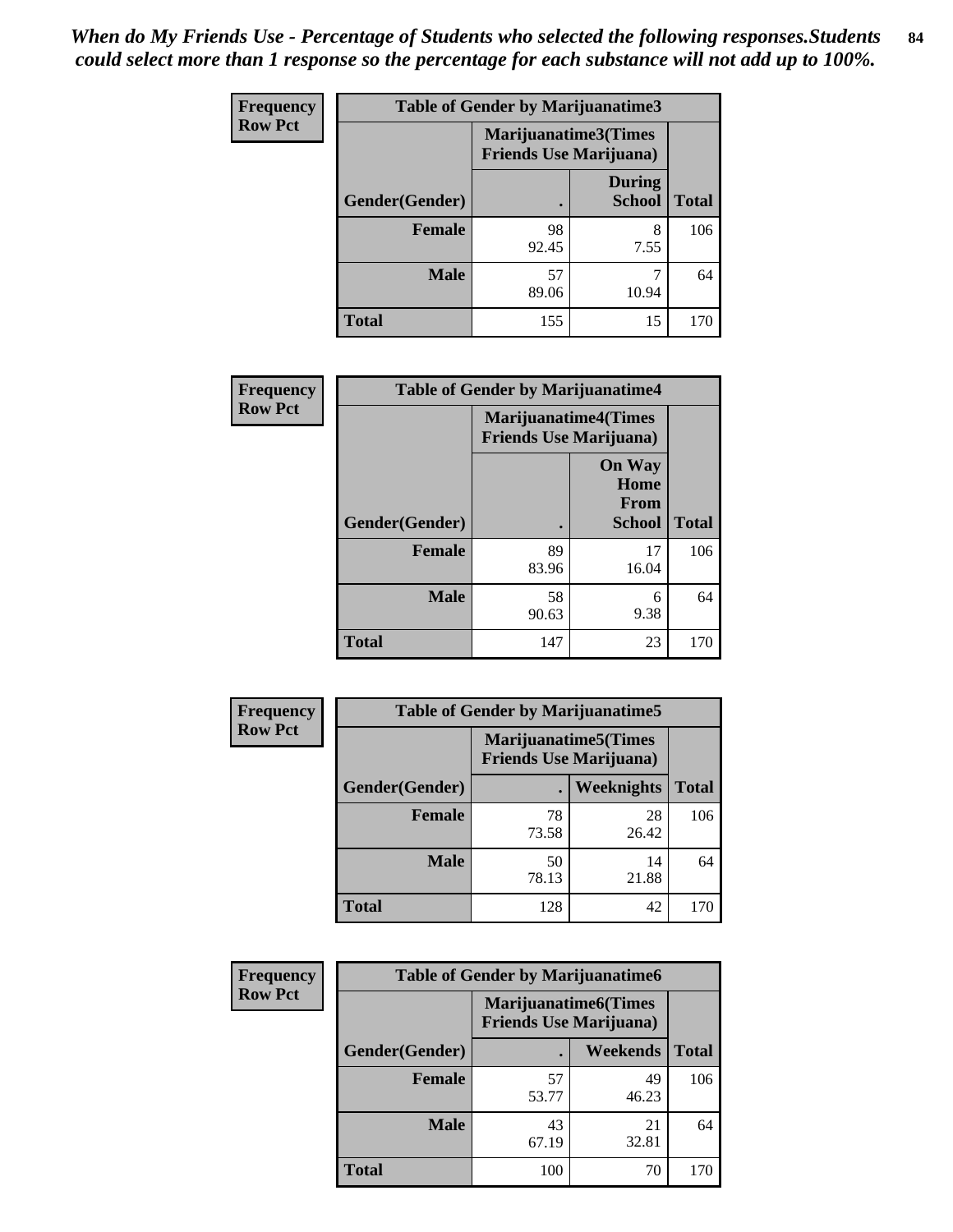| <b>Frequency</b> | <b>Table of Gender by Otherdrugtime1</b> |                                                   |                             |     |
|------------------|------------------------------------------|---------------------------------------------------|-----------------------------|-----|
| <b>Row Pct</b>   |                                          | <b>Friends Use Other</b><br><b>Illegal Drugs)</b> | <b>Otherdrugtime1(Times</b> |     |
|                  | Gender(Gender)                           |                                                   | Do Not Use   Total          |     |
|                  | <b>Female</b>                            | 20<br>18.87                                       | 86<br>81.13                 | 106 |
|                  | <b>Male</b>                              | 9<br>14.06                                        | 55<br>85.94                 | 64  |
|                  | <b>Total</b>                             | 29                                                | 141                         | 170 |

| Frequency      | <b>Table of Gender by Otherdrugtime2</b> |                                                                                   |                            |              |
|----------------|------------------------------------------|-----------------------------------------------------------------------------------|----------------------------|--------------|
| <b>Row Pct</b> |                                          | <b>Otherdrugtime2(Times</b><br><b>Friends Use Other</b><br><b>Illegal Drugs</b> ) |                            |              |
|                | Gender(Gender)                           |                                                                                   | On Way to<br><b>School</b> | <b>Total</b> |
|                | <b>Female</b>                            | 100<br>94.34                                                                      | 6<br>5.66                  | 106          |
|                | <b>Male</b>                              | 61<br>95.31                                                                       | 3<br>4.69                  | 64           |
|                | <b>Total</b>                             | 161                                                                               | 9                          | 170          |

| Frequency      | <b>Table of Gender by Otherdrugtime3</b> |                                                                            |                                |              |
|----------------|------------------------------------------|----------------------------------------------------------------------------|--------------------------------|--------------|
| <b>Row Pct</b> |                                          | Otherdrugtime3(Times<br><b>Friends Use Other</b><br><b>Illegal Drugs</b> ) |                                |              |
|                | Gender(Gender)                           |                                                                            | <b>During</b><br><b>School</b> | <b>Total</b> |
|                | <b>Female</b>                            | 99<br>93.40                                                                | 6.60                           | 106          |
|                | <b>Male</b>                              | 57<br>89.06                                                                | 7<br>10.94                     | 64           |
|                | <b>Total</b>                             | 156                                                                        | 14                             | 170          |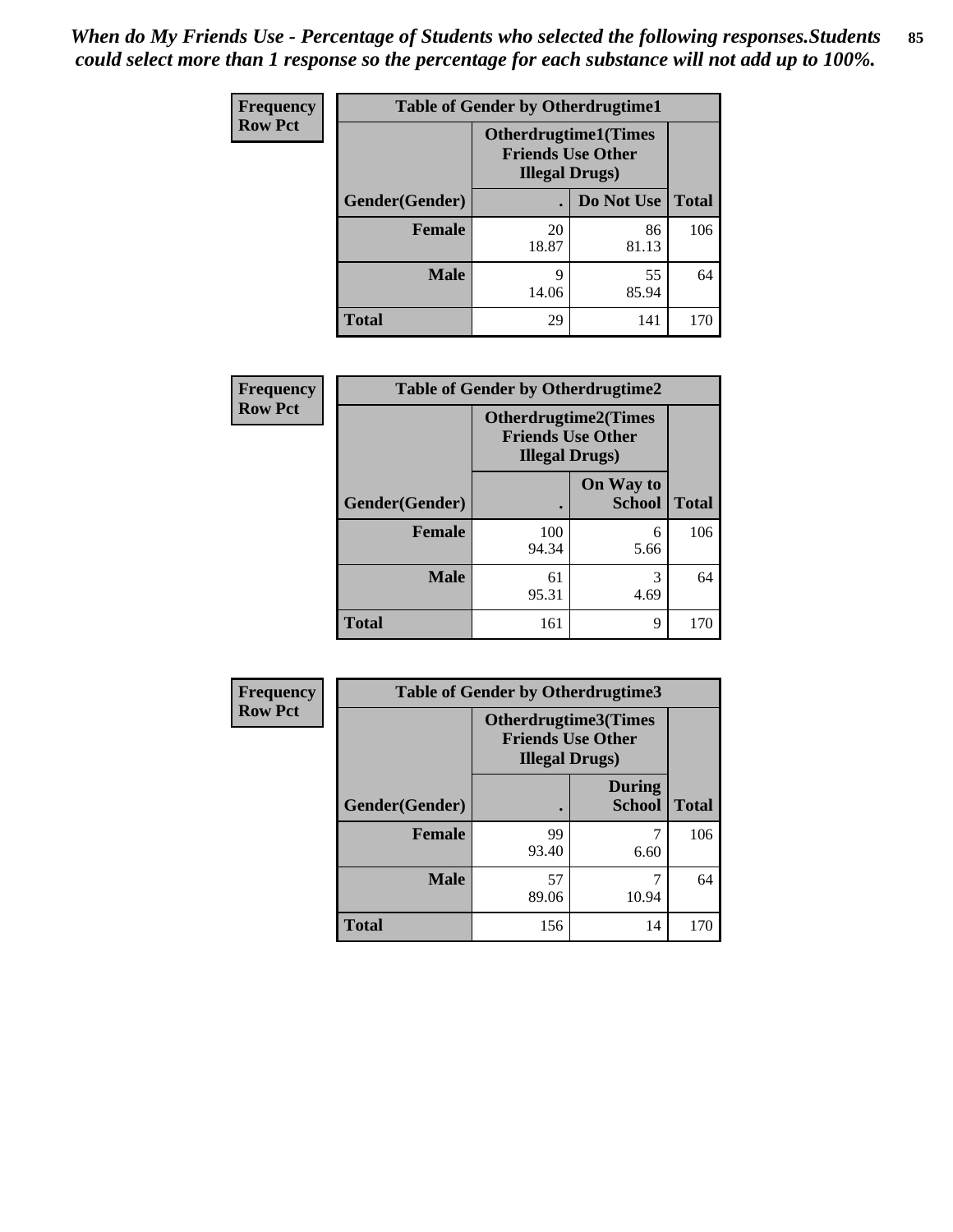*When do My Friends Use - Percentage of Students who selected the following responses.Students could select more than 1 response so the percentage for each substance will not add up to 100%.* **86**

| <b>Frequency</b> | <b>Table of Gender by Otherdrugtime4</b> |                                                    |                                                |              |
|------------------|------------------------------------------|----------------------------------------------------|------------------------------------------------|--------------|
| <b>Row Pct</b>   |                                          | <b>Friends Use Other</b><br><b>Illegal Drugs</b> ) | <b>Otherdrugtime4(Times</b>                    |              |
|                  | Gender(Gender)                           |                                                    | <b>On Way</b><br>Home<br>From<br><b>School</b> | <b>Total</b> |
|                  | Female                                   | 101<br>95.28                                       | 5<br>4.72                                      | 106          |
|                  | <b>Male</b>                              | 62<br>96.88                                        | $\mathfrak{D}$<br>3.13                         | 64           |
|                  | <b>Total</b>                             | 163                                                | 7                                              | 170          |

| Frequency      | <b>Table of Gender by Otherdrugtime5</b> |                                                                                    |             |              |
|----------------|------------------------------------------|------------------------------------------------------------------------------------|-------------|--------------|
| <b>Row Pct</b> |                                          | <b>Otherdrugtime5</b> (Times<br><b>Friends Use Other</b><br><b>Illegal Drugs</b> ) |             |              |
|                | Gender(Gender)                           |                                                                                    | Weeknights  | <b>Total</b> |
|                | <b>Female</b>                            | 95<br>89.62                                                                        | 11<br>10.38 | 106          |
|                | <b>Male</b>                              | 57<br>89.06                                                                        | 10.94       | 64           |
|                | <b>Total</b>                             | 152                                                                                | 18          | 170          |

| <b>Frequency</b> | <b>Table of Gender by Otherdrugtime6</b> |                                                                                   |                 |              |  |
|------------------|------------------------------------------|-----------------------------------------------------------------------------------|-----------------|--------------|--|
| <b>Row Pct</b>   |                                          | <b>Otherdrugtime6(Times</b><br><b>Friends Use Other</b><br><b>Illegal Drugs</b> ) |                 |              |  |
|                  | Gender(Gender)                           |                                                                                   | <b>Weekends</b> | <b>Total</b> |  |
|                  | <b>Female</b>                            | 83<br>78.30                                                                       | 23<br>21.70     | 106          |  |
|                  | <b>Male</b>                              | 52<br>81.25                                                                       | 12<br>18.75     | 64           |  |
|                  | <b>Total</b>                             | 135                                                                               | 35              | 170          |  |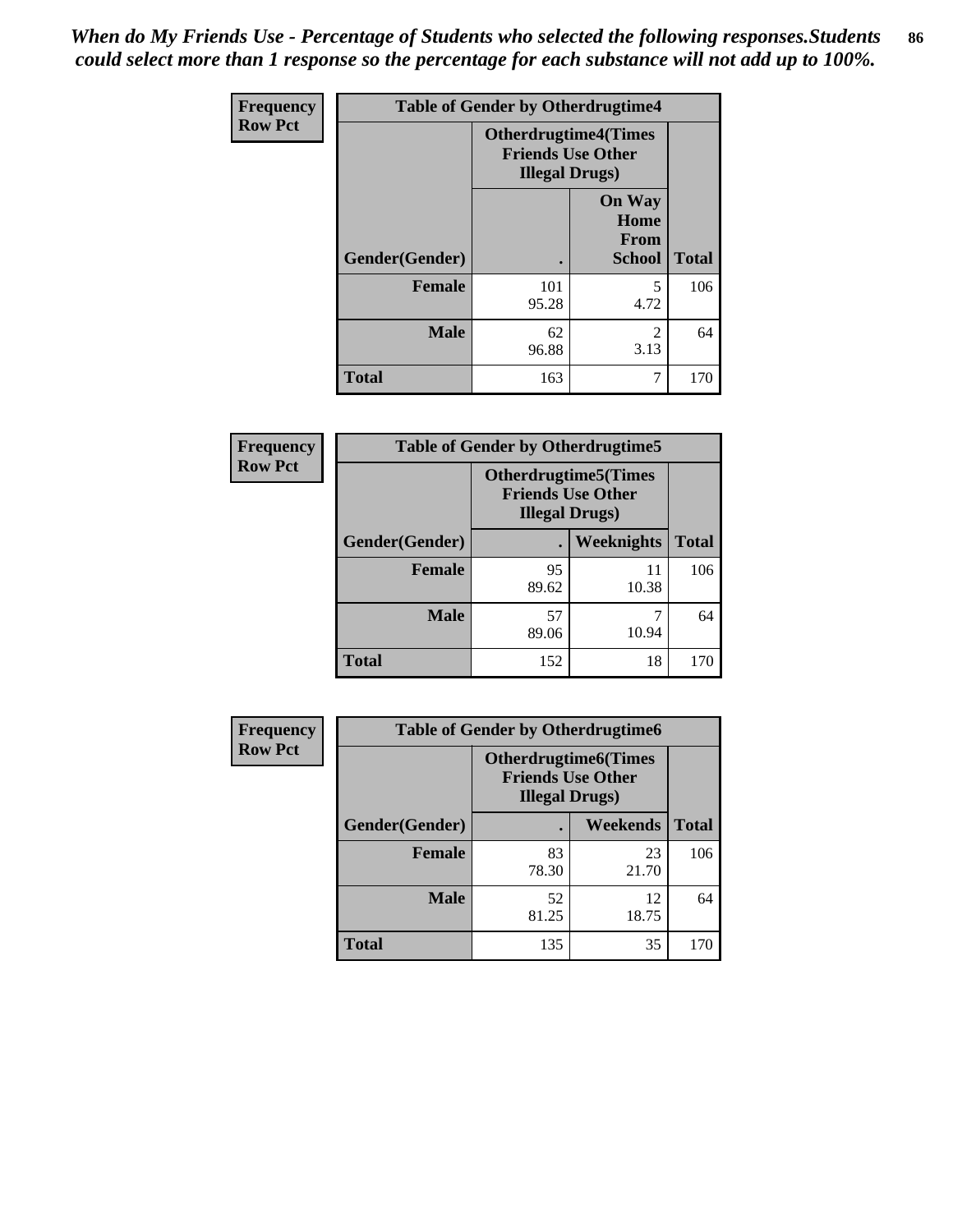## *Other Questions* **87**

| Frequency      | <b>Table of Gender by Educationalcohol</b> |                                                                                                                               |                |              |
|----------------|--------------------------------------------|-------------------------------------------------------------------------------------------------------------------------------|----------------|--------------|
| <b>Row Pct</b> |                                            | Educationalcohol(I<br>have been taught<br>about alcohol,<br>tobacco,<br>and other drugs<br>within the last year<br>at school) |                |              |
|                | Gender(Gender)                             | Yes                                                                                                                           | N <sub>0</sub> | <b>Total</b> |
|                | <b>Female</b>                              | 74<br>69.81                                                                                                                   | 32<br>30.19    | 106          |
|                | <b>Male</b>                                | 47<br>73.44                                                                                                                   | 17<br>26.56    | 64           |
|                | Total                                      | 121                                                                                                                           | 49             | 170          |

| Frequency      | <b>Table of Gender by Rodedrinking</b> |                                                                                                                     |                |              |  |
|----------------|----------------------------------------|---------------------------------------------------------------------------------------------------------------------|----------------|--------------|--|
| <b>Row Pct</b> |                                        | Rodedrinking(In<br>the past 30 days I<br>have ridden in a<br>car with a driver<br>who had been<br>drinking alcohol) |                |              |  |
|                | Gender(Gender)                         | Yes                                                                                                                 | N <sub>0</sub> | <b>Total</b> |  |
|                | <b>Female</b>                          | 19<br>17.92                                                                                                         | 87<br>82.08    | 106          |  |
|                | <b>Male</b>                            | 5<br>7.81                                                                                                           | 59<br>92.19    | 64           |  |
|                | <b>Total</b>                           | 24                                                                                                                  | 146            | 170          |  |

| Frequency      | <b>Table of Gender by Drugsschool</b> |                                                                                                                                     |                |              |  |
|----------------|---------------------------------------|-------------------------------------------------------------------------------------------------------------------------------------|----------------|--------------|--|
| <b>Row Pct</b> |                                       | <b>Drugsschool</b> (During<br>the past 12 months,<br>I have been offered,<br>sold,<br>or given illegal drugs<br>on school property) |                |              |  |
|                | Gender(Gender)                        | <b>Yes</b>                                                                                                                          | N <sub>0</sub> | <b>Total</b> |  |
|                | <b>Female</b>                         | 19<br>17.92                                                                                                                         | 87<br>82.08    | 106          |  |
|                | <b>Male</b>                           | 8<br>12.50                                                                                                                          | 56<br>87.50    | 64           |  |
|                | <b>Total</b>                          | 27                                                                                                                                  | 143            | 170          |  |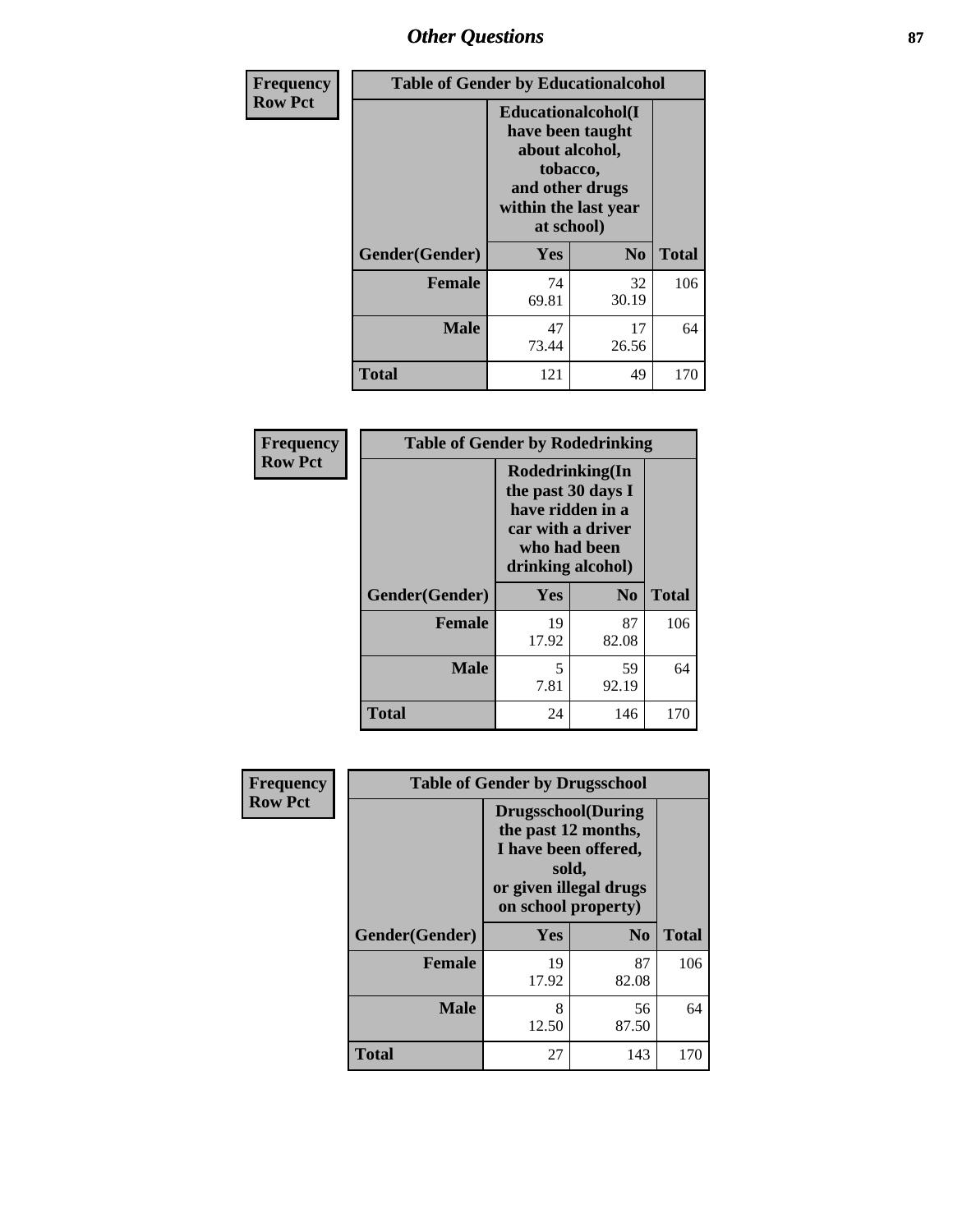*Other Questions* **88**

**Frequency Row Pct**

| <b>Table of Gender by Bingedrinking</b> |                         |                                                                                                                |              |                              |                                    |                        |              |
|-----------------------------------------|-------------------------|----------------------------------------------------------------------------------------------------------------|--------------|------------------------------|------------------------------------|------------------------|--------------|
|                                         |                         | <b>Bingedrinking(I have drunk five or</b><br>more drinks of alcohol at one sitting<br>during the last 30 days) |              |                              |                                    |                        |              |
| <b>Gender</b> (Gender)                  | $\bf{0}$<br><b>Days</b> | 1 or<br>2<br>days                                                                                              | 3 to<br>days | 6 <sub>to</sub><br>9<br>days | 10<br>t <sub>0</sub><br>19<br>days | 20<br>to<br>29<br>days |              |
|                                         |                         |                                                                                                                |              |                              |                                    |                        | <b>Total</b> |
| <b>Female</b>                           | 100<br>94.34            | $\mathfrak{D}$<br>1.89                                                                                         | 0.94         | $\mathbf{\Omega}$<br>0.00    | 0.94                               | $\overline{2}$<br>1.89 | 106          |
| <b>Male</b>                             | 61<br>95.31             | 1.56                                                                                                           | 0<br>0.00    | 2<br>3.13                    | 0<br>0.00                          | 0<br>0.00              | 64           |

| Frequency      | <b>Table of Gender by Educationaids</b> |                                                                                                 |             |              |  |
|----------------|-----------------------------------------|-------------------------------------------------------------------------------------------------|-------------|--------------|--|
| <b>Row Pct</b> |                                         | <b>Educationaids</b> (I<br>have been taught<br>about HIV/AIDS<br>at school in the<br>past year) |             |              |  |
|                | Gender(Gender)                          | Yes                                                                                             | $\bf N_0$   | <b>Total</b> |  |
|                | <b>Female</b>                           | 79<br>74.53                                                                                     | 27<br>25.47 | 106          |  |
|                | <b>Male</b>                             | 44<br>68.75                                                                                     | 20<br>31.25 | 64           |  |
|                | <b>Total</b>                            | 123                                                                                             | 47          | 170          |  |

| <b>Frequency</b> | <b>Table of Gender by Suicideconsider</b> |                 |                |              |
|------------------|-------------------------------------------|-----------------|----------------|--------------|
| <b>Row Pct</b>   |                                           | Suicideconsider |                |              |
|                  | Gender(Gender)                            | Yes             | N <sub>0</sub> | <b>Total</b> |
|                  | <b>Female</b>                             | 14<br>13.21     | 92<br>86.79    | 106          |
|                  | <b>Male</b>                               | 1.56            | 63<br>98.44    | 64           |
|                  | <b>Total</b>                              | 15              | 155            | 170          |